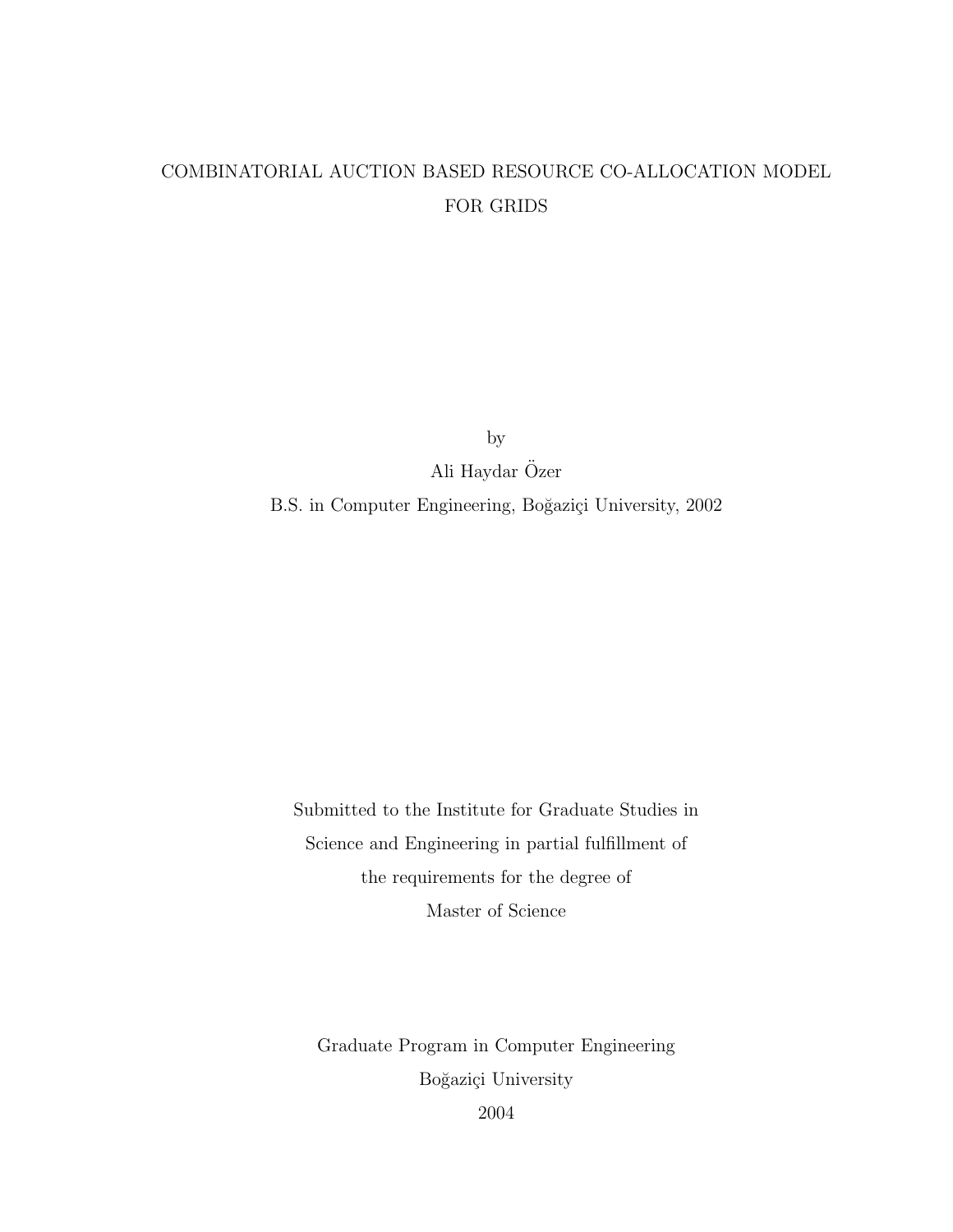# COMBINATORIAL AUCTION BASED RESOURCE CO-ALLOCATION MODEL FOR GRIDS

APPROVED BY:

| Assoc. Prof. Can Özturan       |  |
|--------------------------------|--|
| (Thesis Supervisor)            |  |
|                                |  |
| Prof. Cem Ersoy                |  |
| Assist. Prof. Erdoğan Sevilgen |  |

DATE OF APPROVAL: 22.07.2004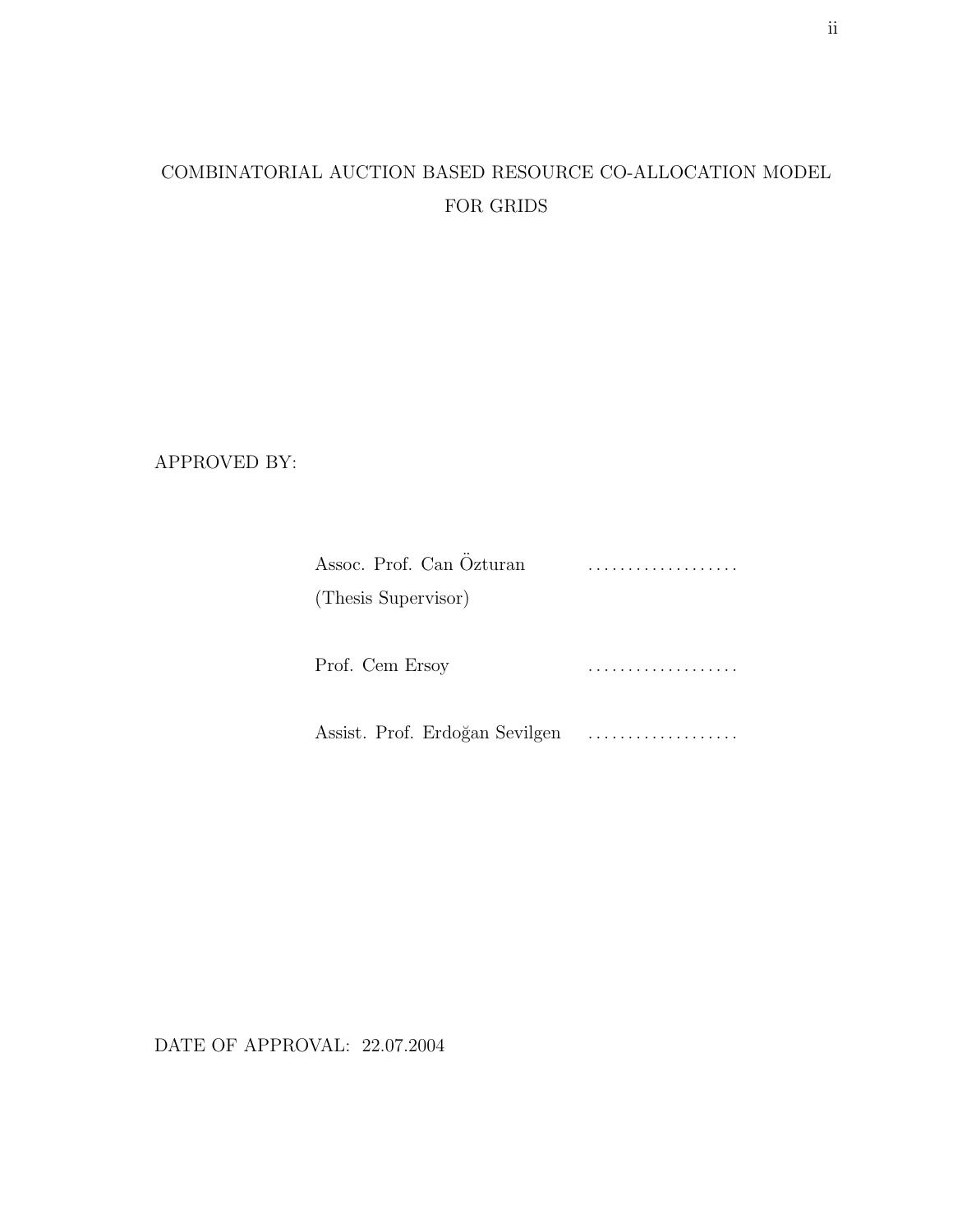### ACKNOWLEDGEMENTS

I would like to express my gratitude to my supervisor Assoc. Prof. Can Özturan, for his kindness, guidance, encouragement and support throughout the whole study. I thank Prof. Cem Ersoy and Assist. Prof. Erdoğan Sevilgen for participating in my thesis jury.

I would like to thank my dear friends for being with me whenever I need. Without the beautiful times we spent together, this thesis would never be complete.

Finally, I would like to thank my beloveds, my family for their endless love and support. They taught me love as the meaning of existence.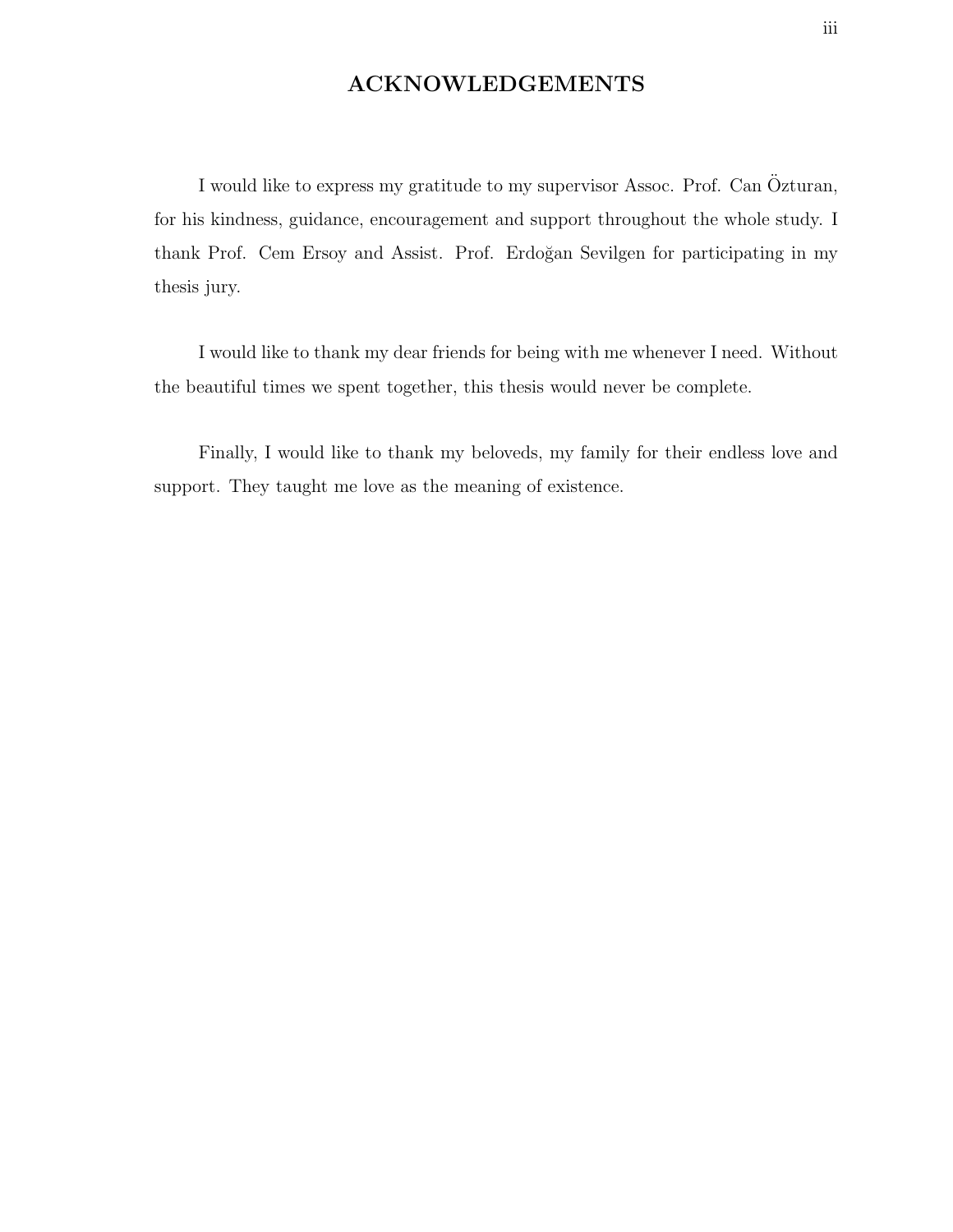### ABSTRACT

# COMBINATORIAL AUCTION BASED RESOURCE CO-ALLOCATION MODEL FOR GRIDS

Resource co-allocation problem is one of the challenging problems in grids. In order to model this problem, a new combinatorial auction based resource co-allocation (CABRC) approach is proposed. This economy based model provides efficient allocation of resources in a grid environment by allowing bidders to submit bids on the combinations of different resource types. In order to solve the model, CABRC problem is defined and formulated using integer programming. It is proved that CABRC problem is NP-hard and since optimum solutions may take tremendous amount of time to be found, two new greedy heuristics based on price per unit criteria are proposed. A software package that consists of an artificial test case generator, an optimum solver, an upper bound estimator and three greedy heuristic solvers for CABRC problem is coded. Since there is no real world data for testing the solvers, performance of algorithms are compared using a comprehensive test suite which is produced by the test case generator. Proposed two polynomial time heuristic solvers produce promising results of 97.3 per cent and 99.2 per cent average performance relative to the optimum solution respectively.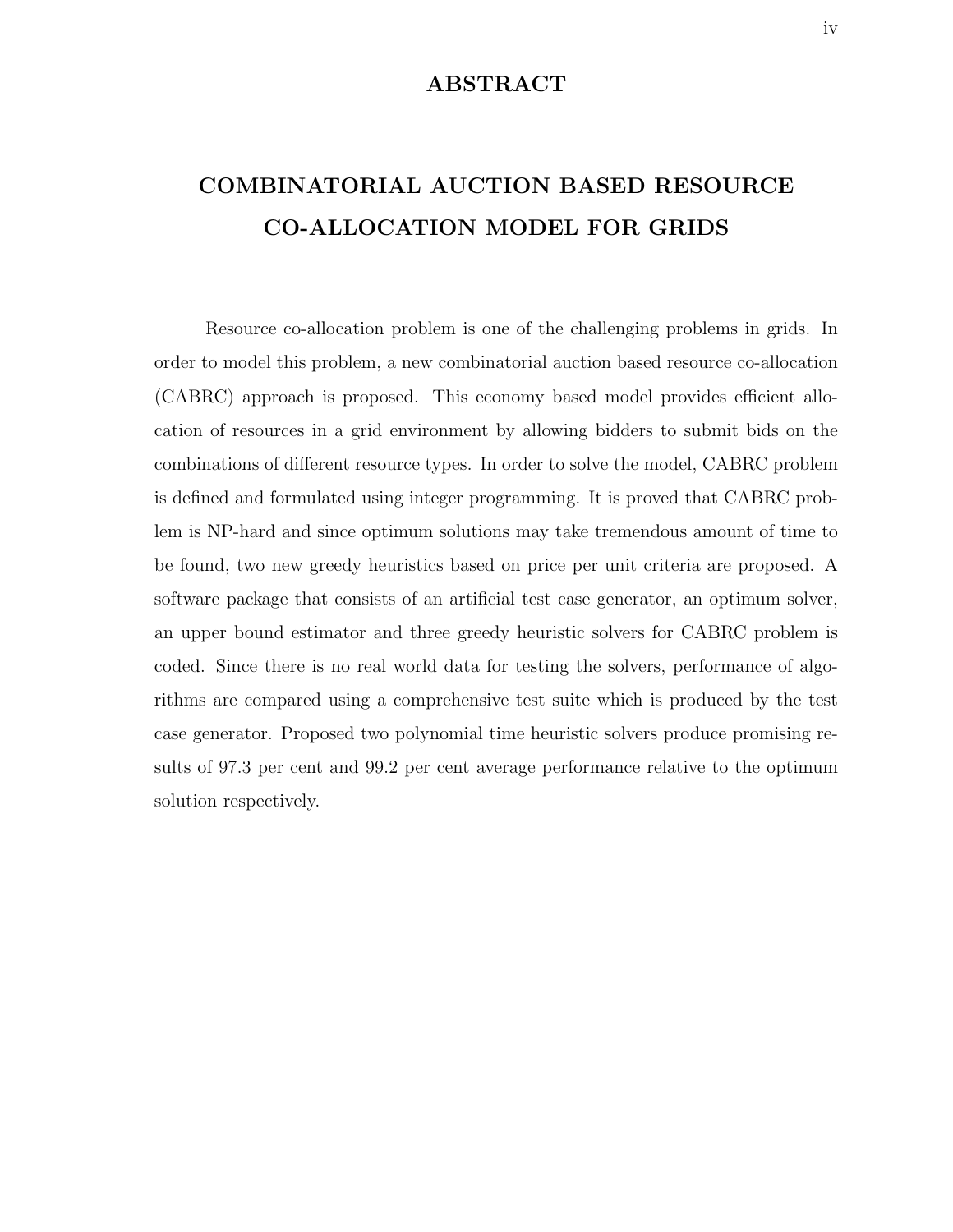## ÖZET

# SEBEKELER İÇİN BİRLEŞİMSEL MÜZAYEDE TABANLI KAYNAK TAHSİS MODELLERİ

Kaynak tahsis problemi, bilişim şebekelerinin etkin olarak çözülememiş problemlerinden biridir. Bu problemin modellenmesi doğrultusunda bilişim şebekeleri için yeni bir birleşimsel müzayede tabanlı kaynak tahsis (BMTKT) yaklaşımı önerilmiştir. Bu ekonomi tabanlı model müşterilere ayrım yapmaksızın, istedikleri kaynak tiplerine birleşimsel teklif vermelerine imkan vererek, bilişim şebeklerine ait kaynakların etkili ve ekonomik açıdan verimli tahsisine olanak sağlamaktadır. Bu modeli çözmek için ¨oncelikle BMTKT problemi tanımlanmı¸s ve problem tamsayı programlama metodu kullanılarak formüle edilmiştir. Bu problem NP-hard sınıfına ait bir problem olduğundan dolayı optimum çözümü bulmak çok fazla zaman alabileceğinden, birim fiyat kriteri tabanlı iki yaklaşık sonuç algoritması önerilmiştir. BMTKT modeli için, içinde suni test üreticisi, optimum çözücüsü, bir üst sınır hesaplayıcısı ve üç adet yaklaşık sonuç çözücüsü bulunduran bir yazılım paketi hazırlanmıştır. Elimizde bu modele ait gerçek hayat verileri olmadığından, algoritmaların performansları test üreticisi tarafından oluşturulan kapsamlı testler ile sınanmıştır. Önerilmiş olan iki polinom zamanlı yaklaşık sonuç algoritması optimum sonuçlara göre yüzde 97,3 ve yüzde 99,2'lik ortalama sonuçlarla ümit verici performans değerleri vermiştir.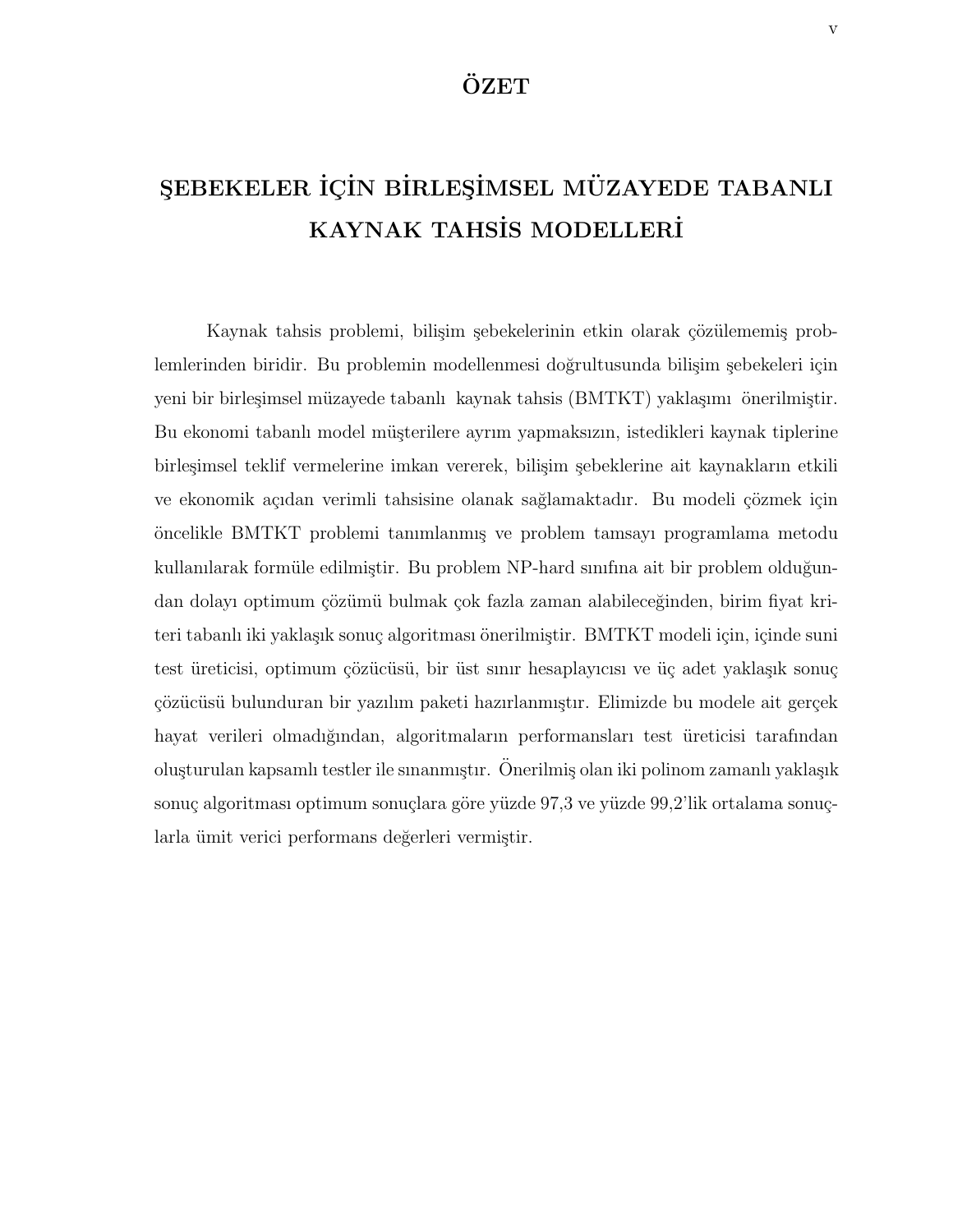# TABLE OF CONTENTS

|                |      | iii                                                            |                |
|----------------|------|----------------------------------------------------------------|----------------|
| iv             |      |                                                                |                |
|                |      |                                                                | V              |
|                |      | viii                                                           |                |
|                |      |                                                                | $\mathbf x$    |
|                |      | LIST OF SYMBOLS/ABBREVIATIONS<br>xii                           |                |
| $\mathbf{1}$ . |      |                                                                | $\mathbf{1}$   |
|                |      |                                                                | 3              |
| 2.             |      | AUCTION MODELS                                                 | $\overline{5}$ |
|                | 2.1. | Sequential Auction Model and Common Auction Forms              | $\overline{5}$ |
|                | 2.2. | Combinatorial Auction Model (Single Unit)                      | $\overline{7}$ |
|                |      | 2.2.1.                                                         | 8              |
|                |      | 2.2.2.                                                         | 9              |
|                | 2.3. | Multi-Unit Combinatorial Auction Model<br>10                   |                |
|                |      | 10<br>2.3.1.                                                   |                |
|                |      | 2.3.2.<br>11                                                   |                |
|                | 2.4. | Multi-Unit Nondiscriminatory Combinatorial Auction Model<br>12 |                |
| 3.             |      | CA BASED RESOURCE CO-ALLOCATION MODEL<br>13                    |                |
|                | 3.1. | 13                                                             |                |
|                | 3.2. | 14                                                             |                |
|                | 3.3. | 15                                                             |                |
|                | 3.4. | 16                                                             |                |
|                |      | 16<br>3.4.1.                                                   |                |
|                |      | 3.4.2.<br>17                                                   |                |
|                |      | 3.4.3.<br>17                                                   |                |
|                | 3.5. | 18                                                             |                |
|                |      | 3.5.1.<br><b>20</b>                                            |                |
| 4.             |      | 22                                                             |                |
|                |      | 4.1. Optimum Solver<br>22                                      |                |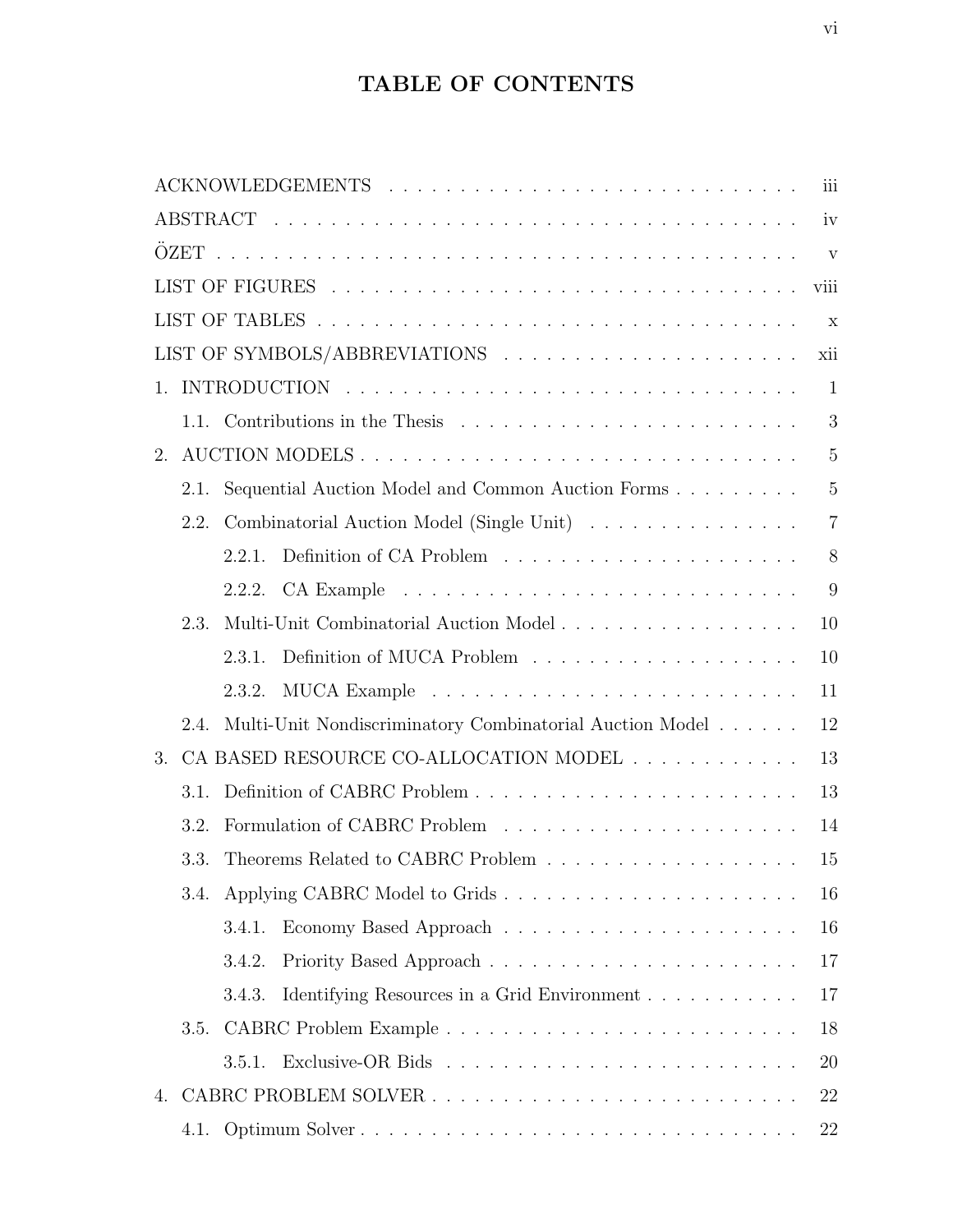|    | 4.2. |        | Linear Relaxation Based Upper Bound Estimator                                             | $22\,$ |
|----|------|--------|-------------------------------------------------------------------------------------------|--------|
|    | 4.3. |        | Linear Relaxation Based Greedy Heuristic Solver                                           | 23     |
|    |      |        | 4.3.1. Checking Feasibility of Given Bid Set                                              | 24     |
|    | 4.4. |        | Greedy Heuristic Solver Based on Price Per Unit Criteria                                  | 26     |
|    | 4.5. |        | Enhanced Heuristic Solver Based on Price Per Unit Criteria                                | 27     |
| 5. |      |        | CABRC PROBLEM TEST CASE GENERATOR                                                         | $30\,$ |
|    | 5.1. |        | Determining Requested Resource Types in a Subbid                                          | 31     |
|    | 5.2. |        | Determining the Price of a Bid $\ldots \ldots \ldots \ldots \ldots \ldots \ldots \ldots$  | 31     |
|    | 5.3. |        |                                                                                           | 32     |
| 6. |      |        |                                                                                           | 33     |
|    | 6.1. |        |                                                                                           | 34     |
|    |      | 6.1.1. |                                                                                           | 34     |
|    |      | 6.1.2. |                                                                                           | 35     |
|    |      | 6.1.3. |                                                                                           | 37     |
|    |      | 6.1.4. | Number of Subbids for Bids $(t)$                                                          | 38     |
|    |      | 6.1.5. | Size of Requested Subset of Resources $(s)$                                               | $39\,$ |
|    |      | 6.1.6. | Method for Determining Elements of $s_{jk}$ $(s_{jk} method)$                             | $40\,$ |
|    |      | 6.1.7. | Requested Amount of Resources for Each Subbid $(q)$                                       | 41     |
|    |      | 6.1.8. | Price Factor for ORed Requests Inside a Subbid $(or_factor)$ .                            | 41     |
|    |      | 6.1.9. | Price Factor for ANDed Subbids Inside a Bid $(and\_factor) \dots$                         | 42     |
|    |      |        | 6.1.10. Variance for Price $(\text{price\_variance}) \dots \dots \dots \dots \dots \dots$ | 43     |
|    |      |        |                                                                                           | 44     |
|    |      |        |                                                                                           | 45     |
|    |      |        |                                                                                           | 47     |
|    |      |        | APPENDIX A: DISTRIBUTIONS USED IN THE GENERATOR                                           | 48     |
|    |      |        | APPENDIX B: TABLES OF TEST RESULTS                                                        | 50     |
|    |      |        | APPENDIX C: CONFIGURATIONS OF TESTS                                                       | 76     |
|    |      |        |                                                                                           | 79     |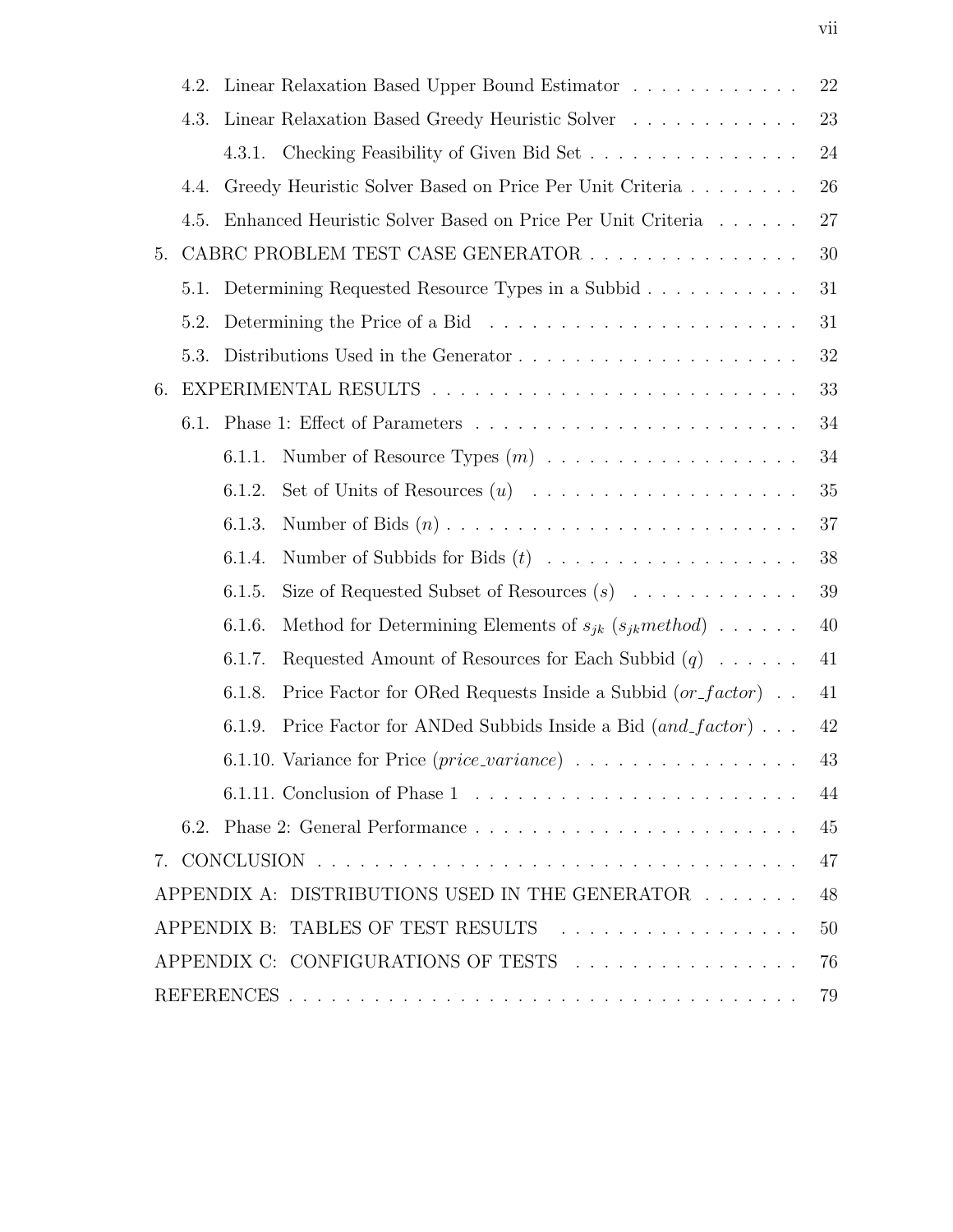# LIST OF FIGURES

|             | Figure 4.1. The pseudocode for LRS algorithm $\ldots \ldots \ldots \ldots \ldots \ldots$ 24       |  |
|-------------|---------------------------------------------------------------------------------------------------|--|
|             | Figure 4.2. Network flow diagram for checking feasibility of bids $\ldots \ldots \ldots$ 25       |  |
|             | Figure 4.3. The pseudocode for PS algorithm $\ldots \ldots \ldots \ldots \ldots \ldots 27$        |  |
|             | Figure 4.4. The pseudocode for EPS algorithm $\ldots \ldots \ldots \ldots \ldots \ldots$ 29       |  |
|             | Figure 5.1. The pseudocode for determining the price of a bid $\dots \dots \dots$ 32              |  |
| Figure 6.1. |                                                                                                   |  |
|             |                                                                                                   |  |
|             |                                                                                                   |  |
|             |                                                                                                   |  |
|             |                                                                                                   |  |
|             | Figure 6.6. Goodness of solutions and running times: $(s_{jk} method) \dots \dots \dots \dots$ 40 |  |
|             | Figure 6.7. Goodness of solutions and running times: $(q)$ 41                                     |  |
|             | Figure 6.8. Goodness of solutions and running times: $(or_factor) \dots \dots \dots$ 42           |  |
| Figure 6.9. | Goodness of solutions and running times: $(and\_factor) \dots \dots \dots$ 43                     |  |
|             | Figure 6.10. Goodness of solutions and running times: $(\text{price\_variance}) \dots$ 44         |  |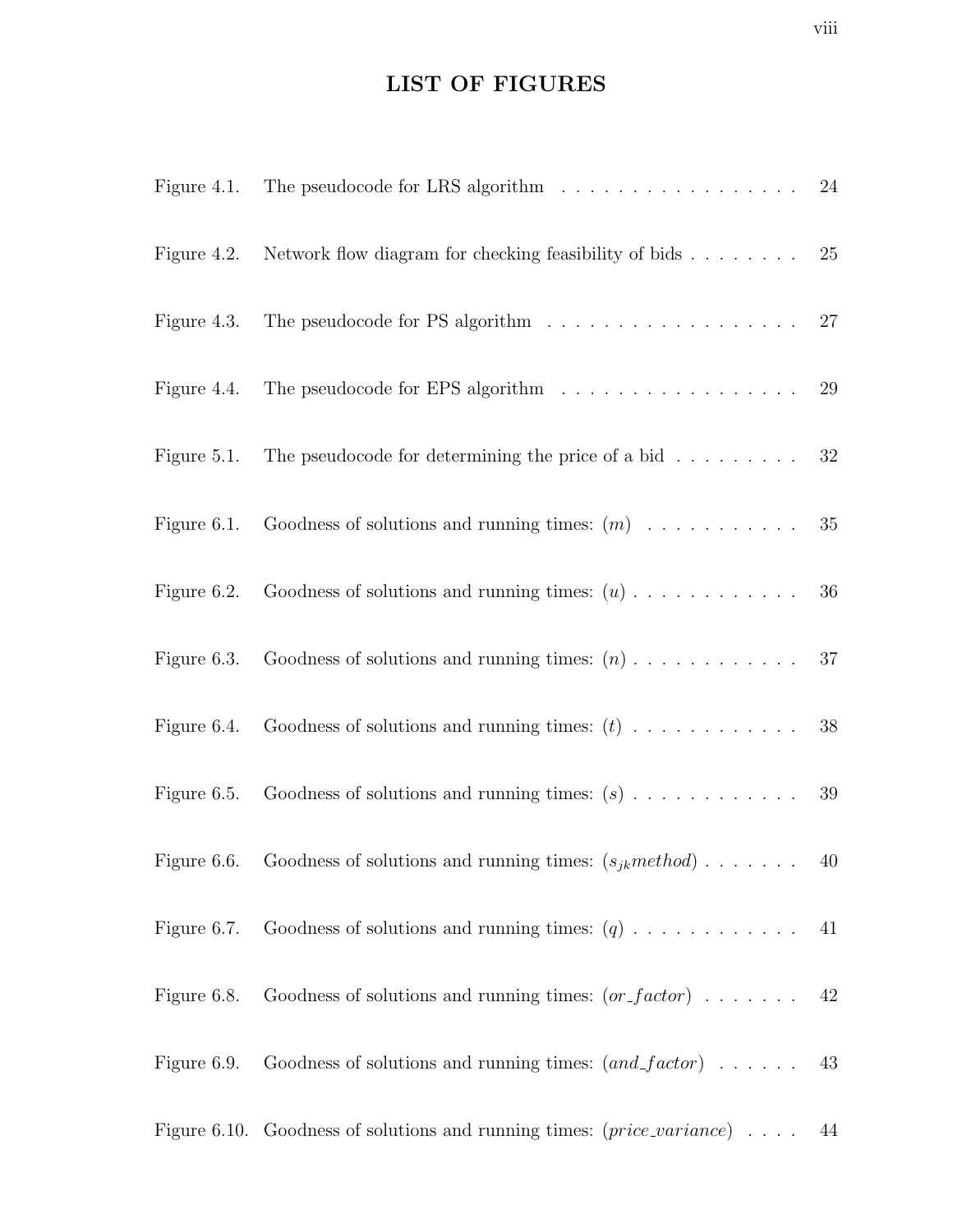| Figure 6.12. Overall running times of solutions $\ldots \ldots \ldots \ldots \ldots$ . |  |
|----------------------------------------------------------------------------------------|--|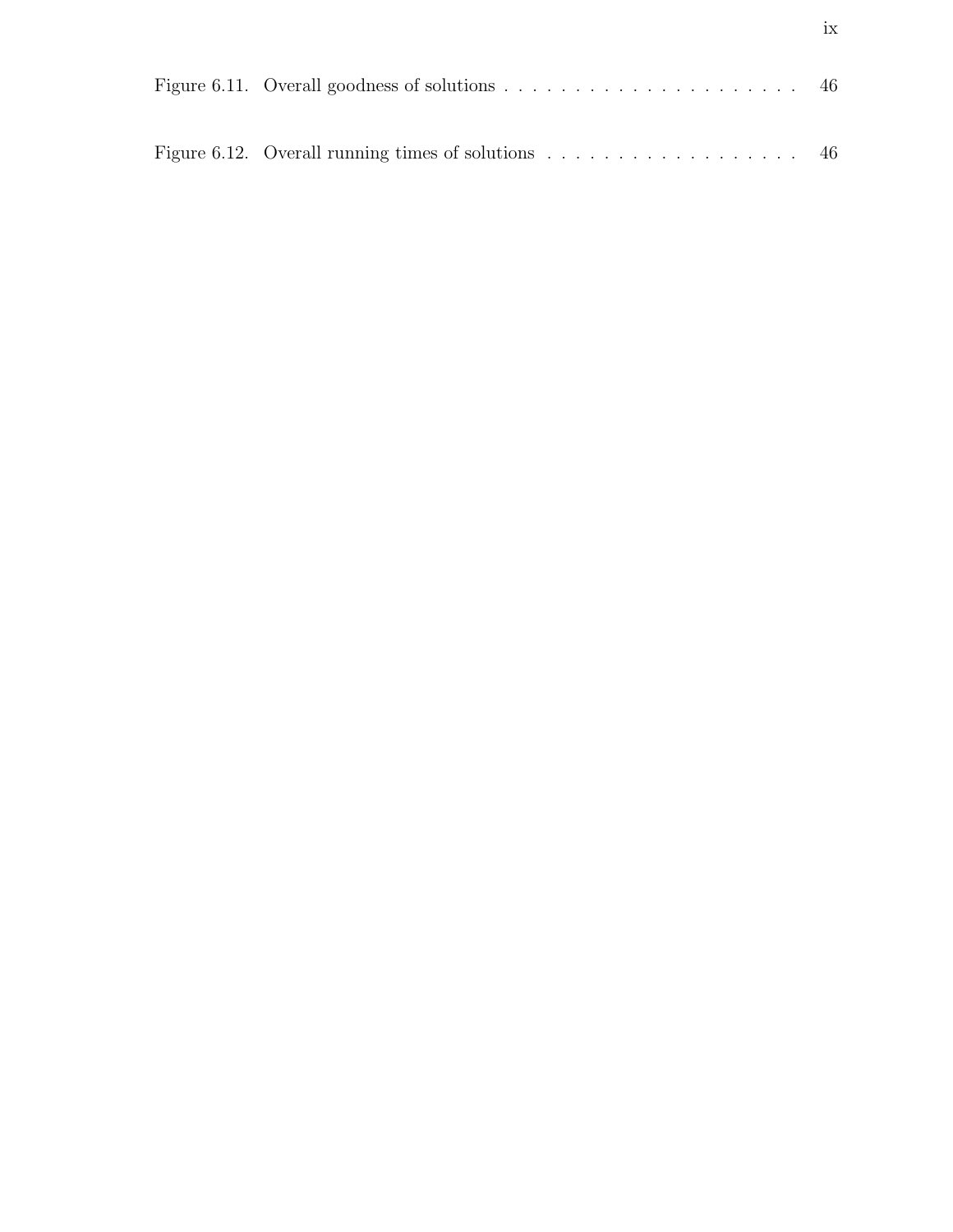## LIST OF TABLES

| Table B.2. Running times (s): $m \ldots \ldots \ldots \ldots \ldots \ldots \ldots \ldots \ldots 51$          |    |
|--------------------------------------------------------------------------------------------------------------|----|
|                                                                                                              |    |
|                                                                                                              |    |
| Table B.5. Goodness of solutions $(\%): n \ldots \ldots \ldots \ldots \ldots \ldots \ldots \ldots \ldots 54$ |    |
| Table B.6. Running times (s): $n \ldots \ldots \ldots \ldots \ldots \ldots \ldots \ldots \ldots \ldots 55$   |    |
|                                                                                                              |    |
| Table B.8. Running times (s): $t \ldots \ldots \ldots \ldots \ldots \ldots \ldots \ldots \ldots \ldots 57$   |    |
|                                                                                                              |    |
| Table B.10. Running times (s): $s \ldots \ldots \ldots \ldots \ldots \ldots \ldots \ldots \ldots \ldots 59$  |    |
| Table B.11. Goodness of solutions (%): $s_{jk}$ method 60                                                    |    |
|                                                                                                              |    |
|                                                                                                              |    |
| Table B.14. Running times (s): $q \ldots \ldots \ldots \ldots \ldots \ldots \ldots \ldots \ldots \ldots$     | 63 |
| Table B.15. Goodness of solutions $(\%)$ : <i>or_factor</i> 64                                               |    |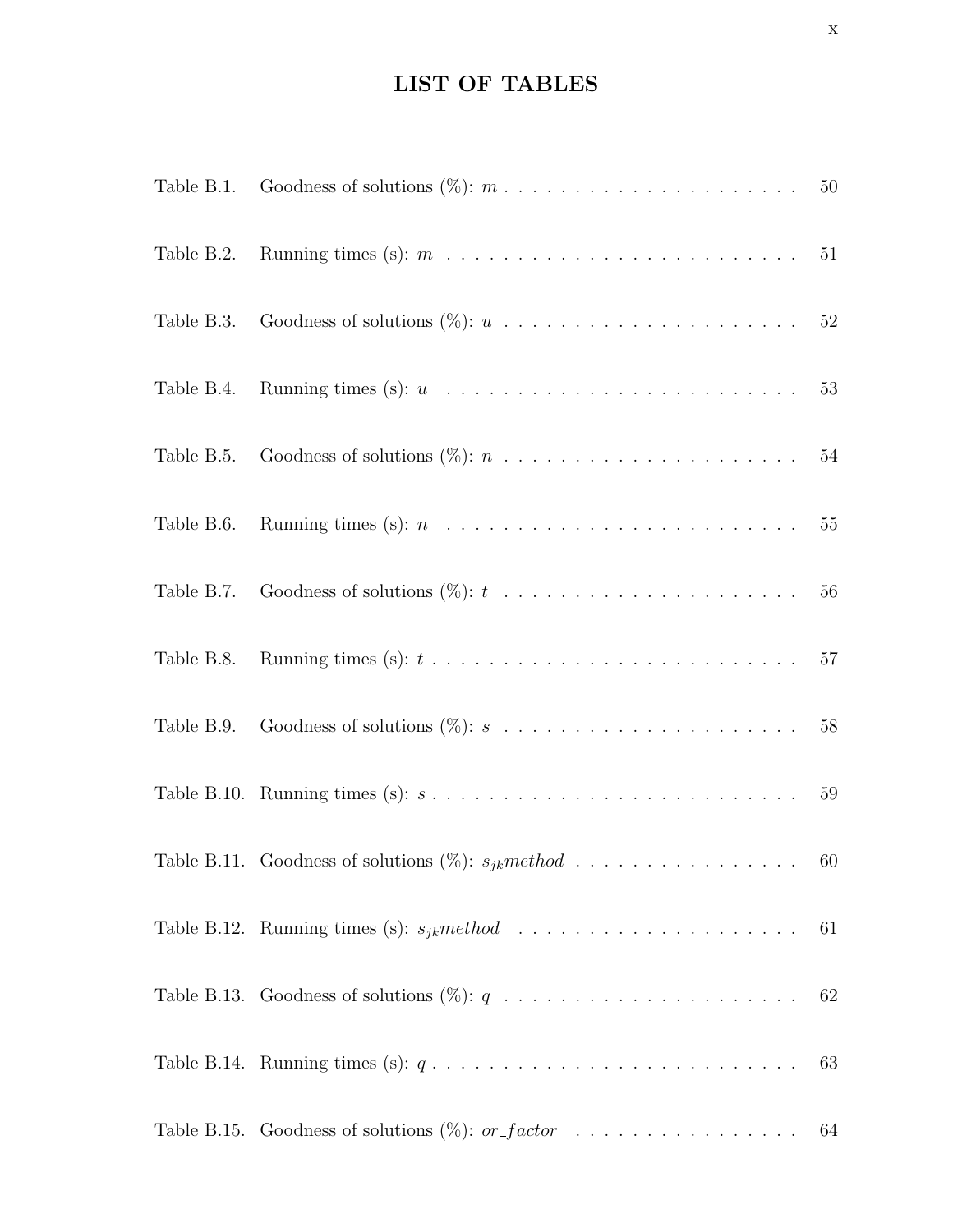|            | Table B.17. Goodness of solutions $(\%)$ : and_factor 66                                              |    |
|------------|-------------------------------------------------------------------------------------------------------|----|
|            |                                                                                                       |    |
|            |                                                                                                       |    |
|            |                                                                                                       |    |
|            | Table B.21. Goodness of solutions $(\%)$ : general-1 70                                               |    |
|            | Table B.22. Running times (s): general-1 $\ldots \ldots \ldots \ldots \ldots \ldots \ldots \ldots$ 71 |    |
|            |                                                                                                       |    |
|            | Table B.24. Running times (s): general-2 $\ldots \ldots \ldots \ldots \ldots \ldots \ldots \ldots$ 73 |    |
|            |                                                                                                       |    |
|            | Table B.26. Running times (s): general-3 $\ldots \ldots \ldots \ldots$                                | 75 |
| Table C.1. | Base configuration for uniformly distributed test files                                               | 76 |
| Table C.2. | Base configuration for normally distributed test files                                                | 77 |
| Table C.3. | Base configuration for exponentially distributed test files $\dots \dots$                             | 78 |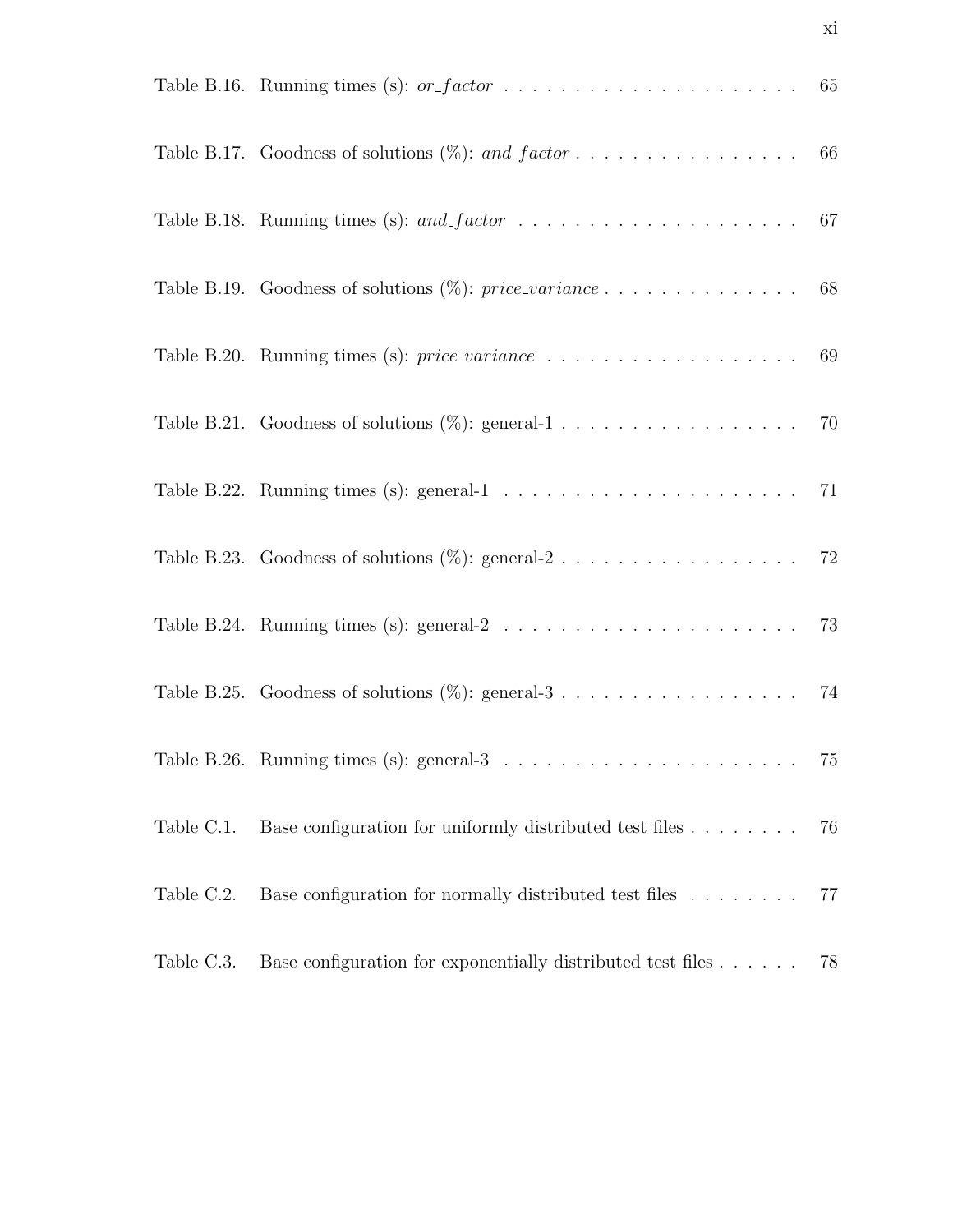# LIST OF SYMBOLS/ABBREVIATIONS

| B                  | Set of bids                                                |
|--------------------|------------------------------------------------------------|
| $b_i$              | Bid i                                                      |
| $\,m$              | Number of resource types                                   |
| $\it n$            | Number of bids                                             |
| $p_j$              | Offered price for bid $j$                                  |
| $q_{jk}$           | Requested quantity of resources for the set $s_{jk}$       |
| $\boldsymbol{R}$   | Set of resource types                                      |
| $\boldsymbol{r}_i$ | Resource type $i$                                          |
| $s_{jk}$           | Set of requested substitutable resource types              |
| $t_j$              | Number of subbids in bid $j$                               |
| U                  | Set of units of resources                                  |
| $u_i$              | Number of available units of resource type $i$             |
| $\boldsymbol{v}$   | Maximum number of subbids among all bids                   |
|                    |                                                            |
| $\alpha$           | Price factor for ORed resource requests inside a subbid    |
| $\beta$            | Price factor for ANDed subbids inside a bid                |
|                    |                                                            |
| CA                 | Combinatorial Auction                                      |
| CABRC              | Combinatorial Auction Based Resource Co-allocation         |
| <b>EPS</b>         | Enhanced Heuristic Solver Based on Price Per Unit Criteria |
| <b>FCC</b>         | Federal Communications Commission                          |
| GSL                | GNU Scientific Library                                     |
| IP                 | Integer Programming                                        |
| <b>LRE</b>         | Linear Relaxation Based Upper Bound Estimator              |
| <b>LRS</b>         | Linear Relaxation Based Greedy Heuristic Solver            |
| <b>MUCA</b>        | Multi-Unit Combinatorial Auction                           |
| <b>MUNCA</b>       | Multi-Unit Nondiscriminatory Combinatorial Auction         |
| <b>OGSA</b>        | Open Grid Services Architecture                            |
| <b>OPT</b>         | Optimum Solver                                             |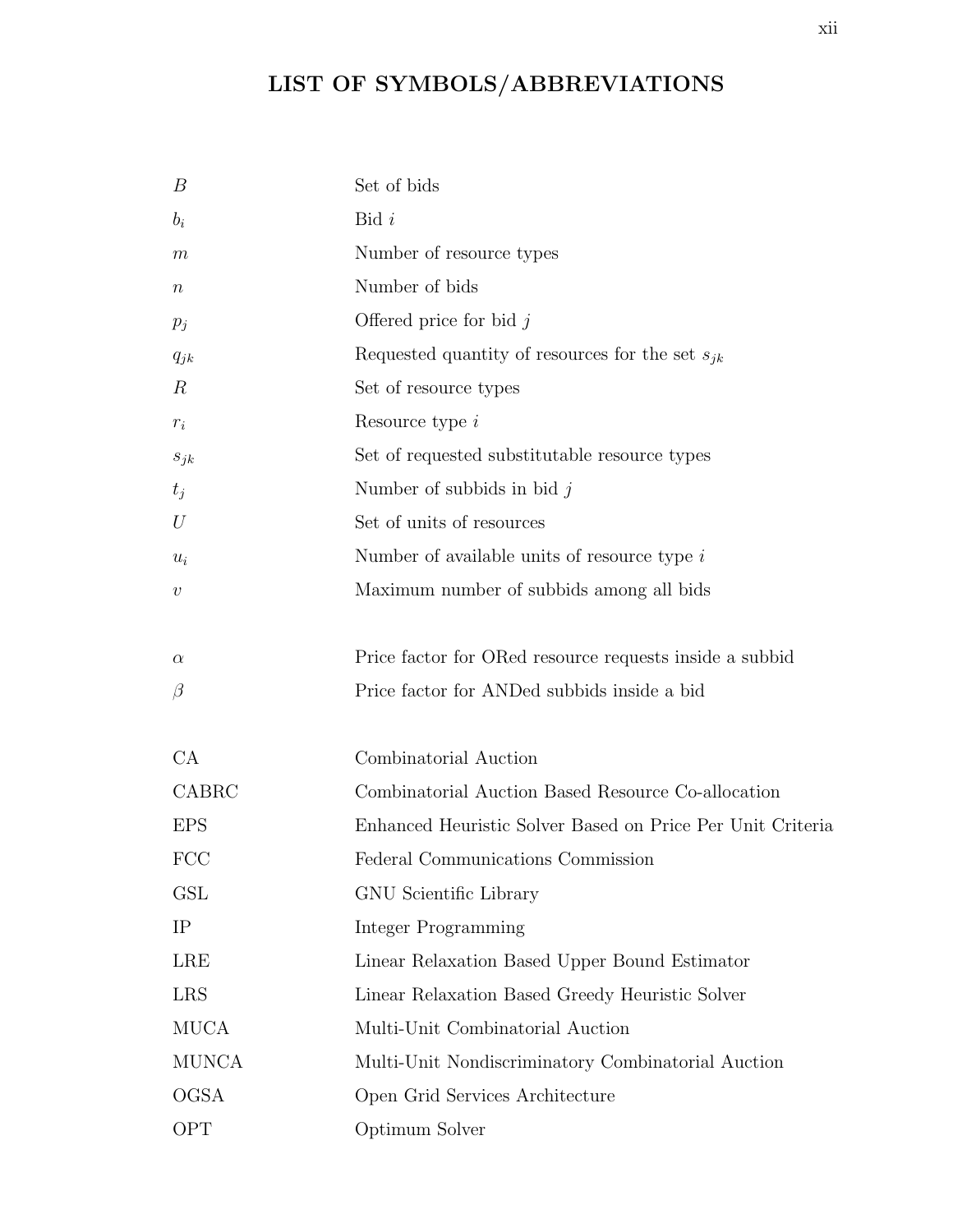| <b>PS</b>  | Greedy Heuristic Solver Based on Price Per Unit Criteria |
|------------|----------------------------------------------------------|
| <b>SMR</b> | Simultaneous Multiple-Round                              |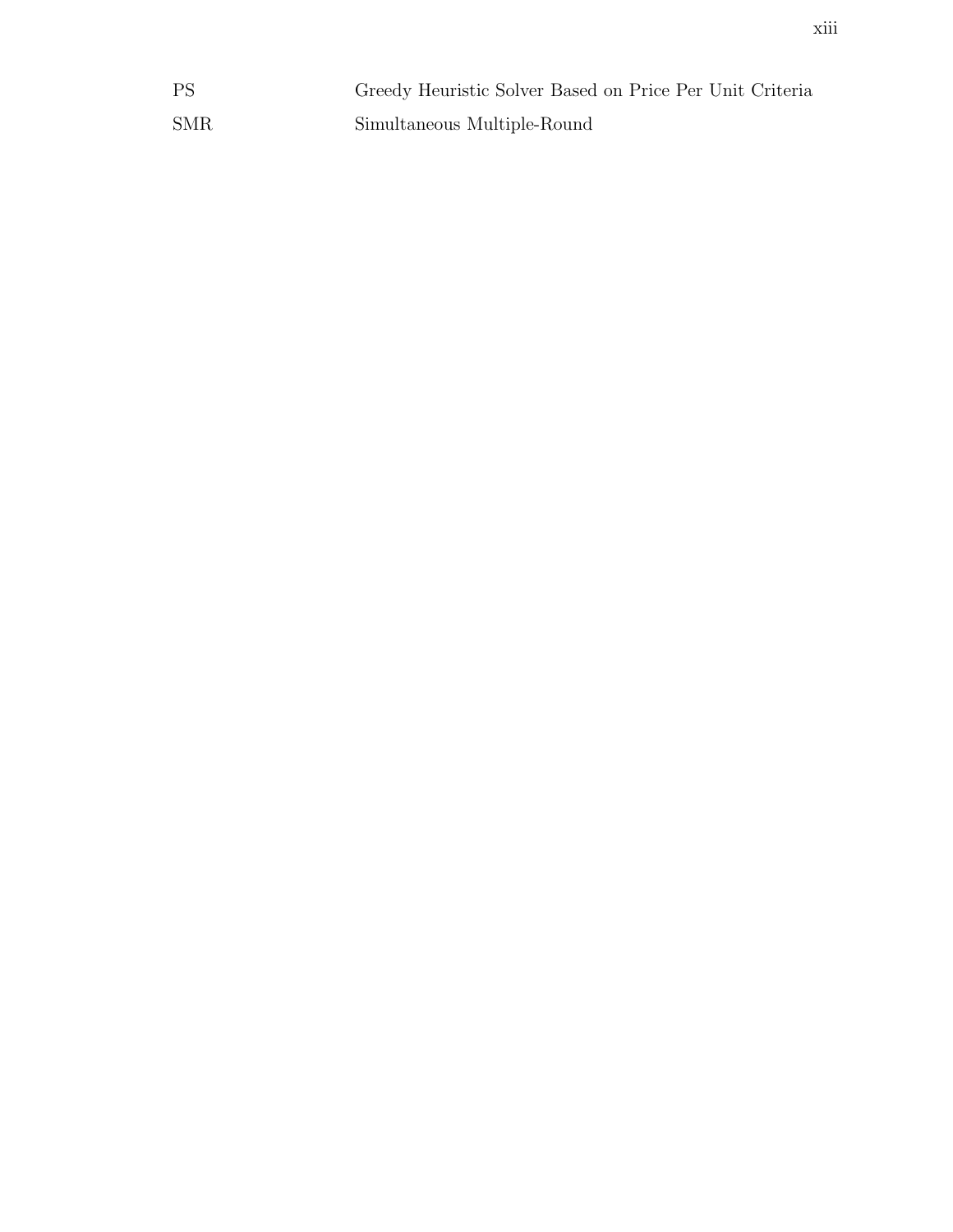### 1. INTRODUCTION

Recently much research has been conducted on conventional distributed computing. By the time wide area network technology has evolved, this brought attention to distributed computing across wide area networks. A new paradigm grid emerged in mid1990s as a new branch of distributed computing [1]. The intention of this paradigm is to interconnect computational resources all over the world like electrical power grids and to make each application draw computational power from the grid by plugging into the grid. Technically the term *qrid* refers to an infrastructure that offers multiple computation, data, or service resources owned by different organizations and spread over a geographical region. The main purpose of this infrastructure is to enable collaborative use of these resources through *virtual organizations* which consist of rules that control accesses for shared resources. Although various distributed computing technologies exist, they are not suitable for coordinated resource sharing among geographically separated organizations. Grid technologies are aimed at finding a solution for the problem of coordinated resource sharing and problem solving in virtual organizations [2].

Grid systems can be grouped into three major category [3]. Computational grids consist of interconnected computational resources such as supercomputers, clusters of computers and are mainly used for solving computationally difficult problems. Data grids consist of interconnected data repositories such as data warehouses and digital libraries in order to process and mine large amount of data that cannot be handled by local data repositories and computers. Finally, service grids are constructed for providing services that any single machine cannot provide alone.

Most attention has been paid to system level design and implementation of grid software. One of the well known grid technology solution is Globus [4] which is based on Open Grid Services Architecture (OGSA) [5]. It is a solution based on open source, open architecture protocols, services and software for grids and applications. As of May 2004, current version of Globus provides services and software libraries for security, information infrastructure, resource management, data management, communication,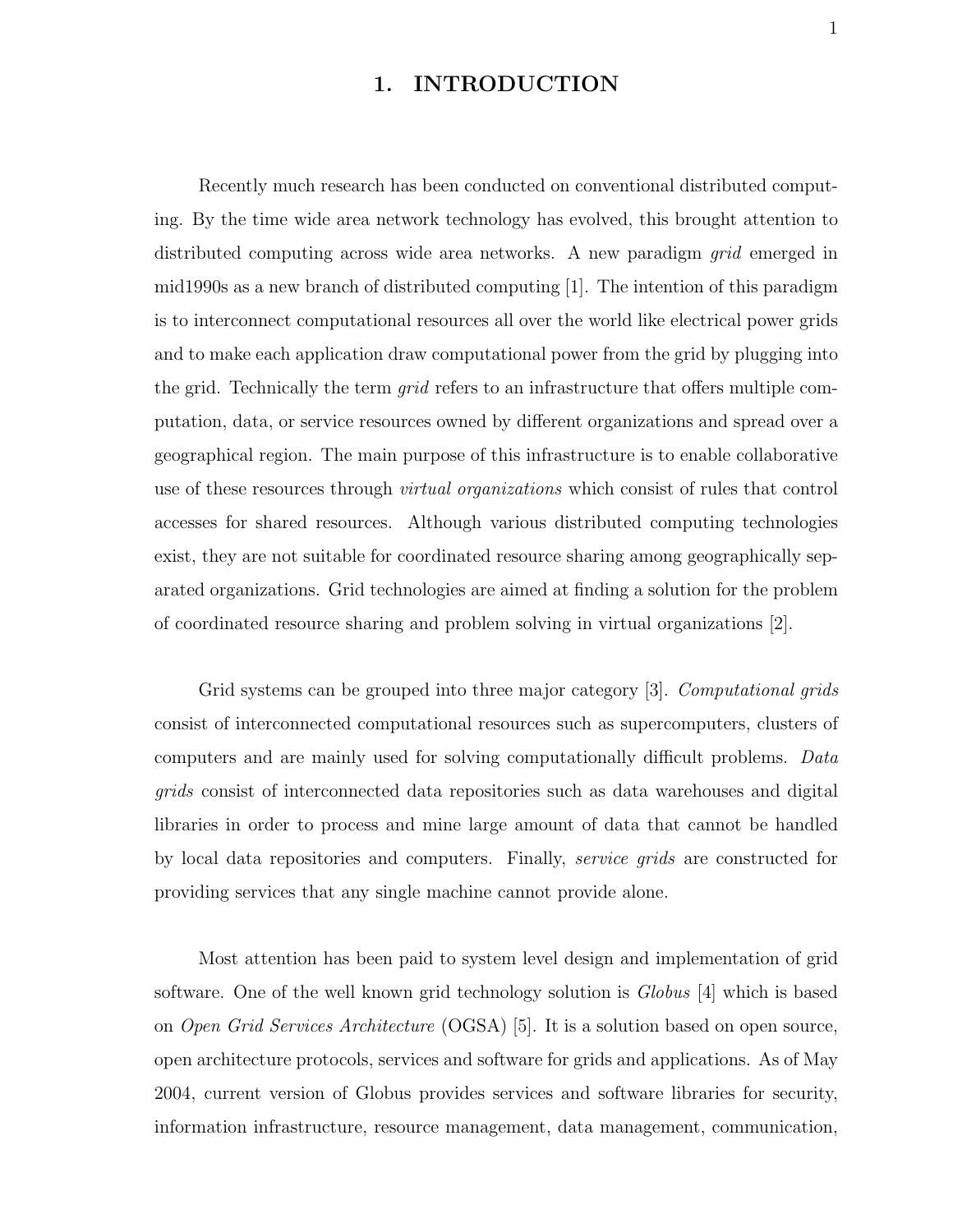fault detection and portability.

Although academic and non-profit institutions may support grids by sharing their resources for the common good, this is not the case for companies which hold large amount of computational resources. So in order to make grid concept pervasive in the capitalist world we live in, market models for grids must be researched in correspondence with grid services and software. Wolski *et al.* introduced the term *G-commerce* as the problem of dynamic resource allocation on the grid in terms of computational market economies [6]. Both commodities market and auction based models are discussed and it is claimed that commodities market based models are more suitable for grids. However, the auction mechanism described is a form of sequential auction, in which each item or indivisible bundle of items in the auction is auctioned one at a time. Since sequential auction models do not support combinatorial bidding, synergies between resources cannot be expressed. Therefore sequential auctions may not be suitable for grids, but this is not the case for combinatorial auctions.

In grid environments, *resource co-allocation* problem is defined as the provision of allocation, configuration, and monitoring/control functions for the resource ensemble required by a single application [7]. As a part of OGSA, several studies have been conducted for resource co-allocation problem at system level [7, 8].

One of the challenging problems related to resource co-allocation problem is the discovery of resources and considering their allocation policies in especially dynamic grid environments. Raman et al. proposed a matchmaking framework for addressing these problems [9, 10]. In this framework, both resource suppliers and customers advertise characteristics of their resources and resource requests respectively to an advertising agent. These advertisements are called classified advertisements. Advertising agents match the classified advertisements of resource requests with the classified advertisements of available resources using a matchmaking algorithm called Gangmatching. This algorithm is basically a searching algorithm in which resource requests are tried to be satisfied by searching classified advertisements of resources. Since the requests are processed one at a time, this algorithm may provide inefficient allocation of resources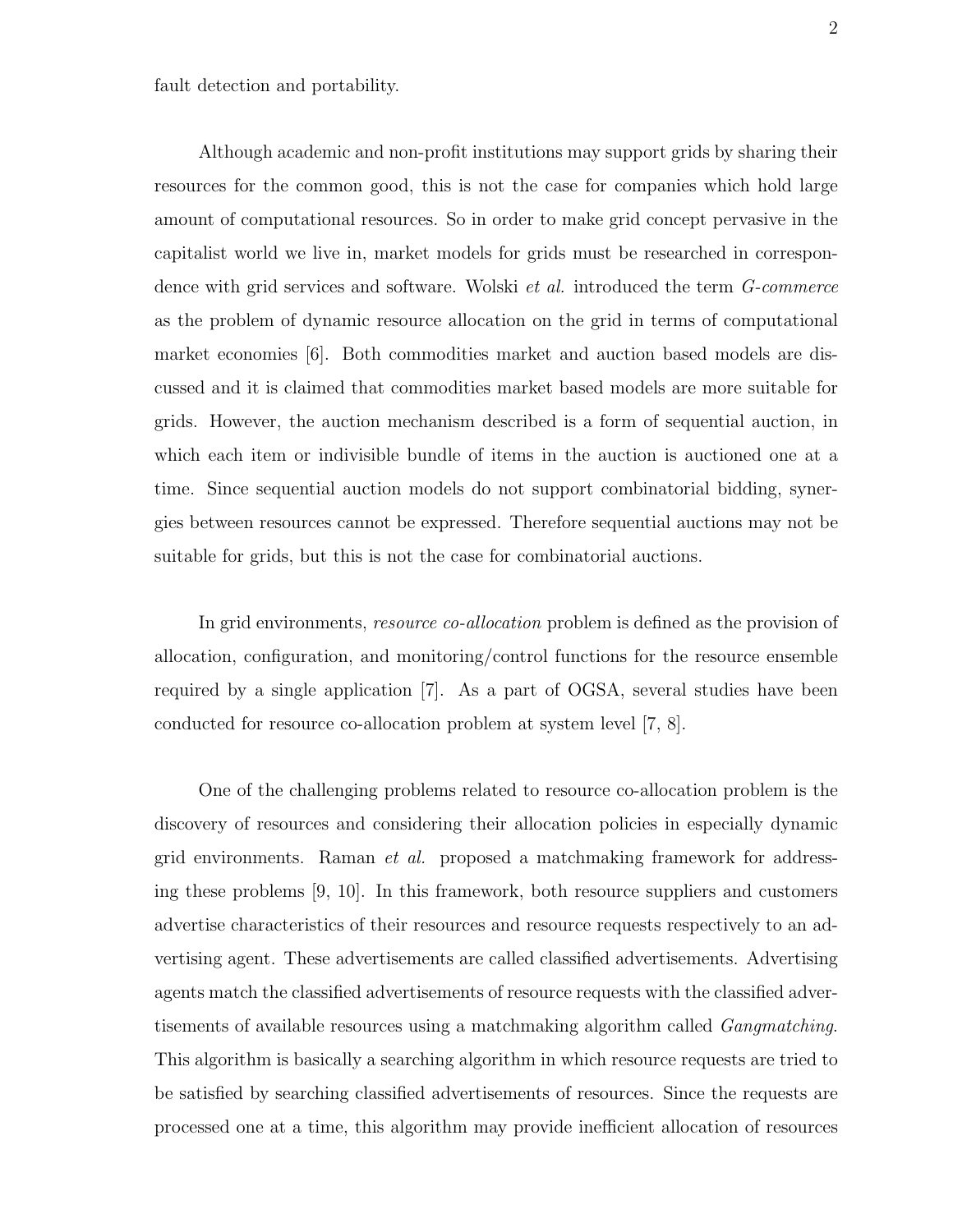when multiple resource types are requested.

In this study, we consider resource co-allocation problem at user level instead of system level and define the problem as efficient allocation of available resources among multiple users when the users need multiple units of different resources types in a grid environment. We are mainly interested in economic perspective of resource co-allocation problem in order to encourage resource holders to supply their resources to users, therefore efficiency criteria will be based on the profit gained by resource suppliers. However the model is also applicable for non-profit grid environments such as academic grids.

In this thesis, we propose a new combinatorial auction (CA) based resource coallocation model for grids. In Chapter 2, we go over currently available auction models and introduce a new combinatorial auction model called multi-unit nondiscriminatory combinatorial auction (MUNCA) model. This model provides economically efficient allocation of resources by allowing bidders to submit bids on the combinations of available resource types. The model also supports declaring substitutable resource types inside the bids. In Chapter 3, we apply MUNCA model to grid environment. We first define combinatorial auction based resource co-allocation (CABRC) problem, give integer programming (IP) formulation and prove that CABRC problem is NP-hard. In Chapter 4 and 5, we describe the CABRC problem solver and test case generator in detail. Our solver package consists of an optimum solver, a linear relaxation based upper bound estimator, a linear relaxation based greedy heuristic solver and two new greedy heuristic solvers based on price per unit criteria. In Chapter 6, we present the results of the tests conducted for measuring performance of the solvers especially the two new greedy heuristic solvers and discuss the result afterwards.

#### 1.1. Contributions in the Thesis

Main contributions in this thesis are given in the following list:

• A new combinatorial auction model MUNCA is presented. This model allows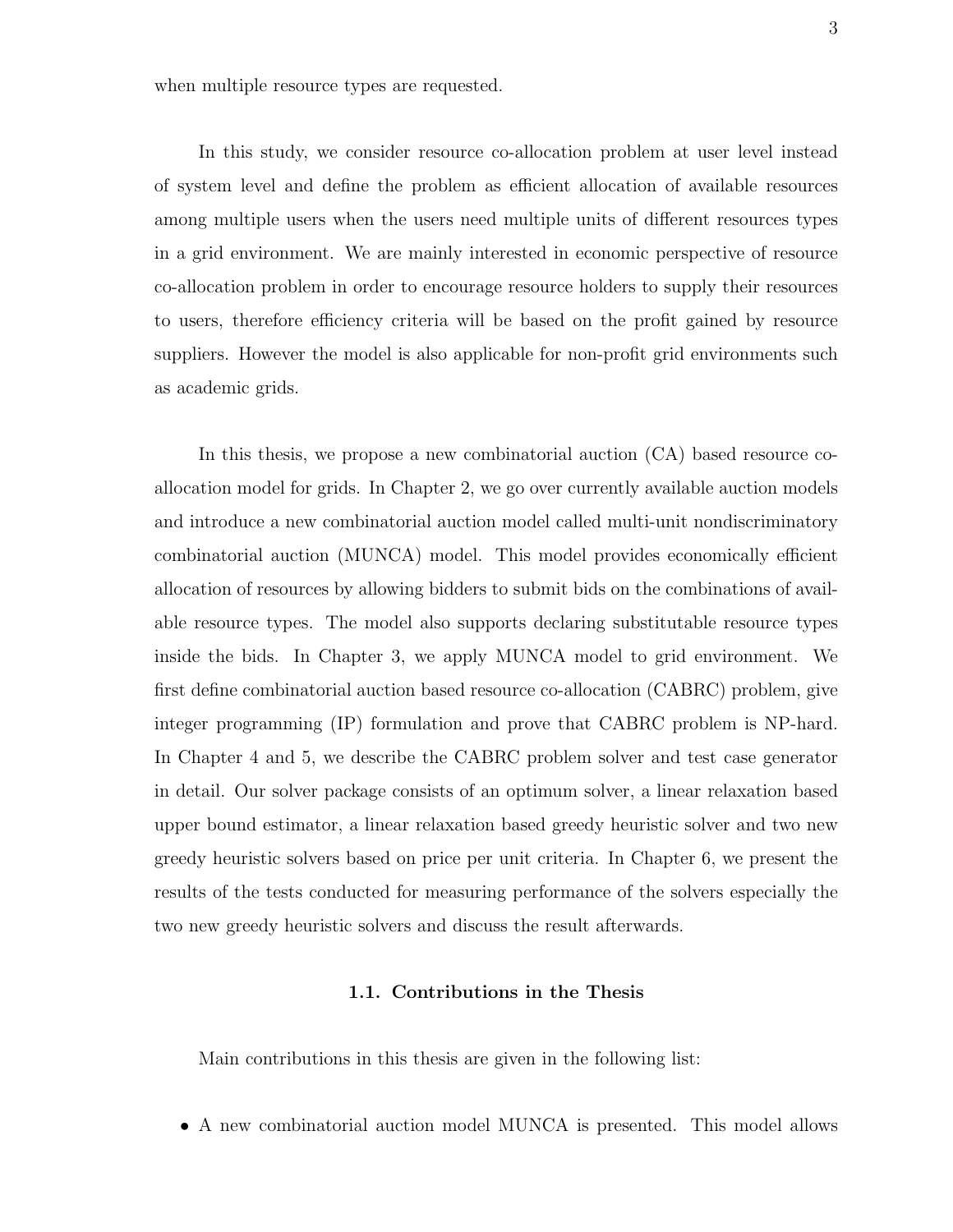bidders to bid on multiple instances of items and to declare their preferences of substitutable items. This results in economically efficient allocation of items from both bidders' and sellers' perspective.

- We present CABRC model which is the application of MUNCA model to resource co-allocation problem in grids. We define CABRC problem and its IP formulation. We discuss both economy and priority based applications of the model.
- We prove that CABRC problem is NP-hard.
- We propose two polynomial time greedy heuristic solvers based on price per unit criteria and code solver package for CABRC model. Besides these heuristic solvers, this package also contains an optimum solver based on CPLEX [11] mixed integer solver, a linear relaxation based upper bound estimator and a linear relaxation based greedy heuristic solver.
- We code CABRC problem test case generator. The generator is fully flexible and all ten parameters of CABRC model can be configured separately. The generator is also capable of producing test cases for full-factorial testing.
- In order to measure the performance of solvers, we conduct comprehensive tests based on the artificial test suite produced by the generator. In the first phase of the tests, we examine the effect of each parameter of the model on the solvers separately and in the second phase, we measure the general performance of solvers based on more than one thousand instances of CABRC problem.
- According to the test results, we conclude that the two proposed polynomialtime greedy heuristics run quite fast with respect to optimum solver and produce results of 97.3 per cent and 99.2 per cent performance on average relative to the optimum solution.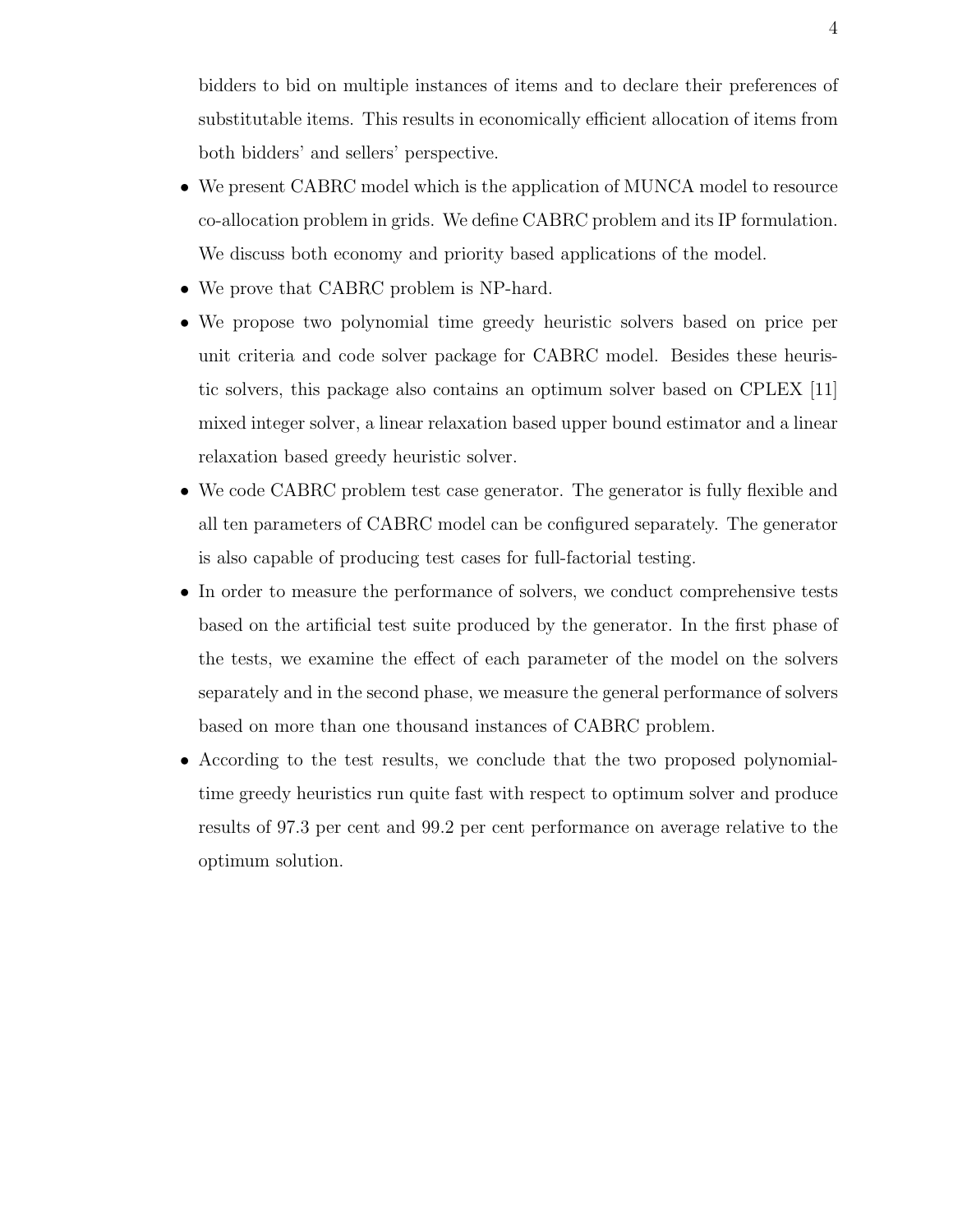### 2. AUCTION MODELS

An auction is a market institution with an explicit set of rules determining resource allocation and prices on the basis of bids from the market participants. Although precise origin of auctions and auctioning is not known, it is believed that first auction began with the abuse of woman more than 2500 years ago. The Greek historian, Herodotus, described Babylonian annual auctions of young women to be sold for the purpose of marriage. However in these auctions, instead of starting with low prices and going up like well-known contemporary auctions, the offers for women started from high prices and lowered until a bidder accepted the woman for marriage. After Babylonians, auctions have been used in the times of the Romans as a system of commercial trade. After a battle, captured prisoners and goods were being auctioned by agents. In 193 AD, Roman Empire collapsed and probably most interesting auction in the history occurred. Entire Roman Empire was auctioned as one lot. Diduis Julianus, the winner of the auction, was proclaimed Emperor. However after a short period of time, a terrible instance of winner's curse occurred and he was beheaded [12]. Although history of auctions goes back to 500 BC, most of the research related to auction models have been done in the twentieth century. With the increase in computational powers of computers, more complex and efficient auction models such as combinatorial auctions have been introduced.

In order to solve resource co-allocation problem in grids, we constructed a new combinatorial auction model called MUNCA model and adapted the new model to grid environment. In the remaining parts of this chapter, we will first describe previous auction models and then present MUNCA model briefly which is the basis of our CABRC model.

#### 2.1. Sequential Auction Model and Common Auction Forms

In the sequential auction model, each item or indivisible bundle of items in the auction is auctioned one at a time. Winner determination is done simply by picking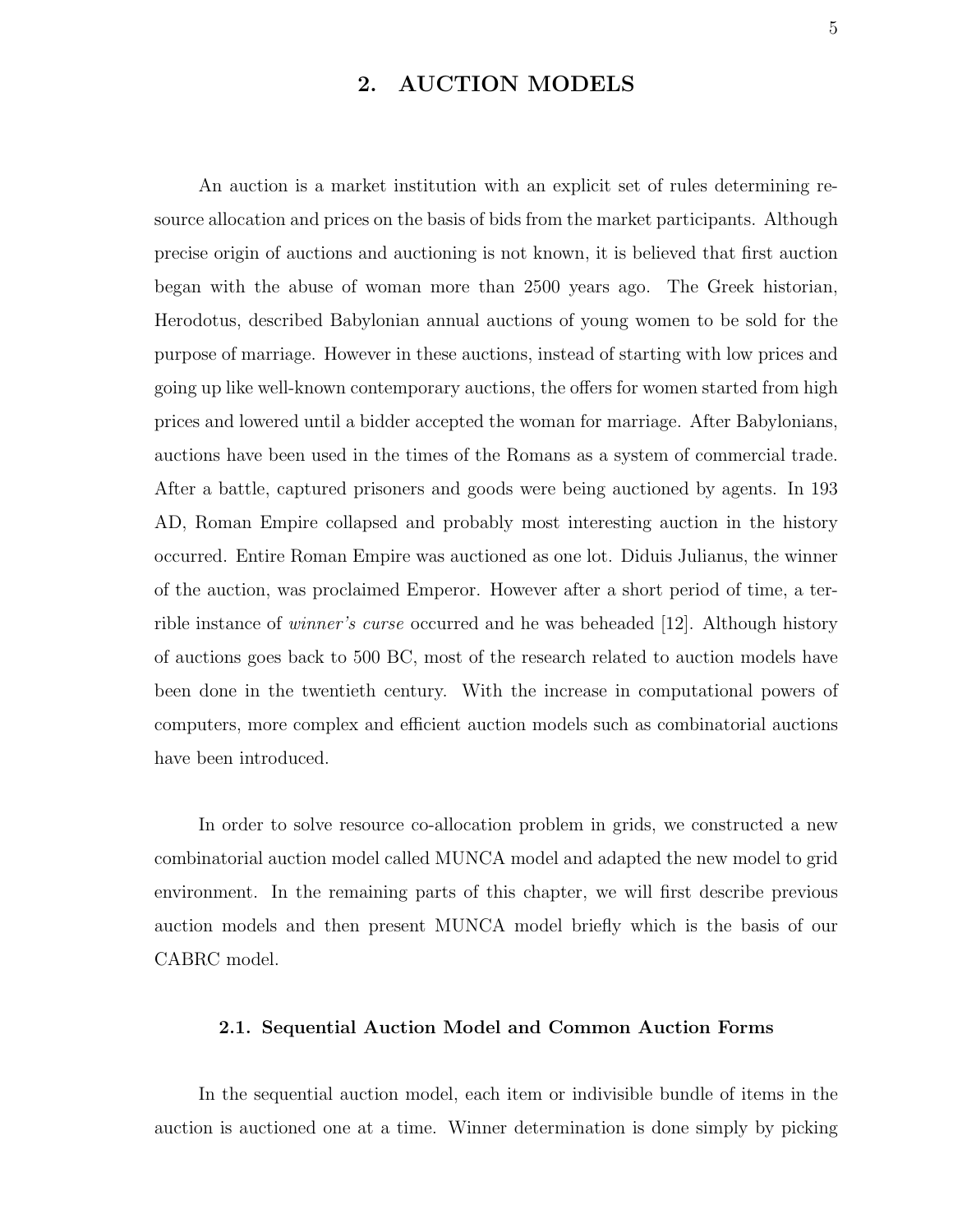the highest bidder for each item. Because of its simplicity, this model has been widely used throughout the history and most of the auctions being done in the world are of this type. There are four major auction forms [13]:

- The English Auction: In this well-known open auction form, auctioneer begins with *reserve price*, lowest acceptable price, and proceeds to higher bids from bidders until no further increase in price occurs. Highest bidder gets the item by paying the amount of his highest bid. Since the auction is open, all the bids are known by the bidders during the auction. In the English auction, the auctioneer has also right to keep reserve price secret. Because of high competition level among the bidders and inexperienced bidders who bid up the price, *winner's* curse, paying more than item's real value, is common in this form of auction. Currently, most of the auctions being done in the world are of this form.
- The Dutch Auction: Although the English auction is the most common auction form, the Dutch auction is the first auction known in the history. As explained in the beginning of this chapter, Babylonians used this auction form for selling young women to rich men. In this open auction type bidding starts at an extreme price and is lowered until a buyer buys the item by calling "mine". The buyer pays the exact price at the time he calls "mine".
- The First-Price, Sealed-Bid Auction: The most important property of this auction is that bids are sealed and hence are hidden from other bidders. In this form of auction, generally each bidder can only submit one bid so preparation of a bid is extremely important. There are two phases of this auction form. A bidding phase in which bidders submit their bids and a resolution phase in which winner of the auction is determined. In this auction the winner pays the exact amount of money he offered.
- The Vickrey Auction: This form of auction is also known as *uniform second*price. Like the first-price, sealed-bid auction, bids are sealed and hidden from other bidders. However in this auction form, winner of the auction pays only the amount of second highest bid. Although it seems that the first-price auction should be favored with respect to benefit of seller, practically this is not true. In Vickrey auctions, bidders do not fear for submitting high prices and this returns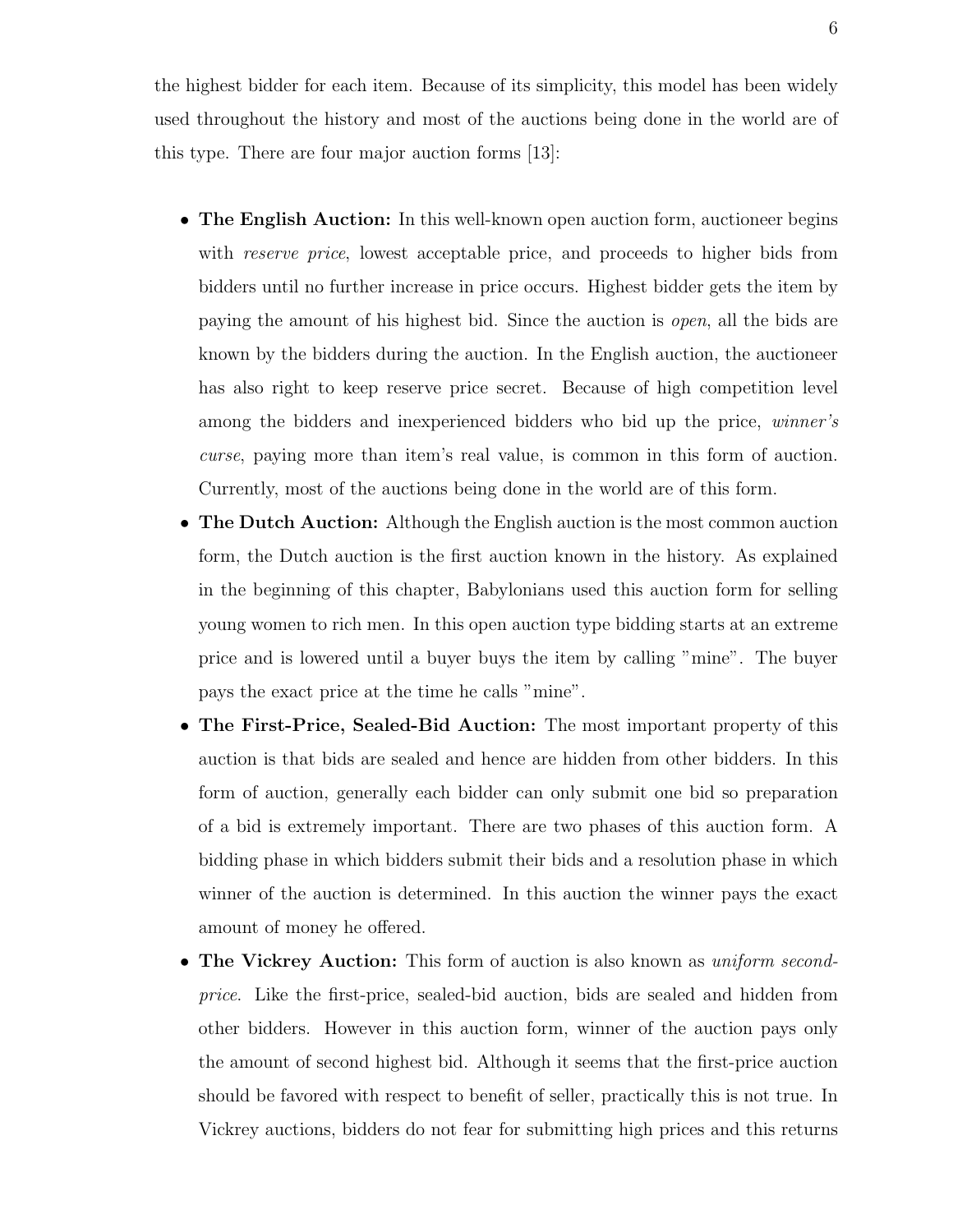to seller as profit.

Although we only considered single unit auctions, the discussed forms of auctions can be extended to multi-unit case in which more than one identical or equivalent objects are auctioned. For detailed discussion on multi-unit sequential auctions see  $|12|$ .

#### 2.2. Combinatorial Auction Model (Single Unit)

Sequential auctions are suitable when the value of each item is unrelated to the values of other items for every bidder. However, there may be complementarities and substitutabilities between items [14]. Assume that in an electronic equipment auction, several different brands of televisions and video recorders are to be auctioned. A bidder who does not have a television and a video recorder may request both equipments together because the gain of getting equipments together is more than sum of the gains of getting them separately. The reason is that although the gain of getting a television alone can be higher but gain of getting a video recorder without a television is much lower. Therefore getting both equipments is much more preferable. So we can say that there is a complementarity between televisions and video recorders for this bidder. Formally, complementarity between items i and j exists if  $g_b({i, j}) > g_b({i}) + g_b({j})$ where  $g_b(S)$  is the gain of getting set of items S for a bidder b. If a bidder is interested only in one television without discriminating its brand, gain of getting second television would be useless for him and gain of getting both televisions would be lower than getting them separately. So we can say that there is a substitutability between televisions of different brands for this bidder. Formally, substitutability between items  $i$  and  $j$  exists if  $g_b({i, j}) < g_b({i}) + g_b({j})$  where  $g_b(S)$  is the gain of getting set of items S for a bidder b.

If there are complementarities between different items, sequential auctions may provide inefficient allocation and a new type of auction model is necessary in order to increase economic efficiency. Combinatorial auction model solves the complementarity problem, having complementarities between items, by allowing bidders to submit bids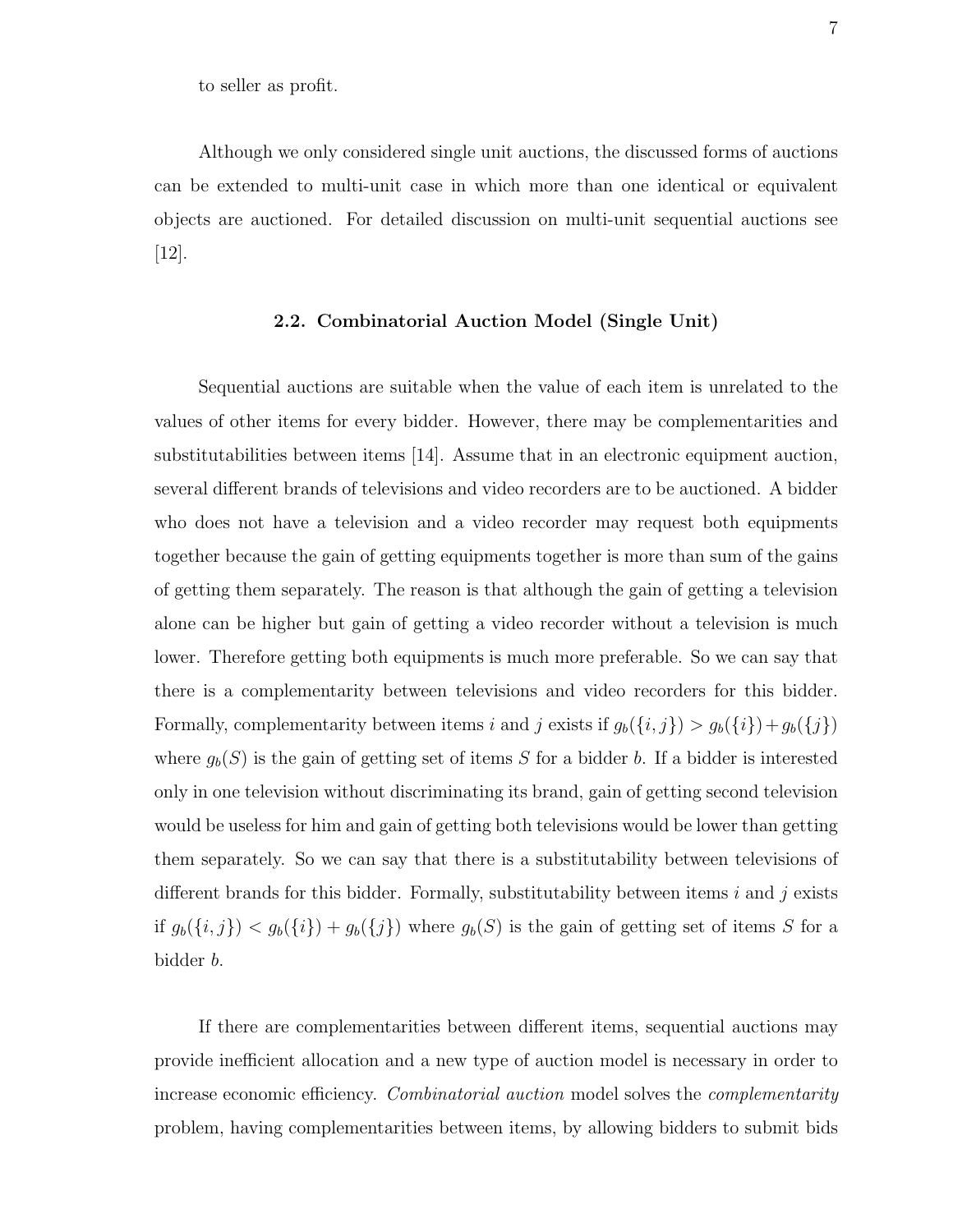on combinations of different items [15, 16, 17]. In this model, all items are available to bidders and bidders are free to express their own valuations to any combination of items. Also in CA model it is possible to solve the substitutability problem, having substitutabilities between items, by introducing dummy items for each substitutable item. The role of dummy items are allowing bidder to express exclusive-or relationship between bids. For instance, if a bidder wants to get one television of brand A or B substitutably, one dummy item should be introduced and two separate bids, one bid for combination of dummy item and television of brand A and other bid for combination of dummy item and television of brand  $B$ , must be submitted by the bidder. Although this trick helps solving substitutability problem, number of bids increases combinatorially with the number of substitutable items.

Because of the rapid growth of electronic business, combinatorial auctions have become popular in the past years. Federal Communications Commission (FCC) spectrum auctions and auctions for airport time-slots, railroad segments and delivery routes can be cited as examples of real world combinatorial auctions [18]. Among these auctions, the most well-known auctions are the FCC spectrum auctions. Since 1994, FCC has conducted auctions of licenses for electromagnetic spectrum. These auctions are in the form of simultaneous multiple-round (SMR) auction where all licenses are available for bidding throughout the entire auction. SMR auctions are conducted in rounds, with the length of each round announced by FCC. After each round, results are processed and made public. Until the next round, bidders go over their bid strategies and adjust their bids if necessary. The FCC auctions also support combinatorial bidding so bidders may place bids on groups of licenses. The benefit of this approach is allowing bidders to express the value of any complementarities that may exist among licenses and to avoid the risk of winning only part of a desired set of licenses [19, 20].

#### 2.2.1. Definition of CA Problem

**Definition 1.** Let  $M = \{I_1, I_2, ..., I_m\}$  be the set of m items for sale. Let  $B =$  $\{b_1, b_2, \ldots, b_n\}$  be the set of n submitted bids where a bid is defined as  $b_j = \langle b_1, b_2, \ldots, b_n \rangle$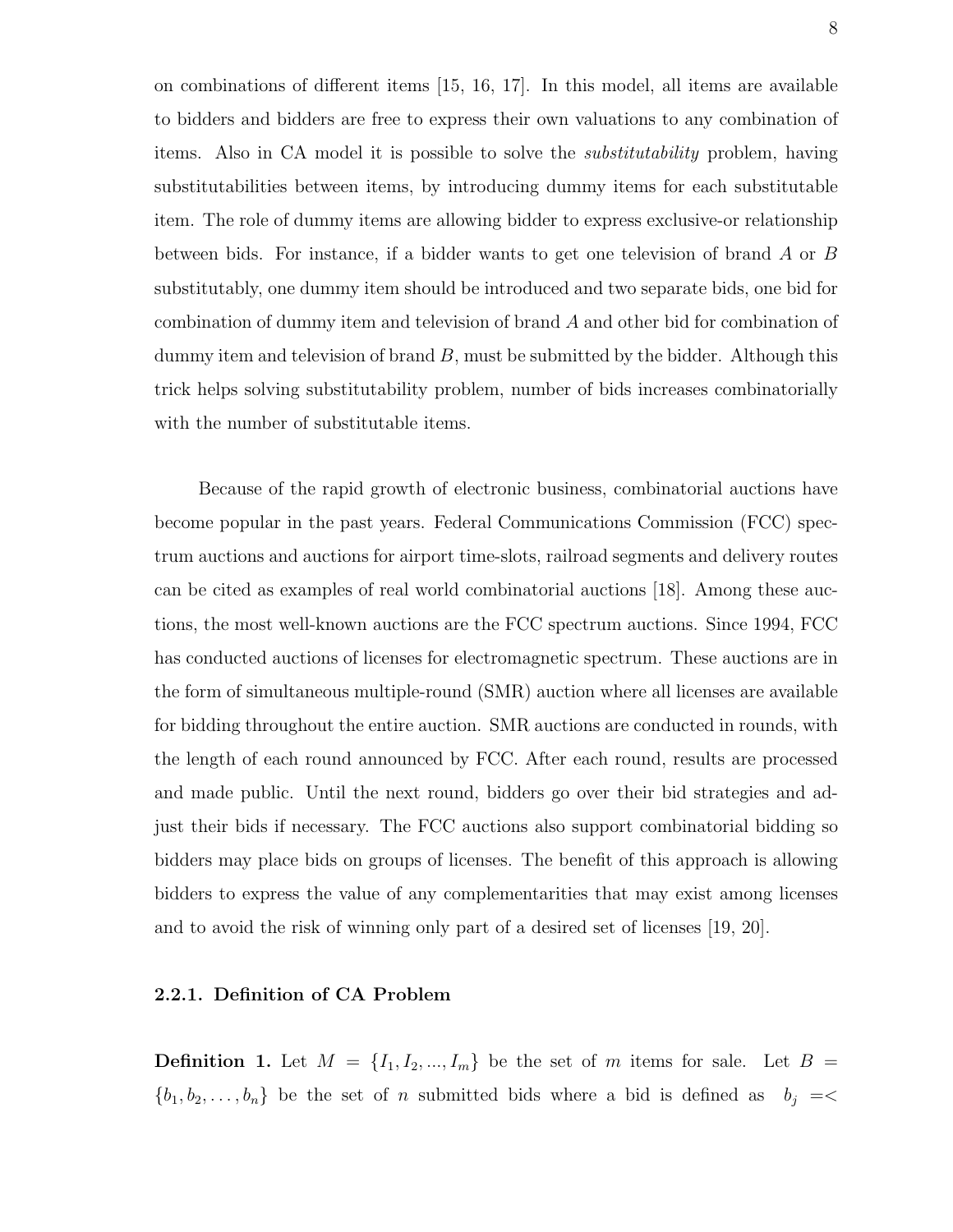$(\lambda_j^1, \lambda_j^2, \ldots, \lambda_j^m), p_j >$ , with

$$
\lambda_j^i = \begin{cases} 1 & \text{if item } k \text{ is requested in bid } j \\ 0 & \text{otherwise} \end{cases}
$$

and  $p_j > 0$  being the offered price. Then CA problem can be formulated as:

$$
\text{maximize} \quad \sum_{j=1}^{n} p_j x_j \tag{2.1}
$$

subject to 
$$
\sum_{j=1}^{n} \lambda_j^i x_j \le 1 \qquad (1 \le i \le m)
$$
 (2.2)

$$
x_j \in \{0, 1\} \ (1 \le j \le n) \tag{2.3}
$$

In this formulation,  $x_j$  is a 0-1 variable that represents whether a bid is satisfied (1) or not (0). Objective line in Equation 2.1, maximizes the revenue gained from the auction. Finally, Equation 2.2 ensures that the bids that have at least one common item cannot be satisfied together.

#### 2.2.2. CA Example

In this subsection, we will present a simple combinatorial auction example with four items. The items to be auctioned are one wired keyboard  $(kyb)$ , one wired mouse (*mouse*), one wireless keyboard ( $kyb_w$ ) and one wireless mouse (*mouse\_w*). So  $M = \{kyb, mouse, kyb_w, mouse_w\}$  with  $m = 4$ . Assume that following six bids are submitted:

- In bid 1, wired keyboard and mouse set is requested for 20 Turkish Liras (TL). So  $b_1 = \left( \langle 1, 1, 0, 0 \rangle, 20 \right)$ .
- In bid 2, wireless keyboard and mouse set is requested for 80 TL. So  $b_2 = \langle \langle$  $0, 0, 1, 1 > 0.80$ .
- In bid 3, two keyboards are requested for 40 TL. So  $b_3 = \left( \langle 1, 0, 1, 0 \rangle, 40 \right)$ .
- In bid 4, two mice are requested for 50 TL. So  $b_4 = (0, 1, 0, 1, 0, 1, 50)$ .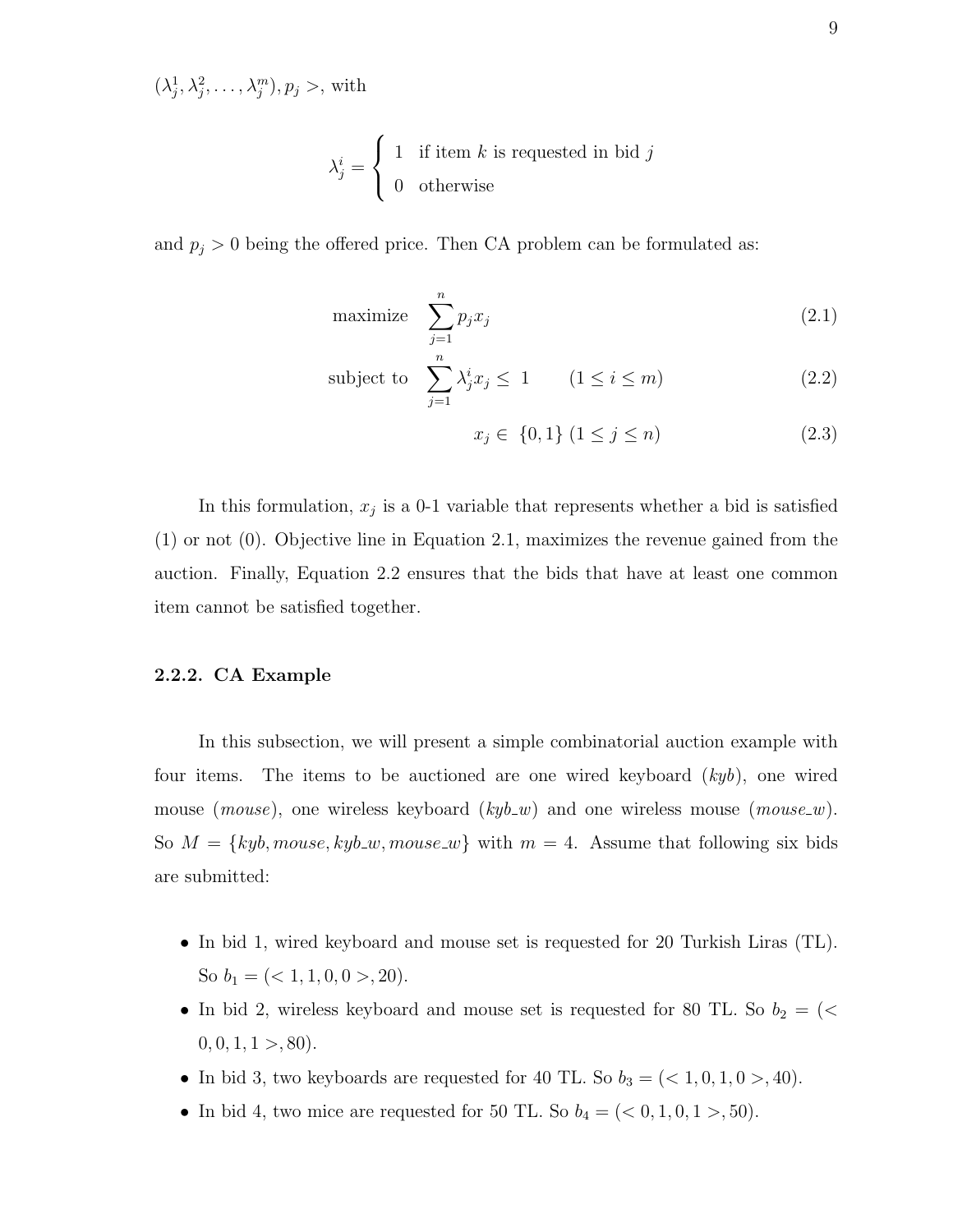- In bid 5, only wireless keyboard is requested for 40 TL. So  $b_5 = \left( < 0, 0, 1, 0, \gt; 40\right)$ .
- In bid 6, only wireless mouse is requested for 50 TL. So  $b_6 = \left( \langle 0, 0, 0, 1 \rangle, 50 \right)$ .

This example can be formulated as:

maximize 
$$
20x_1 + 80x_2 + 40x_3 + 50x_4 + 40x_5 + 50x_6
$$
  
\nsubject to  $x_1 + x_3 \le 1$   
\n $x_1 + x_4 \le 1$   
\n $x_2 + x_3 + x_5 \le 1$   
\n $x_2 + x_4 + x_6 \le 1$   
\n $x_j \in \{0, 1\} \ (1 \le j \le 6)$ 

#### 2.3. Multi-Unit Combinatorial Auction Model

Although single unit combinatorial auction model provides economically efficient allocations when the bidders are interested in bundles of items, they are inappropriate for situations where multiple instances of items are auctioned. Since the bidder is not interested in a special unit, he must bid separately to all combinations of items he wants. For instance, if the bidder wants to get 100 keyboards and 100 mice out of 200 keyboards and 300 mice in a single unit combinatorial auction, he must bid  $\sqrt{2}$  $\mathcal{L}$ 200 100  $\big) \cdot \big($  $\mathcal{L}$ 300 100 times. Multi-unit combinatorial auction (MUCA) model solves this problem by representing identical items as multiple units of single item and allowing bidders to bid on units of items [21, 22, 23, 24, 25].

#### 2.3.1. Definition of MUCA Problem

**Definition 2.** Let  $M = \{I_1, I_2, ..., I_m\}$  be the set of m items and  $u_i$  be the number of units of item  $I_i$  for sale  $(1 \leq i \leq m)$ . Let  $B = \{b_1, b_2, \ldots, b_n\}$  be the set of n submitted bids where a bid is defined as  $b_j = \langle (\lambda_j^1, \lambda_j^2, \dots, \lambda_j^m), p_j \rangle$ , with  $\lambda_j^k \geq 0$  being the requested amount of item k, and  $p_j > 0$  being the offered price. Then MUCA problem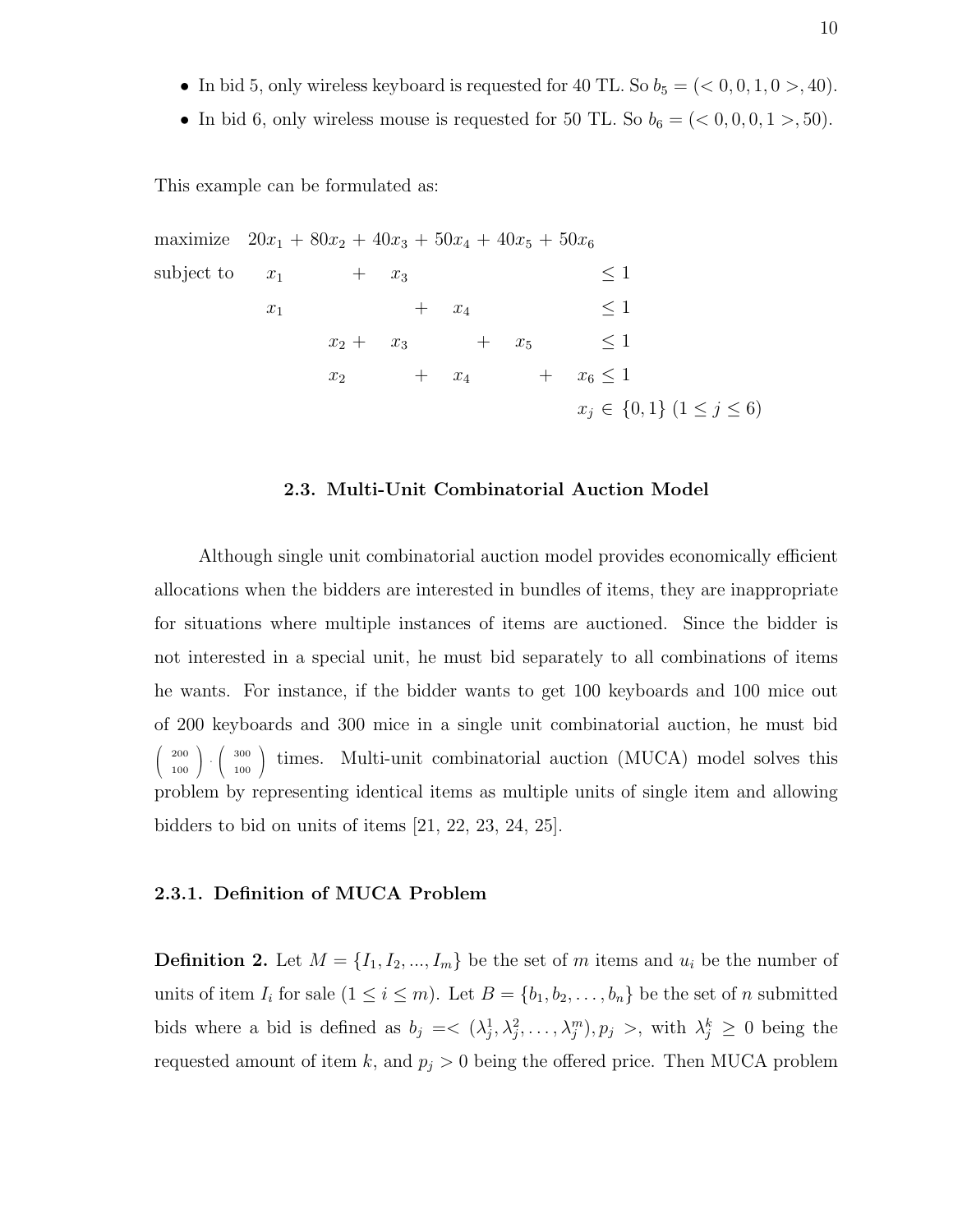can be formulated as:

$$
\text{maximize} \quad \sum_{j=1}^{n} p_j x_j \tag{2.4}
$$

subject to 
$$
\sum_{j=1}^{n} \lambda_j^i x_j \leq u_i \qquad (1 \leq i \leq m)
$$
 (2.5)

$$
x_j \in \{0, 1\} \ (1 \le j \le n) \tag{2.6}
$$

In this formulation,  $x_j$  is a 0-1 variable that represents whether a bid is satisfied (1) or not (0). Objective line in Equation 2.4, maximizes the revenue gained from the auction. Equation 2.5 constrains the sum of the requested amount of resource type  $i$ by all bids with the number of units of resource type  $i$ , so it is ensured that for each resource type  $i$ , the resource limit  $u_i$  is preserved.

#### 2.3.2. MUCA Example

We will extend the example in Section 2.2.2. Let the items to be auctioned be two hundred wired keyboards  $(kyb)$ , four hundred wired mice  $(mouse)$ , three hundred wireless keyboards  $(kyb_w)$  and one hundred wireless mice  $(mouse_w)$ . So  $M = \{kyb, mouse, kyb_w, mouse_w\}$  with  $m = 4$  and  $u_1 = 200, u_2 = 400, u_3 = 100$ 300, and  $u_4 = 100$ . Assume that following six bids are submitted:

- In bid 1, 200 wired keyboard and mouse sets are requested for 400 TL. So  $b_1 =$  $(< 200, 200, 0, 0 > 400).$
- In bid 2, 100 wireless keyboard and mouse set is requested for 800 TL. So  $b_2 =$  $(< 0, 0, 100, 100 > 0.800).$
- In bid 3, 100 wired keyboards and 300 wireless keyboards are requested for 950 TL. So  $b_3 = \left( \langle 100, 0, 300, 0 \rangle, 950 \right)$ .
- In bid 4, 200 wired mice and 100 wireless mice are requested for 900 TL. So  $b_4 = (0, 200, 0, 100 > 0.900).$
- In bid 5, only 200 wireless keyboards are requested for 600 TL. So  $b_5 = \langle \leq$  $0, 0, 200, 0 > 600$ .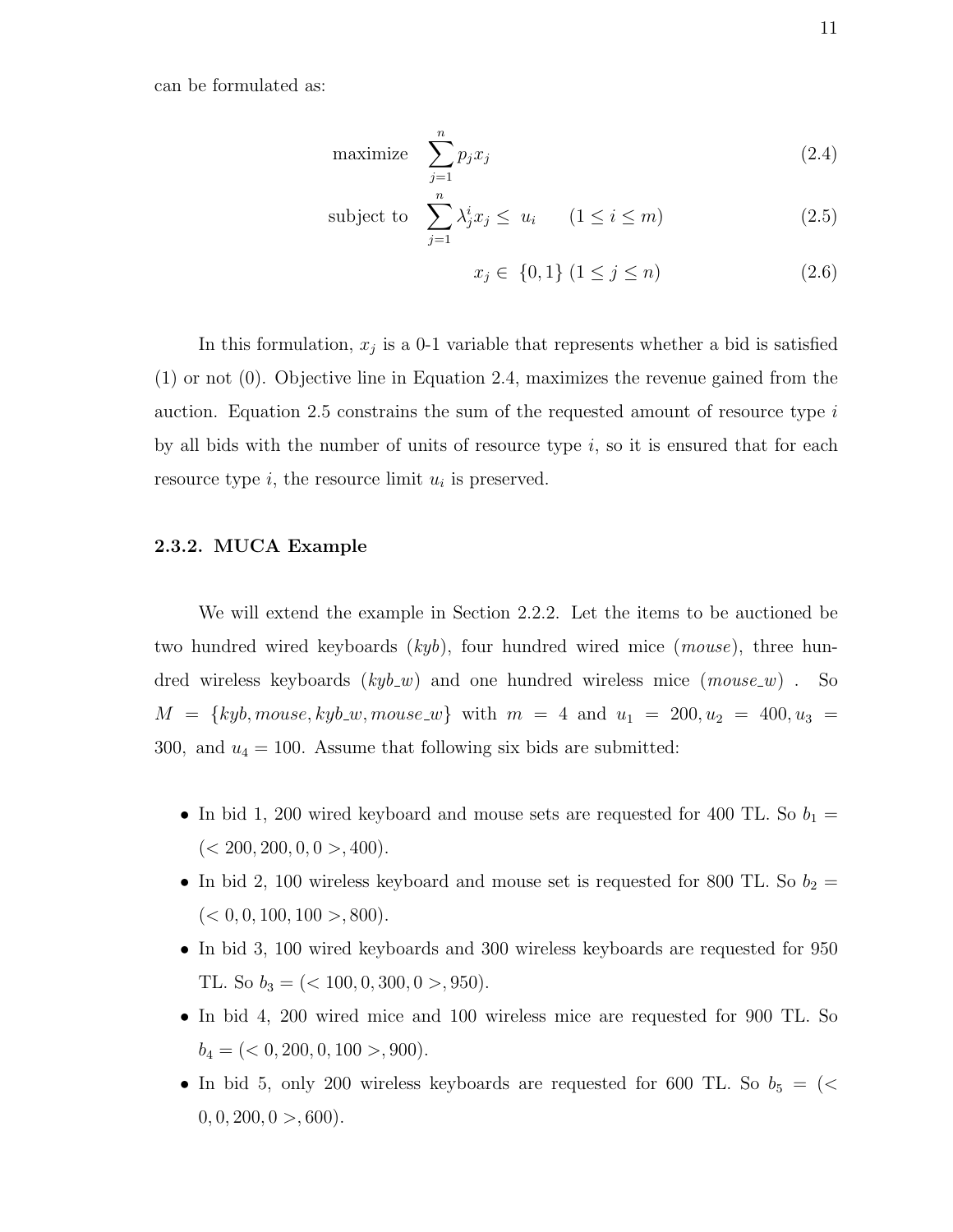• In bid 6, only 100 wireless mouse is requested for 500 TL. So  $b_6 = \left( \langle 0, 0, 0, 100 \rangle \right)$ , 500).

This example can be formulated as:

maximize  $400x_1 + 800x_2 + 950x_3 + 900x_4 + 600x_5 + 500x_6$ subject to  $200x_1 + 100x_3 \le 200$  $200x_1$  +  $200x_4$   $\leq 400$  $100x_2 + 300x_3 + 200x_5 \leq 300$  $100x_2$  +  $100x_4$  +  $100x_6 \le 100$  $x_j \in \{0,1\}$   $(1 \leq j \leq 6)$ 

#### 2.4. Multi-Unit Nondiscriminatory Combinatorial Auction Model

In MUCA model, bidders are allowed to bid on instances of items. Therefore if multiple instances of items are to be auctioned, MUCA model provides efficient bid representation. Although substitutability problem between identical units of items is solved with this model, substitutability between different items is not considered. If the bidder does not differentiate two or more different items, MUCA model becomes insufficient for representing such preferences. Assume that in the example MUCA given in Section 2.2.2, a bidder wants to buy 100 keyboards without differentiating wired and wireless models. For this preference, one dummy item must be introduced and he must bid 101 times  $((< 0, 0, 100, 0, 1 > p), ((< 1, 0, 99, 0, 1 > p), ..., ((< 100, 0, 0, 0, 1 > p)).$ Likewise if he wants to buy 100 instances of items without differentiating any four items, one dummy item must be introduced and he must bid  $176,851$  times ( $( $0, 0, 0, 100, 1>$ )$  $(p, p)$  ( $0, 0, 1, 99, 1, \ldots$ ,  $(< 100, 0, 0, 0, 1, \ldots, p)$ ). In order to overcome this inefficiency, we propose a new auction model called MUNCA model. In this model, bidders may encode their preferences of substitutability to bids easily by declaring list of nondiscriminatory items. Details of this model will be given in the next chapter.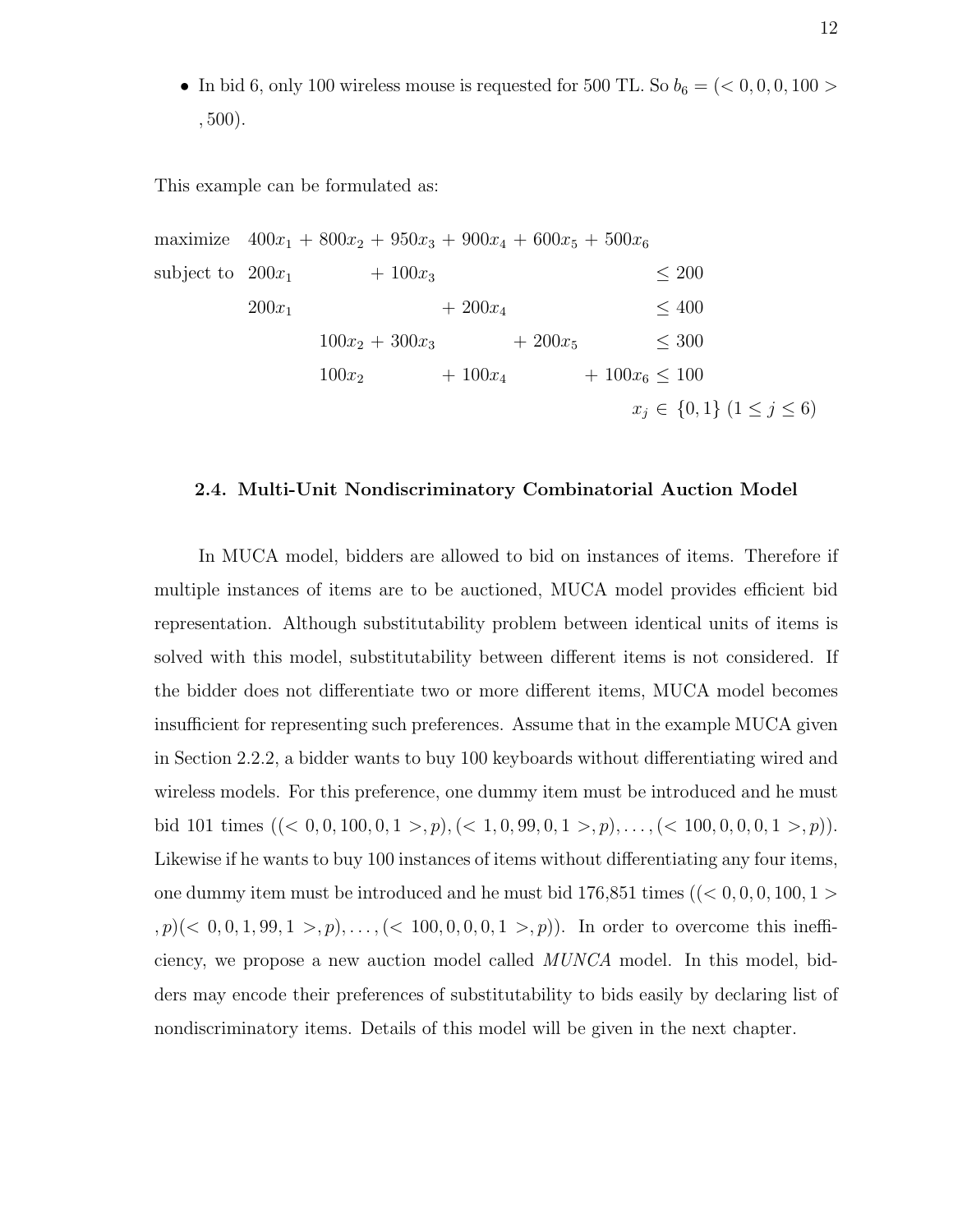### 3. CA BASED RESOURCE CO-ALLOCATION MODEL

In this chapter we will introduce a new economy based model for co-allocating resources in a grid environment called CABRC model. The goals of this model are:

- maximizing the revenue of resource holders and encouraging them to supply their idle resources,
- maximizing the utility and the value of resources by allowing buyers to express their preferences of complementarities and substitutabilities between resources,
- being easily adaptable to existing grid infrastructures.

This model is based on MUNCA model defined in Section 2.4. We will first give the definition and formulation of CABRC problem and prove the related theorems, then explain how to apply this model to grids and finally give an example of the model.

#### 3.1. Definition of CABRC Problem

**Definition 3.** Let  $R = \{r_1, r_2, \ldots, r_m\}$  be the set of m different resource types in a grid environment and let  $U = \{u_1, u_2, \ldots, u_m\}$  be the set of units of resources where  $u_i$  is the number of available identical units of resource  $r_i$   $(1 \leq i \leq m, u_i \in \mathbb{Z}^+).$ Let  $B = \{b_1, b_2, \ldots, b_n\}$  be the set of submitted bids. A bid consists of two parts, a list of subbids and an offered price to be paid if the bid is satisfied. There is logical AND relationship between subbids because a bid is satisfiable if all of the subbids are satisfiable. Similarly a subbid consists of two parts, a set of substitutable resource types and requested quantity of resources from this set. There is logical OR relationship between resource types in this set because a subbid is satisfiable if requested amount of resources can be supplied from the resource types in any subset of this set. So if the size of this set is more than one, it means that the bidder does not discriminate the listed resource types and treats them equivalently.

Let  $v$  be the maximum number of subbids among all bids. Then formally a bid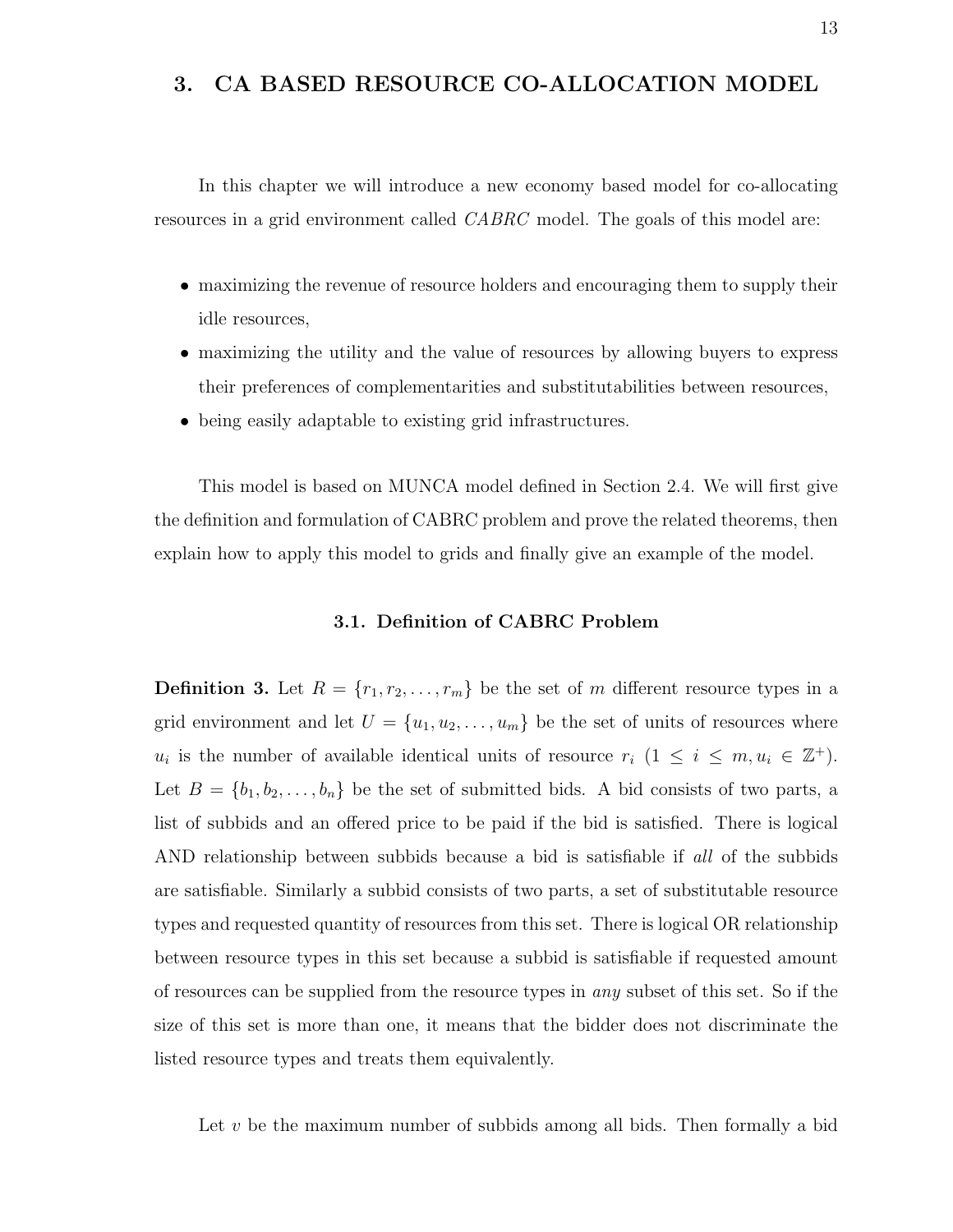$b_j = \{ (s_1, q_{j1} > s_1 < s_{j2}, q_{j2} > s_1, \ldots, s_{jt_j}, q_{jt} > t_j, p_j \}$  is defined as a combination of set of subbids and an offered price  $p_j$  where  $s_{jk} \subseteq R$  is the set of requested substitutable resource types and  $q_{jk}$  is the requested quantity of resources for the set  $s_{jk}$  ( $1 \leq j \leq$  $n, 1 \leq k \leq t_j \leq v, p_j \in \mathbb{Z}^+$ ). CABRC problem is defined as finding the subset  $b_s$  of bid set B and corresponding allocation of resources that maximizes the sum of the offered prices of bids in  $b_s$  while preserving the resource limits in  $U$ .

#### 3.2. Formulation of CABRC Problem

In order to formulate this problem, two new variables  $x$  and  $y$  must be introduced. In this formulation  $x_j$  is a 0-1 variable that represents whether a bid is satisfied (1) or not (0) and  $y_{jk}^{(i)}$  is a natural number that represents how many number of units of resource *i* are taken by kth subbid of bid *j* if it is satisfied  $(1 \le i \le m, 1 \le j \le n, 1 \le m)$  $k \leq v$ ).

maximize 
$$
\sum_{j=1}^{n} p_j x_j \tag{3.1}
$$

subject to

$$
\sum_{j=1}^{n} \sum_{k=1}^{v} y_{jk}^{(i)} \le u_i \qquad (1 \le i \le m)
$$
\n
$$
\sum_{m}^{m} y_{jk}^{(i)} \le u_j \qquad (3.2)
$$

$$
\left(\sum_{i=1}^{m} y_{jk}^{(i)}\right) - q_{jk} x_j = 0 \qquad (1 \le j \le n, 1 \le k \le v)
$$
\n(3.3)

$$
y_{jk}^{(i)} = 0 \qquad (1 \le i \le m, 1 \le j \le n, 1 \le k \le v, r_i \notin s_{jk}) \tag{3.4}
$$

 $x_j \in \{0, 1\} \ (1 \le j \le n)$  (3.5)

$$
y_{jk}^{(i)} \in \mathbb{N} \qquad (1 \le i \le m, 1 \le j \le n, 1 \le k \le v)
$$
 (3.6)

In this formulation, the objective line in Equation 3.1 ensures that the maximum revenue is gained from the auction. Equation 3.2 constrains the sum of the requested amount of resource type i by all subbids with the number of units of resource type i, so it is ensured that for each resource type  $i$ , the resource limit  $u_i$  for that resource type is preserved. Equation 3.3 constrains the sum of quantities for each item type inside a subbid to be equal with the requested quantity in that subbid if the bid  $j$  is satisfied and  $x_j$  is 1, otherwise  $y_{jk}^{(i)}$  values are cleared to 0. In this equation, it is also ensured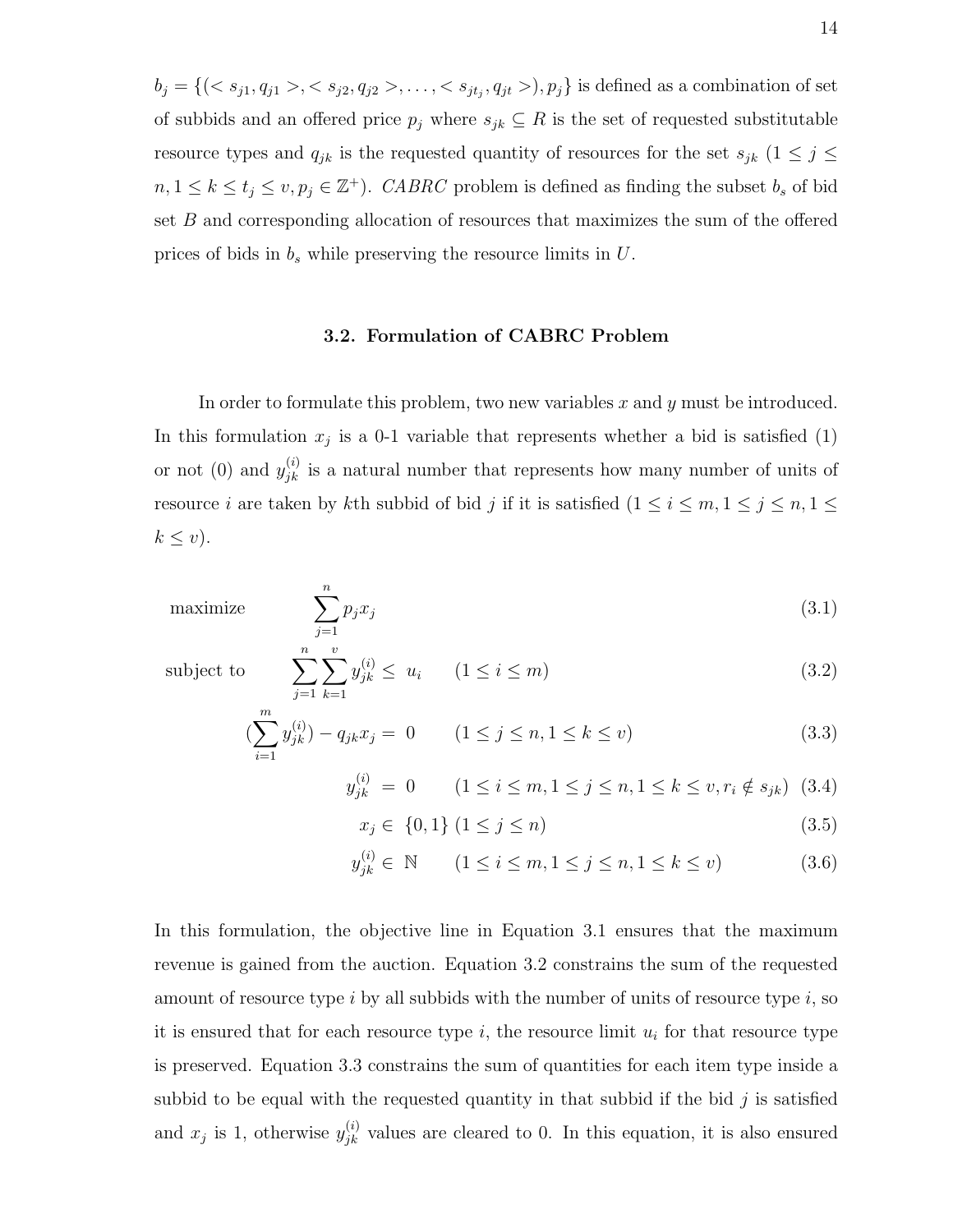that if a bid is satisfied, all the subbids inside that bid is also satisfied. In Equation 3.4,  $y_{jk}^{(i)}$  value is set to 0 if resource i is not requested by kth subbid of jth bid.

#### 3.3. Theorems Related to CABRC Problem

Proposition 1. CABRC problem is NP-hard.

*Proof.* Let  $\Pi$  be decision version of CABRC problem: Given set of resource types  $R = \{r_1, r_2, ..., r_m\}$ , set of units of resources  $U = \{u_1, u_2, ..., u_m\}$ , set of bids  $B =$  $\{b_1, b_2, \ldots, b_n\}$ , and an integer P, is there a satisfiable subset of bids  $b_s$  such that the sum of the prices of bids in  $b_s$  is greater than or equal to  $P$ ?

First we will show that  $\Pi$  is in  $NP$ . If we have a certificate that consists of z bids, and allocation values  $y_{jk}^{(i)}$  for these bids, we can verify this certificate in polynomial time by checking the following equalities:

$$
\sum_{j=1}^{z} \sum_{k=1}^{t_j} y_{jk}^{(i)} \le u_i \quad (1 \le i \le m)
$$

$$
\sum_{i=1}^{m} y_{jk}^{(i)} = q_{jk} \quad (1 \le j \le z, 1 \le k \le t_j)
$$

where  $t_j$  is the number of subbids in bid j. Therefore  $\Pi$  is in  $NP$ .

Next we will present a polynomial transformation from independent set problem (given G and positive integer P, does G contain an independent set of size P) to  $\Pi$ . Let  $G = (V, E)$  be an instance of independent set problem where V is the set of n vertices,  $V = \{v_1, v_2, \ldots, v_n\}$ , and E is the set of m edges,  $E = \{e_1, e_2, \ldots, e_m\}$ . Assume that for each edge  $e_i$  in G we have a separate item type  $r_i$  in  $\Pi$  with only one available unit  $(R = \{r_1, r_2, \dots, r_m\}, U = \{1, 1, ..., 1\})$ . Also for each vertex  $v_j$  in G we define a bid  $b_j$  with price 1 in  $\Pi$  and for each edge  $e_i$  connected to  $v_j$  we add a subbid to bid  $b_j$  with requested subset of  $r_i$  and quantity of 1  $(b_j = \{(, s_{j2}, q_{j2} > \}$  $,...,< s_{jt_j}, q_{jt_j} >), p_j$ } where  $q_{jk} = 1, s_{jk} = \{r_i\}$  if  $e_i$  is connected to  $v_j, p_j = 1,$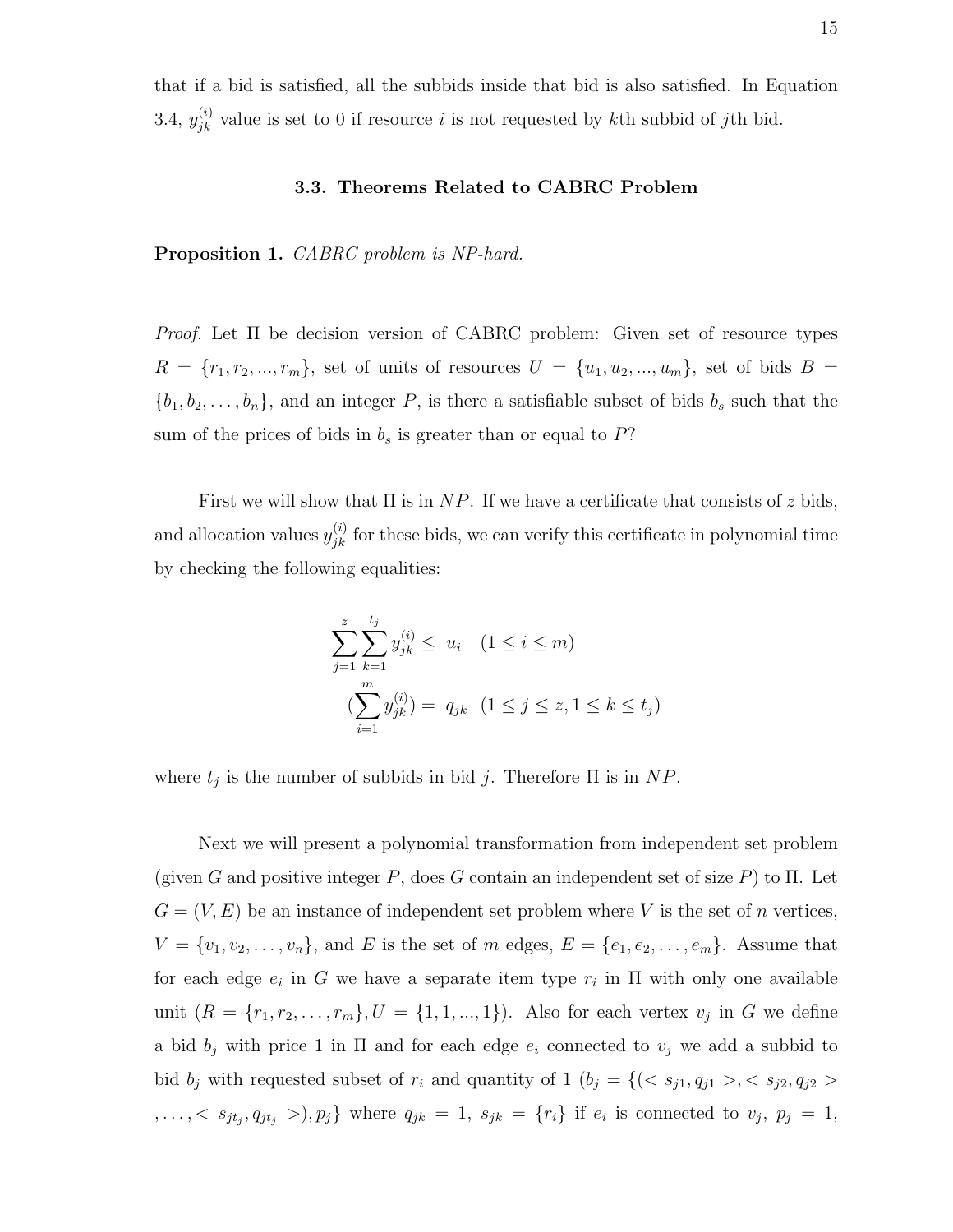$t_j = degree(v_j), 1 \leq j \leq m, 1 \leq k \leq t_j$ . Then if G has an independent set with vertices  $v<sub>o</sub>$  and size  $P$ , then by the definition of independent set, there can be no edge connecting vertices  $v<sub>o</sub>$  of this independent set. Since edges represents a common item between bids in  $\Pi$ , we can conclude that subset of bids  $b<sub>o</sub>$  corresponding to vertices  $v<sub>o</sub>$ , does not share a common item and all bids in  $b<sub>o</sub>$  can be satisfied. As the price of all bids are set to 1, P will be the total price of bids in  $b<sub>o</sub>$ . Similarly if  $\Pi$  has a solution  $b<sub>o</sub>$  with total price P, since there is only one unit of each item type, bids in  $b<sub>o</sub>$  cannot share a common item. As a result, vertices  $v<sub>o</sub>$  that correspond to bids  $b<sub>o</sub>$  cannot have edges in common. As the price of all bids are set to 1, G must have an independent set of size P. Therefore we can conclude that a solution to independent set problem will be a solution to Π and vice versa.

Since Π is in NP and independent set problem was proved to be NP-complete [26], Π is NP-complete and therefore CABRC problem is NP-hard. □

#### 3.4. Applying CABRC Model to Grids

In this section, we will first briefly discuss two different approaches of applying CABRC model to grids and then comment on identifying resources in a typical grid environment.

#### 3.4.1. Economy Based Approach

In this approach, resource suppliers declare their available resources for hiring and buyers submit bids on these resources. Rental period can be either fixed or variable as decided by the supplier. In the fixed period scheme, the resources are allocated to winner for a specific amount of time. After the end of this time, the resources get released and a new auction can be conducted. In the variable length period scheme, the winner pays an extra amount of money beside the bid price for the time he is using the resources. New auctions can be conducted after the winner releases the resources.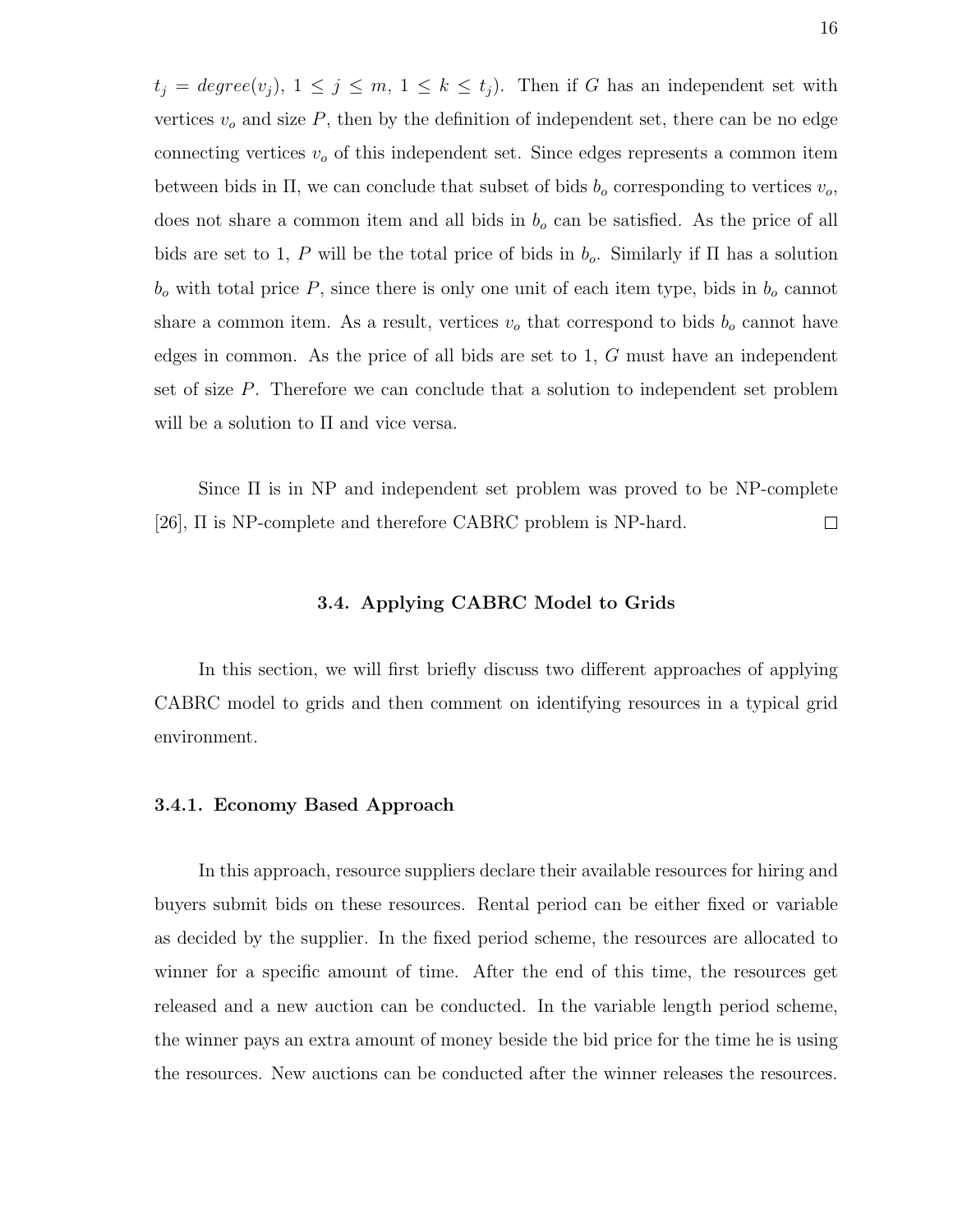In the auction, all resources are available to all bidders and auction can be held either in one session as in the first-price sealed bid auction model or in successive sessions as in the SMR auction model.

#### 3.4.2. Priority Based Approach

For non-profit organizations like academic institutions, priority based approach can be used for co-allocating resources. In this approach, priority values are used instead of price values for resource requests. Then CABRC model is used for maximizing sum of priorities instead of prices. Although no mathematical changes in the model are necessary for this approach, defining priority policy, what priority value to be assigned for a request, can be difficult. However, the simplest policy, assigning 1 to priorities of all requests, can be sufficient for most cases. In order to prevent starvation of requests, aging technique can be used. In this technique, priorities of waiting requests are gradually increased in order to get higher chance of winning in the next auction [27].

#### 3.4.3. Identifying Resources in a Grid Environment

Any resource in a grid environment that can be reserved to a user for a specific amount of time can be used as resource type in CABRC model. To be more specific, if advanced reservations of resources are possible in a grid environment [28], following resources can be used in CABRC model:

- Processors: Since most of the current operating systems provide preemptive multitasking, percentage time slots of different processors can be used as a resource type in the model. However, along with the processor time slot, a fixed memory and fixed hard disk space must also be allocated for every processor request.
- Memory and Secondary Storage: Each process requires memory and storage space in order to be executed by the processor. However, some processes require more memory and storage space than others. In order to provide better allocation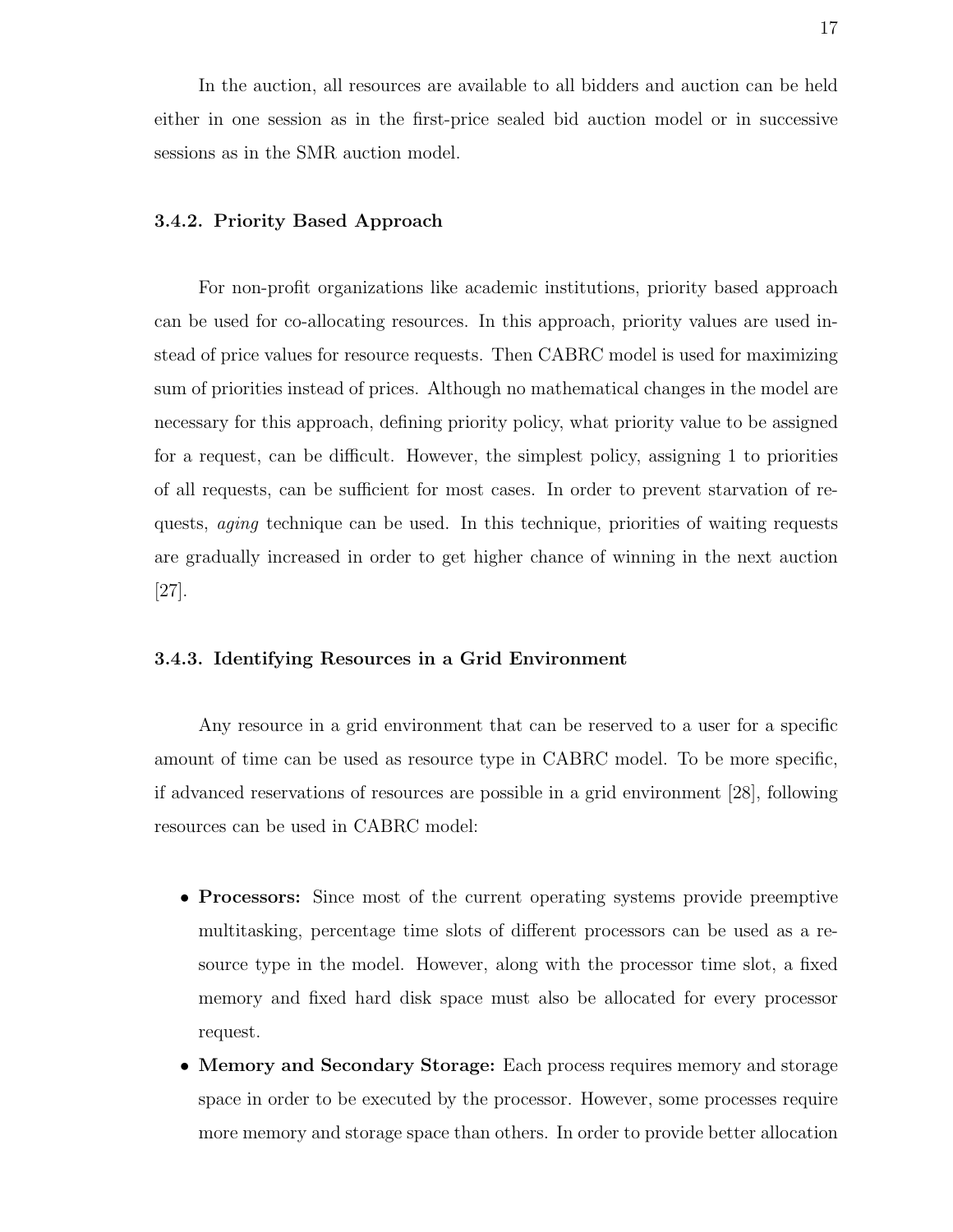of resources, remaining memory and storage space can be defined as separate resource types. Then users of applications that require more memory and/or storage space can bid for more memory and storage space beside processor time.

• Network Bandwidth: A predefined amount of bandwidth is required for applications running in parallel. Like in memory and secondary storage case, some parallel applications may require more bandwidth then other parallel applications. So we can also model excess bandwidth inside and between clusters as separate resource types.

Although these described resources can be used as resource types in CABRC model, in practice bidding for these resources may get overcomplicated. So instead of dividing resources inside a computer, we can threat each computer configuration as one resource type. If only one application runs on a single computer, then it may use all available resources of the computer and share the network bandwidth with other applications running on other computers. If more than one application is permitted to run on a single machine, then applications running on a computer at the same time share available memory, secondary storage space and available network bandwidth equally. This simplifies both the bidding process and the co-allocation process at system level. Beside computers and network bandwidth, external storages, databases, licenses and other reservable resources such as input/ouput units can also be used as resource types in this model.

#### 3.5. CABRC Problem Example

In this section, we will present a simple CABRC model example. Assume that in a small computational grid following reservable resources are available:

- 10 Intel x86 workstations *(intel)*
- 10 AMD x86 workstations (amd)
- 20 Sun workstations  $(sun)$
- A license server with 5 MATLAB licenses  $(matlab)$  and 5 CPLEX licenses  $(cplex)$
- 10 GB (in 1GB chunks) storage space in an external storage server (storage)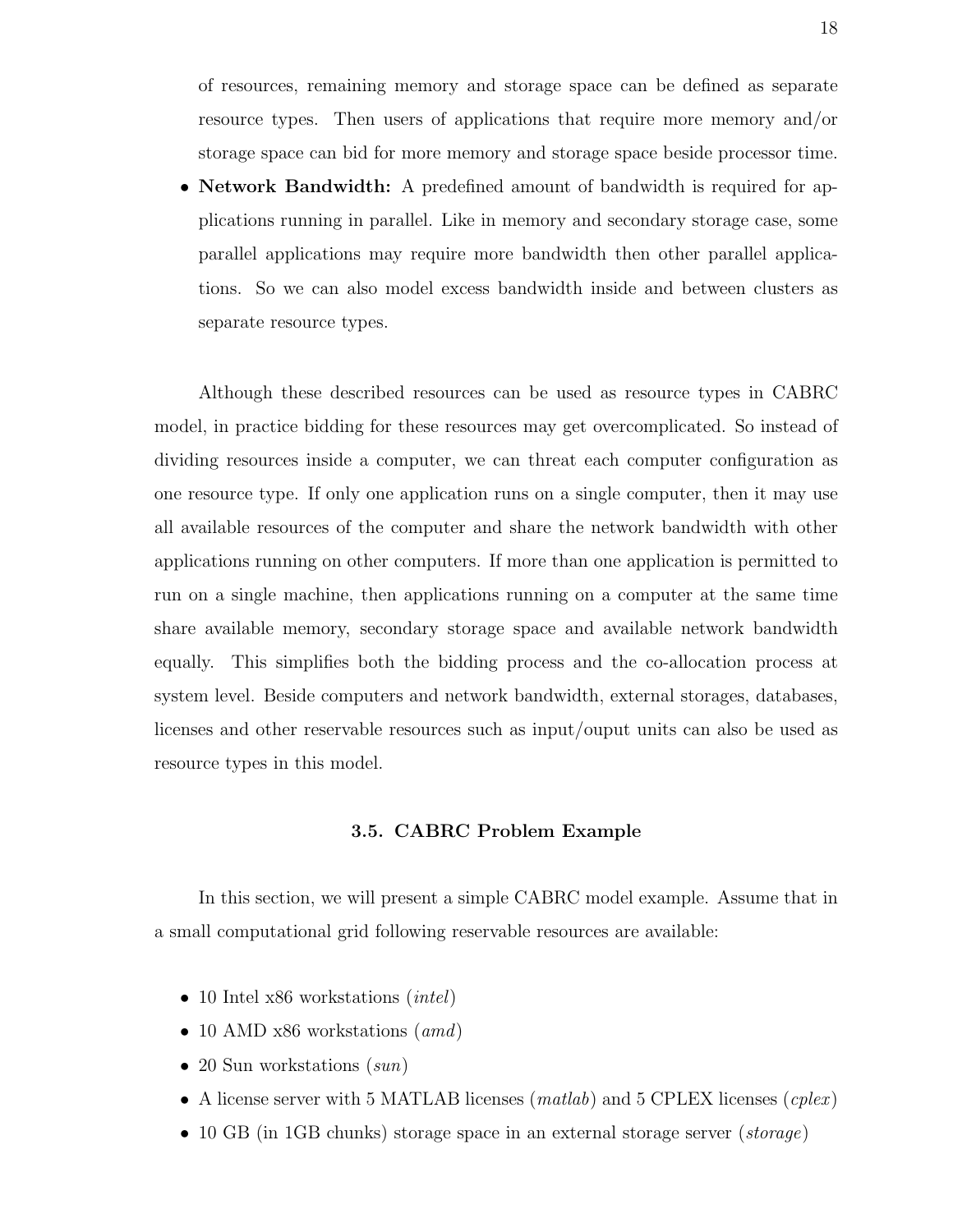Among these resources, first bidder requests 10 Intel x86 workstations, 5 MATLAB licenses and 4 GB storage space for 1,000 TL. Second bidder requests 10 x86 workstations and 5 CPLEX licenses for 600 TL. Third bidder requests 20 Sun workstations and 10 GB storage space for 1,200 TL and finally the last bidder requests 30 workstations and 5 GB storage space for 1,500 TL. So for this environment,  $R =$  ${intel,amd, sun, matlab, cplex, storage}, U = {10, 10, 20, 5, 5, 10}$  and submitted bids are:

- $b_1 = \{(<{intel}, 10>, <{mathmkab}, 5>, <{entropy, 4>} \}$ , 1000 $\}$
- $b_2 = \{ (\langle \{intel, and \}, 10 \rangle, \langle \{cplex\}, 5 \rangle), 600 \}$
- $b_3 = \{(<{sun}\}, 20>, <{ {storage}\}, 10 > ),1200\}$
- $\bullet \ \ b_4 = \{(<\{intel,amd, sun\}, 30>, <\{storage\}, 5>), 1500\}$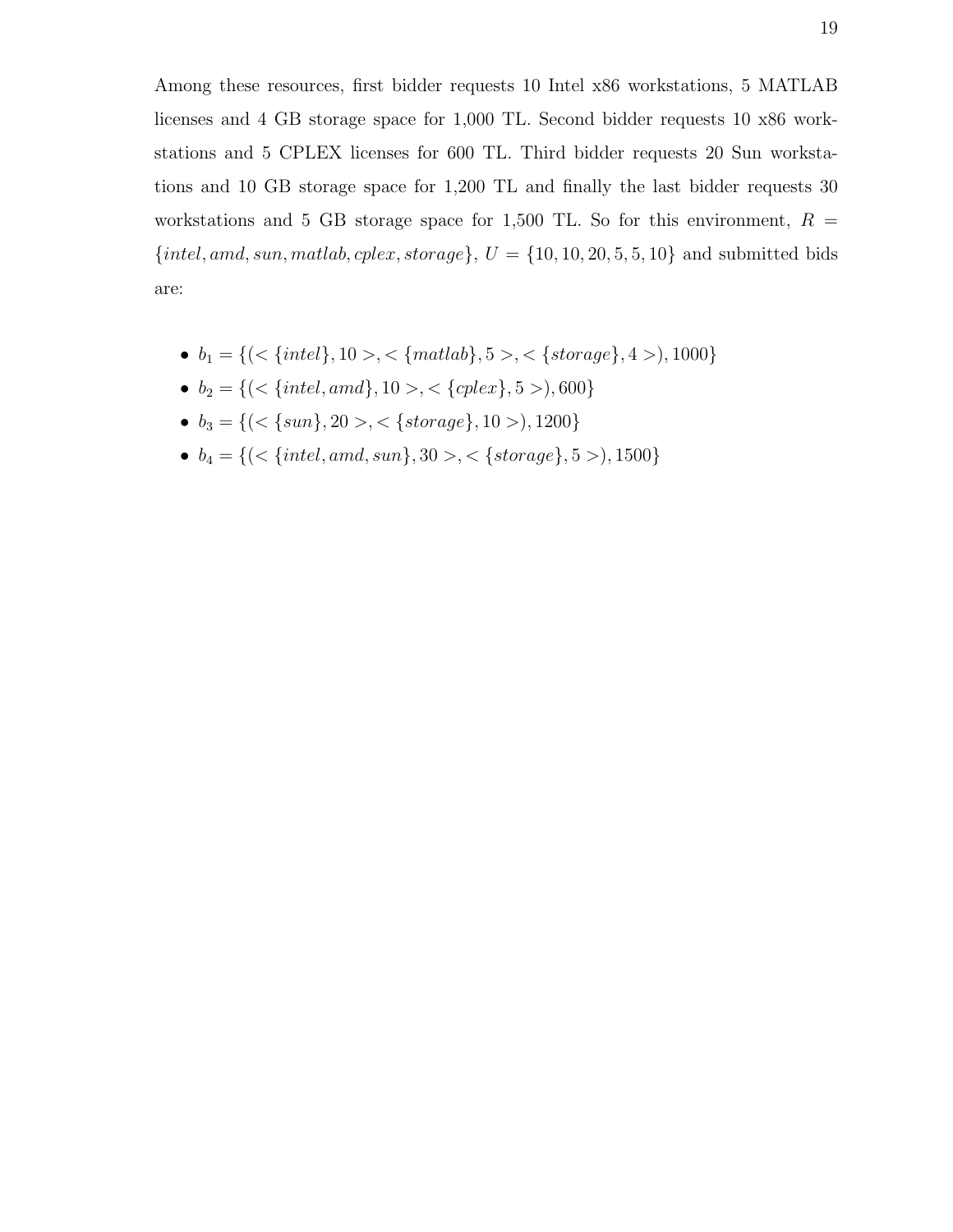This example can be formulated as (for simplicity we omitted variables and constraints if  $y_{jk}^i = 0$ ):

maximize 
$$
1000x_1 + 600x_2 + 1200x_3 + 1500x_4
$$
  
\nsubject to  
\n $y_{11}^1 + y_{21}^1 + y_{41}^1 \le 10$   
\n $y_{21}^2 + y_{41}^2 \le 10$   
\n $y_{31}^3 + y_{41}^3 \le 20$   
\n $y_{12}^4 \le 5$   
\n $y_{22}^6 \le 5$   
\n $y_{11}^6 + y_{32}^6 + y_{42}^6 \le 10$   
\n $y_{11}^1 - 10x_1 = 0$   
\n $y_{12}^4 - 5x_1 = 0$   
\n $y_{13}^6 - 4x_1 = 0$   
\n $y_{22}^5 - 5x_2 = 0$   
\n $y_{23}^5 - 5x_2 = 0$   
\n $y_{31}^3 - 20x_3 = 0$   
\n $y_{32}^6 - 10x_3 = 0$   
\n $y_{41}^4 + y_{41}^2 + y_{41}^3 - 30x_4 = 0$   
\n $y_{42}^6 - 5x_4 = 0$   
\n $x_1, x_2, x_3, x_4 \in \{0, 1\}$   
\n $y_{jk}^i \in \mathbb{N}$  (for all  $i, j, k$ )

#### 3.5.1. Exclusive-OR Bids

Although CABRC model does not directly support exclusive-OR bids, there is an indirect method for handling this problem. Assume that couples of  $b_1, b_2$  and  $b_3, b_4$ are exclusive-ORed  $(b_1 \oplus b_2 \text{ and } b_3 \oplus b_4)$ . We introduce two dummy resources d1, d2 with only one instance. Then we add one subbid of the same dummy resource with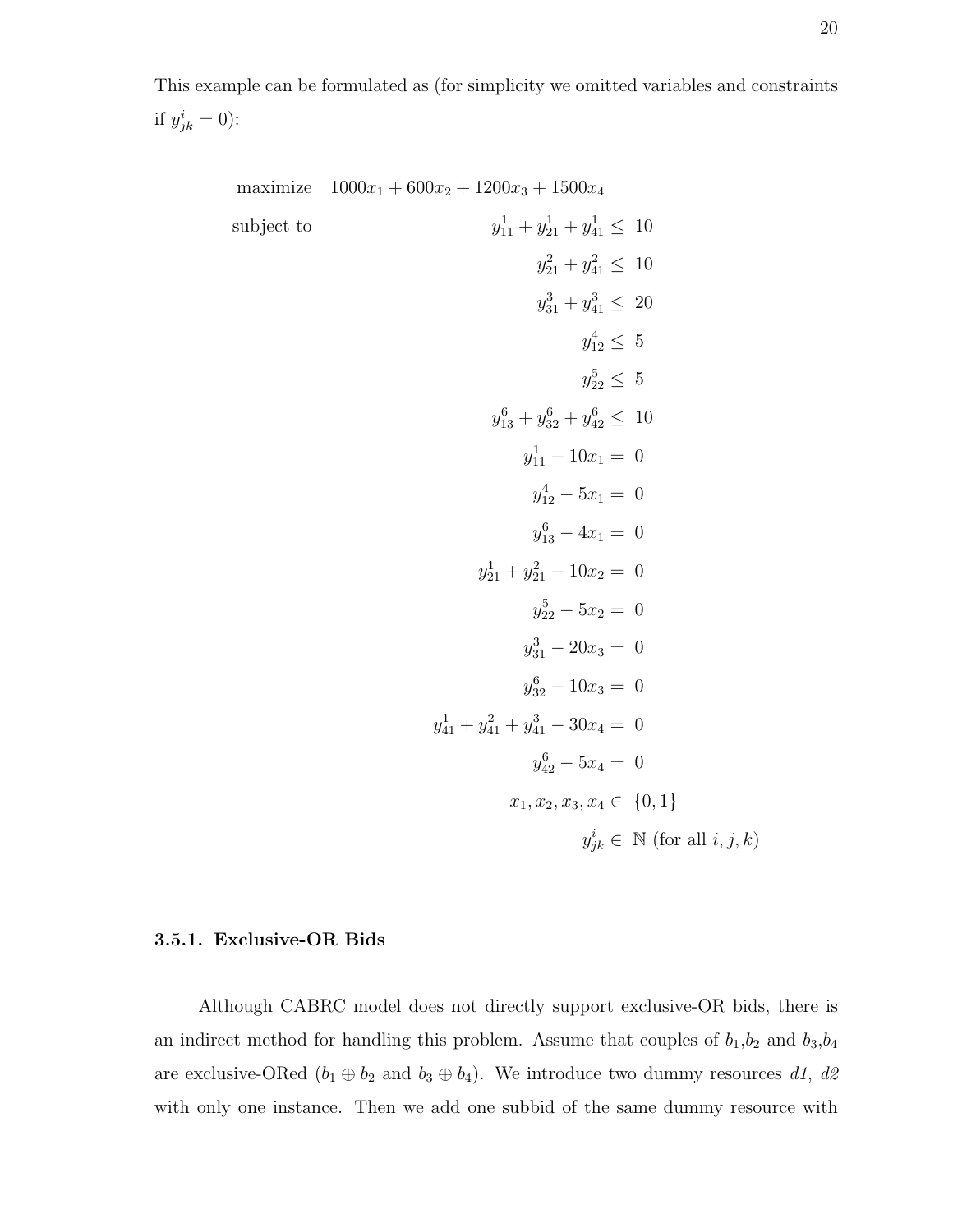one unit of quantity for each exclusive-ORed bids. So

- $b_1 = \{ ( \langle \{intel \}, 10 \rangle, \langle \{mathlab \}, 5 \rangle, \langle \{storage \}, 4 \rangle, \langle \{d1 \}, 1 \rangle), 1000 \}$
- $b_2 = \{ (\langle \{intel, and \}, 10 \rangle, \langle \{cplex\}, 5 \rangle, \langle \{d1\}, 1 \rangle), 600 \}$
- $b_3 = \{ (\langle \{sun \}, 20 \rangle, \langle \{ storage \}, 10 \rangle, \langle \{ d2 \}, 1 \rangle), 1200 \}$
- $b_4 = \{(<{intel,amd, sun}\}, 30>, <{left{stronge}\}, 5>, <{d2}\}, 1>, 1500\}$

Since there is only one unit of  $d1$  and  $d2$ ,  $b_1$  and  $b_2$  cannot be satisfied together. Likewise  $b_3$  and  $b_4$  cannot be satisfied together, too.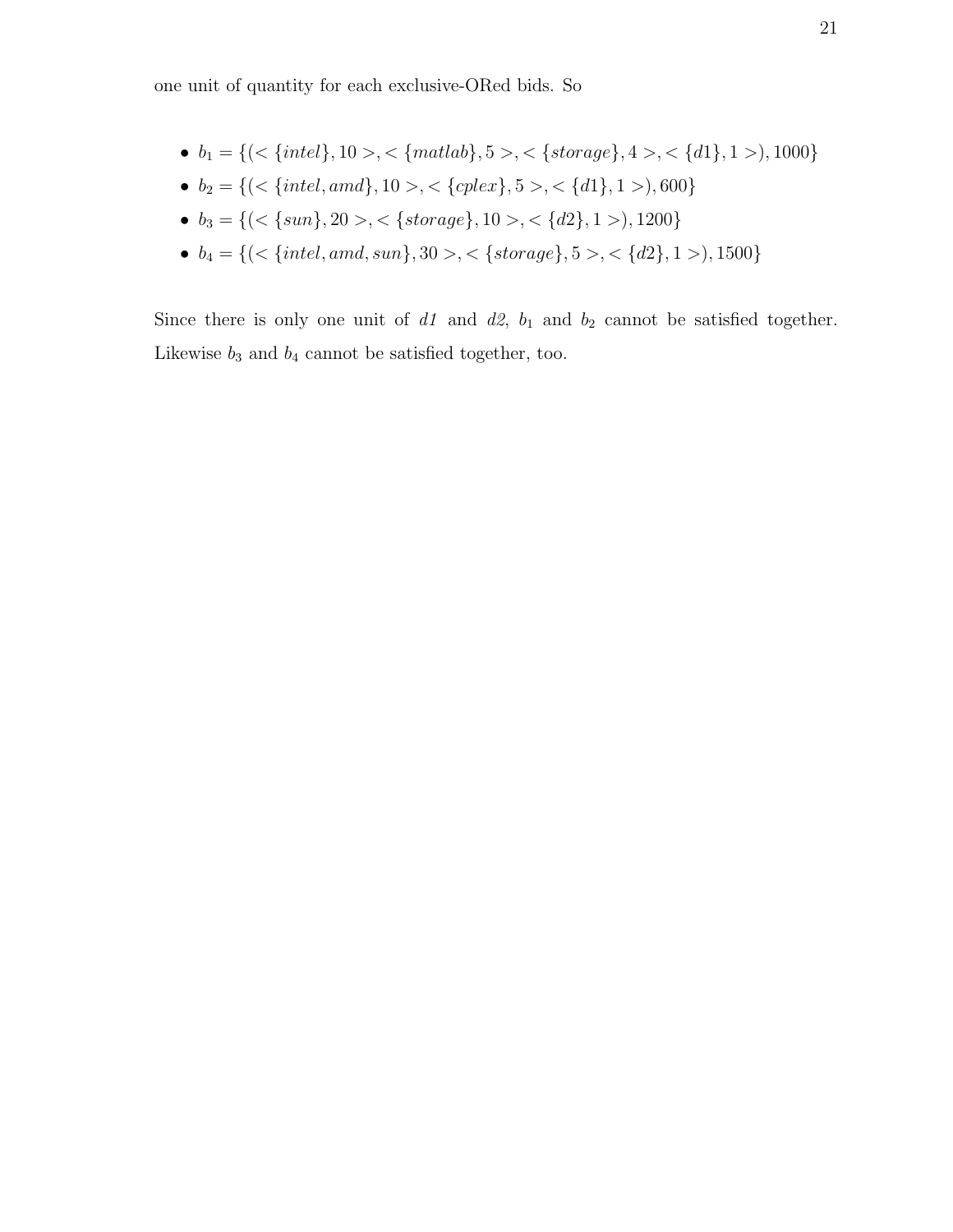### 4. CABRC PROBLEM SOLVER

CABRC problem solver package consists of the following solvers and estimators:

- Optimum solver (OPT)
- Linear relaxation based upper bound estimator (LRE)
- Linear relaxation based greedy heuristic solver (LRS)
- Greedy heuristic solver based on price per unit criteria (PS)
- Enhanced heuristic solver based on price per unit criteria (EPS)

Linear relaxation based methods are widely used for bounding NP-hard problems because of their simplicity and effectiveness. Although our main contributions in this study are OPT, PS and EPS, we included LRE and LRS in order to present how tight the linear relaxation based bounds for CABRC problem are. Solver package is coded in ANSI C++ and compiled using Microsoft Visual C++ .NET 2003 compiler. CPLEX solver version 8.1.1 [11] is used for solving integer and linear programming problems and network flow problems.

#### 4.1. Optimum Solver

Optimum solver solves CABRC problem by calling CPLEX mixed integer programming solver (CPXmipopt function) for the IP problem described in Section 3.2.

#### 4.2. Linear Relaxation Based Upper Bound Estimator

This trivial estimator finds an upper bound for the optimum solution of CABRC problem by solving the linear relaxation of the IP formulation described in Section 3.2.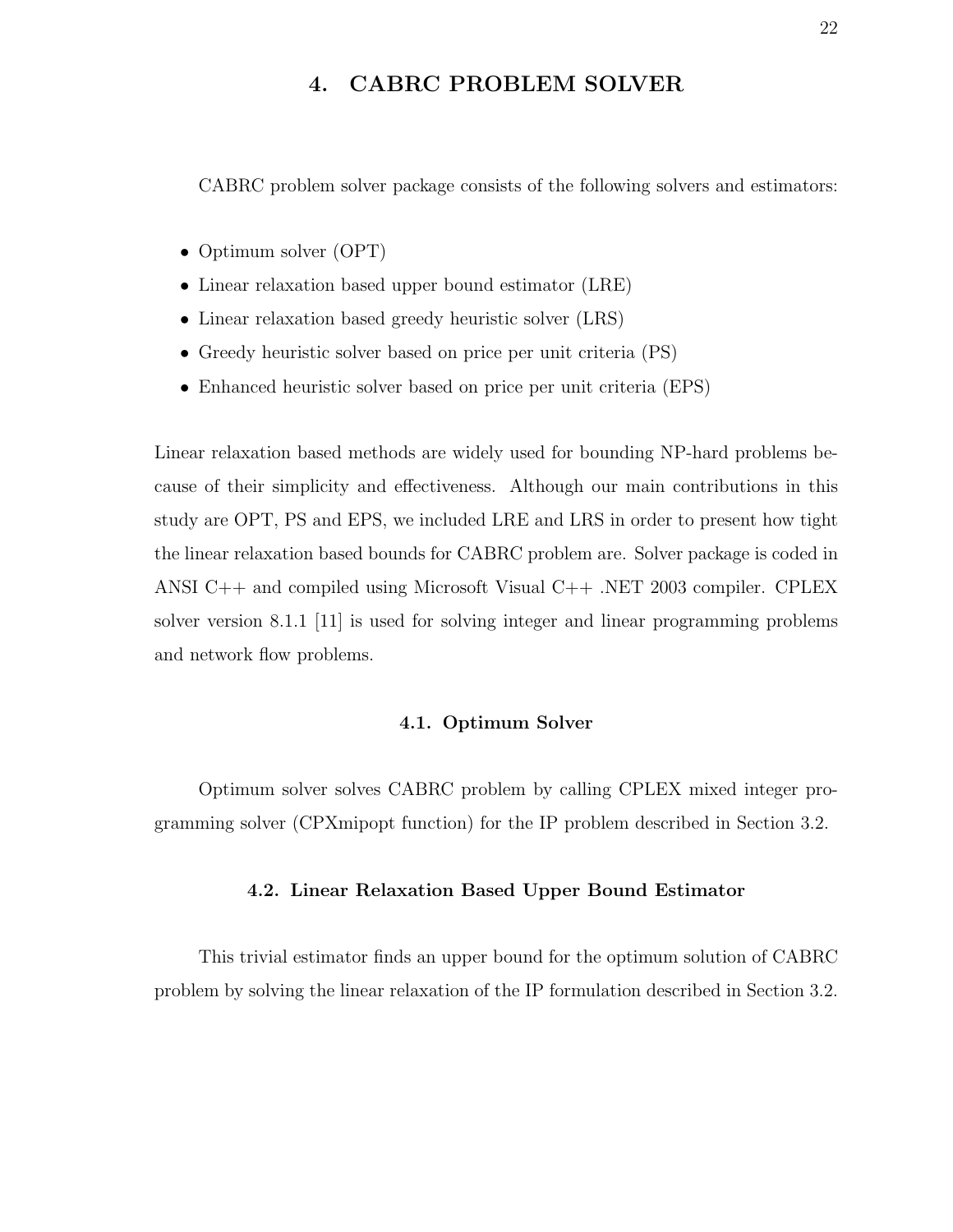Linear relaxation of the formulation is,

maximize  
\n
$$
\sum_{j=1}^{n} p_j x_j
$$
\nsubject to  
\n
$$
\sum_{j=1}^{n} \sum_{k=1}^{v} y_{jk}^i \leq u_i \quad (1 \leq i \leq m)
$$
\n
$$
(\sum_{i=1}^{m} y_{jk}^i) - q_{jk} x_j = 0 \quad (1 \leq j \leq n, 1 \leq k \leq v)
$$
\n
$$
y_{jk}^i = 0 \quad (1 \leq i \leq m, 1 \leq j \leq n, 1 \leq k \leq v, r_i \notin s_{jk})
$$
\n
$$
x_j \geq 0 \quad (1 \leq j \leq n)
$$
\n
$$
x_j \leq 1 \quad (1 \leq j \leq n)
$$
\n
$$
y_{jk}^i \geq 0 \quad (1 \leq i \leq m, 1 \leq j \leq n, 1 \leq k \leq v)
$$

LRE uses CPLEX linear programming solver (CPXlpopt function) for solving this linear programming problem.

#### 4.3. Linear Relaxation Based Greedy Heuristic Solver

LRS finds an approximate feasible solution to CABRC problem by solving the linear relaxation of the IP formulation and running a greedy heuristic based on the results of linear relaxation solution. LRS algorithm is based on the assumption that after solving the linear relaxation of the problem, bids with highest  $x_j$  values are more likely to be in the optimum solution. This algorithm consists of two phases. In the ranking phase, linear relaxation of the problem is solved and then bids are sorted according to  $x_j$  values in descending order. In the allocation phase, we start by adding the first bid in the sorted list to empty winning bids set and check whether the bid in the set is feasible or not. If it is feasible, we continue adding the second bid in the list to the winning bids set. If it is not feasible, we remove the bid from the set and then add the second bid. Then we check the feasibility of the set again. The procedure continues in this manner until all the bids in the sorted list are traversed. After the end of procedure, winning bid set is returned. The pseudocode for LRS algorithm is presented in Figure 4.1. checkFeasibility function will be explained in the following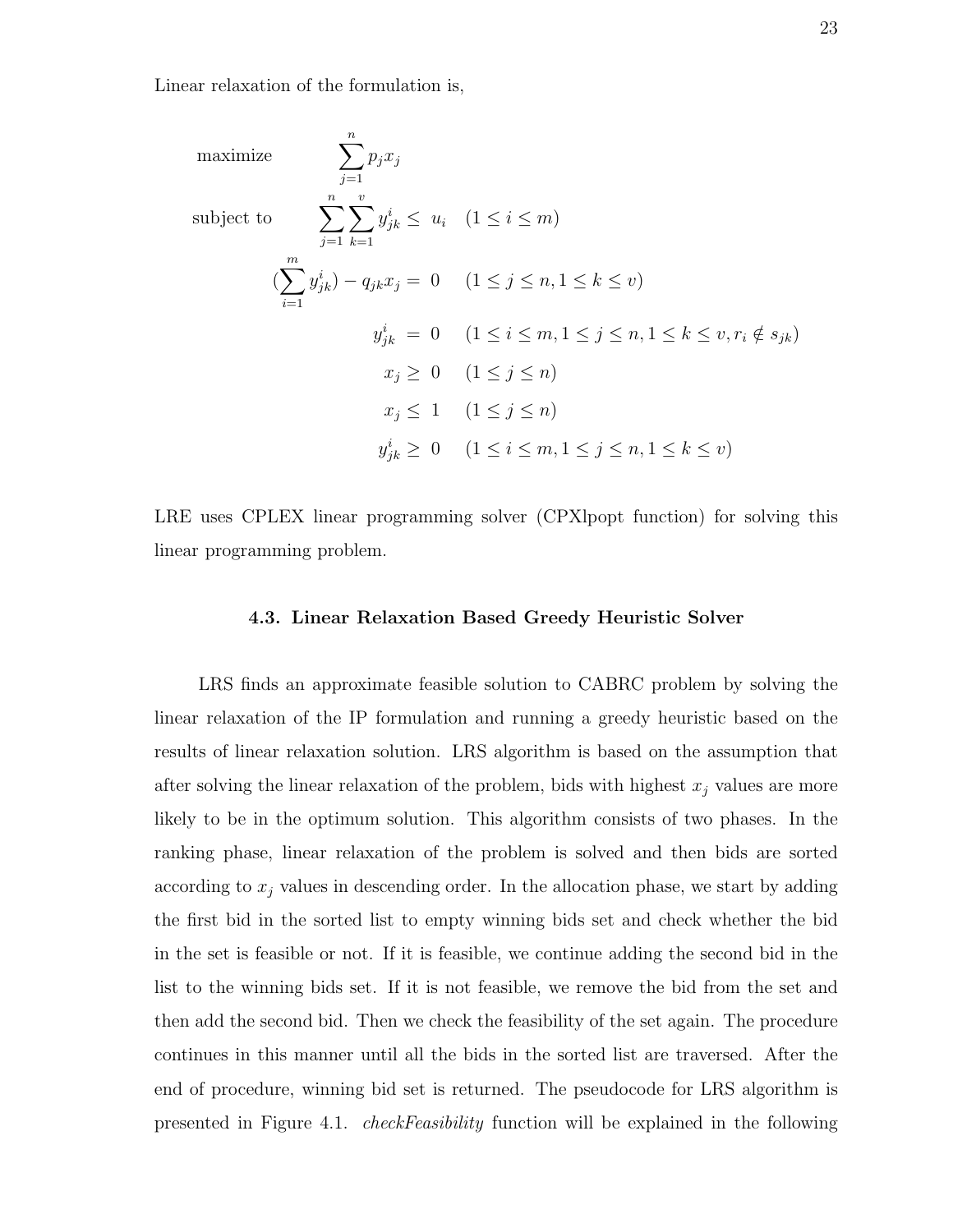

Figure 4.1. The pseudocode for LRS algorithm

# 4.3.1. Checking Feasibility of Given Bid Set

For all presented greedy heuristics, checking feasibility of a given bid set is an essential step. Unlike MUCA model, checking feasibility in CABRC model is not trivial because of ORed resource types in the subbids. In order to check feasibility of given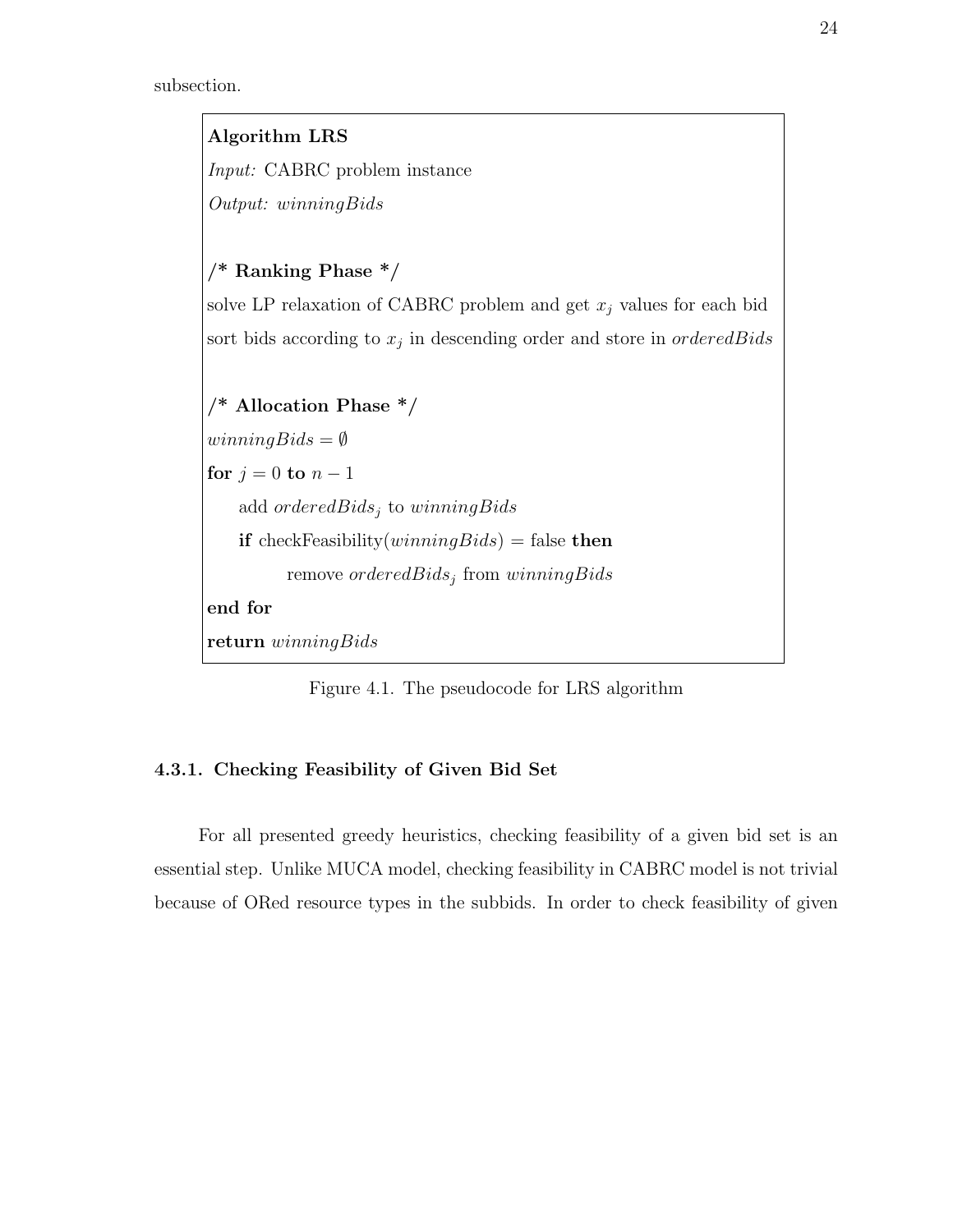bid set  $B = \{b_1, b_2, \ldots, b_n\}$ , following set of equations must be solved,

$$
\sum_{j=1}^{n} \sum_{k=1}^{v} y_{jk}^{i} \leq u_{i} \quad (1 \leq i \leq m)
$$
  

$$
(\sum_{i=1}^{m} y_{jk}^{i}) - q_{jk} = 0 \quad (1 \leq j \leq n, 1 \leq k \leq v)
$$
  

$$
y_{jk}^{i} = 0 \quad (1 \leq i \leq m, 1 \leq j \leq n, 1 \leq k \leq v, r_{i} \notin s_{jk})
$$
  

$$
y_{jk}^{i} \in \mathbb{N} \quad (1 \leq i \leq m, 1 \leq j \leq n, 1 \leq k \leq v)
$$

We modeled this problem as a feasible network flow problem (for details on network flow problems, see [29]). The model is presented in Figure 4.2.



Figure 4.2. Network flow diagram for checking feasibility of bids

Let  $N(V, A, l, u, b)$  denote the network. We begin constructing the network by adding one node,  $b_j$ , for each bid and drawing an arc from source node s, to  $b_j$  with infinite upper bound and zero lower bound  $((u, l) = (+inf, 0), 1 \le j \le n)$ . Then for each node  $b_j$ , we add  $t_j$  nodes where  $t_j$  is the number of subbids inside bid j, and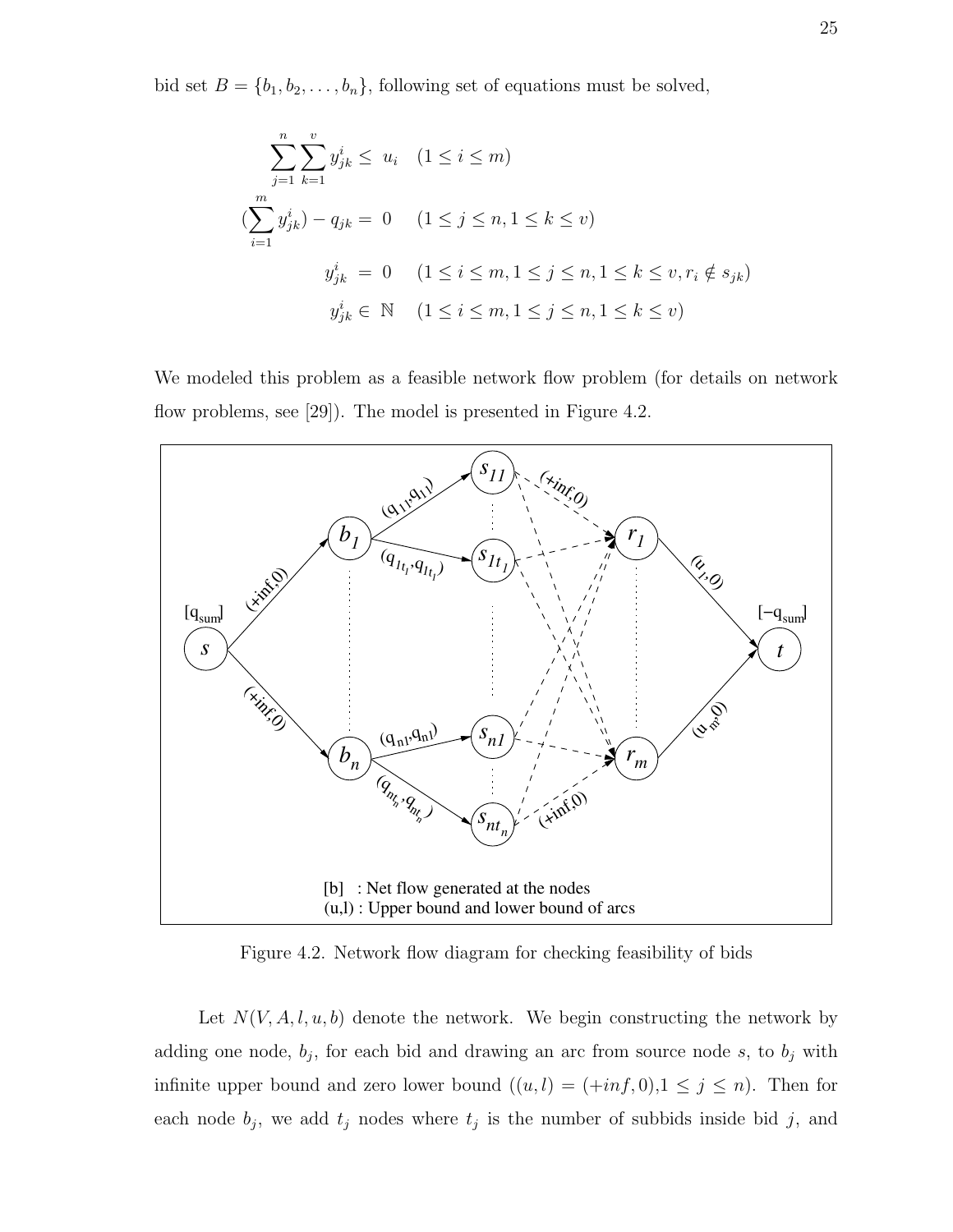draw an arc from  $b_j$  to each newly added node  $s_{jk}$  with fixed flow requirement of  $q_{jk}$  $((u, l) = (q_{jk}, q_{jk}), 1 \le j \le n, 1 \le k \le t_j)$ . These arcs with fixed flow ensure that each subbid gets the requested amount of resources. After that we add one node,  $r_i$ , for each resource type in R and draw an arc from  $s_{jk}$  if resource i is requested in subbid k of bid  $j$  ( $1 \le i \le m$ ). There are no flow constraints (except being positive) on these arcs  $((u, l) = (+inf, 0))$ . These arcs ensure that only requested resource types for each subbid are allocated by that subbid. Finally, we add one arc from each resource type node  $r_i$  to sink node t with upper bound of  $u_i$  and lower bound of zero  $((u, l) = (u_i, 0)$ . These last set of arcs limits the number of units resource types. Supply/demand values for internal nodes are set to zero, source node supplies  $[q_{sum} = \sum_{j=1}^{n} \sum_{k=1}^{t_j} q_{jk}]$  amount of flow and sink node demands the same amount as the source node  $[-q_{sum}]$ .

If this network model is feasible, then we can conclude that given set of bids is also feasible. After solving the model, amount of flow between nodes  $s_{jk}$  and  $r_i$  gives  $y_{jk}^{(i)}$  values  $(x_{s_{jk},r_i} = y_{jk}^{(i)}).$ 

## 4.4. Greedy Heuristic Solver Based on Price Per Unit Criteria

Like LRS, PS is also based on greedy allocation of bids however for sorting bids, price per unit criteria is used instead of linear relaxation. In the ranking phase of the algorithm, we first calculate heuristic value of each bid  $j$  using the following formula:

$$
h_j = \frac{p_j}{\sum_{k=1}^{t_j} q_{jk}}\tag{4.1}
$$

Then we sort bids according to these heuristic values in descending order. The rest of the algorithm, the allocation phase, is the same as LRS algorithm. The pseudocode for PS algorithm is presented in Figure 4.3.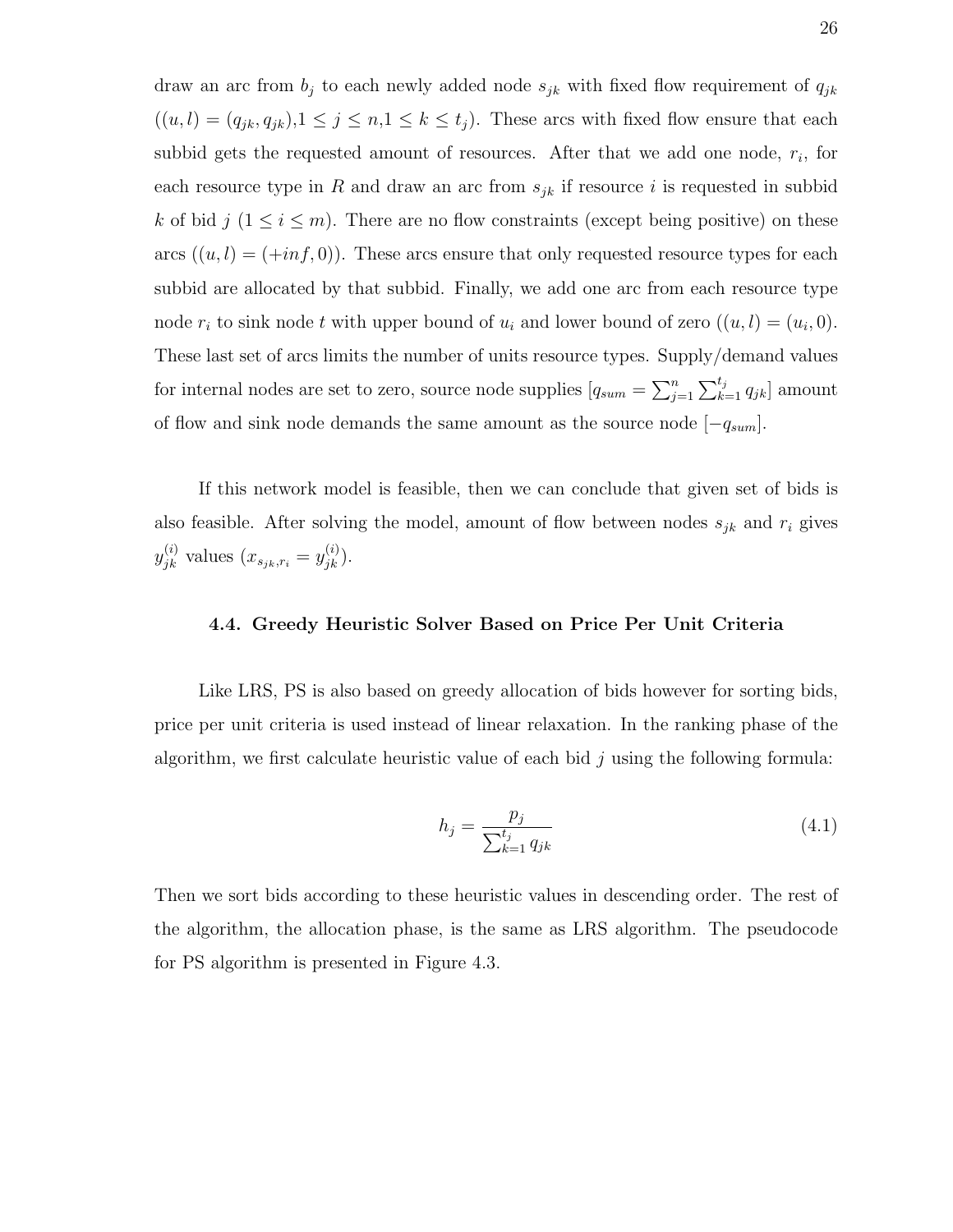

Figure 4.3. The pseudocode for PS algorithm

# 4.5. Enhanced Heuristic Solver Based on Price Per Unit Criteria

In EPS, we change the ranking scheme by introducing two new factors, or factor ( $α$ ) and and factor ( $β$ ). The new ranking formula is:

$$
h_j = \frac{p_j}{\sum_{k=1}^{t_j} (q_{jk} \cdot \alpha^{|s_{jk}|-1}) \cdot \beta^{t_j - 1}}
$$
(4.2)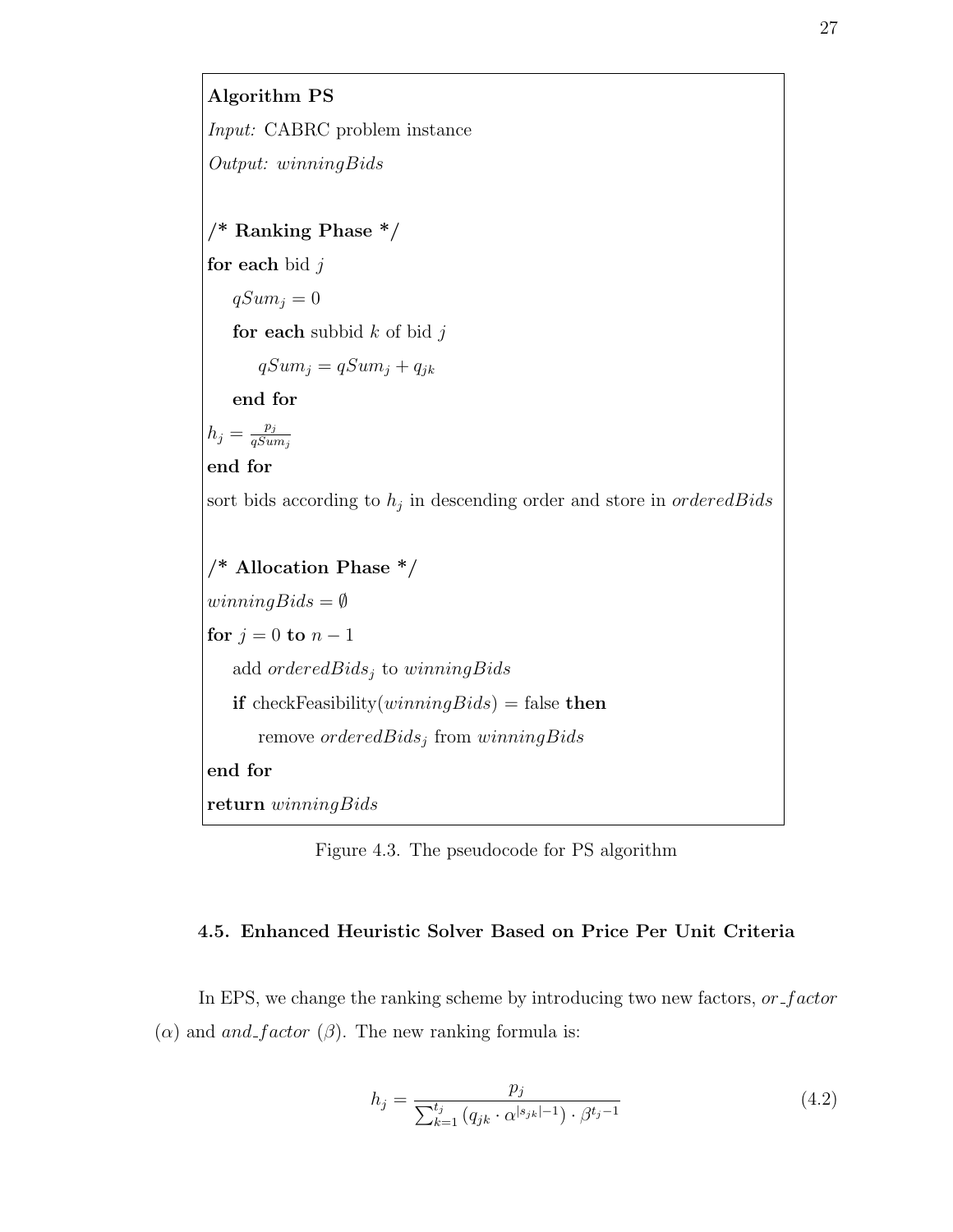The allocation phase is the same with PS algorithm however different from PS, this algorithm increases the chance of finding better solution by changing or factor and and factor in the range of  $[0.9, 1.1]$  with 0.05 increments and returns the best solution found. The original idea behind this ranking scheme was to favor the number of ORed resource types inside the subbids and to disfavor the number of ANDed subbids inside the bid. In order to realize this idea, the range of  $or$  factor was originally set to  $[0.9, 1]$  and the range of and factor was set to  $[1, 1.1]$ . However, we observed that extended ranges gave slightly better solutions because of the exceptional instances of the problem.

When  $or$  factor and and factor are set to 1, this algorithm gives same result as PS, therefore EPS is guaranteed to give better solutions than PS. However, this also makes EPS to run up to approximately twenty five times slower than PS. The pseudocode for EPS algorithm is presented in Figure 4.4.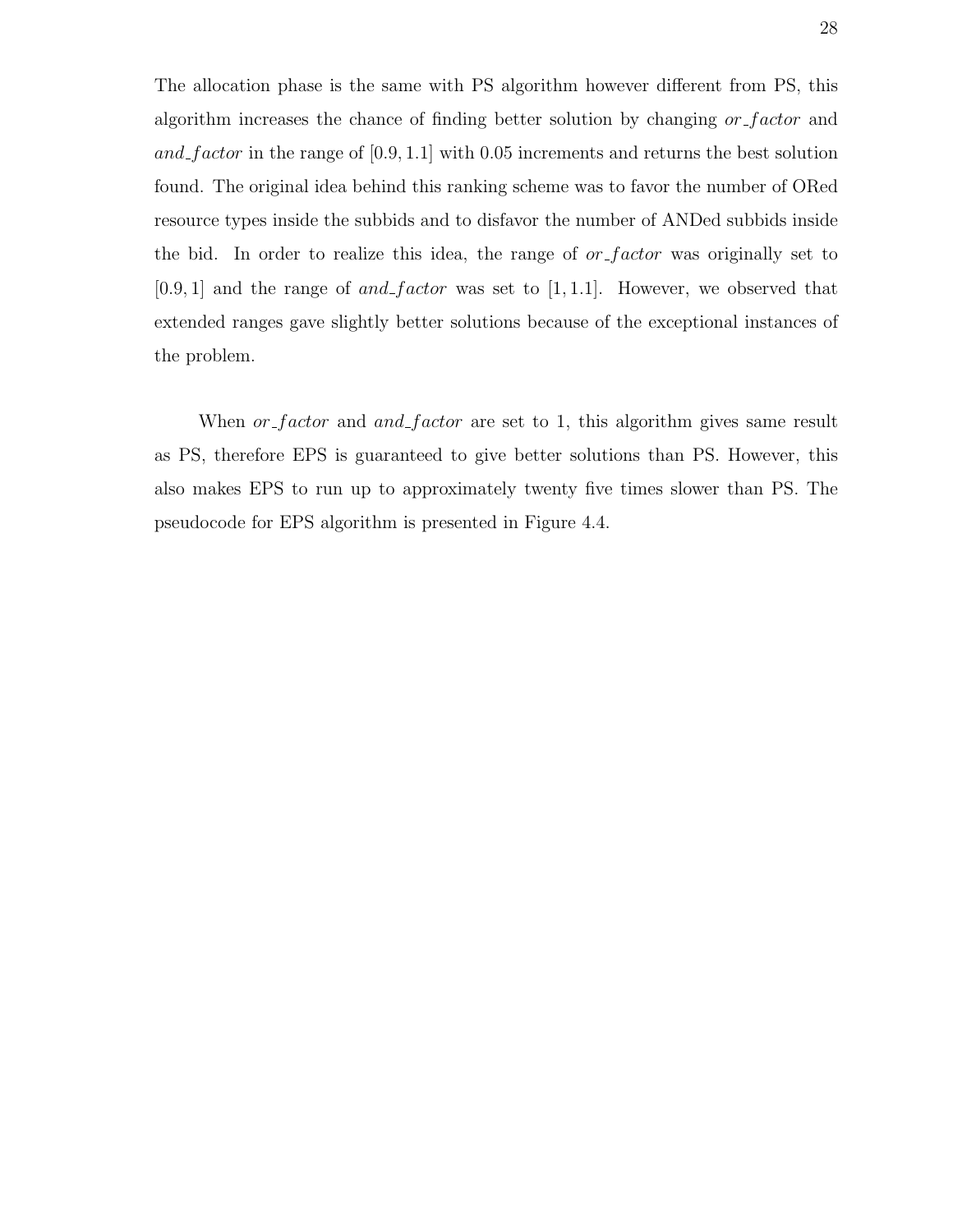Algorithm EPS Input: CABRC problem instance Output: maxBids  $maxPrice = 0;$ for  $\beta = 0.9$  to 1.1 step 0.05 /\* and factor \*/ for  $\alpha = 0.9$  to 1.1 step 0.05 /\* or factor \*/ /\* Ranking Phase \*/ for each bid  $j$  $qSum<sub>j</sub> = 0$ for each subbid  $k$  of bid  $j$  $qSum_j = qSum_j + q_{jk} \cdot \alpha^{|s_{jk}|-1}$ end for  $h_j = \frac{p_j}{e^{S_{sum}}}$  $qSum_j \cdot \beta^{t_j-1}$ end for sort bids according to  $h_j$  in descending order and store in orderedBids /\* Allocation Phase \*/  $winningBids = \emptyset$ for  $j = 0$  to  $n - 1$ add  $orderedBids_j$  to winningBids if checkFeasibility(*winningBids*) = false then remove  $orderedBids_j$  from  $winningBids$ end for if total price(winningBids) > maxPrice then  $maxPrice = total\_price(winningBids)$  $maxBids = winningBids$ end if end for end for return maxBids

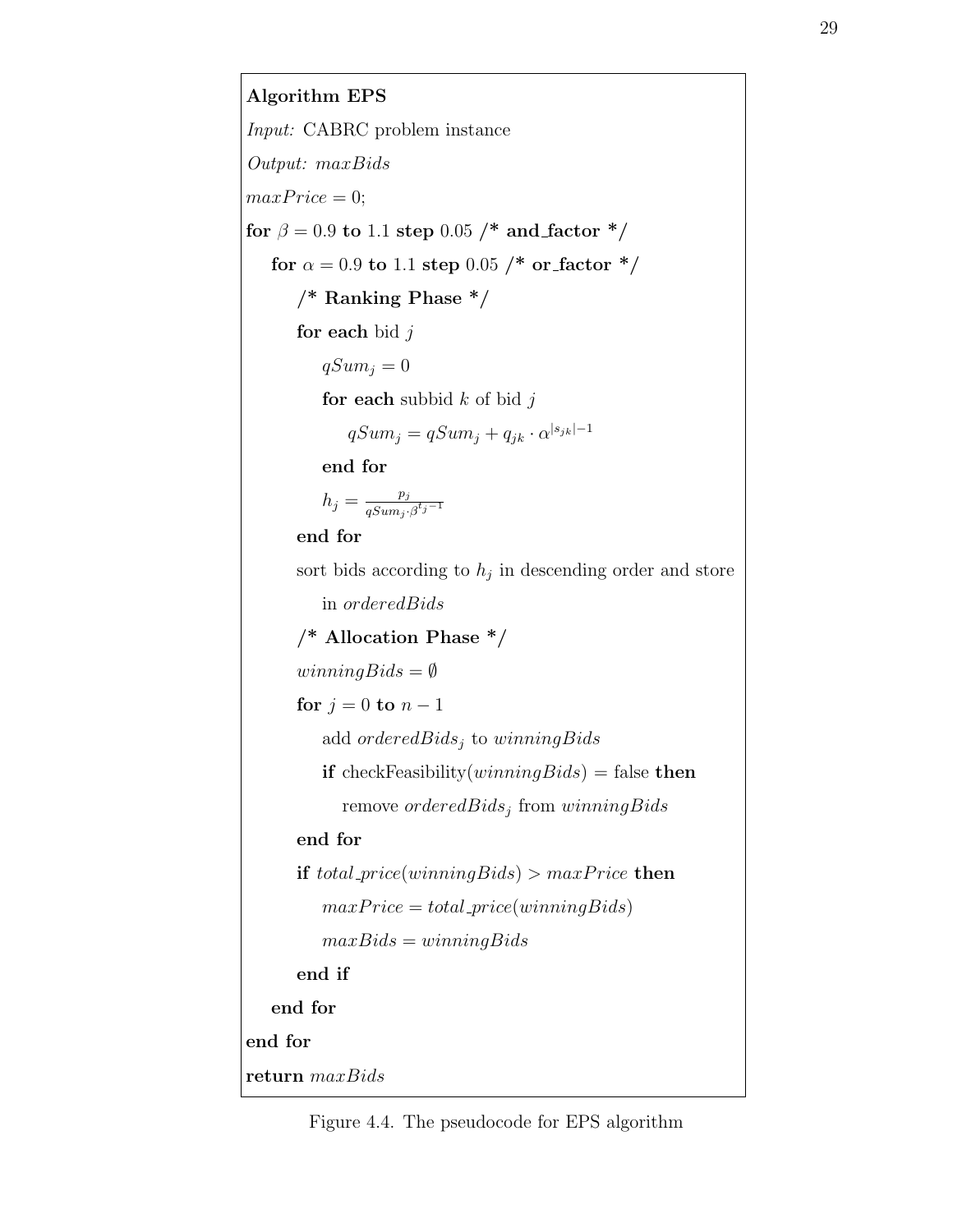# 5. CABRC PROBLEM TEST CASE GENERATOR

Since there is no real world data for CABRC problem, we code an artificial CABRC problem test case generator in order to generate a test suite for observing the performance of our solvers. The generator is capable of producing test cases for full-factorial testing in which all possible combinations of all factors can be tested.

Generator module is coded in ANSI C++ and compiled using Microsoft Visual C++ .NET 2003 compiler. It uses GNU Scientific Library (GSL) [30] for generating pseudo-random numbers.

CABRC model generator requires settings for eleven different configuration parameters related to CABRC model. The list of parameters are given below.

- *number\_of\_instances* defines how many set of instances will be generated.
- $m$  defines how many types of resource will be generated.
- $\bullet$  *u* defines number of units for each resource type.
- *n* defines how many bids will be generated for each instance.
- t defines how many subbids will be generated for each bid in the model.
- s defines size of requested subset of resources for each subbid inside all bids.
- $s$ *jk\_method* defines method for generating requested resources for subbids.
- $q$  defines requested amount of resources for each subbid inside all bids.
- or factor defines price factor for ORed resource requests inside a subbid.
- and factor defines price factor for ANDed subbids inside a bid.
- *price\_variance* defines variance for calculating price.

The algorithm of generator is relatively simple: For each parameter, the generator draws pseudo random numbers according to a given distribution type and the parameters, and construct CABRC problem instances based on these numbers. Although the algorithm is simple in general, the method for determining the resource types inside a subbid and determining the price of a bid needs more explanation. In the following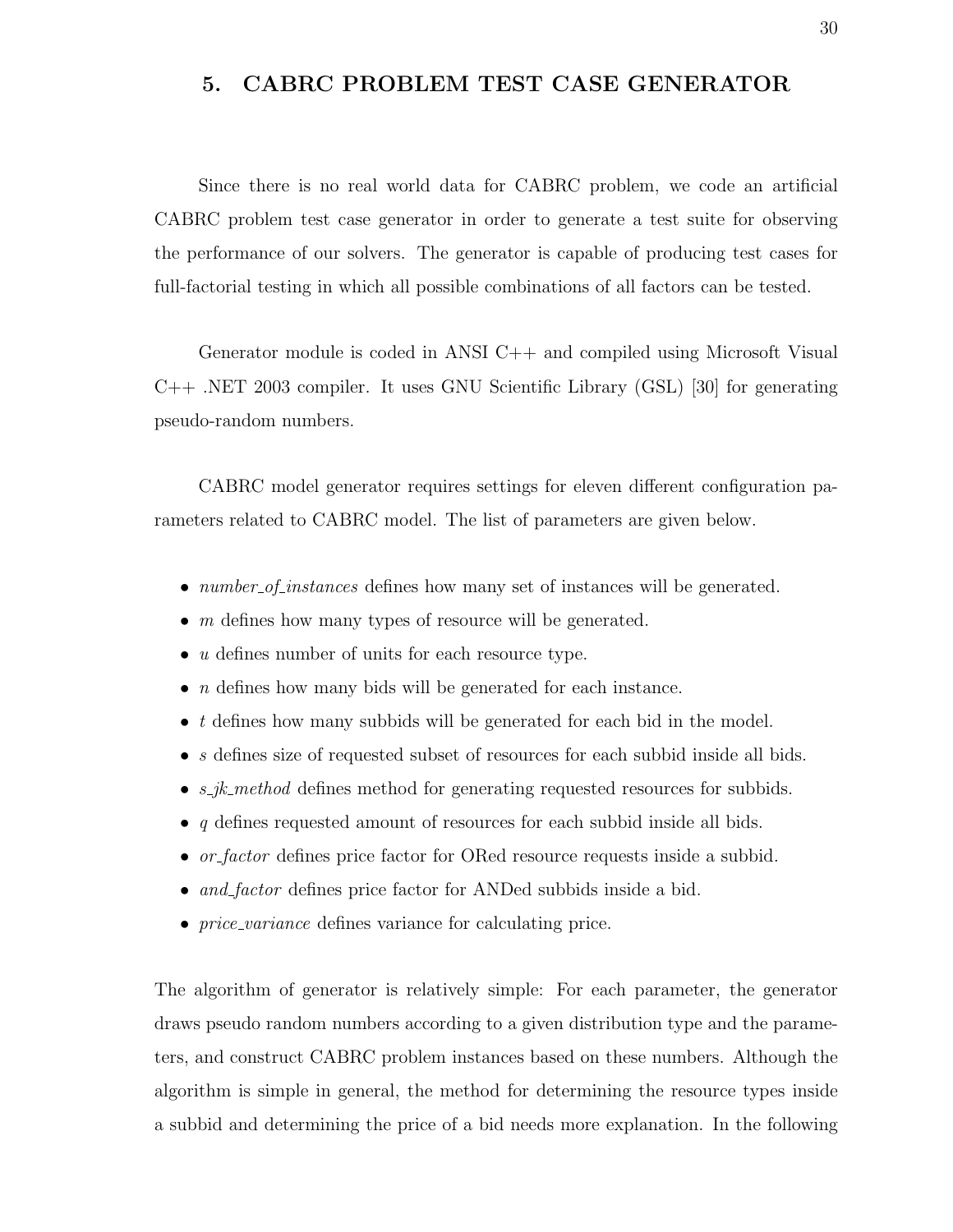sections, we will describe these methods in detail.

## 5.1. Determining Requested Resource Types in a Subbid

There are two methods for generating requested resource types for subbids. First method (0) is called uniform random method. In this method, resource types of subbids are chosen randomly from all available resource types. Second method (1) is called neighborhood method. In this method, first resource type of subbid is chosen randomly among all resource types and the remaining resource types are chosen from the neighbors (in terms of resource type index) of chosen resource type. For instance let  $m = 10$ , and for a subbid let  $s = 5$  and *index of chosen resource*  $= 8$ , then list of requested resources are  $\{6,7,8,9,0\}$ . In grids, it is more likely that clusters that are connected with fast networks or geographically closer to be chosen inside a subbid. This method is proposed in order to model this property simplistically.

#### 5.2. Determining the Price of a Bid

Assignment of proper prices for bids has important role for generating realistic test cases. In the generator, after number of resources are determined, a uniform random number between 0 and 1 is assigned as the price of one unit of each resource. In order to determine the price of a bid, we first find the price of each subbid in the bid. Raw price of a subbid is determined by multiplying requested quantity of resources with the *weighted average price* of ORed resources inside the subbid. In order to favor substitutability between resources, we multiply the raw subbid price with  $\alpha^{|s_{jk}|-1}$  where  $\alpha$  is the *or-factor* and  $|s_{jk}|$  is the number of resource types inside the subbid. This produces the price of the subbid. Then we sum up the prices of subbids inside a bid and in order to disfavor complementarities between subbids, we multiply this value with  $\beta^{t_j-1}$  and produce the raw bid price where  $\beta$  is the and factor and  $t_j$  is the number of subbids inside the bid. Finally, we draw a normally distributed random number with mean raw bid price, and standard deviation price variance. We assign this number as the price of the bid. The pseudocode for determining the price of a bid is presented in Figure 5.1.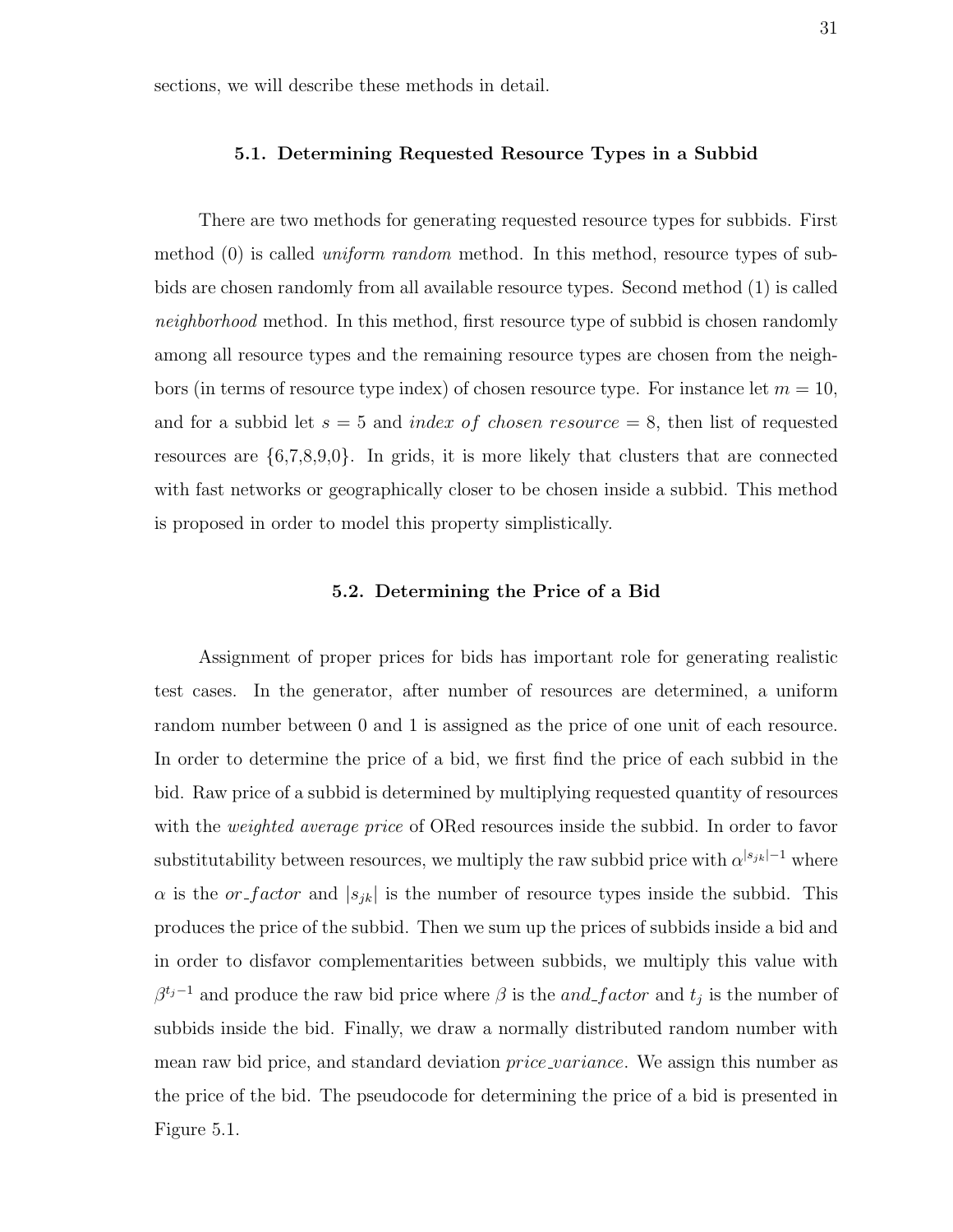```
Price Determination Algorithm
Input: or factor, and factor, price variance
Output: price for given bid
for each resource type iunitPrice_i = uniform(0, 1)end for
for each bid jbidPrice_j = 0for each subbid k of bid jsubbidPrice_k = 0for each resource type l in subbid ksubbidPrice_k = subbidPrice_k + q_{jk} \cdot unitPrice_l \cdot (u_l / \sum_{z \in s_{jk}} u_z)end for
       subbidPrice_k = subbidPrice_k \cdot \alpha^{|s_{jk}|-1}bidPrice<sub>j</sub> = bidPrice<sub>j</sub> + subbidPrice<sub>k</sub>end for
    bidPrice_j = bidPrice_j \cdot \beta^{t_j-1}bidPrice_j = normal(\mu = bidPrice_j, \sigma = (bidPrice_j \cdot price\_variance/100))end for
```
Figure 5.1. The pseudocode for determining the price of a bid

# 5.3. Distributions Used in the Generator

The generator currently supports uniform, normal, exponential distributions and fixed value parameters for generating CABRC problem instances. Details of these distributions are given in Appendix A.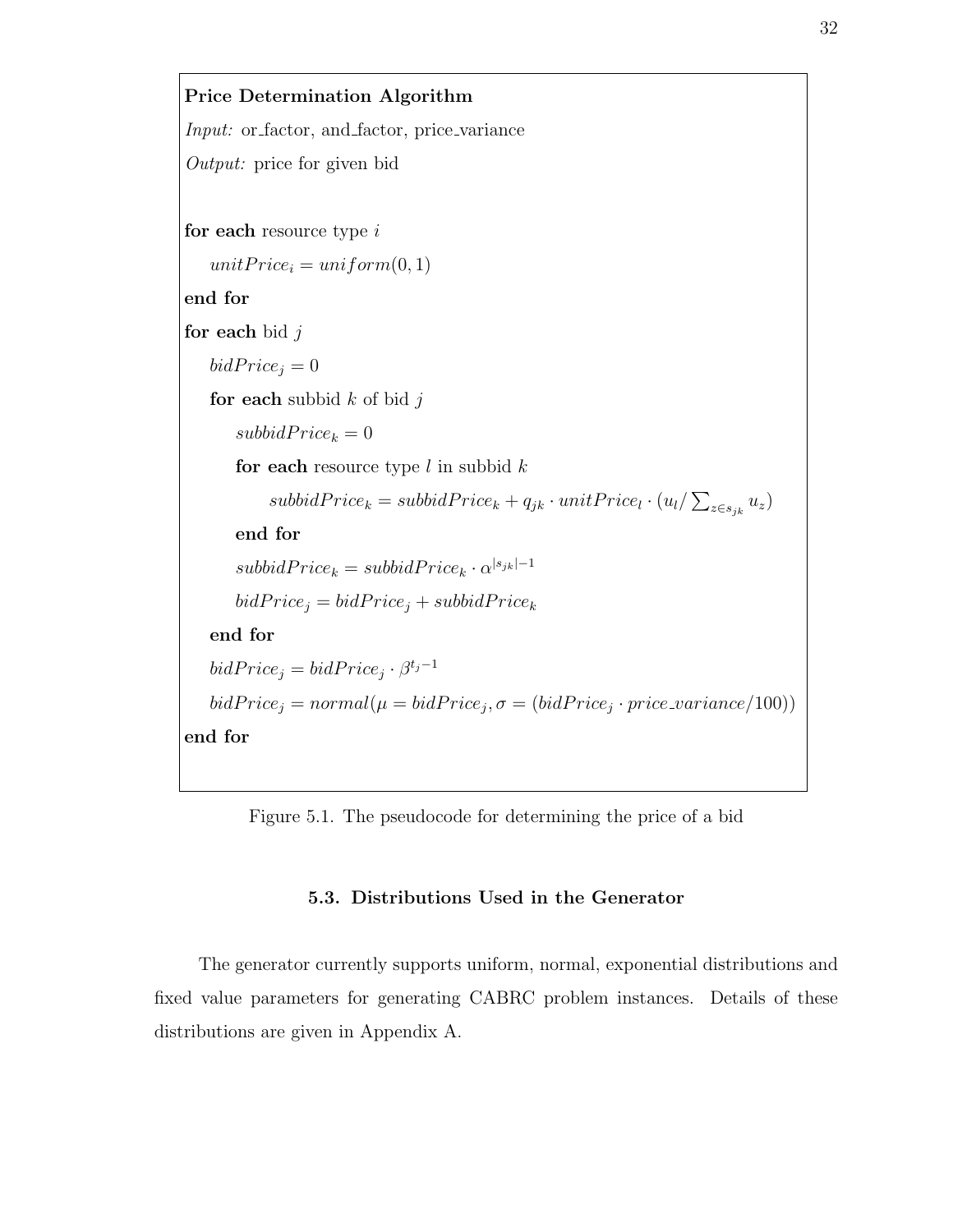# 6. EXPERIMENTAL RESULTS

In order to measure the performance of CABRC problem solvers, we prepare a comprehensive test suite generated by CABRC problem test case generator and conduct tests in two phases. In the first phase, we examine the effect of each parameter separately while holding the other parameters fixed and in the second phase, we check the general performance of solvers by combining the results in the first phase and the results of several general tests.

We run the tests on the following platform: AMD Athlon 64 3200+ based workstation with 1GB RAM. The operating system used is Microsoft Windows XP Service Pack 1.

Goodness values of solutions for each configuration are calculated using the following formula:

Solution Of Solver s for Distribution d Optimum Solution for Distribution d · 100 (6.1)

where s is either LRE, LRS, PS or EPS and  $d$  is either uniform, normal, or exponential. Running time values are recorded using wall clock time in seconds. Maximum running time for optimum solver is set to 1000 seconds for all configurations except "Number of Bids" configurations which are set to 2000 seconds. The reason for increasing the maximum running time is that in "Number Of Bids" configuration, tests are conducted for larger n values which are exactly the twice of the  $n$  values in other configurations. The results of all solvers are omitted if the optimum solution cannot be found.

Also note that since goodness values of the upper bound estimator and greedy heuristic solvers are calculated according to the same formula, they should be interpreted differently. For greedy heuristic solvers, higher goodness values are better, whereas for upper bound estimator, lower goodness values are better.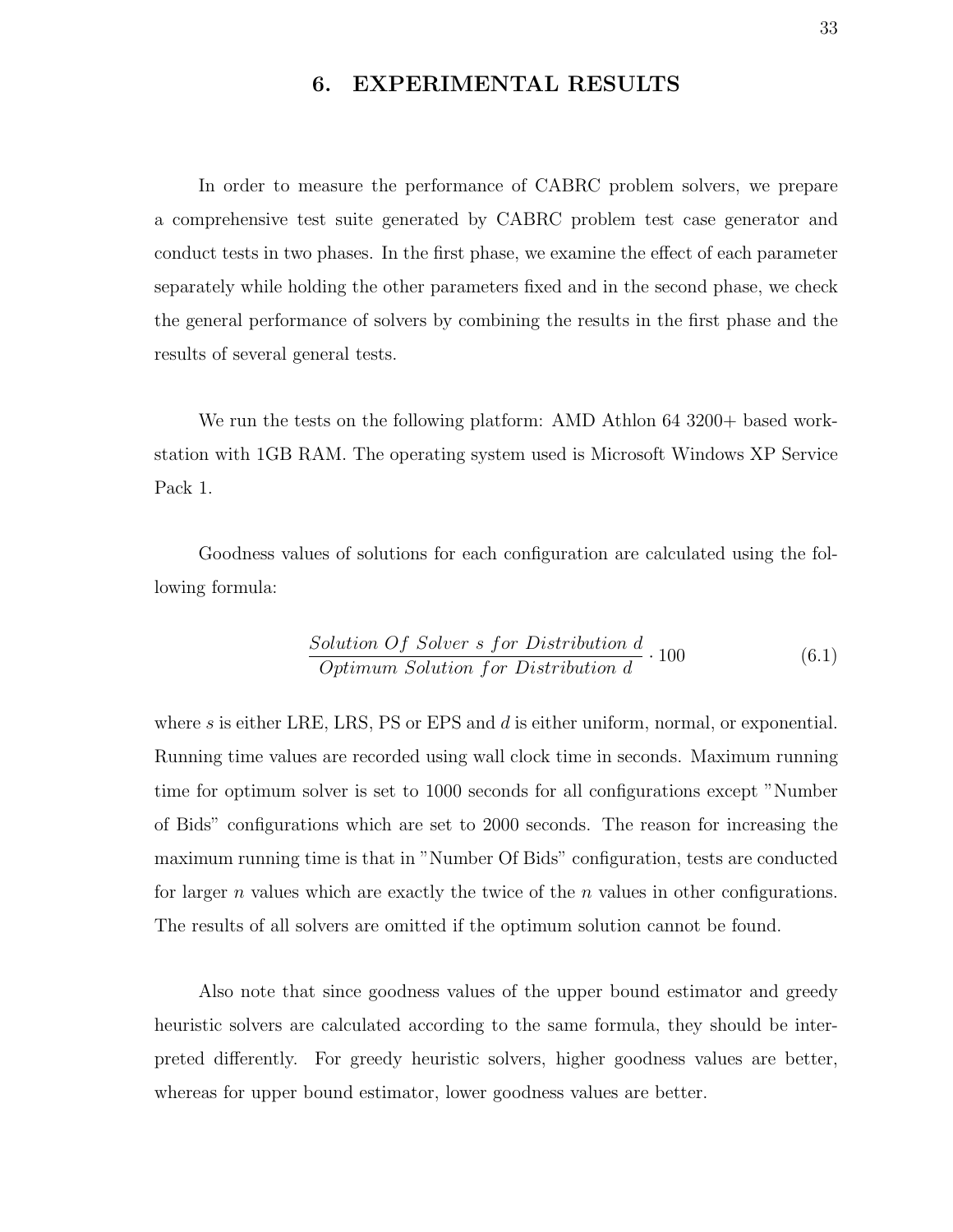## 6.1. Phase 1: Effect of Parameters

In this part, our aim is to find effects of each parameter on the results separately while holding other parameters fixed. We will also examine the effects of different distributions on the results. For each parameter, we generate three sets of CABRC problem instances based on uniform, normal and exponential distributions. Base configuration files for each set can be found in Appendix C. Graphs presented in this part are based on mean values of results for configurations based on these three distributions.

In this phase of the tests, if the mean of a parameter is set to mean, then parameter(s) of

- uniform distribution are  $(a = 1,b = (2 \cdot mean) 1)$ ,
- normal distribution are  $(\mu = mean, \sigma = mean/4),$
- exponential distribution is  $(\mu = mean)$ .

Since EPS algorithm is an enhanced version of PS algorithm and is guaranteed to produce better results than PS algorithm, goodness results of PS and EPS would not be compared. Also since it is guaranteed that PS runs faster than EPS, running times performances would not be compared too. The results of PS are given in order to consider the trade-off between speed of algorithms and goodness of results.

In this phase of the tests, we mention the results of greedy heuristics as lower bounds of the optimum solution in order to be confident with the upper bound estimator and therefore the word *tightness* refers to how close the approximate solutions are to the optimum solution.

## 6.1.1. Number of Resource Types  $(m)$

We conducted tests for  $m = \{20, 40, 60, 80, 100\}$ . The results of each distribution are given in Table B.1 and Table B.2. The mean results can be seen in Figure 6.1. Note that logarithmic scale is used for the  $\gamma$  axis of the running time plot.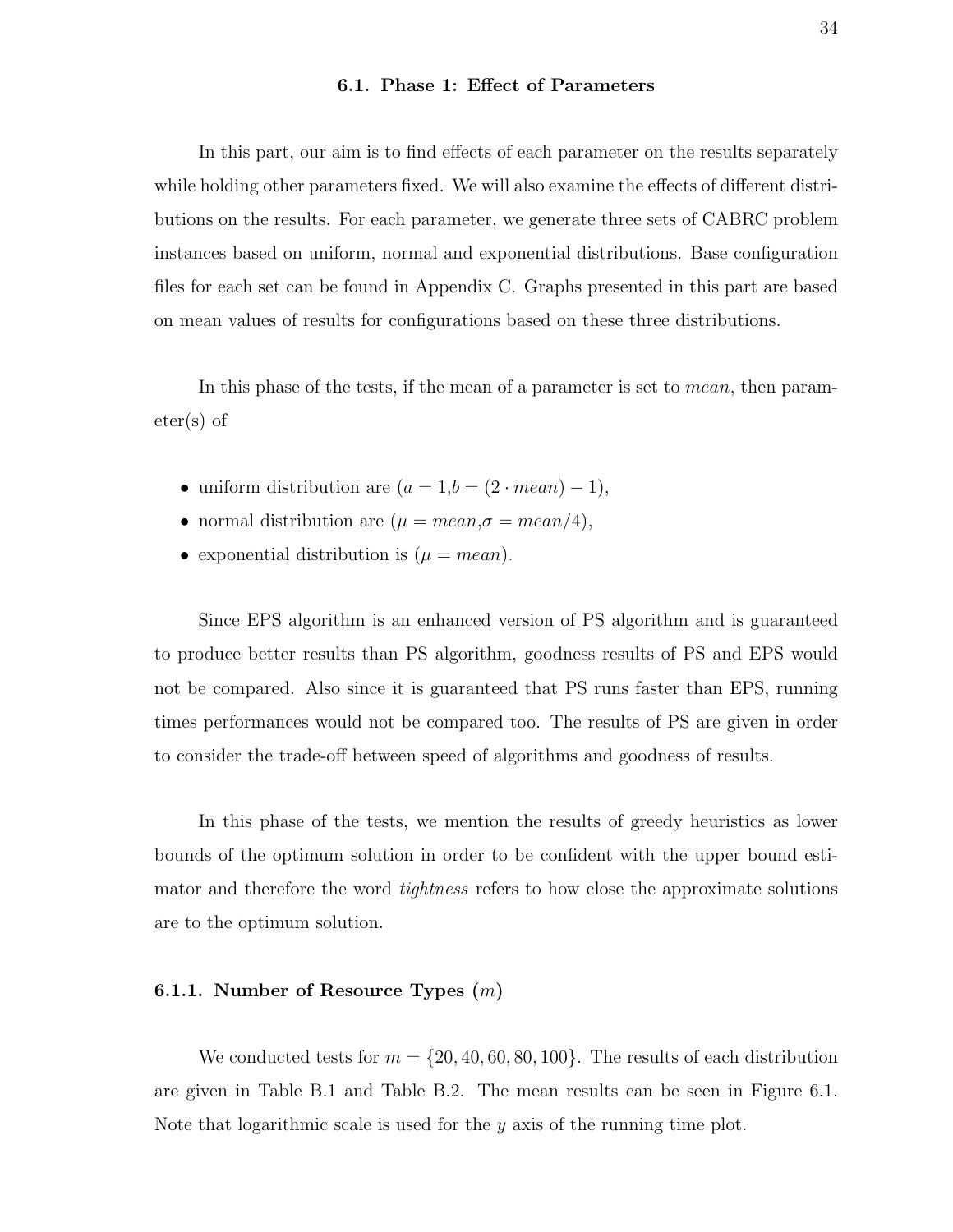

Figure 6.1. Goodness of solutions and running times:  $(m)$ 

For uniform and normal distributions, LRE produces tight upper bounds with a maximum mean of 104 per cent and corresponding standard deviation of 2 per cent. However, for exponential distribution, the upper bound is far away from tightness with a maximum mean of approximately 215 per cent. For LRS, the results are nearly the same as the results of LRE. For uniform and normal distributions, the results of LRS ,although not so tight, are tighter than results of LRS for the exponential distribution. Results of EPS are the tightest among all greedy heuristic solutions with a minimum mean of 97.5 per cent and corresponding standard deviation of 3.3 per cent.

In terms of running times, the optimum solver is much slower than heuristic solvers as expected. PS is the fastest among all and EPS is faster than linear relaxation based heuristic. In general running times of all solvers are increased with  $m$ . According to the mean running times of the optimum solver, we can also conclude that in general, the problem gets harder if we increase the number of resource types. However it should also be noted that the size of requested subset of resources (s) is also based on the value of m.

# 6.1.2. Set of Units of Resources  $(u)$

We conducted tests for  $mean(u) = \{2, 4, 8, 16, 32\}$ . The results of each distribution are given in Table B.3 and Table B.4. The mean results can be seen in Figure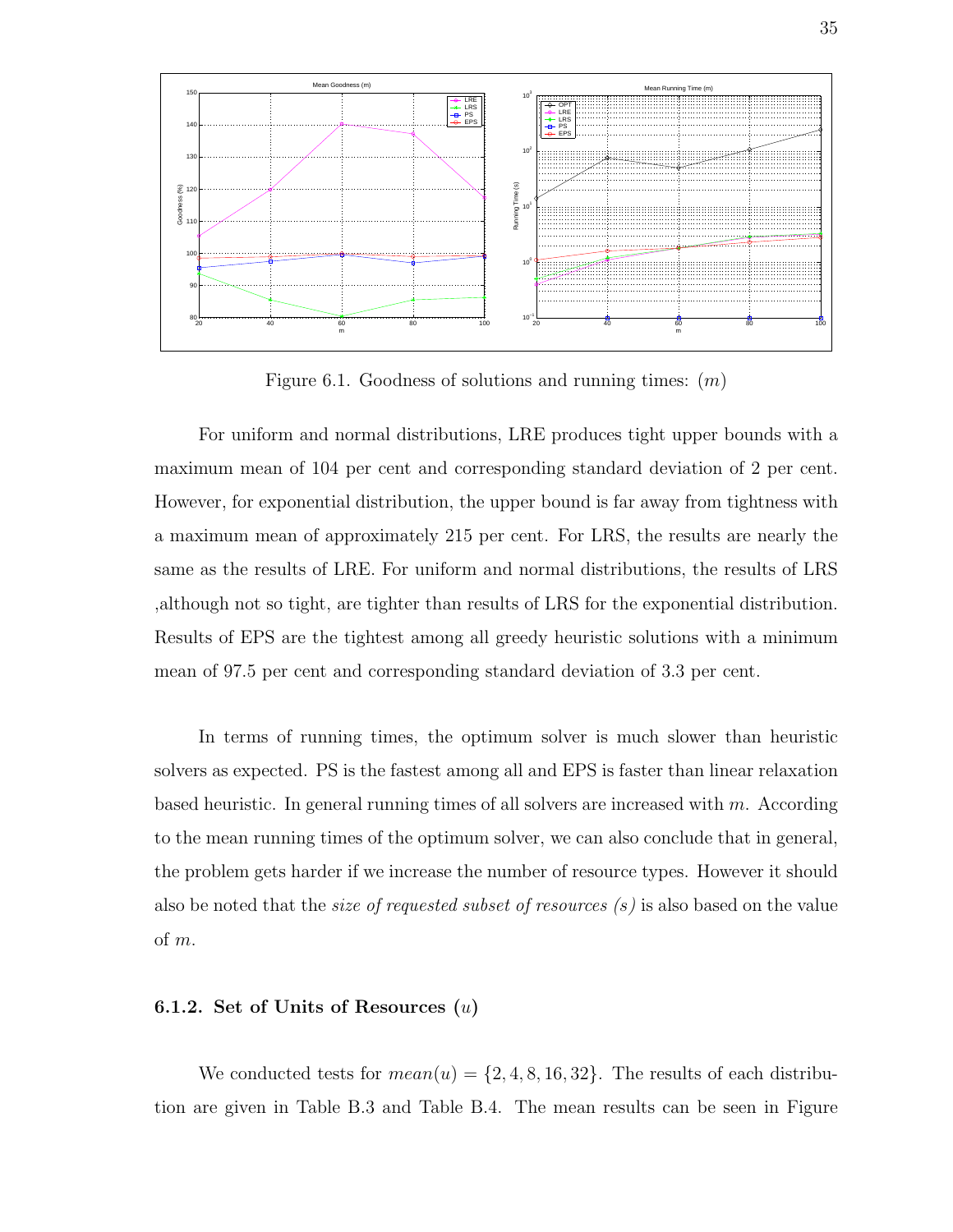

Figure 6.2. Goodness of solutions and running times:  $(u)$ 

Like results of configuration m, for uniform and normal distributions, LRE produces tighter upper bounds than for exponential distribution with a maximum mean of 106 per cent and corresponding standard deviation of 2.2 per cent. However for exponential distribution, upper bound is tighter than results of configuration  $m$ , with a maximum mean of approximately 126.5 per cent. For LRS, the results for normal distribution are better than results for uniform distribution. The results for exponential distribution are again the worst in terms of tightness. So linear relaxation methods produce relatively better bounds for uniform and normal distributions but fail for exponential distribution. Results of EPS are the tightest among all greedy heuristic solutions with a minimum mean of 97.7 per cent and corresponding standard deviation of 2.3 per cent.

The speed of the optimum solver for exponential distribution is interestingly better than those of uniform and normal distributions, although in general it is much more slower than heuristic solvers. PS is the fastest among all heuristics and the speed of other heuristics are nearly the same. On average, running times of the optimum solver tend to increase with  $u$ , however, speed of heuristics are not affected by changes in this parameter.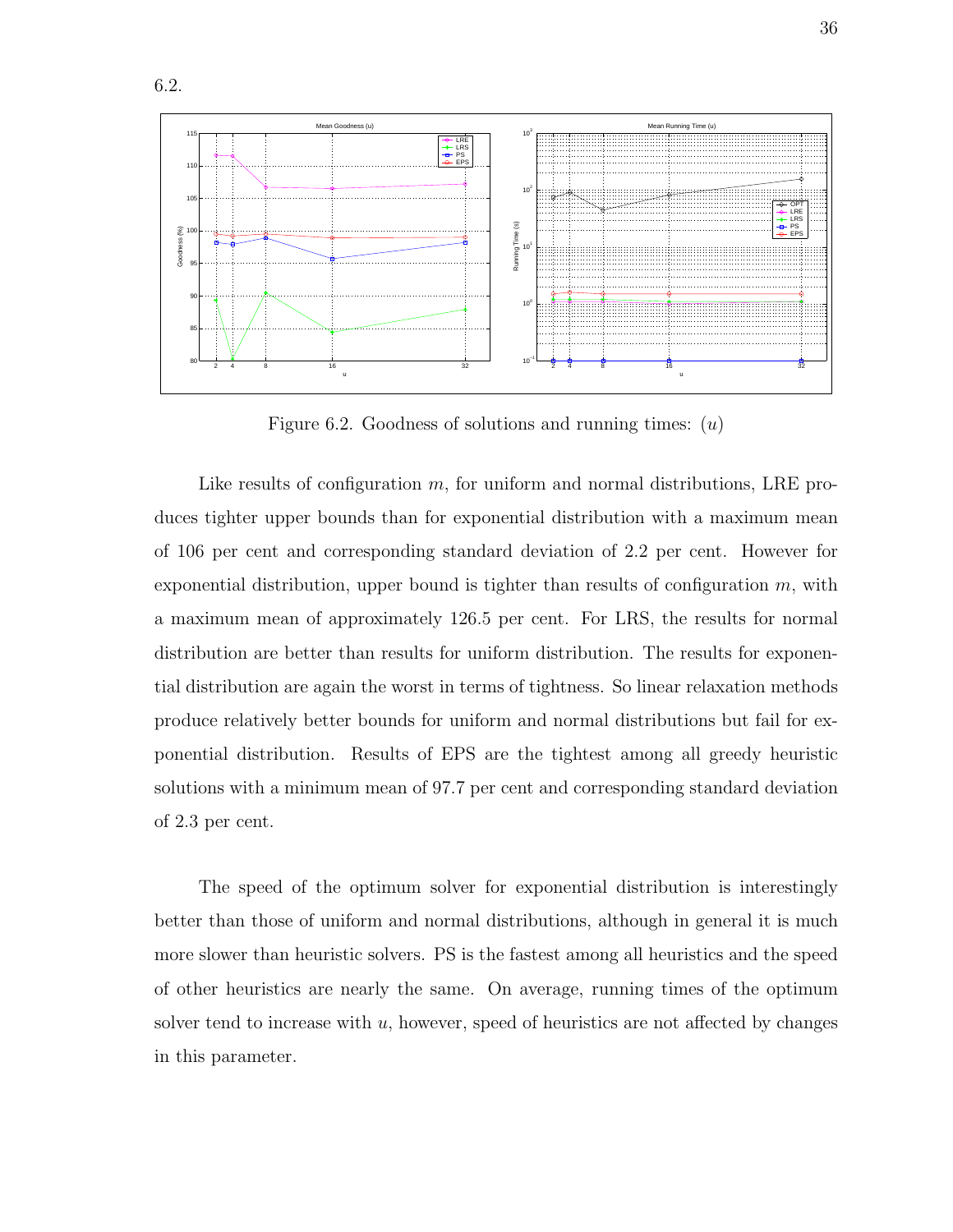## 6.1.3. Number of Bids  $(n)$

We conducted tests for  $n = \{100, 200, 300, 400, 500\}$ . The results of each distribution are given in Table B.5 and Table B.6. The mean results can be seen in Figure 6.3.



Figure 6.3. Goodness of solutions and running times:  $(n)$ 

The tightness of upper bounds produced by LRE are less than 110 per cent except for the exponential distribution with  $n = 400,500$  which are less than 120 per cent. So, it can be concluded that results of LRE do not change dramatically with the type of distribution unlike in configuration  $m$ . For LRS, the results for normal distribution which oscillate between 90 per cent and 98 per cent, are better than results for uniform distribution which oscillate between 77.3 per cent and 92.3 per cent. The results for exponential distribution are very discouraging with a minimum of 50.6 per cent. Results of EPS are the tightest among all greedy heuristic solutions with a minimum mean of 96.6 per cent and corresponding standard deviation of 4.8 per cent.

According to mean running times of the optimum solver, we can conclude that in general, the problem gets harder if we increase the number of bids. Also the running times of heuristics increase with *n* as expected.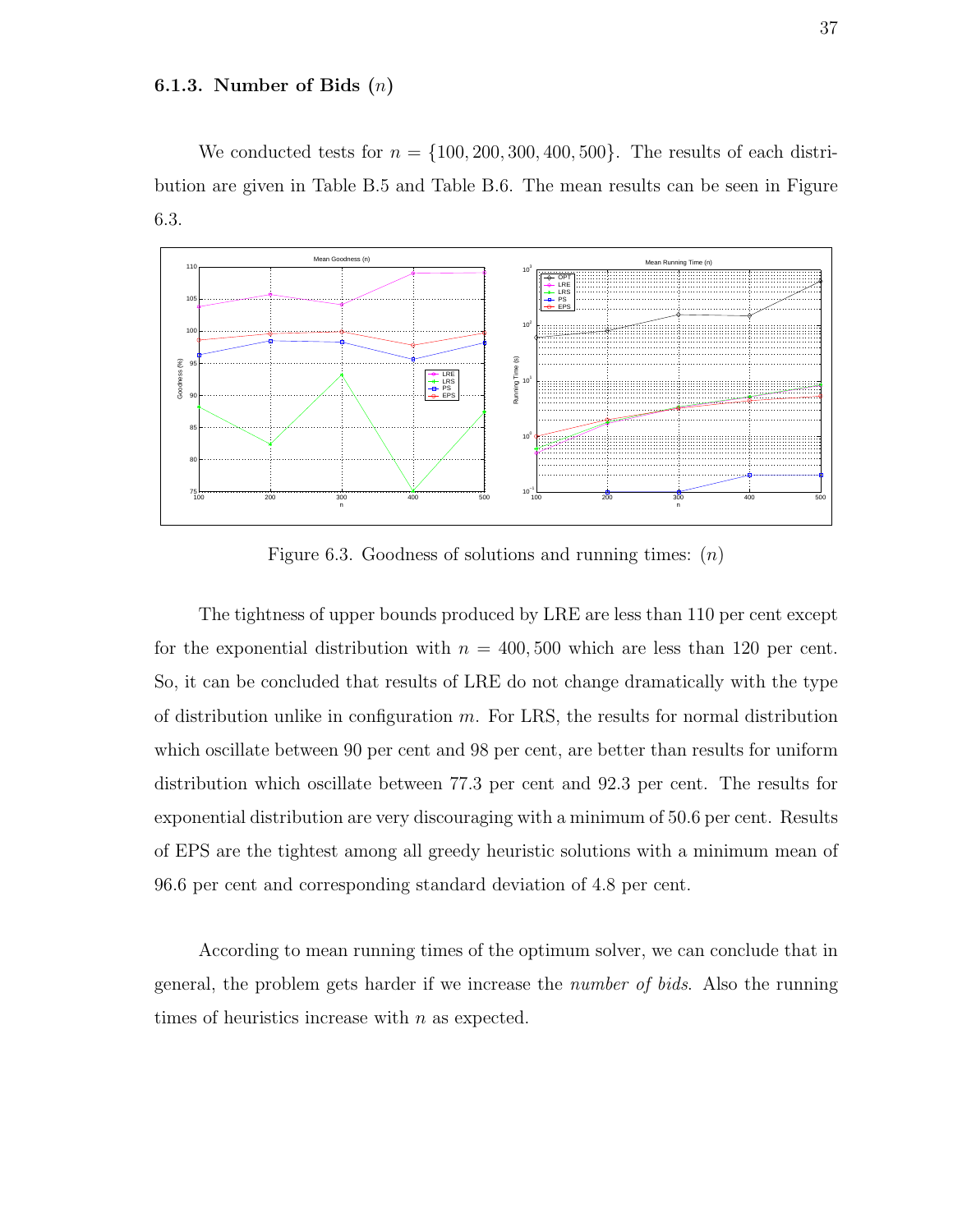## 6.1.4. Number of Subbids for Bids  $(t)$

We conducted tests for  $mean(t) = \{3, 7, 11, 15, 19\}$ . The results of each distribution are given in Table B.7 and Table B.8. The mean results can be seen in Figure 6.4.



Figure 6.4. Goodness of solutions and running times:  $(t)$ 

For  $mean(t) = 3$ , LRE produces tighter bounds of less than 102 per cent and with an increase in  $t$ , mean upper bound gets relaxed to between  $120-130$  per cent. LRE gives best bounds of maximum 112.4 per cent for normal distribution, and gives worst results of maximum 159.7 per cent for exponential distribution. Like LRE, LRS tends to give worse results as t increases. On average, goodness of LRS starts with 96.5 per cent for  $mean(t) = 3$  and decreases to 50.6 per cent for  $mean(t) = 19$ . The results of PS is close to the results of EPS. EPS again gives the best results in all tests generated for this configuration.

Mean running times of the optimum solver strictly increase as  $t$  increases. So, number of bids  $(n)$ , and number of subbids for bids  $(t)$  parameters are important factors for determining the difficulty of CABRC problem instance. However, the speed of heuristic solvers are not affected from the change in t.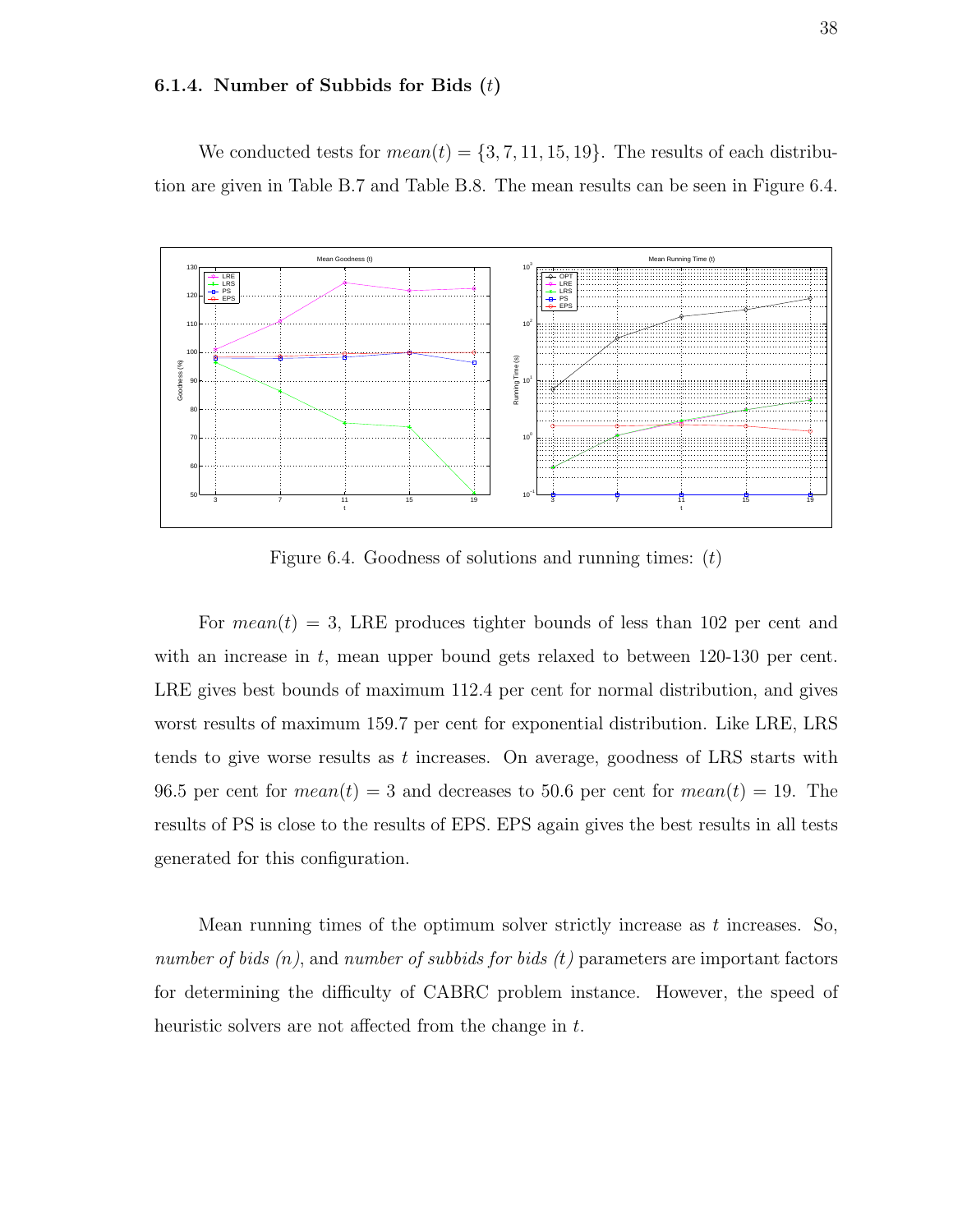#### 6.1.5. Size of Requested Subset of Resources (s)

We conducted tests for  $mean(t) = \{10, 20, 30, 40, 50 \text{ per cent}\}\$  where percentage defines the relativity to *number of resource types*  $(m)$ . The results of each distribution are given in Table B.9 and Table B.10. The mean results can be seen in Figure 6.5.



Figure 6.5. Goodness of solutions and running times:  $(s)$ 

The goodness pattern of LRE and LRS resembles the pattern in configuration t. Lower t values produce better results. Mean goodness of LRE starts from approximately 110 per cent when  $mean(t) = 10$  per cent and increases to 125 per cent when  $mean(t) = 50$  per cent with little oscillations. Also mean goodness of LRS starts from 94.6 per cent and decreases to 74.4 per cent. Performances of PS and EPS are closer and EPS gives the best results in all tests generated for this configuration.

Mean running times of the optimum solver are about 160 seconds. Interestingly, the optimum solutions for normal distribution take four to nine times more time than those for the exponential distribution. In general, there is no pattern of variation between running times of all solvers according to s so it is more likely that the parameter s does not affect the difficulty of the model.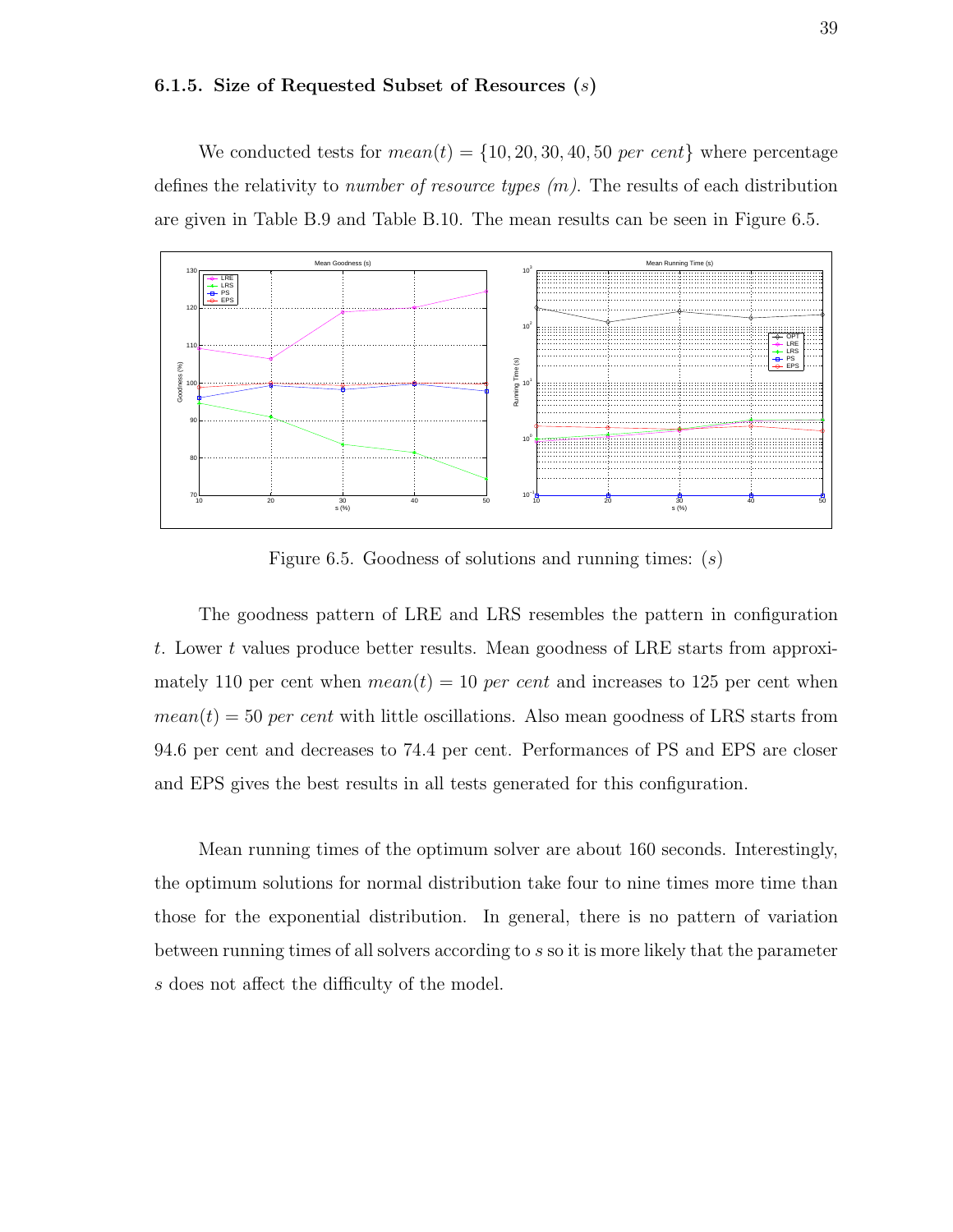# 6.1.6. Method for Determining Elements of  $s_{jk}$  ( $s_{jk}$  method)

We conducted tests for  $s_{jk}$  method =  $\{0, 1\}$  where zero means uniform random method and one means neighborhood method. The results of each distribution are given in Table B.11 and Table B.12. The mean results can be seen in Figure 6.6.



Figure 6.6. Goodness of solutions and running times:  $(s_{jk} method)$ 

For uniform and normal distributions, LRE produces tight upper bounds with a maximum mean of approximately 105 per cent. However, for the exponential distribution, the upper bound is looser with a maximum mean of approximately 165 per cent. For LRS, results for uniform distribution provide tighter lower bound of approximately 97 per cent than for normal distribution. Like results of LRE, results for exponential distribution is far from being tightness with a mean of approximately 55 per cent. While PS results provide mean goodness of 98.1 per cent, EPS results provide a mean result of 99.8 per cent and EPS wins the round again.

In terms of running times, the pattern resembles to the s case. The optimum solutions for the normal distribution take four to thirty times more time than for the exponential distribution and again the running times of algorithms do not vary dramatically with the  $s_{jk}$  method.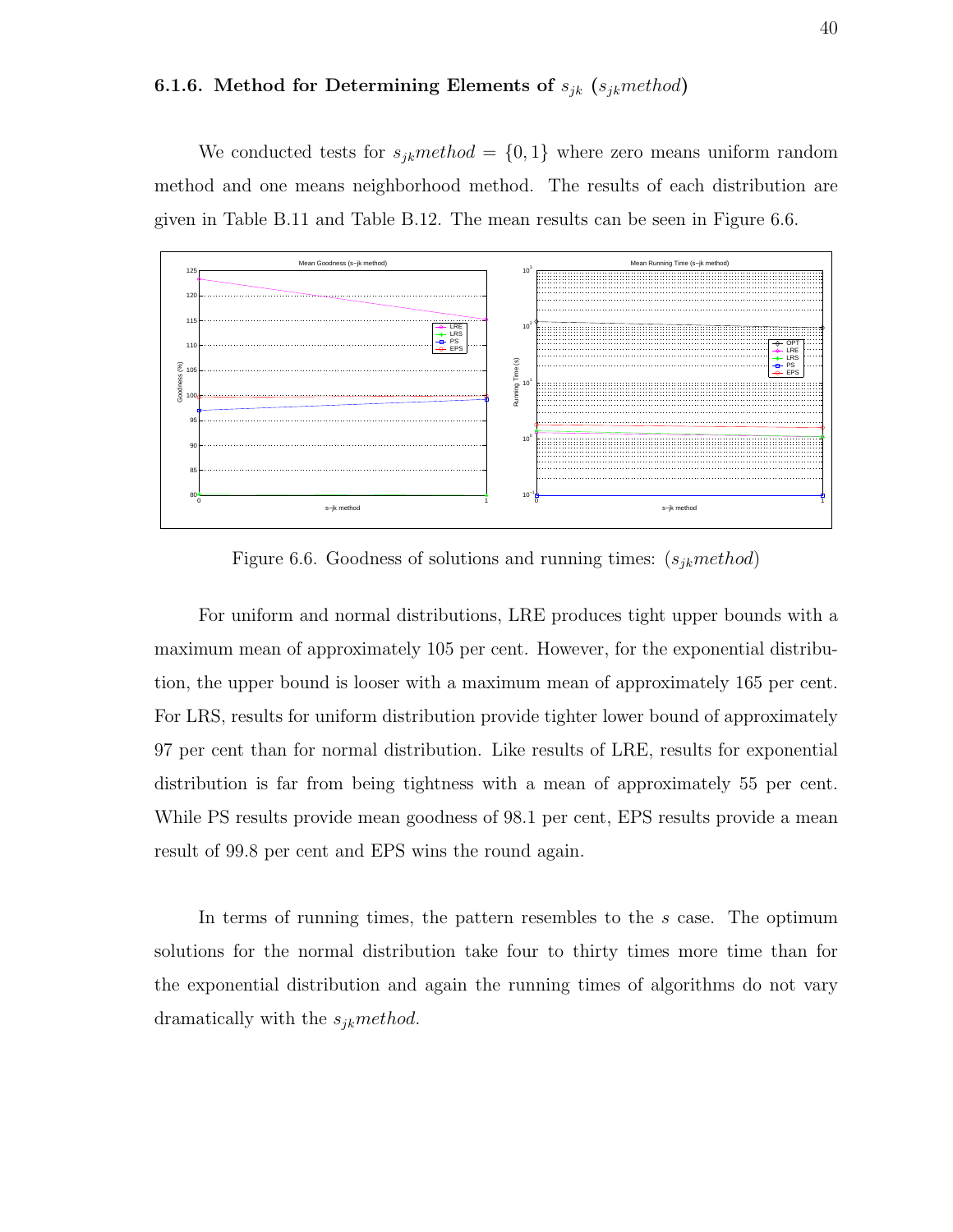#### 6.1.7. Requested Amount of Resources for Each Subbid  $(q)$

We conducted tests for  $mean(q) = \{10, 20, 30, 40, 50 \text{ per cent}\}\$  where percentage defines relativity to  $\sum_{k \in s_{jk}} u_k$ . The results of each distribution are given in Table B.13 and Table B.14. The mean results can be seen in Figure 6.7.



Figure 6.7. Goodness of solutions and running times:  $(q)$ 

As the ratio of q increases, the results of LRE get worse in terms of goodness for all three distributions. The worst bounds are obtained from instances based on exponential distribution. Same condition is also true for LRS. When  $mean(q) = 10$  per cent average goodness is approximately 92 per cent and when  $mean(q) = 50$  per cent average goodness reduces to 69 per cent. Again, PS performs better than LRS, and EPS is the clear winner in terms of goodness among all greedy heuristics.

Running times of the optimum solver do not show an increasing or decreasing pattern along with q and therefore the effect of  $q$  to the difficulty of CABRC problem instance cannot be determined with these results. The speed of heuristic solvers are not affected by q directly.

# 6.1.8. Price Factor for ORed Requests Inside a Subbid  $(or_factor)$

We conducted tests for  $or\_factor = \{0.92, 0.94, 0.96, 0.98, 1\}$ . The results of each distribution are given in Table B.15 and Table B.16. The mean results can be seen in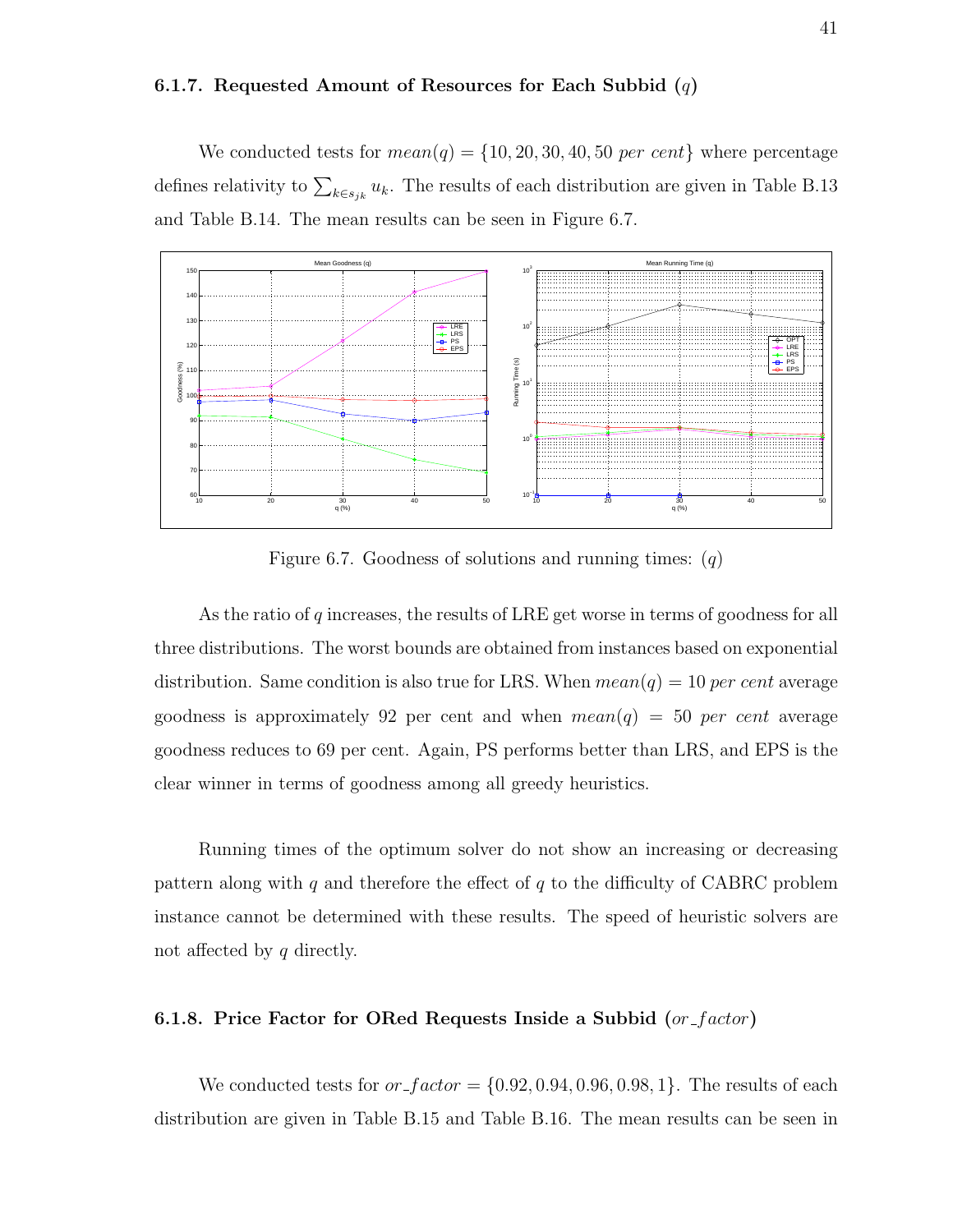Figure 6.8.



Figure 6.8. Goodness of solutions and running times: (or factor)

Both LRE and LRS produce relatively tight upper and lower bounds respectively for uniform and normal distributions. However, both heuristics fail when parameters are distributed by an exponential distribution. The difference between results of LRE and the optimum solver and also the difference between results of LRS and the optimum are approximately 50 per cent in the worst case. Again performance of PS is much greater than LRS in terms of goodness and EPS outperforms both solvers with a mean goodness of 99.2 per cent.

The maximum average running time of the optimum solver occur when  $or$ -factor  $= 0.98$ , and running times of other greedy heuristics do not differ with the changes in or\_factor.

#### 6.1.9. Price Factor for ANDed Subbids Inside a Bid  $(and_factor)$

We conducted tests for and  $factor = \{1, 1.02, 1.04, 1.06, 1.08\}$ . The results of each distribution are given in Table B.17 and Table B.18. The mean results can be seen in Figure 6.9.

For and  $factor = 1$ , LRE produces tighter average bounds of approximately 102 per cent and with the increase of and factor, the mean upper bound gets relaxed to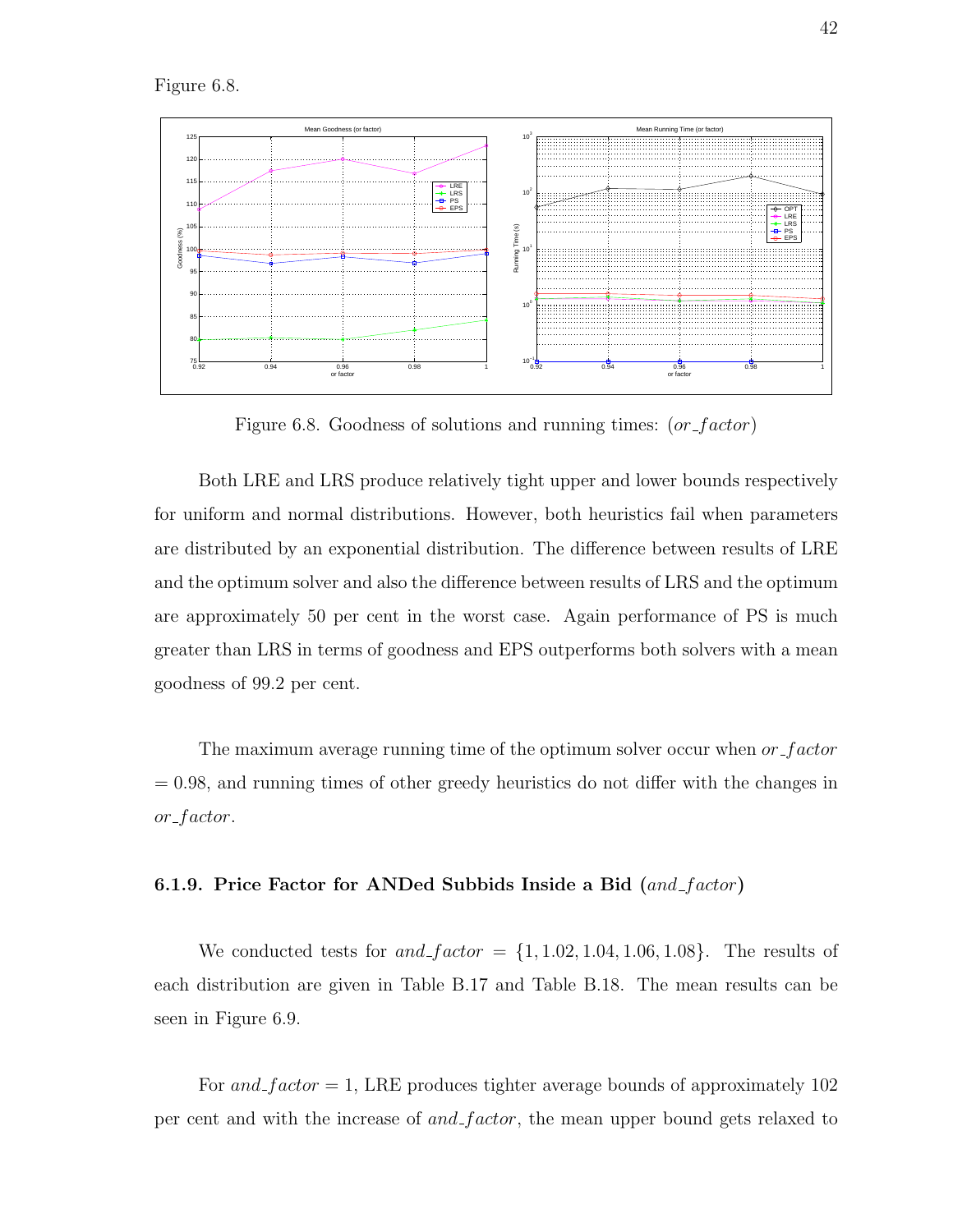

Figure 6.9. Goodness of solutions and running times: (and factor)

between 120-125 per cent on the average. LRE gives best bounds with an average of 104.8 per cent for normal distribution, and gives worst results with an average of 127.9 per cent for exponential distribution. Like LRE, LRS tends to give worse results as and factor increases. On the average, goodness of LRS starts with 94.4 per cent for and factor  $= 1$  and decreases to 82.8 per cent for and factor  $= 1.08$ . The results of PS is 1.6 per cent lower than the results of EPS and EPS again gives the best results with the minimum mean of 97.7 per cent and corresponding standard deviation of 3.3 per cent in all tests generated for this configuration.

The maximum average running time of the optimum solver occur when  $and\_factor$  $= 1.06$ , and running times of other greedy heuristics do not differ with the changes in and factor like the or-factor case.

## 6.1.10. Variance for Price  $(\text{price\_variance})$

We conducted tests for  $price\_variance = \{10, 20, 30, 40, 50 \text{ per cent}\}\$  where percentage defines relativity to raw price of each bid. The results of each distribution are given in Table B.19 and Table B.20. The mean results can be seen in Figure 6.10.

For uniform and normal distributions, LRE produces tight upper bounds with a maximum mean of 106.7 per cent and corresponding standard deviation of 1.7 per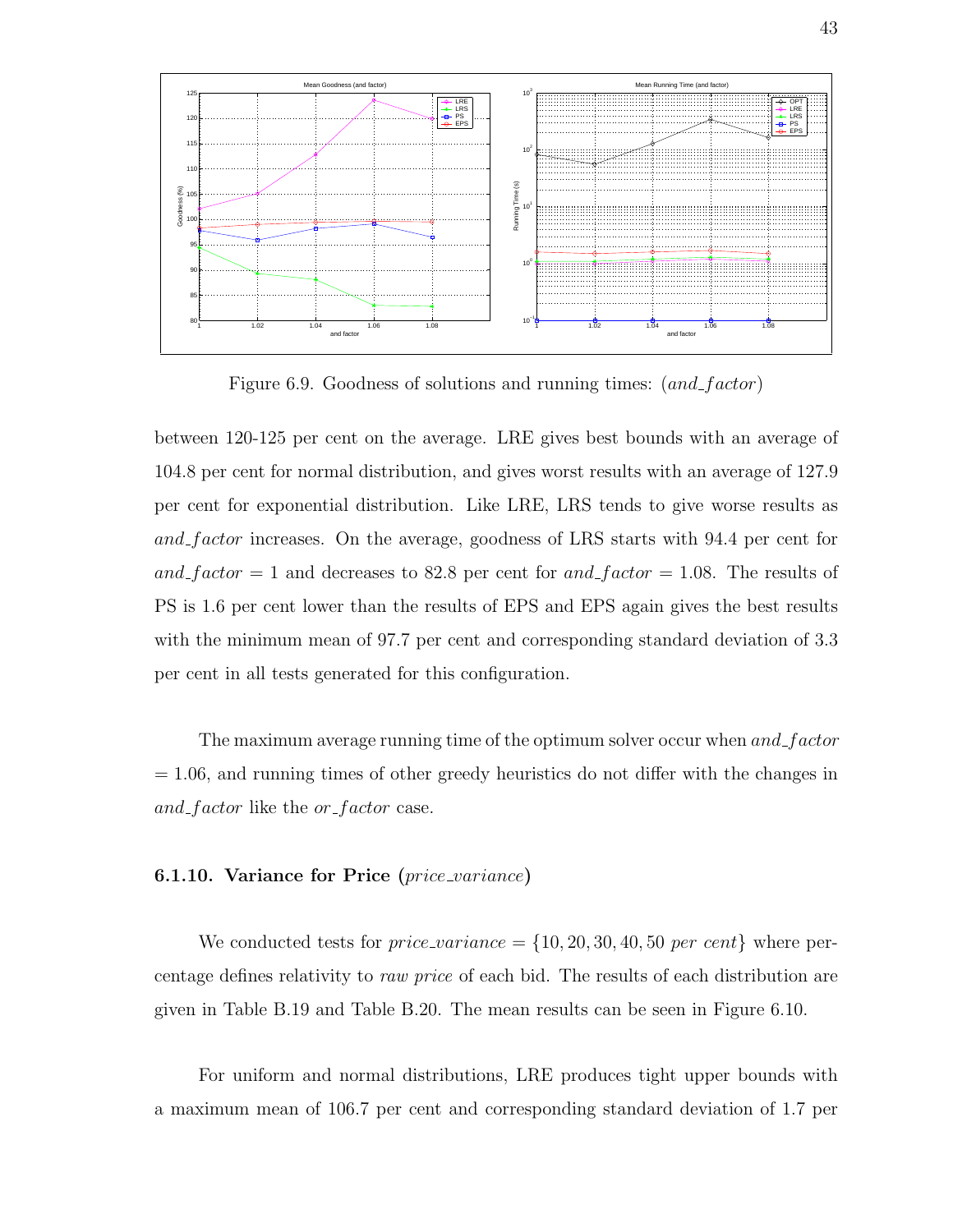

Figure 6.10. Goodness of solutions and running times: (*price\_variance*)

cent. However for exponential distribution, upper bound is looser on average with a maximum mean of approximately 132 per cent. For LRS, the results are nearly same as the results of LRE. For uniform and normal distributions, the bounds of LRS are tighter than the bounds of LRS for exponential distribution. Results of EPS are the tightest among all greedy heuristic solutions with a minimum mean of 98.2 per cent and corresponding standard deviation of 3.5 per cent.

The maximum average running time of optimum solver occur when *price\_variance*  $= 30$  per cent, and running times of other greedy heuristics do not differ with the changes in price variance.

# 6.1.11. Conclusion of Phase 1

In this phase of the tests, we tested the effect of ten different parameters of CABRC model using three different configurations based on uniform, normal and exponential distributions. We also discussed the general behavior of solvers under different configurations. From the results, it can be concluded that in general, an increase in parameters  $m,n$  or s make the instance of model more difficult to solve in terms of running times of the optimum solver. Secondly, it can be seen that on average, running times of optimum solver for normal distribution are more than for other two distributions. So instances of the problem which are based on normal distribution are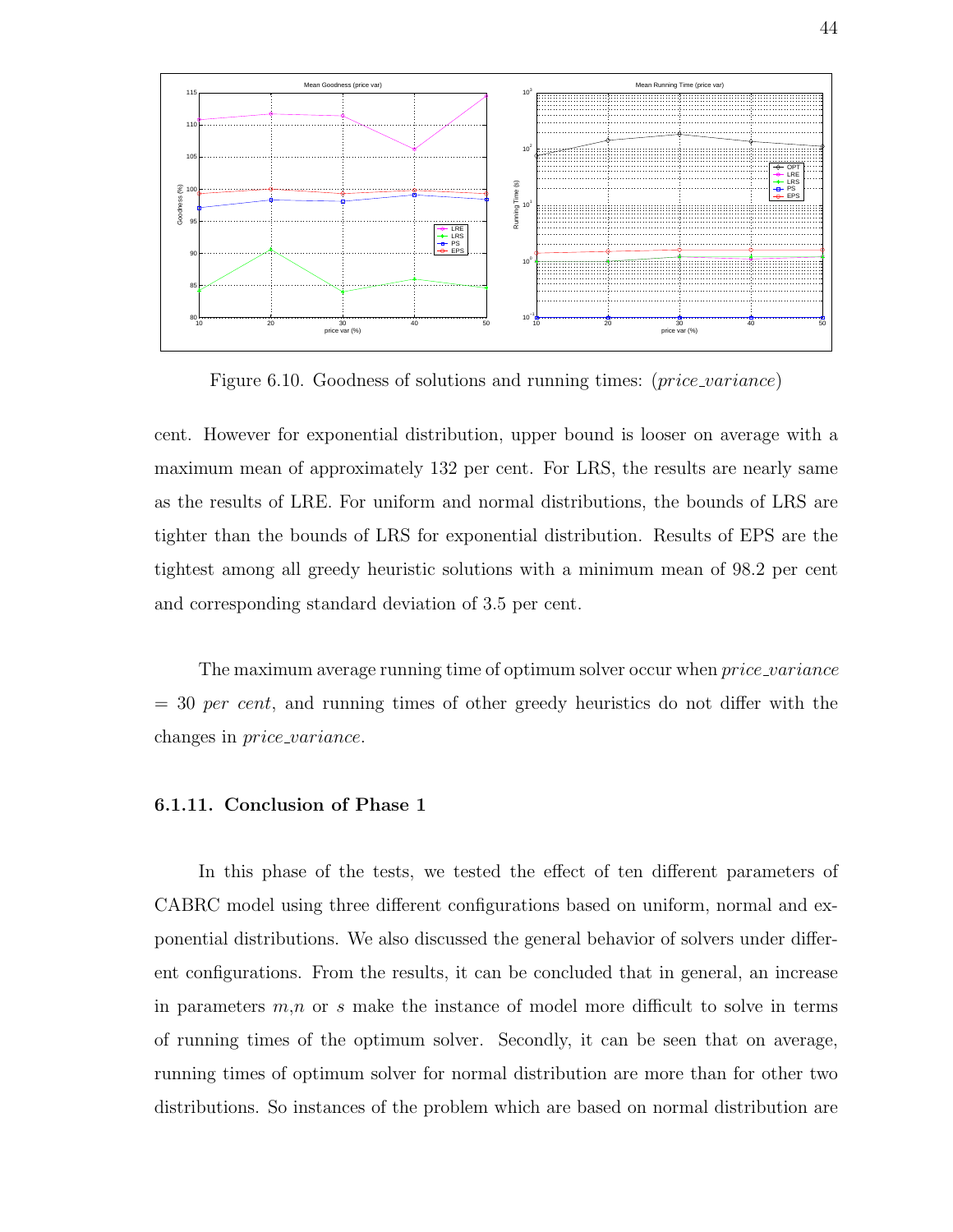more difficult instances. Finally, in general, linear relaxation based heuristics, LRE and LRS, provide tighter bounds on the tests based on uniform and normal distributions and looser bounds on the tests based on exponential distribution. Also, the results obtained in this part give some information about general characteristics of solvers but in order to be more confident, more general tests are needed. Therefore, comparison of solvers will be left to the next phase of the tests.

#### 6.2. Phase 2: General Performance

In this phase of the tests, we prepare three sets of general test configurations namely general-1, general-2 and general-3 for uniform, normal and exponential distributions separately (total of nine configurations). We fix the maximum time for the optimum solver to 1000 seconds and omit the results of all solvers if the optimum solution cannot be found. The results of these tests are given in Tables B.21-B.26. After conducting general tests, we combined the results of general tests with the results of tests explained in the first phase. After that the average goodness and running time of all 1478 solutions are calculated. The results can be seen in Figure 6.11 and Figure 6.12.

In terms of goodness, LRE gives results approximately 15 per cent higher than the optimum solutions and LRS gives results approximately 15 per cent lower than the optimum solutions on average. While PS gives a very high goodness ratio of 97.34 per cent, EPS outperforms other two greedy heuristics and gives an excellent goodness ratio of 99.2 per cent on average. In terms of running times, PS is the clear winner among all greedy heuristic solvers. However, EPS is also not very slow compared to PS but very fast compared to the optimum solver. So, overall, we can conclude that performance of EPS is excellent both in term of goodness and speed. However, if the application is time critical, PS can also be preferred with approximately 2 per cent loss on average.

By achieving 99.2 per cent goodness on average with a fast polynomial heuristic EPS, one of the main objectives of this study is accomplished.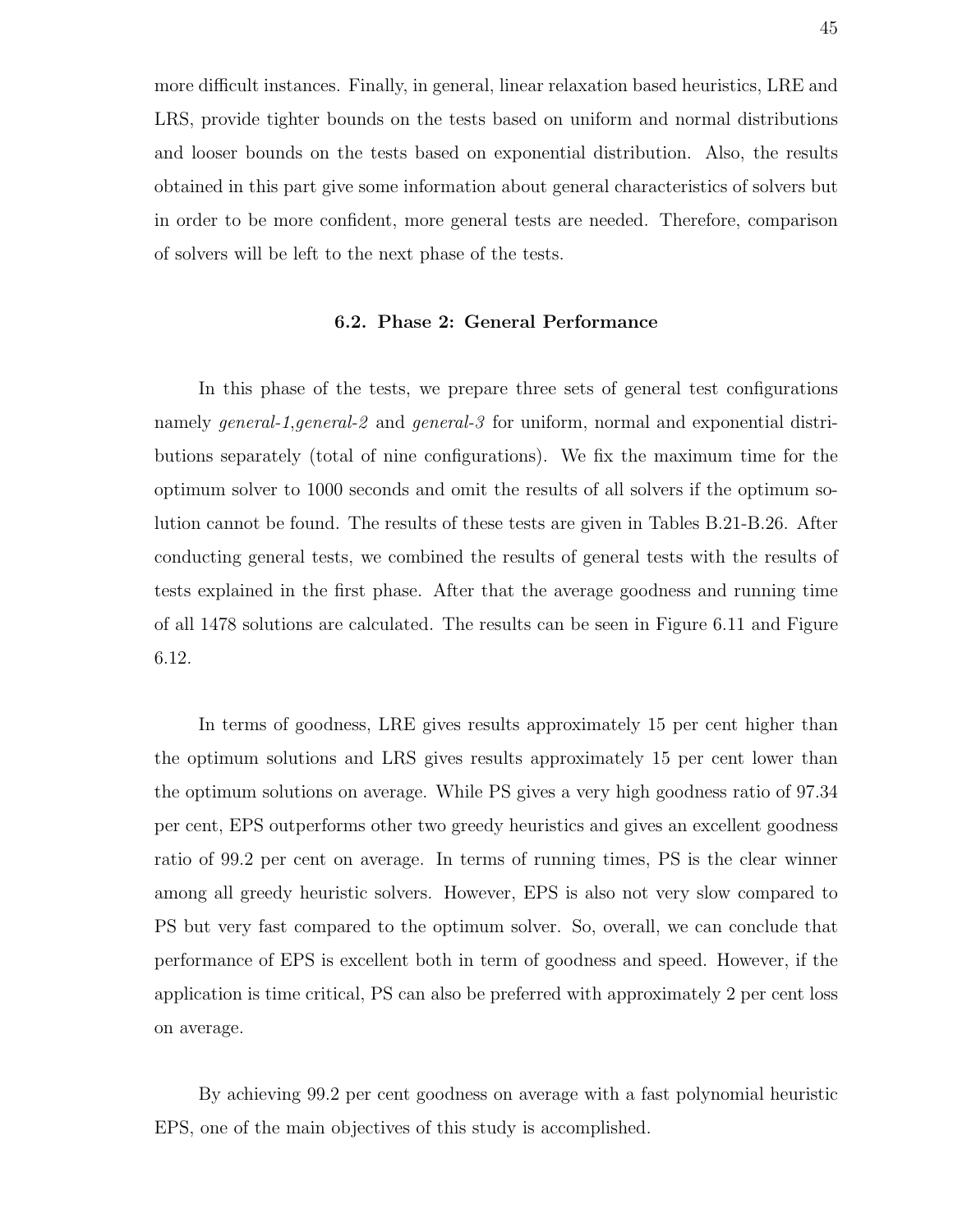

Figure 6.11. Overall goodness of solutions



Figure 6.12. Overall running times of solutions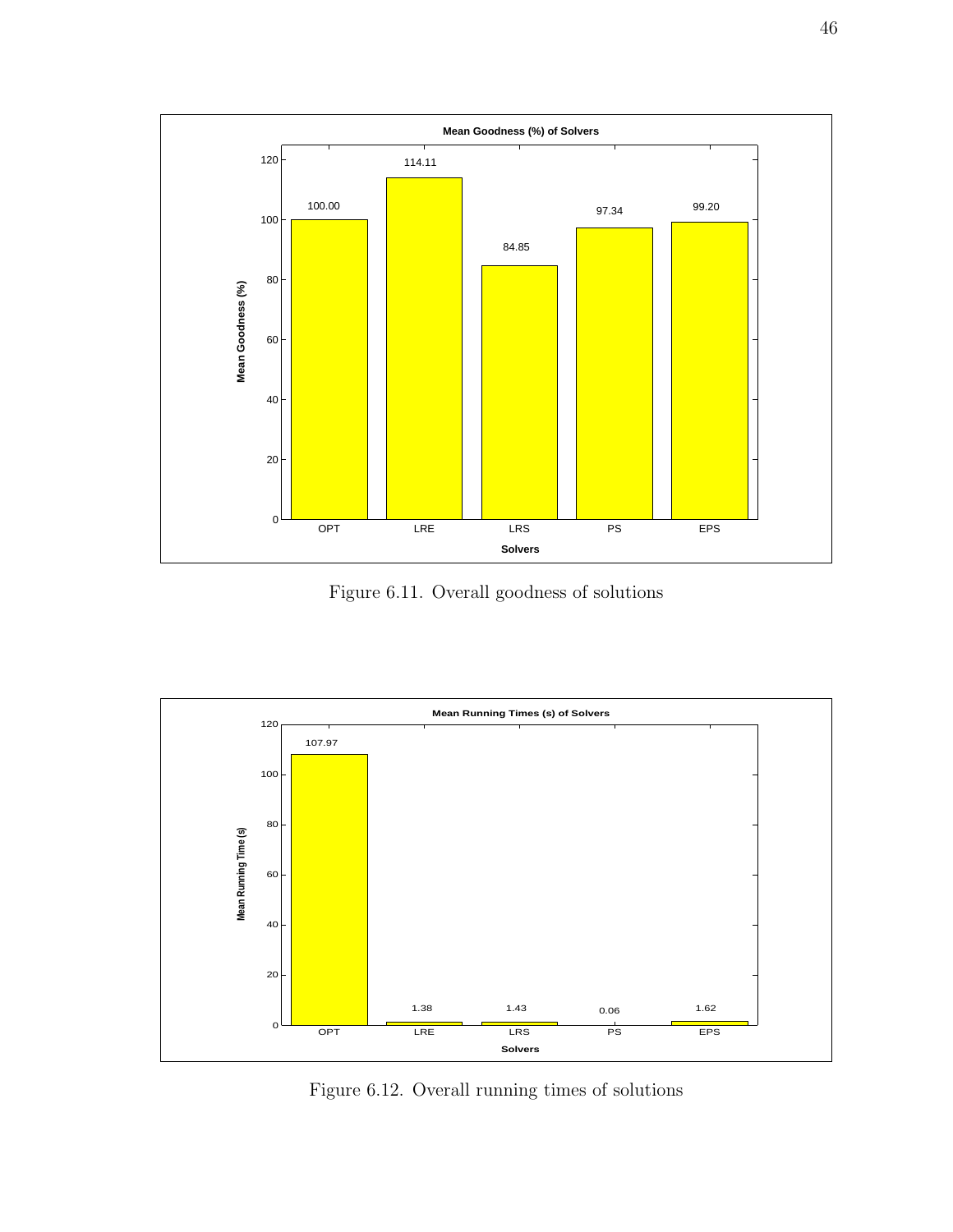# 7. CONCLUSION

In this study, we proposed a new combinatorial auction based model for resource co-allocation problem in grids. The intention behind this economical model is to encourage resource holders to supply their idle resources in grid environment and to allow users value any combination of resources according to their preferences. Powerful bid representation of this auction based model provides higher revenues to resource suppliers and higher satisfaction to users. In this study, we examined CABRC model and its application to grids in detail. We formulated CABRC problem using IP and proved that it is NP-hard. Although it can be difficult to solve large instances of the problem, for small sized grids with relatively small number of resource types and users, optimum solution of the problem can be found quickly. However, for large grids, the optimum solution may take tremendous amount of time. Therefore, we proposed two new polynomial-time greedy heuristic solvers in order to solve large instances of the problem. We coded a solver package that consists of the optimum solver, linear relaxation based upper bound estimator, linear relaxation based greedy heuristic solver and the two mentioned solvers. Since there is no real world data, we also coded a comprehensive test case generator for CABRC problem and measured the performances of these solvers under different test conditions. Proposed two heuristic solvers, PS and EPS, obtained quite good results in the tests with 97.3 per cent and 99.2 per cent average performance relative to the optimum solution respectively.

As a feature work, CABRC model can be integrated into grid softwares such as Globus and Condor as a resource co-allocation submodule. However, before using this model commercially, if the proposed heuristics are to be used as solvers, performance of heuristics must also be confirmed under real life conditions. Therefore, before going public, it would be better to test this model in a grid testbed and evaluate the performances of heuristics in real grid environments.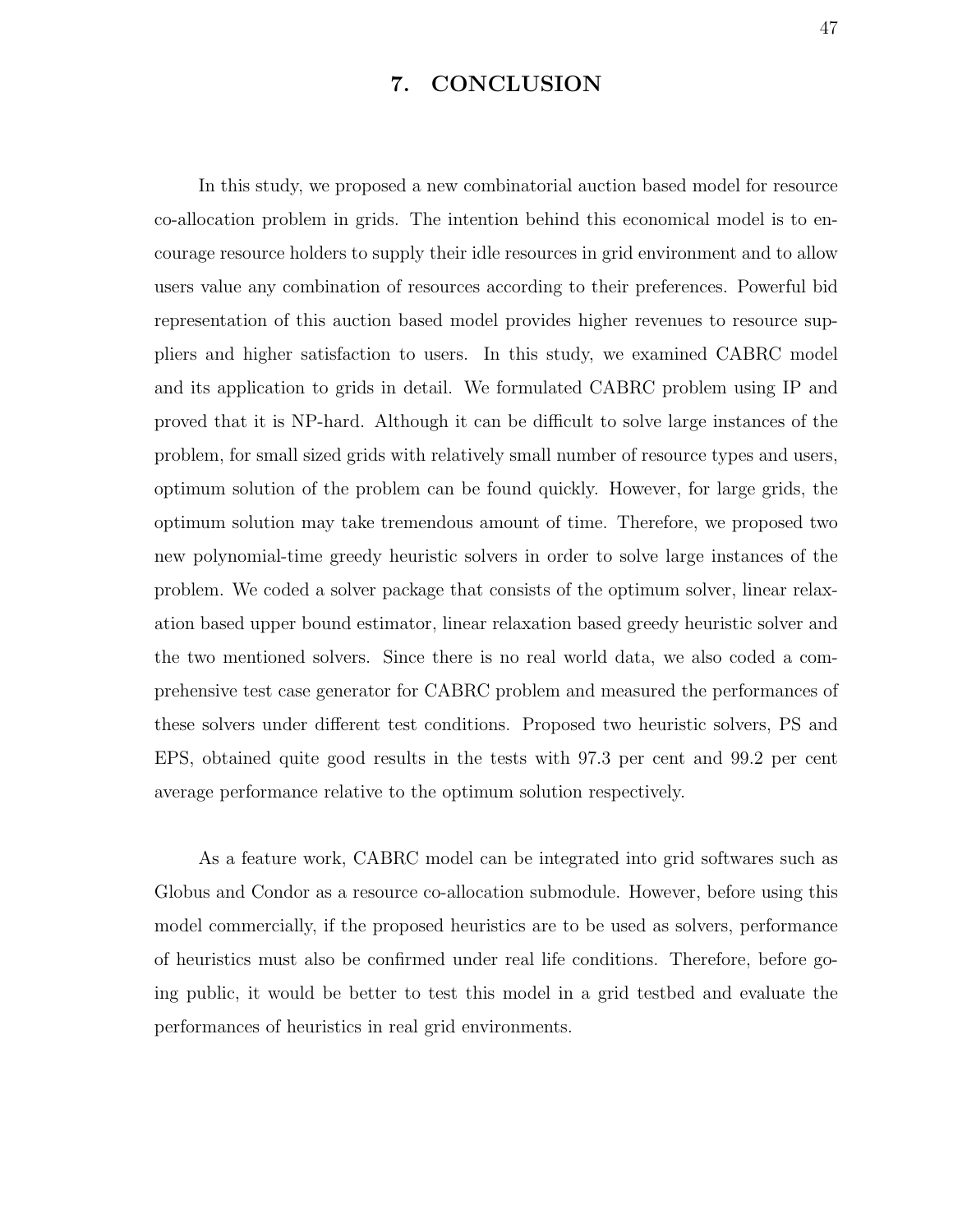# APPENDIX A: DISTRIBUTIONS USED IN THE GENERATOR

The generator currently supports three different distributions and fixed value parameters in order to generate models. Accepted distributions are:

• Uniform Distribution: This distribution gets two parameters  $a$  and  $b$ , and generates random integers in the range  $[a, b]$  that are equally likely.

The generator uses gsl\_rng\_uniform\_int(const gsl\_rng  $\ast$  r, unsigned long int n) function of GSL library in order to generate uniform random integers. This function returns a random integer from 0 to  $n-1$  inclusive such that all integers in the range  $[0, n-1]$  are equally likely. The distribution is,

$$
p(x) = \frac{1}{(b-a)}\tag{A.1}
$$

if  $a \leq x < b$  and 0 otherwise. In order to get integers in the range [a, b], the function is called with parameter  $n = abs(b - a) + 1$  and  $min(a, b)$  is added to the return value.

• Normal Distribution: This distribution gets two parameters  $\mu$  and  $\sigma$ , and generates normally distributed random real or integer numbers with  $mean = \mu$ and standard deviation  $=\sigma$ .

The generator uses gsl\_ran\_gaussian(const gsl\_rng  $*$  r, double sigma) function of GSL library in order to generate normally distributed real numbers. This function returns a Gaussian random variate, with mean zero and standard deviation sigma. The probability distribution for Gaussian random variates is,

$$
p(x) = \frac{1}{\sqrt{2\pi\sigma^2}} \exp(-x^2/2\sigma^2)
$$
\n(A.2)

for x in the range  $-\infty$  to  $+\infty$ . In order to get numbers with mean  $\mu$  and standard deviation  $\sigma$ , the transformation  $z = \mu + x$  is applied to the numbers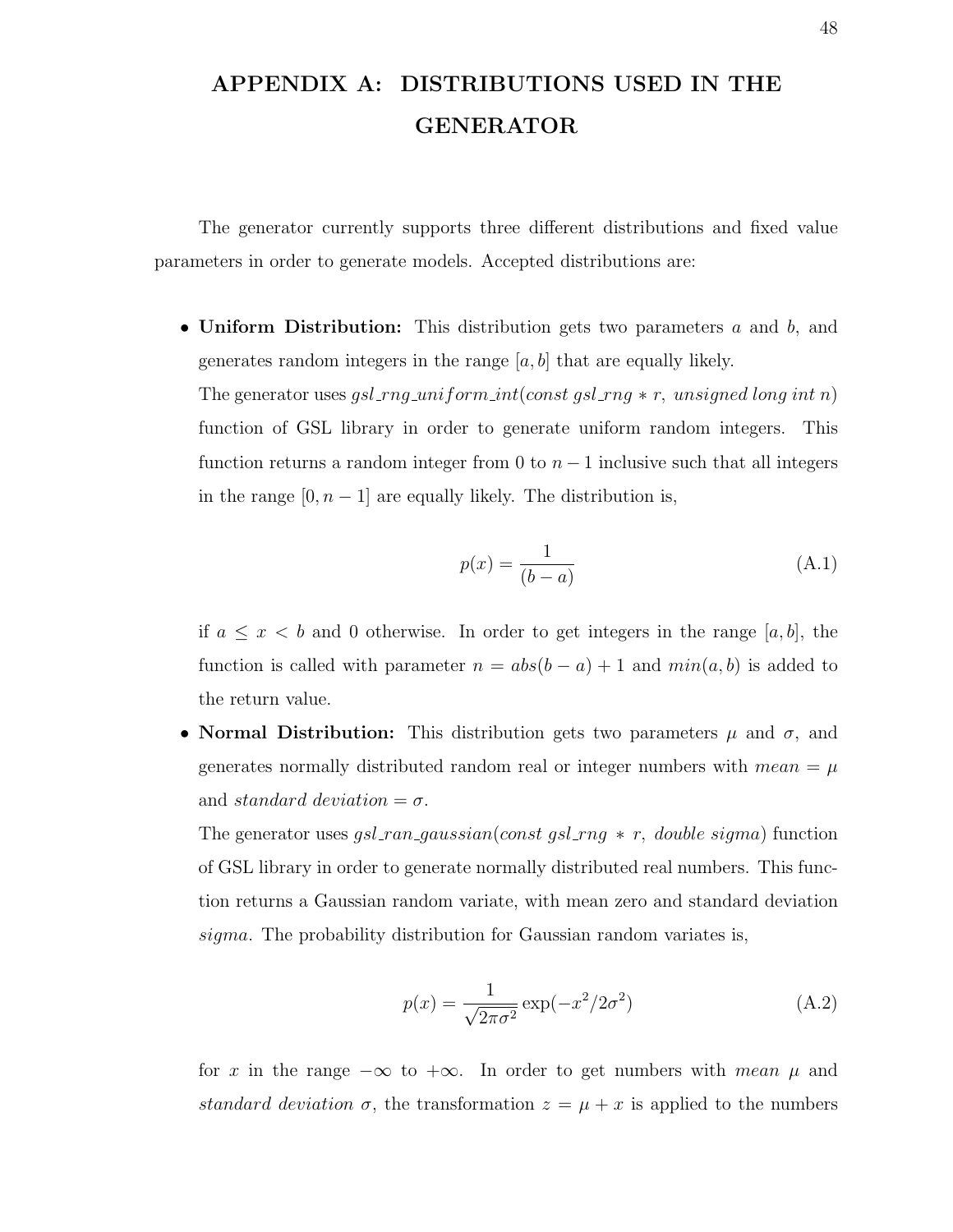returned by this function. If integer numbers are required by the generator instead of real numbers, real numbers are rounded to the nearest integers.

• Exponential Distribution: This distribution gets one parameter  $\mu$  and generates exponentially distributed random real or integer numbers with  $mean = \mu$ . The generator uses  $gsl\_ran\_exponential(const~gsl\_rng~*~r,~double~\mu)$  function of GSL library in order to generate exponentially distributed real numbers. This function returns a random variate from the exponential distribution with mean  $\mu$ . The distribution is,

$$
p(x) = \frac{1}{\mu} \exp(-x/\mu)
$$
 (A.3)

for  $x \geq 0$ . If integer numbers are required by the generator instead of real numbers, first mean is shifted to left by 0.5 and gsl\_ran\_gaussian function is called with shifted mean, then returned numbers are shifted to right by 0.5, and finally numbers are rounded to the nearest integers.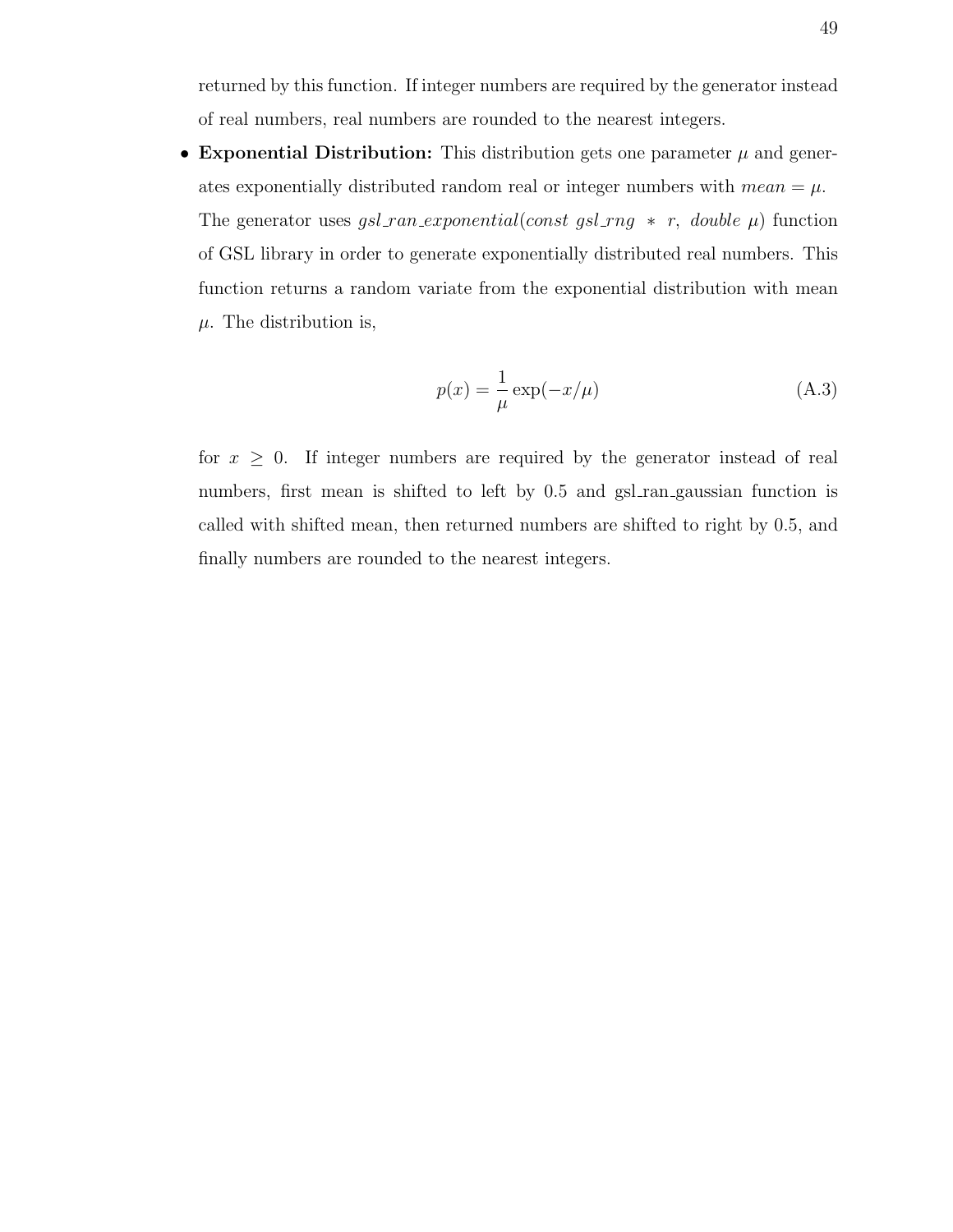# APPENDIX B: TABLES OF TEST RESULTS

|            | m        | 20    |          | 40    |          | 60    |          |       | 80       | 100   |          |
|------------|----------|-------|----------|-------|----------|-------|----------|-------|----------|-------|----------|
|            |          | $\mu$ | $\sigma$ | $\mu$ | $\sigma$ | $\mu$ | $\sigma$ | $\mu$ | $\sigma$ | $\mu$ | $\sigma$ |
|            | U        | 103.1 | 2.2      | 103.2 | 2.0      | 102.7 | 1.2      | 102.1 | 0.8      | 103.2 | 1.9      |
| <b>LRE</b> | N        | 103.4 | 0.8      | 104.2 | 0.7      | 103.6 | 0.9      | 103.6 | 0.8      | 104.2 | 1.8      |
|            | E        | 109.7 | 6.5      | 152.0 | 26.6     | 214.8 | 45.5     | 205.8 | 113.4    | 144.4 | 39.6     |
|            | U        | 98.2  | 1.3      | 91.7  | 6.2      | 91.0  | 6.4      | 95.2  | 3.1      | 89.6  | $5.9\,$  |
| <b>LRS</b> | N        | 95.0  | 4.3      | 90.6  | 4.5      | 97.4  | 3.6      | 92.4  | 1.8      | 94.1  | 6.1      |
|            | $\bf{E}$ | 87.9  | 7.8      | 74.2  | 9.8      | 52.7  | 9.0      | 68.9  | 26.3     | 75.1  | 17.8     |
|            | U        | 98.7  | 0.9      | 99.2  | 0.8      | 99.0  | 0.3      | 99.0  | 0.9      | 99.5  | 0.4      |
| PS         | N        | 96.8  | 3.6      | 95.1  | 3.4      | 100.0 | 0.0      | 95.3  | $3.5\,$  | 98.4  | 1.4      |
|            | E        | 90.8  | 11.7     | 98.4  | 2.3      | 99.9  | 0.1      | 96.7  | 3.8      | 99.5  | 0.4      |
|            | U        | 99.6  | 0.6      | 99.4  | 0.4      | 99.7  | 0.5      | 99.0  | 0.9      | 99.5  | $0.4\,$  |
| <b>EPS</b> | N        | 97.5  | 3.3      | 97.6  | 3.1      | 100.0 | 0.0      | 99.6  | 0.7      | 98.6  | 1.4      |
|            | $\bf E$  | 98.5  | 2.6      | 99.8  | $0.2\,$  | 99.9  | 0.1      | 98.4  | 2.2      | 99.6  | 0.3      |

Table B.1. Goodness of solutions  $(\%)$ : m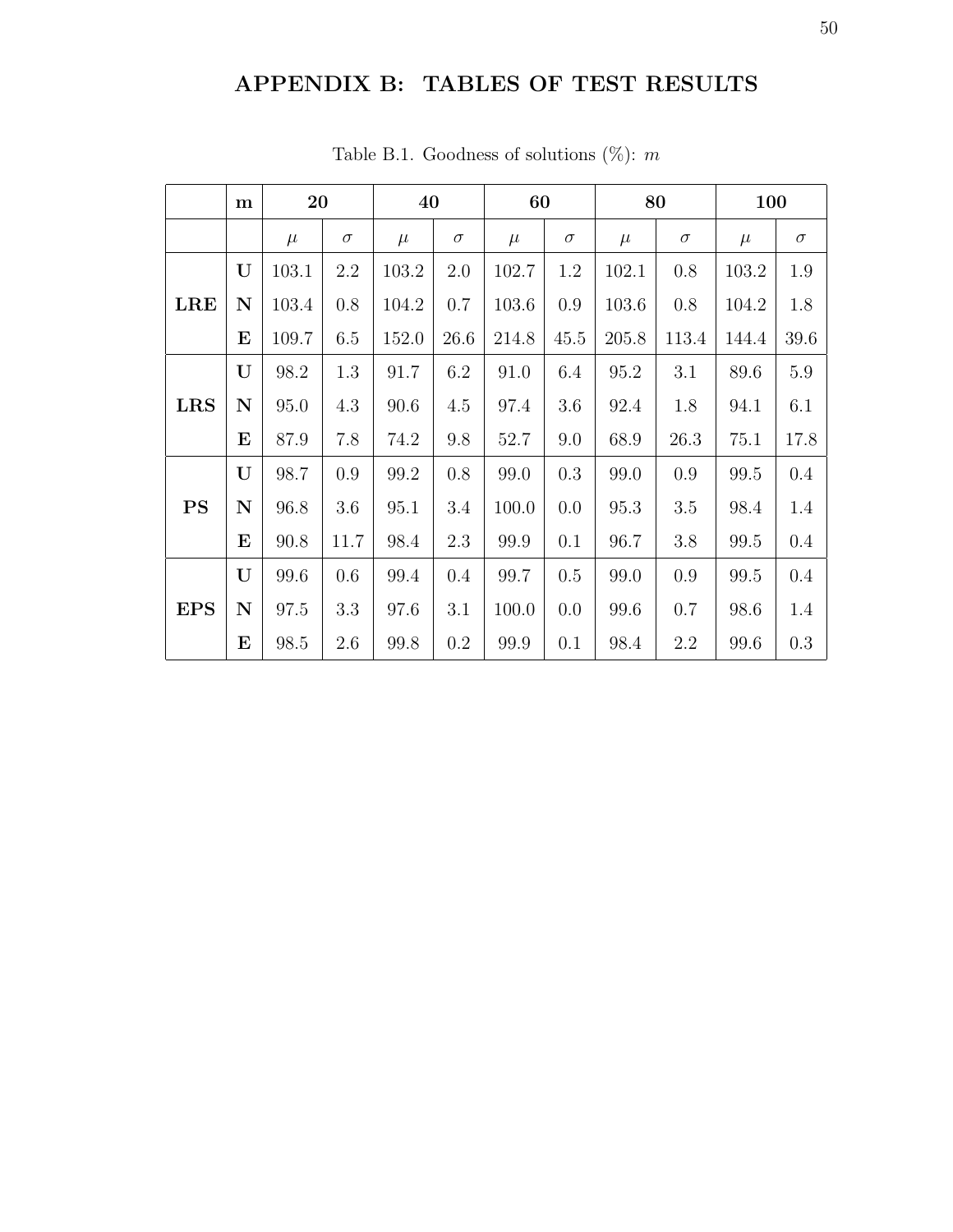Table B.2. Running times (s):  $m$ 

|            | m           |         | 20        |          | 40       |          | 60       |         | 80       |         | 100      |
|------------|-------------|---------|-----------|----------|----------|----------|----------|---------|----------|---------|----------|
|            |             | $\mu$   | $\sigma$  | $\mu$    | $\sigma$ | $\mu$    | $\sigma$ | $\mu$   | $\sigma$ | $\mu$   | $\sigma$ |
|            | U           | 5.6     | 5.1       | $93.2\,$ | 118.7    | $61.5\,$ | 60.8     | 91.3    | $97.3\,$ | 175.3   | 45.5     |
| <b>OPT</b> | ${\bf N}$   | 31.9    | 32.8      | 117.3    | 157.5    | $45.0\,$ | 23.9     | 112.5   | 41.5     | 380.7   | 295.0    |
|            | $\bf E$     | 4.9     | 2.9       | 18.0     | $\,9.5$  | 44.1     | 18.4     | 118.8   | 113.3    | 177.8   | 218.8    |
|            | $\mathbf U$ | $0.4\,$ | $\rm 0.2$ | $1.0\,$  | 0.6      | 1.8      | 1.0      | $2.2\,$ | $1.3\,$  | $2.7\,$ | $1.3\,$  |
| <b>LRE</b> | $\mathbf N$ | $0.4\,$ | $0.2\,$   | $0.9\,$  | $0.5\,$  | 0.6      | 0.1      | 1.7     | 1.2      | 2.3     | 1.7      |
|            | $\bf E$     | $0.4\,$ | $0.2\,$   | 1.6      | 0.7      | $2.8\,$  | 1.3      | 4.5     | $3.3\,$  | 4.7     | $2.0\,$  |
|            | $\mathbf U$ | $0.5\,$ | $\rm 0.2$ | 1.1      | 0.6      | $1.9\,$  | 1.0      | $2.3\,$ | 1.4      | $2.8\,$ | 1.4      |
| <b>LRS</b> | ${\bf N}$   | $0.5\,$ | $\rm 0.2$ | $0.9\,$  | $0.5\,$  | 0.7      | 0.1      | 1.8     | 1.2      | 2.4     | $1.7\,$  |
|            | $\bf E$     | $0.4\,$ | $0.2\,$   | 1.6      | $0.8\,$  | $2.9\,$  | 1.3      | $4.6\,$ | $3.3\,$  | 4.9     | 2.1      |
|            | U           | 0.0     | 0.0       | 0.1      | 0.0      | 0.1      | 0.0      | 0.1     | 0.0      | 0.1     | $0.0\,$  |
| <b>PS</b>  | $\mathbf N$ | 0.1     | 0.0       | 0.1      | 0.0      | 0.0      | 0.0      | 0.1     | 0.0      | 0.1     | $0.0\,$  |
|            | $\bf E$     | 0.0     | 0.0       | 0.1      | 0.0      | 0.1      | 0.0      | 0.1     | 0.0      | 0.1     | 0.1      |
|            | $\mathbf U$ | 1.1     | $0.4\,$   | $1.6\,$  | 0.6      | $2.2\,$  | 0.8      | $2.4\,$ | 0.9      | $2.8\,$ | $1.1\,$  |
| <b>EPS</b> | ${\bf N}$   | 1.2     | $0.4\,$   | 1.5      | 0.6      | 1.2      | 0.0      | 2.0     | 0.9      | 2.2     | $0.9\,$  |
|            | ${\bf E}$   | 1.2     | 0.5       | 1.6      | 0.7      | 1.9      | 0.9      | $2.5\,$ | 1.0      | 3.4     | 1.5      |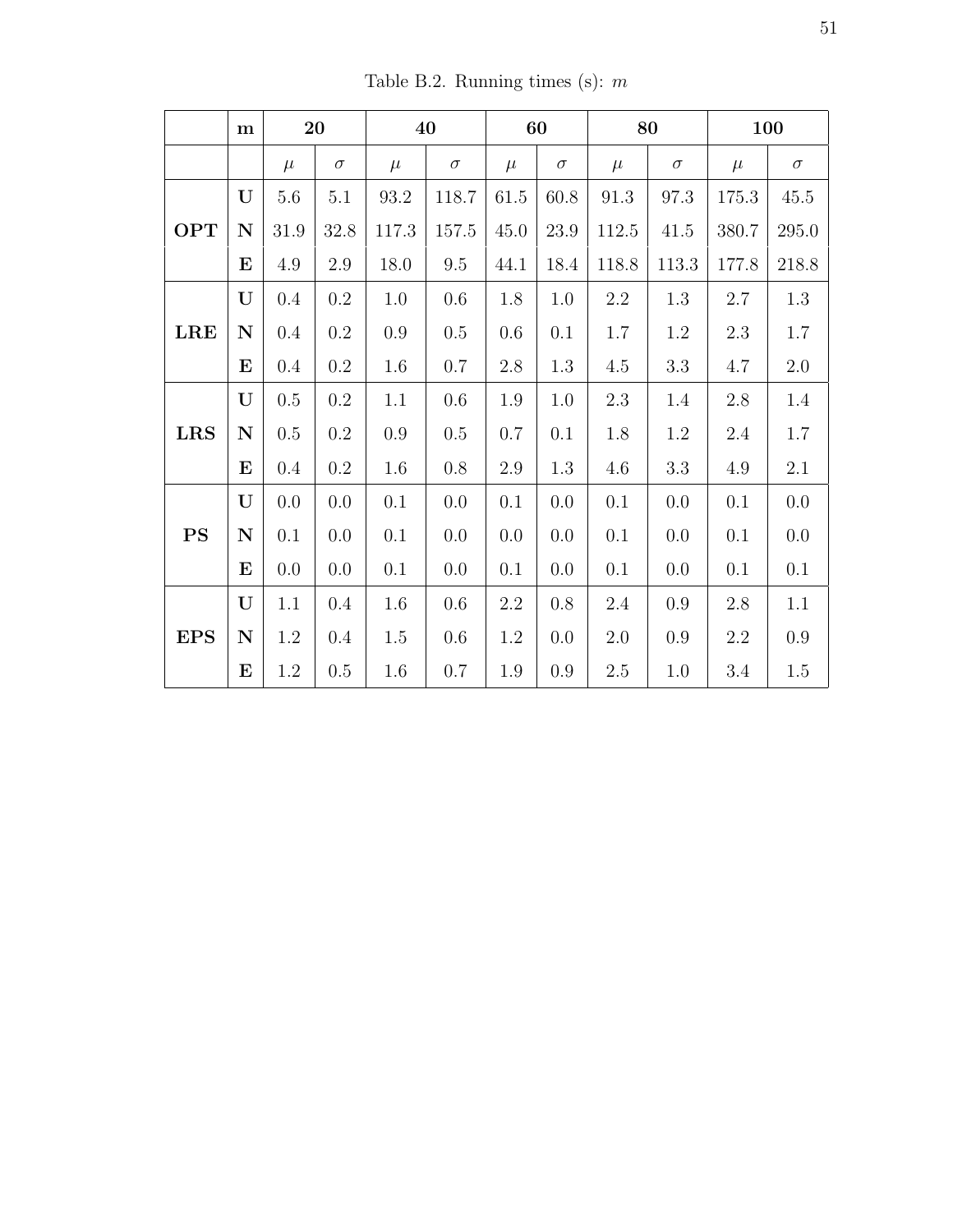|            | u           | $\overline{2}$ |          | $\overline{\mathbf{4}}$ |          | 8     |          | 16    |          | 32    |          |
|------------|-------------|----------------|----------|-------------------------|----------|-------|----------|-------|----------|-------|----------|
|            |             | $\mu$          | $\sigma$ | $\mu$                   | $\sigma$ | $\mu$ | $\sigma$ | $\mu$ | $\sigma$ | $\mu$ | $\sigma$ |
|            | U           | 105.8          | 2.5      | 104.6                   | 2.1      | 101.5 | 1.1      | 103.4 | 1.4      | 106.3 | 2.2      |
| <b>LRE</b> | ${\bf N}$   | 103.5          | 2.0      | 103.5                   | 0.0      | 104.1 | 1.7      | 104.7 | 3.4      | 103.9 | 1.6      |
|            | E           | 125.4          | 22.7     | 126.5                   | 22.4     | 114.3 | 22.7     | 111.5 | 3.6      | 111.2 | 12.9     |
|            | U           | 94.5           | 4.1      | 91.7                    | 7.9      | 96.2  | 4.9      | 86.5  | 9.3      | 87.5  | 8.2      |
| <b>LRS</b> | $\mathbf N$ | 95.0           | 3.8      | 78.1                    | 0.0      | 94.1  | 4.9      | 91.9  | 5.4      | 96.3  | $5.0\,$  |
|            | E           | 78.4           | 20.5     | 71.0                    | 24.8     | 81.2  | 16.2     | 74.7  | 23.2     | 79.9  | 24.3     |
|            | U           | 99.1           | 1.3      | 97.5                    | 3.3      | 99.2  | 1.6      | 97.6  | 4.8      | 97.0  | $2.3\,$  |
| <b>PS</b>  | $\mathbf N$ | 95.8           | 7.4      | 96.7                    | 0.0      | 97.9  | 2.0      | 91.5  | 6.1      | 98.8  | 2.0      |
|            | E           | 99.7           | 0.4      | 99.3                    | 0.7      | 99.6  | 0.6      | 98.2  | 1.4      | 98.7  | 2.4      |
|            | U           | 99.4           | 1.1      | 98.7                    | 2.2      | 99.9  | 0.2      | 100.0 | 0.1      | 99.4  | $0.8\,$  |
| <b>EPS</b> | $\mathbf N$ | 99.2           | 1.4      | 98.9                    | 0.0      | 98.8  | 2.3      | 97.7  | 2.3      | 98.9  | 1.9      |
|            | $\bf E$     | 99.7           | 0.4      | 100.0                   | 0.0      | 99.9  | 0.2      | 99.2  | 0.7      | 98.8  | 2.4      |

Table B.3. Goodness of solutions (%):  $u$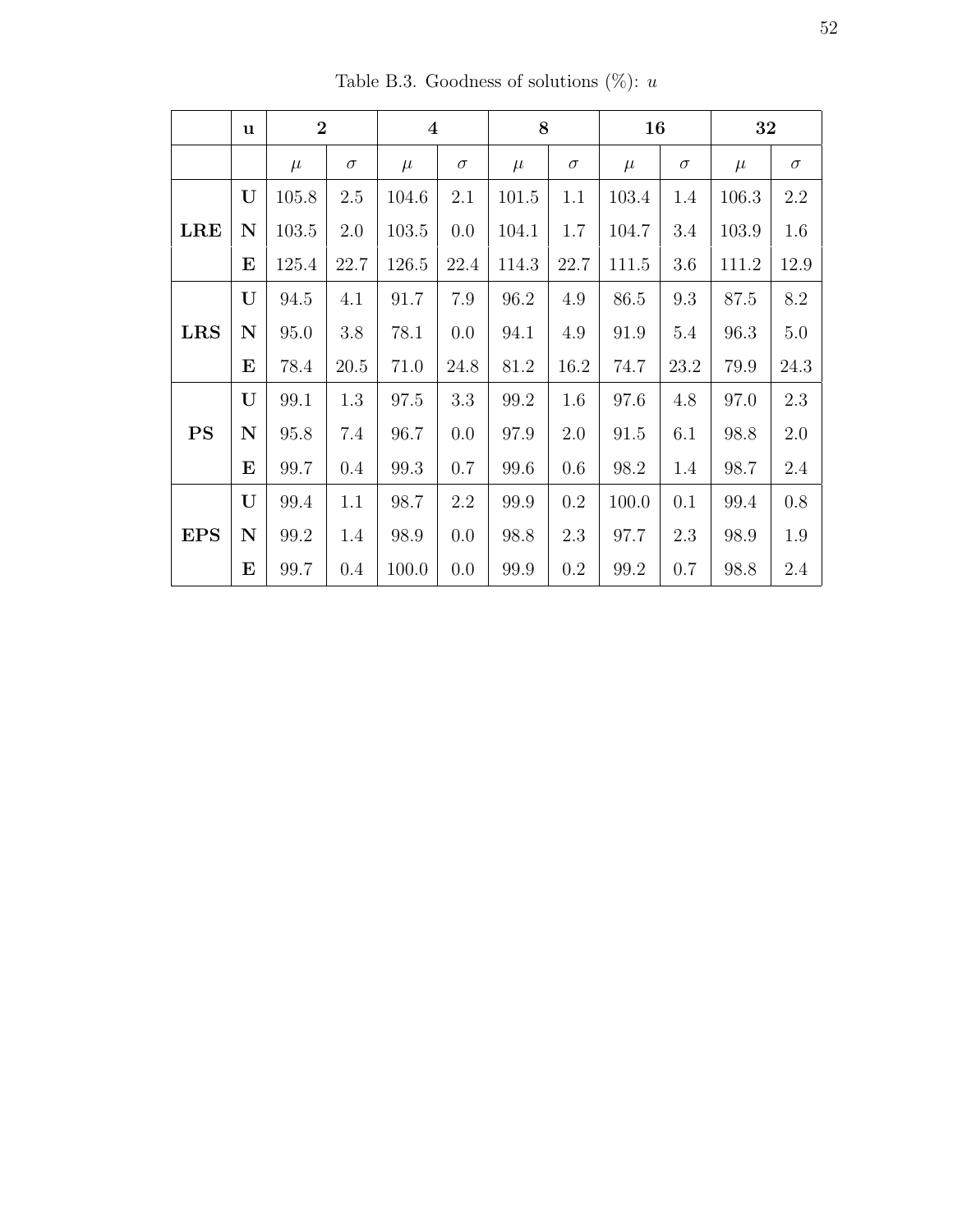Table B.4. Running times (s):  $\boldsymbol{u}$ 

|            | m           |          | $\overline{2}$ |       | $\overline{\mathbf{4}}$ |          | 8        |          | 16       |          | 32       |
|------------|-------------|----------|----------------|-------|-------------------------|----------|----------|----------|----------|----------|----------|
|            |             | $\mu$    | $\sigma$       | $\mu$ | $\sigma$                | $\mu$    | $\sigma$ | $\mu$    | $\sigma$ | $\mu$    | $\sigma$ |
|            | U           | $59.3\,$ | $58.0\,$       | 80.9  | 102.8                   | $51.5\,$ | 97.2     | $35.1\,$ | $36.0\,$ | 178.2    | 223.5    |
| <b>OPT</b> | $\mathbf N$ | 98.5     | 133.9          | 172.5 | 0.0                     | 65.0     | 63.6     | 183.9    | 262.1    | 263.0    | 245.4    |
|            | $\bf{E}$    | 64.8     | 85.4           | 20.1  | 18.3                    | 17.1     | 12.7     | 28.3     | 15.2     | $29.1\,$ | 37.7     |
|            | U           | 0.9      | 0.4            | 0.7   | $0.3\,$                 | 0.9      | 0.5      | 0.9      | $0.5\,$  | 0.8      | 0.6      |
| <b>LRE</b> | ${\bf N}$   | 1.0      | 0.7            | 1.2   | 0.0                     | 0.9      | 0.6      | 0.7      | 0.5      | 0.9      | 0.6      |
|            | $\bf E$     | 1.5      | $0.8\,$        | 1.5   | 1.0                     | 1.6      | 0.9      | 1.5      | 0.7      | 1.5      | 0.5      |
|            | U           | $0.9\,$  | $0.5\,$        | 0.7   | 0.4                     | 1.0      | $0.5\,$  | $1.0\,$  | $0.5\,$  | 0.9      | 0.6      |
| <b>LRS</b> | ${\bf N}$   | 1.1      | 0.8            | 1.3   | 0.0                     | 1.0      | 0.6      | $0.8\,$  | 0.5      | 1.0      | 0.6      |
|            | $\bf{E}$    | 1.5      | 0.8            | 1.5   | 1.0                     | 1.6      | 1.0      | 1.6      | 0.7      | 1.5      | 0.5      |
|            | U           | 0.1      | 0.0            | 0.1   | 0.0                     | 0.1      | 0.0      | 0.1      | 0.0      | 0.1      | 0.0      |
| <b>PS</b>  | ${\bf N}$   | 0.1      | 0.0            | 0.1   | 0.0                     | 0.1      | 0.0      | 0.0      | 0.0      | 0.1      | 0.0      |
|            | ${\bf E}$   | 0.1      | $0.0\,$        | 0.1   | 0.0                     | 0.1      | 0.0      | 0.1      | $0.0\,$  | 0.1      | 0.0      |
|            | U           | $1.5\,$  | 0.6            | 1.4   | 0.6                     | 1.5      | 0.6      | $1.5\,$  | 0.6      | 1.4      | 0.6      |
| <b>EPS</b> | ${\bf N}$   | 1.4      | $0.6\,$        | 2.0   | 0.0                     | 1.5      | $0.6\,$  | $1.3\,$  | $0.6\,$  | 1.4      | $0.6\,$  |
|            | $\bf E$     | 1.6      | 0.6            | 1.6   | 0.6                     | 1.6      | 0.7      | 1.6      | 0.6      | 1.6      | 0.7      |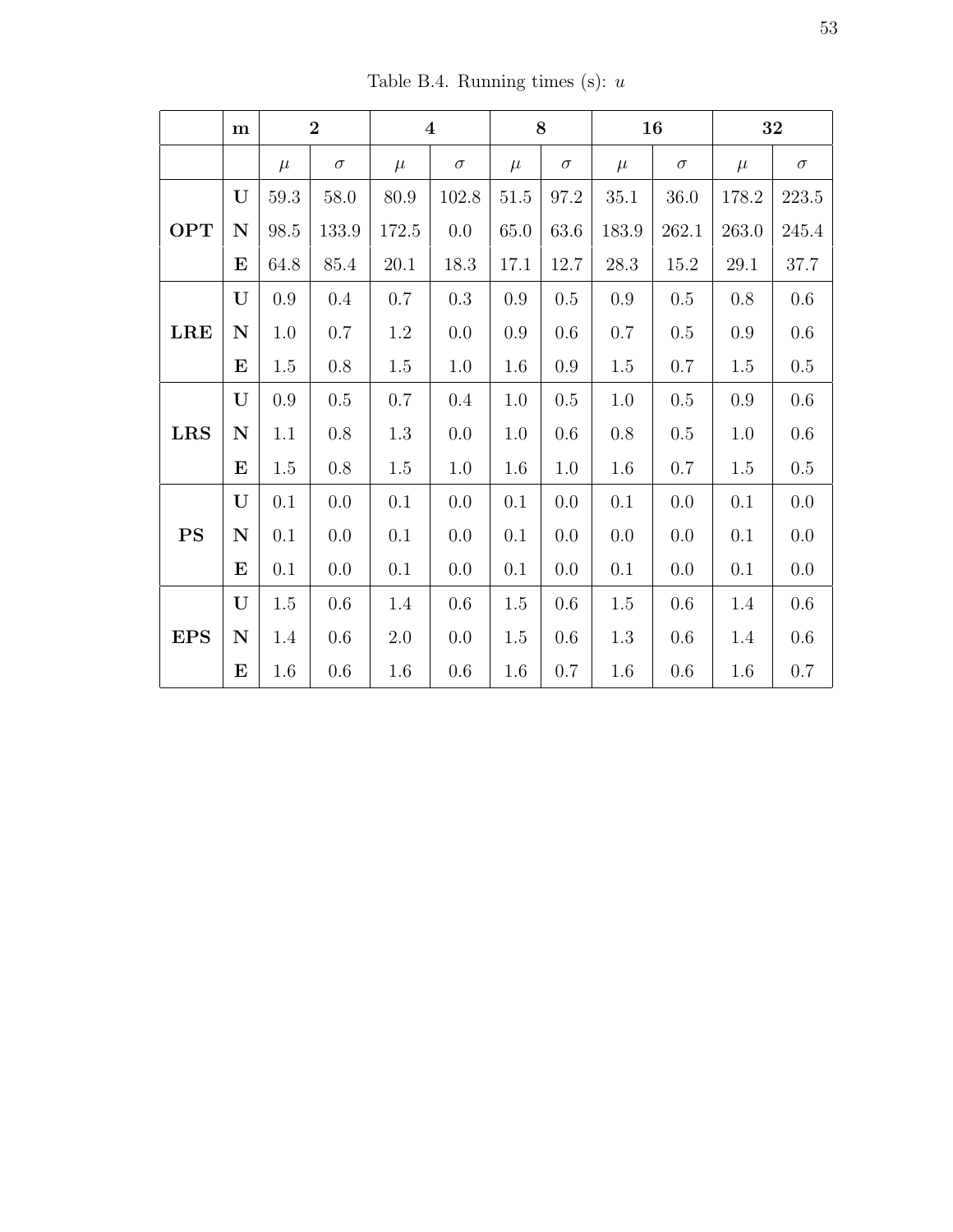|            | $\mathbf n$ | 100   |          | 200   |          | 300   |          | 400   |          | 500   |          |
|------------|-------------|-------|----------|-------|----------|-------|----------|-------|----------|-------|----------|
|            |             | $\mu$ | $\sigma$ | $\mu$ | $\sigma$ | $\mu$ | $\sigma$ | $\mu$ | $\sigma$ | $\mu$ | $\sigma$ |
|            | U           | 105.8 | 0.7      | 107.3 | 1.8      | 102.5 | 1.0      | 108.9 | 0.0      | 101.9 | 0.2      |
| <b>LRE</b> | $\mathbf N$ | 102.4 | 0.5      | 103.9 | 0.9      | 103.0 | 2.1      | 103.3 | 0.0      | 104.0 | 0.0      |
|            | E           | 103.2 | 1.0      | 105.8 | 2.1      | 106.9 | 0.3      | 114.9 | 7.9      | 121.5 | 27.2     |
|            | U           | 77.3  | 7.2      | 88.3  | 2.6      | 92.3  | 7.9      | 83.8  | 0.0      | 92.3  | 1.8      |
| <b>LRS</b> | $\mathbf N$ | 91.7  | 6.3      | 97.3  | 2.6      | 95.7  | 6.1      | 90.8  | 0.0      | 97.8  | 0.0      |
|            | E           | 95.7  | 4.4      | 61.7  | 41.1     | 91.5  | 5.4      | 50.6  | 6.7      | 72.2  | 34.7     |
|            | U           | 94.9  | 4.7      | 98.5  | 2.1      | 98.5  | 2.1      | 92.4  | 0.0      | 97.9  | 3.0      |
| <b>PS</b>  | $\mathbf N$ | 96.6  | 0.7      | 97.3  | 2.6      | 100.0 | 0.0      | 97.9  | 0.0      | 97.8  | 0.0      |
|            | E           | 97.4  | 1.1      | 99.6  | 0.6      | 96.2  | 5.4      | 96.6  | 4.8      | 98.9  | 0.9      |
|            | U           | 99.4  | 0.9      | 99.2  | 1.2      | 99.8  | 0.2      | 98.5  | 0.0      | 100.0 | 0.0      |
| <b>EPS</b> | $\mathbf N$ | 98.6  | 2.0      | 99.6  | 0.6      | 100.0 | 0.0      | 98.2  | 0.0      | 100.0 | 0.0      |
|            | E           | 97.9  | 1.8      | 99.9  | 0.1      | 100.0 | 0.0      | 96.6  | 4.8      | 99.1  | 1.0      |

Table B.5. Goodness of solutions (%):  $n$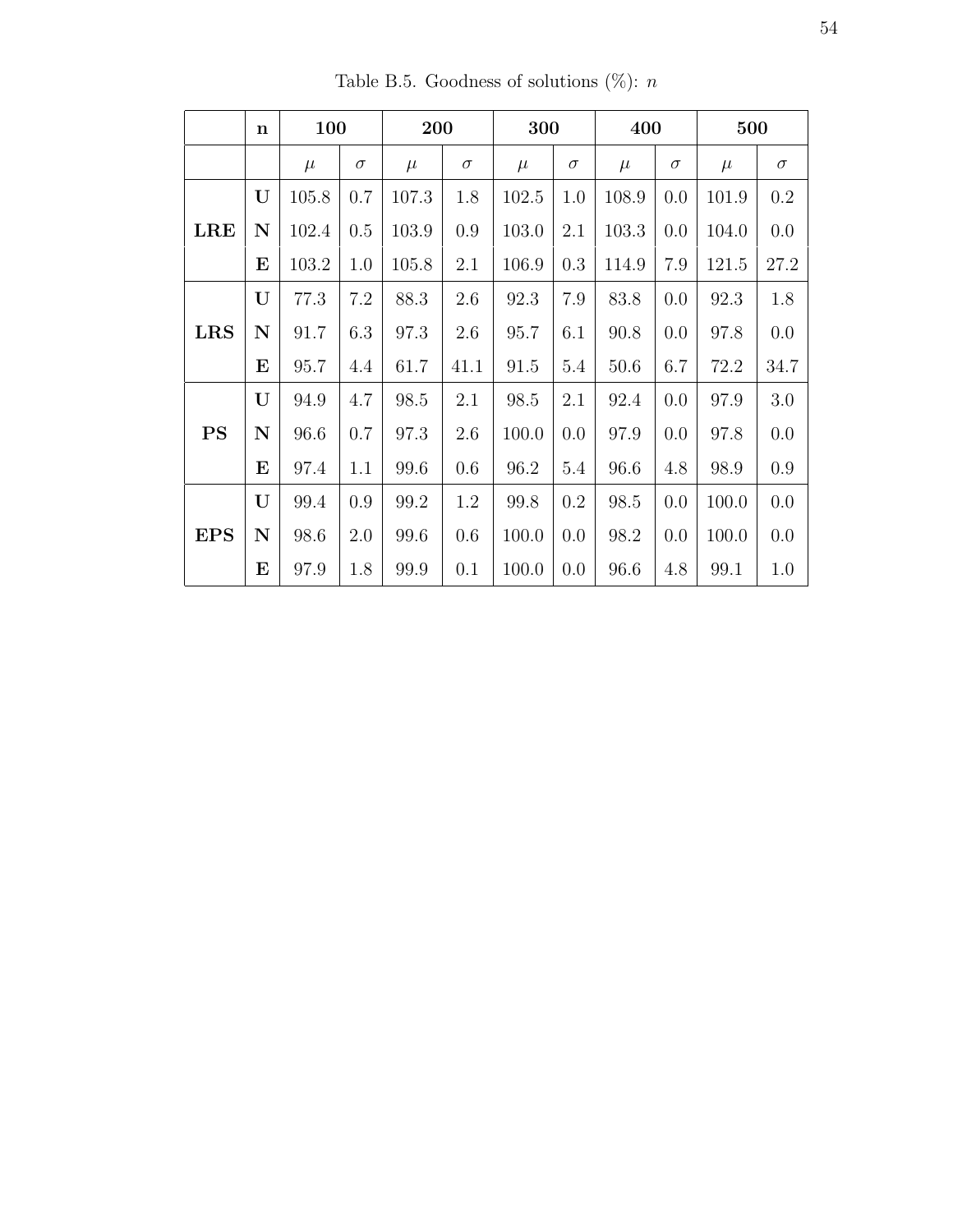Table B.6. Running times (s):  $\boldsymbol{n}$ 

|            | $\mathbf n$ |         | 100      | 200      |          |         | 300       | 400      |          | 500       |          |
|------------|-------------|---------|----------|----------|----------|---------|-----------|----------|----------|-----------|----------|
|            |             | $\mu$   | $\sigma$ | $\mu$    | $\sigma$ | $\mu$   | $\sigma$  | $\mu$    | $\sigma$ | $\mu$     | $\sigma$ |
|            | U           | 148.4   | 140.5    | 111.1    | 81.7     | 109.4   | 73.4      | 269.0    | 0.0      | 233.8     | 241.9    |
| <b>OPT</b> | ${\bf N}$   | 25.7    | $3.8\,$  | 102.1    | 72.1     | 128.4   | 164.2     | 139.3    | 0.0      | 1266.5    | $0.0\,$  |
|            | $\bf E$     | 6.7     | $0.8\,$  | $25.8\,$ | 20.7     | 230.9   | 235.6     | $38.2\,$ | 9.1      | 377.1     | 237.6    |
|            | U           | $0.5\,$ | 0.1      | 1.4      | 0.0      | $3.0\,$ | $\rm 0.3$ | 5.1      | 0.0      | $7.0\,$   | $0.8\,$  |
| <b>LRE</b> | $\mathbf N$ | 0.4     | 0.0      | 1.3      | 0.1      | $3.2\,$ | 0.4       | 4.7      | 0.0      | $8.5\,$   | $0.0\,$  |
|            | ${\bf E}$   | 0.7     | 0.0      | $2.6\,$  | 0.1      | $3.7\,$ | 0.0       | $5.4\,$  | $0.2\,$  | $\,9.5$   | $0.8\,$  |
|            | U           | $0.6\,$ | 0.1      | $1.5\,$  | 0.1      | 3.1     | $\rm 0.3$ | $5.3\,$  | 0.0      | $7.1\,$   | $0.8\,$  |
| <b>LRS</b> | ${\bf N}$   | $0.4\,$ | $0.0\,$  | $1.3\,$  | 0.1      | $3.3\,$ | 0.4       | 4.9      | 0.0      | 8.6       | $0.0\,$  |
|            | $\bf E$     | 0.7     | 0.0      | $2.6\,$  | 0.1      | $3.9\,$ | 0.1       | $5.6\,$  | 0.1      | 9.7       | 0.7      |
|            | U           | 0.0     | 0.0      | 0.1      | 0.0      | 0.1     | 0.0       | 0.2      | 0.0      | $\rm 0.2$ | $0.0\,$  |
| <b>PS</b>  | $\mathbf N$ | 0.0     | 0.0      | 0.1      | 0.0      | 0.1     | 0.0       | 0.1      | 0.0      | $\rm 0.2$ | $0.0\,$  |
|            | ${\bf E}$   | 0.0     | 0.0      | 0.1      | 0.0      | 0.1     | 0.0       | $0.2\,$  | 0.0      | $\rm 0.2$ | $0.0\,$  |
|            | U           | $1.0\,$ | 0.1      | $2.0\,$  | 0.1      | 3.3     | 0.1       | 4.5      | 0.0      | $5.5\,$   | $0.0\,$  |
| <b>EPS</b> | ${\bf N}$   | 1.0     | 0.0      | $1.9\,$  | 0.1      | $2.9\,$ | 0.1       | 3.8      | 0.0      | 4.7       | $0.0\,$  |
|            | ${\bf E}$   | 1.1     | 0.0      | $2.2\,$  | 0.1      | $3.5\,$ | $\rm 0.2$ | 4.9      | 0.1      | $5.8\,$   | $0.3\,$  |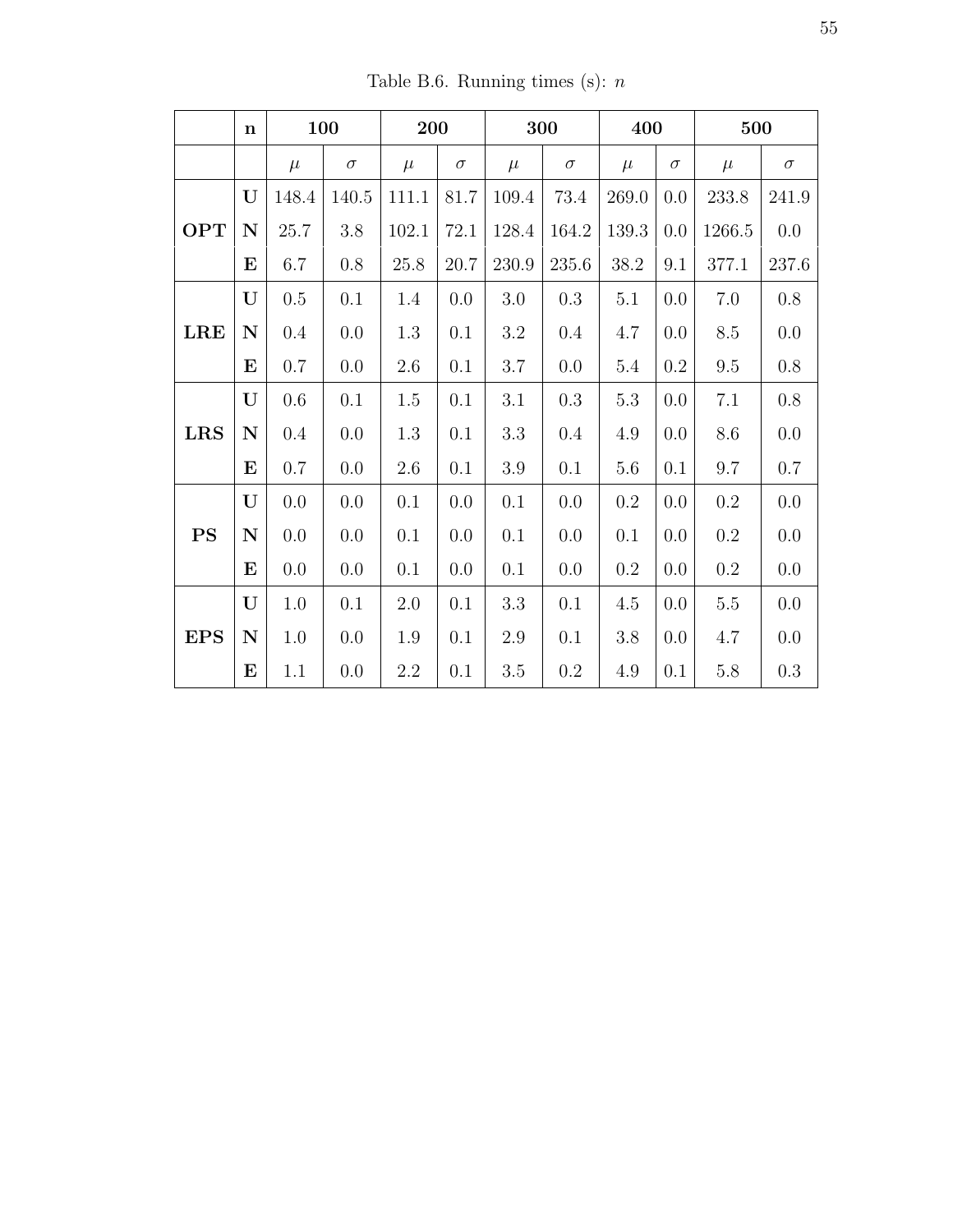|            | $\mathbf t$ | 3     |          | $\overline{7}$ |          | 11       |          | 15    |          | 19        |          |
|------------|-------------|-------|----------|----------------|----------|----------|----------|-------|----------|-----------|----------|
|            |             | $\mu$ | $\sigma$ | $\mu$          | $\sigma$ | $\mu$    | $\sigma$ | $\mu$ | $\sigma$ | $\mu$     | $\sigma$ |
|            | U           | 100.4 | 0.3      | 104.6          | 2.5      | 107.1    | 4.2      | 115.3 | 18.6     | $132.4\,$ | 24.7     |
| <b>LRE</b> | N           | 100.8 | 0.5      | 104.3          | 1.2      | 106.7    | $3.0\,$  | 107.6 | 2.9      | 112.4     | $0.0\,$  |
|            | $\bf E$     | 101.8 | 0.9      | 124.0          | 17.5     | 159.7    | 22.8     | 142.2 | 27.9     | 122.6     | 0.2      |
|            | U           | 96.0  | 5.1      | 97.5           | 1.7      | $82.4\,$ | 24.5     | 71.3  | 23.9     | 67.8      | 6.4      |
| <b>LRS</b> | N           | 98.5  | 1.3      | 97.4           | 3.2      | 89.6     | 14.1     | 100.0 | 0.0      | 40.3      | 0.0      |
|            | $\bf E$     | 95.0  | 3.8      | 64.4           | 15.1     | 53.5     | 9.1      | 50.1  | 19.4     | 43.6      | 9.4      |
|            | U           | 99.1  | 0.9      | 98.7           | 1.2      | 100.0    | 0.0      | 100.0 | 0.0      | $97.0\,$  | $4.3\,$  |
| <b>PS</b>  | N           | 98.0  | 2.1      | 98.1           | 2.1      | 96.9     | 5.3      | 100.0 | 0.0      | 92.4      | 0.0      |
|            | E           | 97.0  | 2.4      | 96.9           | 4.9      | 98.0     | 2.3      | 99.8  | 0.3      | 100.0     | 0.1      |
|            | U           | 99.2  | 0.8      | 99.5           | 0.6      | 100.0    | 0.0      | 100.0 | 0.0      | 100.0     | 0.0      |
| <b>EPS</b> | N           | 98.8  | 1.7      | 99.0           | 0.9      | 100.0    | 0.0      | 100.0 | 0.0      | 100.0     | 0.0      |
|            | $\bf E$     | 97.6  | 2.4      | 97.3           | 5.1      | 98.4     | 1.6      | 99.9  | 0.2      | 100.0     | 0.1      |

Table B.7. Goodness of solutions (%):  $t$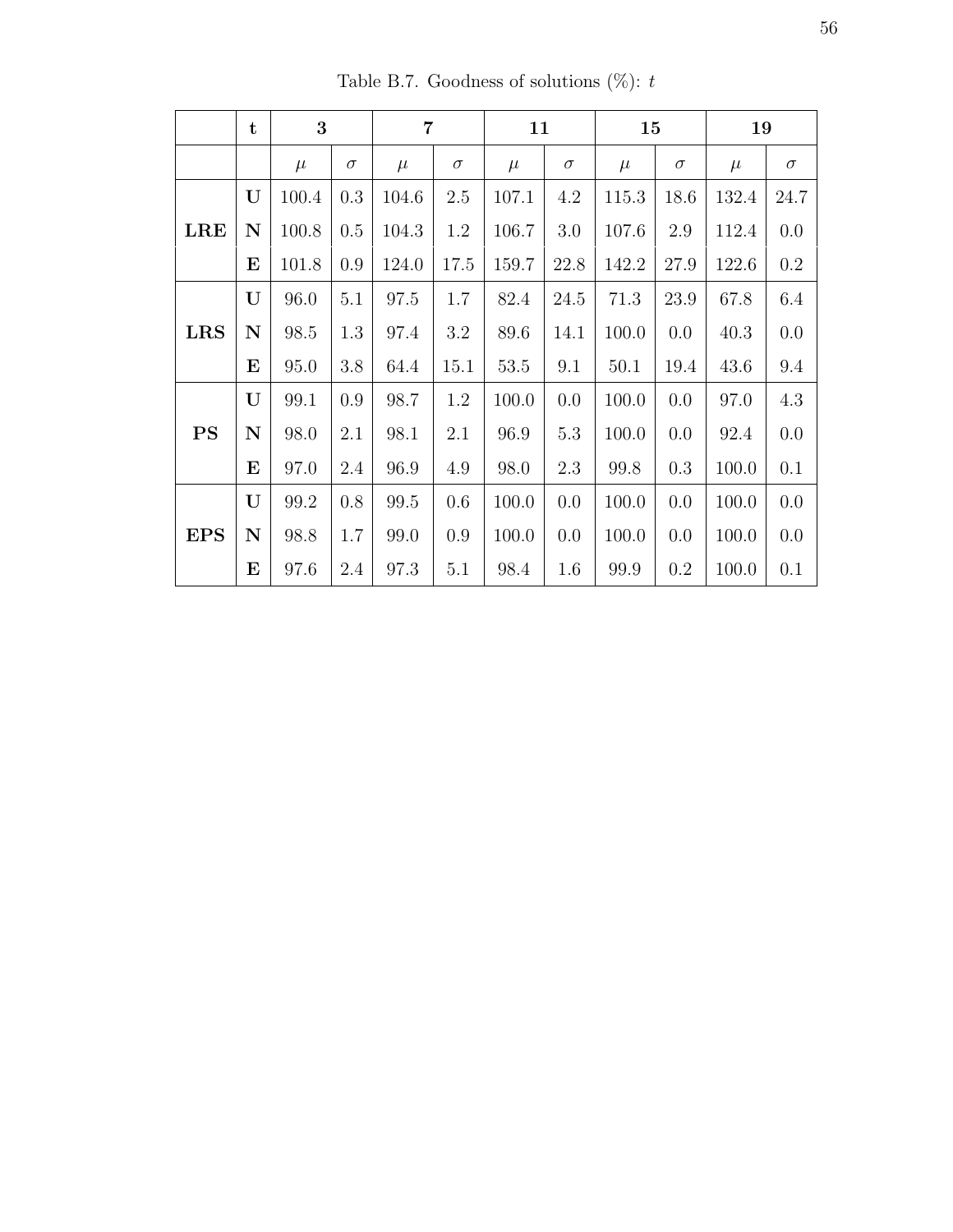Table B.8. Running times (s):  $t$ 

|            | $\mathbf t$ |           | 3         |         | $\overline{7}$ |         | 11       |         | 15       | 19      |          |
|------------|-------------|-----------|-----------|---------|----------------|---------|----------|---------|----------|---------|----------|
|            |             | $\mu$     | $\sigma$  | $\mu$   | $\sigma$       | $\mu$   | $\sigma$ | $\mu$   | $\sigma$ | $\mu$   | $\sigma$ |
|            | U           | 1.8       | $1.9\,$   | 87.2    | 101.6          | 42.4    | 18.9     | 289.3   | 376.5    | 64.8    | 40.7     |
| <b>OPT</b> | $\mathbf N$ | 18.1      | 20.9      | 65.0    | 33.4           | 294.0   | 188.4    | 43.5    | 18.0     | 741.5   | 0.0      |
|            | E           | 1.4       | $0.4\,$   | 17.2    | 11.9           | 69.0    | 40.0     | 200.0   | 259.9    | 32.6    | 9.9      |
|            | U           | $\rm 0.2$ | 0.1       | 0.7     | $\rm 0.3$      | $1.7\,$ | 1.1      | $2.3\,$ | 1.7      | $2.1\,$ | 0.1      |
| <b>LRE</b> | $\mathbf N$ | $\rm 0.2$ | 0.1       | $0.9\,$ | $0.5\,$        | 1.9     | 1.0      | 5.2     | 1.4      | 10.3    | $0.0\,$  |
|            | $\bf{E}$    | $0.4\,$   | $\rm 0.2$ | 1.5     | $0.9\,$        | $2.2\,$ | 0.9      | 1.8     | 1.0      | 1.3     | 0.0      |
|            | U           | $0.3\,$   | 0.1       | 0.7     | $\rm 0.3$      | $1.7\,$ | $1.2\,$  | 2.3     | 1.7      | 2.1     | 0.1      |
| <b>LRS</b> | ${\bf N}$   | $0.3\,$   | 0.1       | 1.0     | $0.5\,$        | 2.0     | 1.0      | $5.2\,$ | 1.4      | 10.5    | 0.0      |
|            | $\bf E$     | 0.5       | $0.2\,$   | 1.6     | $0.9\,$        | 2.3     | 0.9      | 1.9     | 1.0      | 1.4     | 0.0      |
|            | U           | 0.1       | 0.0       | 0.1     | 0.0            | 0.1     | 0.0      | 0.1     | 0.0      | 0.0     | $0.0\,$  |
| <b>PS</b>  | $\mathbf N$ | 0.1       | 0.0       | 0.1     | 0.0            | 0.1     | 0.0      | 0.1     | 0.0      | 0.1     | 0.0      |
|            | $\bf{E}$    | 0.1       | 0.0       | 0.1     | 0.0            | 0.1     | 0.0      | 0.1     | 0.0      | 0.0     | 0.0      |
|            | U           | 1.6       | 0.6       | 1.5     | 0.6            | 1.5     | 0.8      | 1.3     | 0.6      | 1.0     | 0.0      |
| <b>EPS</b> | ${\bf N}$   | 1.4       | 0.5       | 1.6     | 0.5            | 1.6     | $0.6\,$  | 1.9     | 0.1      | 1.9     | 0.0      |
|            | $\bf E$     | 1.7       | 0.7       | 1.7     | 0.6            | 1.9     | 0.6      | $1.5\,$ | 0.7      | $1.1\,$ | 0.0      |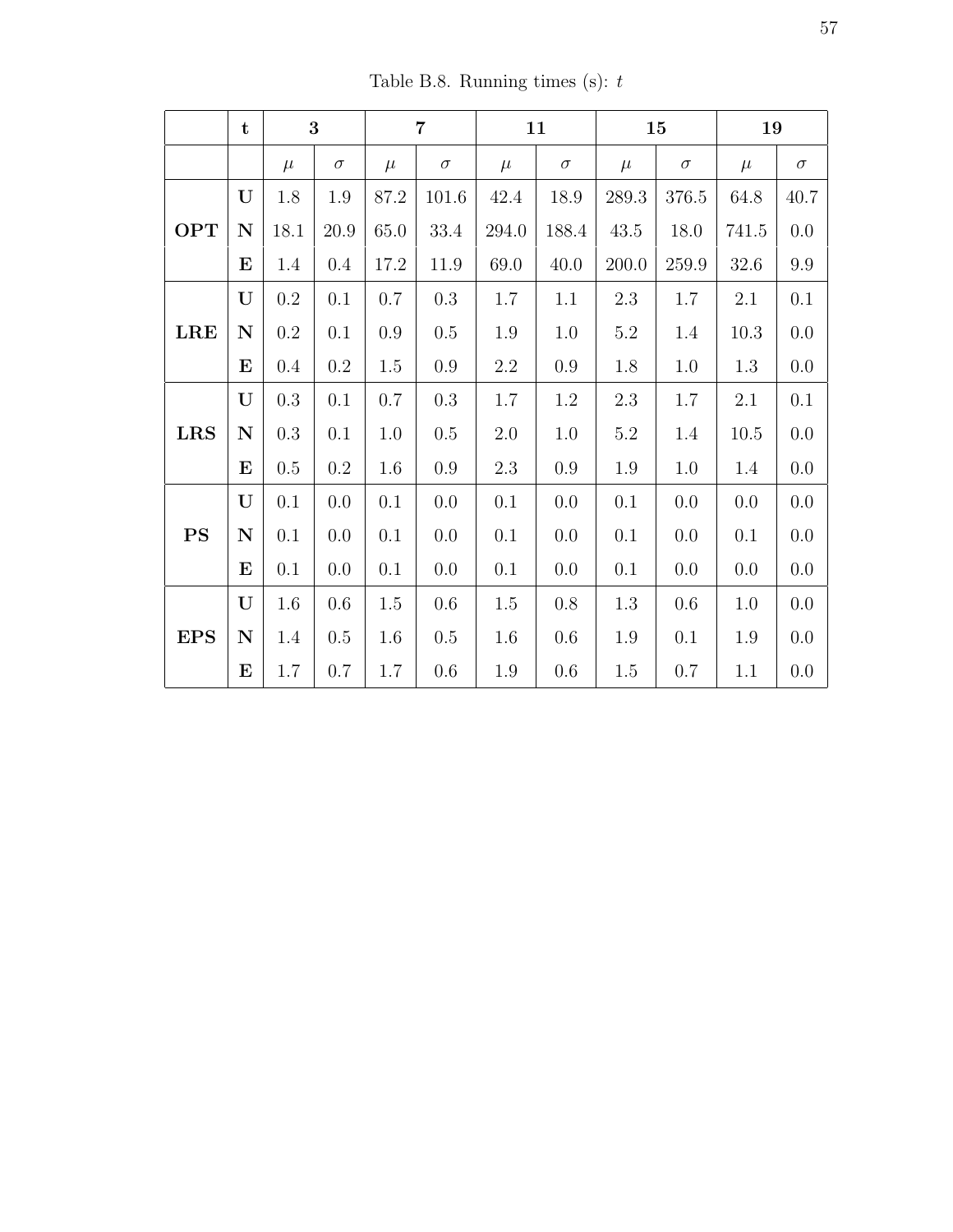|            | S           | 10%   |          | 20%   |          | 30%   |          | 40%   |          | 50%   |          |
|------------|-------------|-------|----------|-------|----------|-------|----------|-------|----------|-------|----------|
|            |             | $\mu$ | $\sigma$ | $\mu$ | $\sigma$ | $\mu$ | $\sigma$ | $\mu$ | $\sigma$ | $\mu$ | $\sigma$ |
|            | U           | 103.9 | 1.8      | 104.4 | 2.3      | 105.5 | 3.8      | 110.5 | 10.5     | 115.4 | 3.8      |
| <b>LRE</b> | $\mathbf N$ | 102.9 | 2.0      | 104.3 | 2.9      | 105.9 | 3.6      | 114.0 | 0.0      | 110.3 | $3.8\,$  |
|            | $\bf E$     | 120.7 | 17.3     | 110.4 | 9.4      | 145.2 | 45.5     | 135.9 | 21.2     | 147.5 | 26.1     |
|            | U           | 95.4  | 3.2      | 91.5  | 3.3      | 85.8  | 17.6     | 78.9  | 21.1     | 72.1  | 17.7     |
| <b>LRS</b> | $\mathbf N$ | 95.9  | 3.2      | 96.6  | 4.8      | 88.8  | 11.3     | 100.0 | 0.0      | 86.9  | 17.1     |
|            | $\bf E$     | 92.5  | 2.8      | 84.5  | 21.6     | 76.1  | 19.5     | 65.2  | 17.4     | 64.1  | 7.1      |
|            | U           | 95.4  | 8.3      | 98.9  | 1.3      | 98.6  | 1.9      | 99.2  | 1.6      | 98.1  | 2.1      |
| <b>PS</b>  | $\mathbf N$ | 95.3  | 5.4      | 99.6  | 0.5      | 97.5  | 2.2      | 100.0 | 0.0      | 96.2  | 6.2      |
|            | E           | 97.3  | 0.6      | 99.4  | 0.6      | 98.5  | 1.9      | 99.9  | 0.1      | 99.2  | 1.4      |
|            | U           | 99.1  | 1.3      | 99.9  | 0.1      | 100.0 | 0.0      | 100.0 | 0.0      | 99.5  | 0.8      |
| <b>EPS</b> | $\mathbf N$ | 98.2  | 2.7      | 100.0 | 0.0      | 98.3  | 1.5      | 100.0 | 0.0      | 99.4  | 1.1      |
|            | $\bf{E}$    | 99.3  | 0.6      | 99.7  | 0.3      | 99.6  | 0.8      | 99.9  | 0.1      | 100.0 | 0.0      |

Table B.9. Goodness of solutions (%):  $s$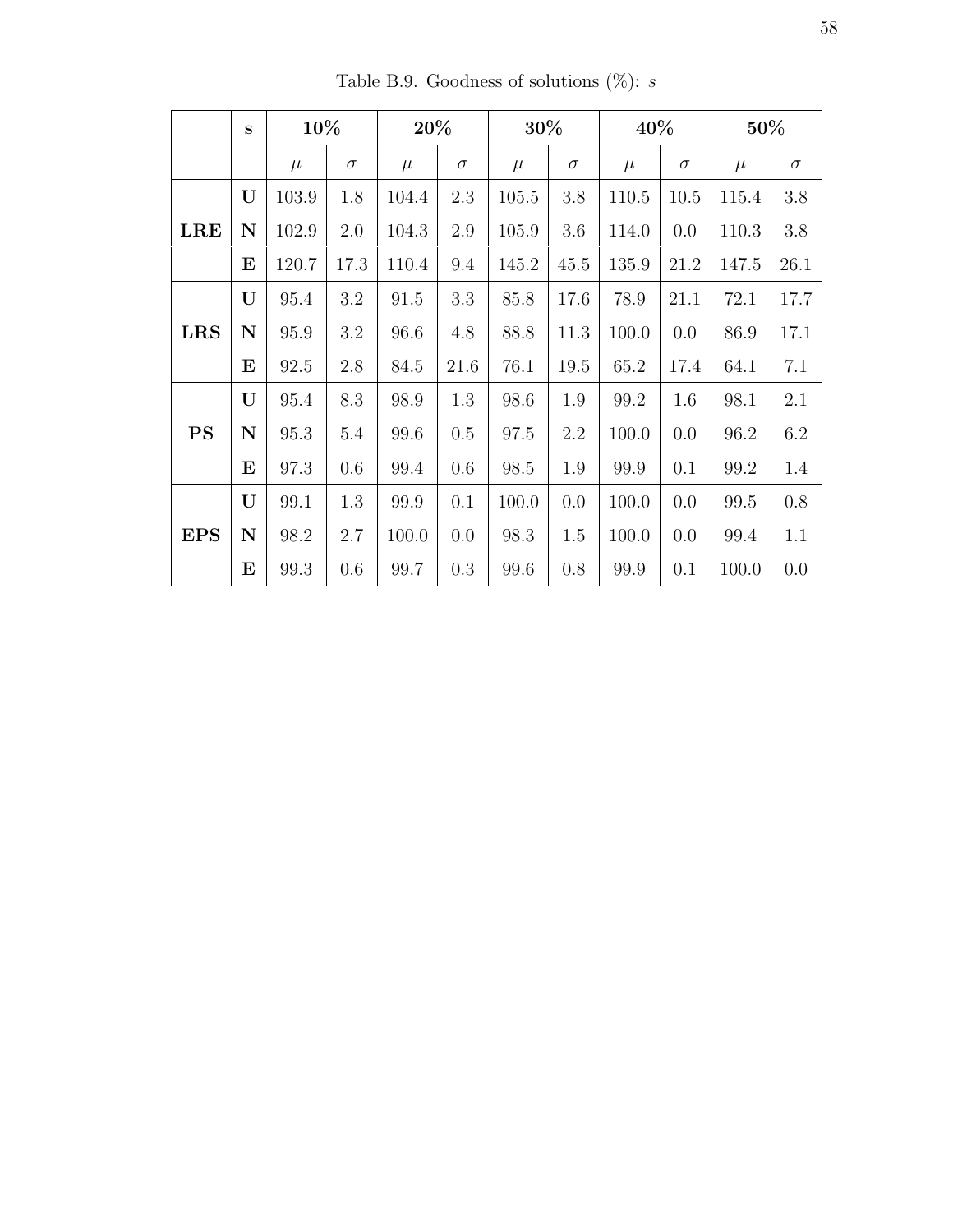|            | $\mathbf{s}$ |          | 10%       |         | $20\%$   |           | $30\%$   |         | 40%      |           | 50%      |
|------------|--------------|----------|-----------|---------|----------|-----------|----------|---------|----------|-----------|----------|
|            |              | $\mu$    | $\sigma$  | $\mu$   | $\sigma$ | $\mu$     | $\sigma$ | $\mu$   | $\sigma$ | $\mu$     | $\sigma$ |
|            | U            | $53.1\,$ | $27.7\,$  | 47.5    | 40.5     | 251.3     | 363.5    | 117.2   | 130.1    | 61.1      | 29.9     |
| <b>OPT</b> | ${\bf N}$    | 540.5    | 382.3     | 279.0   | 427.0    | $235.1\,$ | 267.2    | 271.9   | 0.0      | $349.6\,$ | 345.1    |
|            | $\bf E$      | 62.3     | 64.7      | 34.3    | 46.5     | $71.5\,$  | 57.0     | 40.0    | 24.8     | 80.1      | $20.9\,$ |
|            | U            | 0.7      | $0.3\,$   | 1.0     | 0.6      | $1.5\,$   | $0.9\,$  | $2.0\,$ | $1.3\,$  | $2.1\,$   | 1.9      |
| <b>LRE</b> | ${\bf N}$    | $0.7\,$  | $\rm 0.3$ | $0.9\,$ | $0.5\,$  | 1.1       | $0.9\,$  | 2.6     | 0.0      | 2.6       | 2.0      |
|            | $\bf E$      | $1.3\,$  | $0.6\,$   | $1.5\,$ | $0.7\,$  | 1.8       | 0.9      | 1.9     | 0.7      | 1.8       | $1.2\,$  |
|            | U            | $0.8\,$  | $\rm 0.3$ | 1.1     | 0.7      | $1.5\,$   | 1.0      | $2.0\,$ | 1.3      | $2.2\,$   | $1.9\,$  |
| <b>LRS</b> | ${\bf N}$    | 0.7      | 0.4       | 1.0     | 0.6      | 1.1       | 0.9      | 2.7     | 0.0      | $2.7\,$   | 2.1      |
|            | $\bf E$      | 1.4      | 0.6       | 1.6     | $0.7\,$  | 1.8       | 0.9      | 1.9     | 0.8      | 1.8       | $1.2\,$  |
|            | $\mathbf{U}$ | 0.1      | 0.0       | 0.1     | 0.0      | 0.1       | 0.0      | 0.1     | 0.0      | 0.1       | 0.0      |
| <b>PS</b>  | ${\bf N}$    | 0.1      | 0.0       | 0.1     | 0.0      | 0.0       | 0.0      | 0.1     | 0.0      | 0.1       | $0.0\,$  |
|            | $\bf E$      | 0.1      | 0.0       | 0.1     | 0.0      | 0.1       | 0.0      | $0.1\,$ | 0.0      | 0.1       | 0.0      |
|            | U            | 1.7      | 0.7       | 1.6     | 0.8      | 1.5       | 0.5      | 1.5     | 0.5      | 1.3       | 0.5      |
| <b>EPS</b> | ${\bf N}$    | 1.6      | 0.6       | 1.5     | 0.6      | 1.3       | 0.6      | 1.9     | 0.0      | 1.4       | 0.5      |
|            | ${\bf E}$    | 1.7      | 0.7       | 1.7     | 0.7      | 1.6       | 0.6      | 1.6     | 0.7      | 1.4       | 0.7      |

Table B.10. Running times (s):  $s$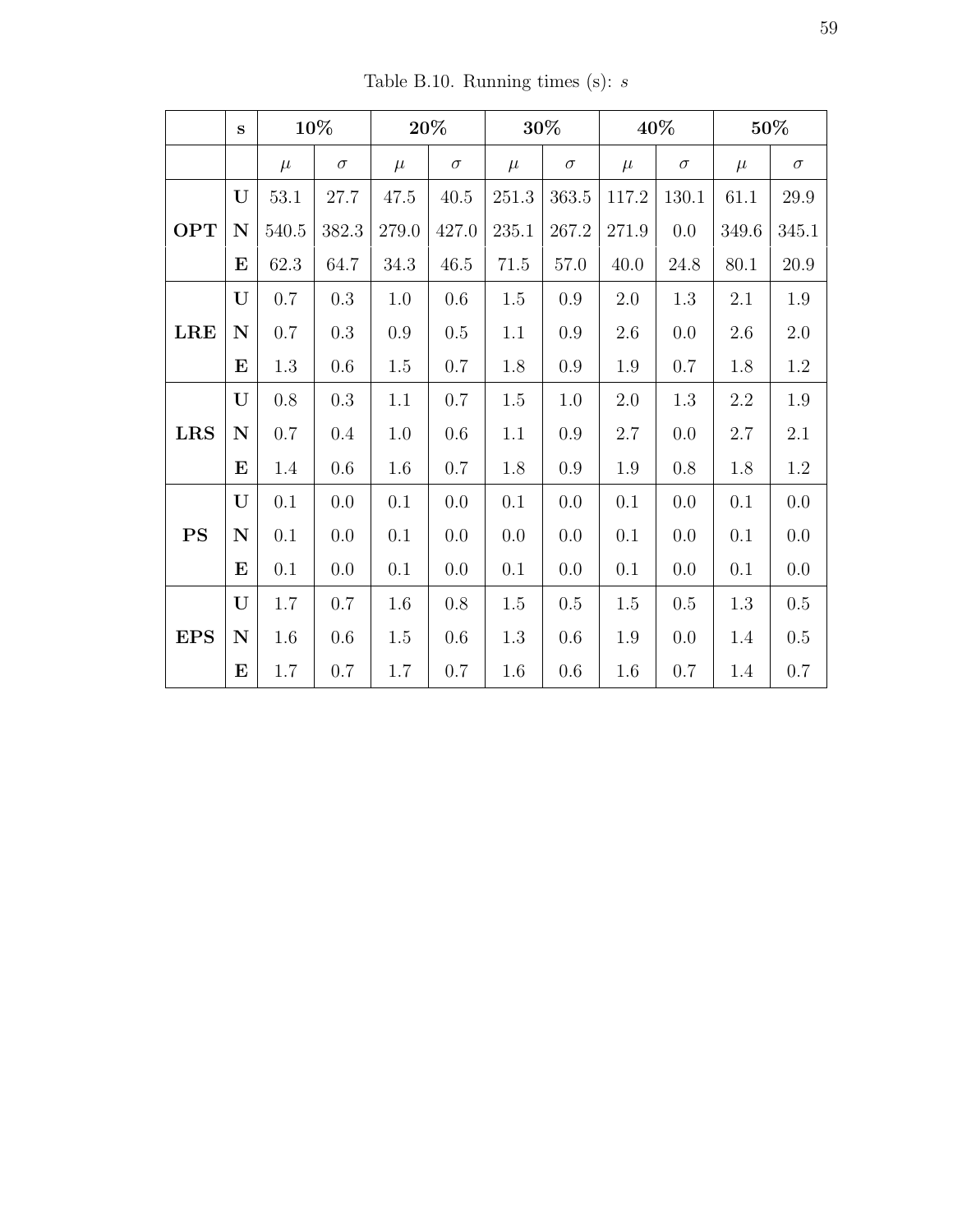|            | s_jk_method | $\mathbf 1$ |          | $\overline{2}$ |          |
|------------|-------------|-------------|----------|----------------|----------|
|            |             | $\mu$       | $\sigma$ | $\mu$          | $\sigma$ |
|            | U           | 102.3       | 0.9      | 103.3          | 1.8      |
| <b>LRE</b> | $\mathbf N$ | 103.2       | 0.0      | 105.2          | 0.5      |
|            | $\bf{E}$    | 164.4       | 10.8     | 137.1          | 24.3     |
|            | U           | 96.4        | 1.9      | 98.0           | 1.7      |
| <b>LRS</b> | $\mathbf N$ | 86.6        | 0.0      | 90.8           | 5.7      |
|            | E           | 57.6        | 4.1      | 51.1           | 2.5      |
|            | U           | 99.9        | 0.2      | 99.7           | 0.4      |
| <b>PS</b>  | $\mathbf N$ | 95.2        | 0.0      | 99.6           | 0.6      |
|            | $\bf{E}$    | 96.1        | 5.6      | 98.3           | 2.1      |
|            | U           | 100.0       | 0.0      | 99.7           | 0.4      |
| <b>EPS</b> | $\mathbf N$ | 99.1        | 0.0      | 100.0          | 0.0      |
|            | $\bf{E}$    | 99.9        | 0.2      | 99.9           | 0.1      |

Table B.11. Goodness of solutions (%):  $s_{jk} method$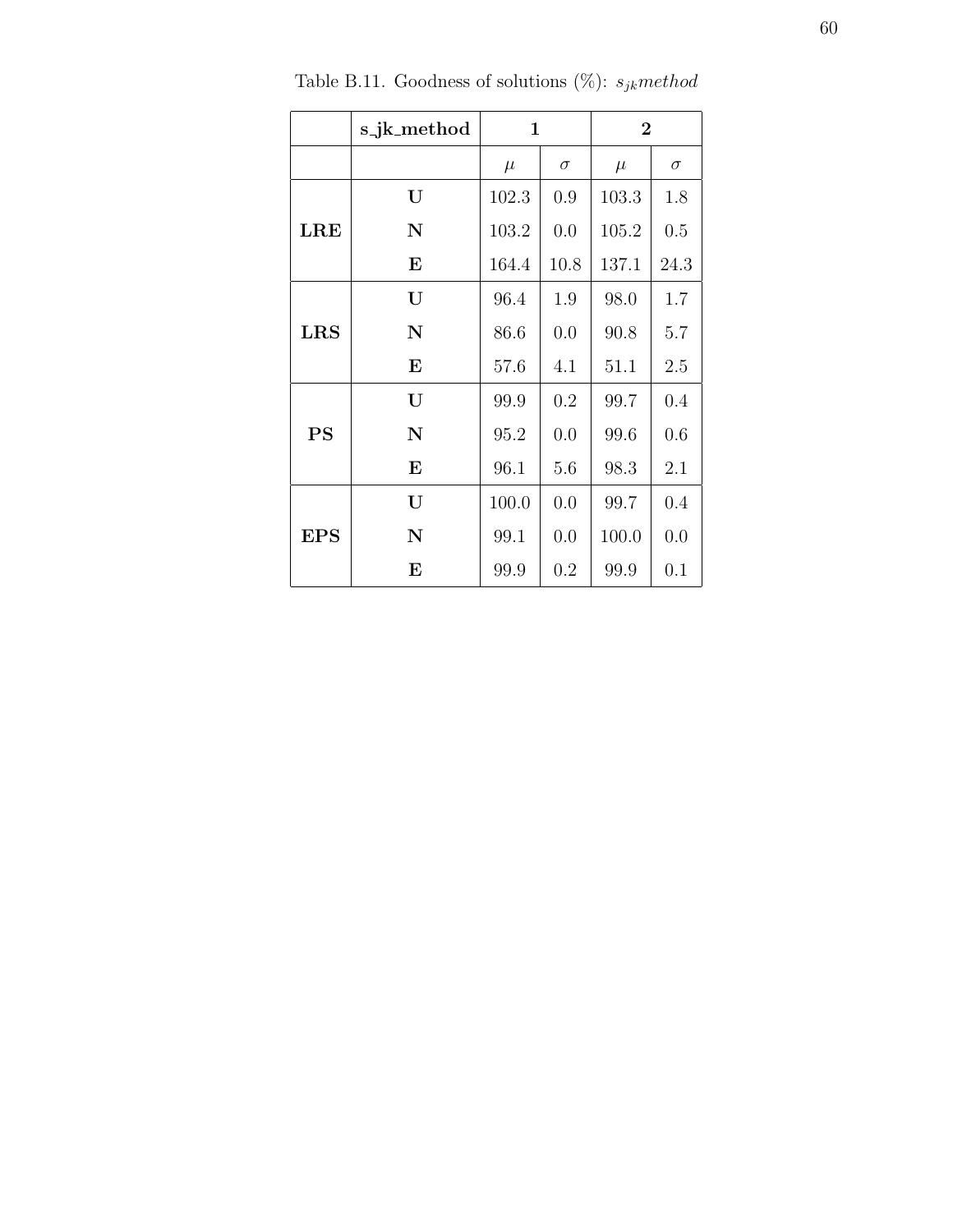|            | s_jk_method | $\mathbf{1}$ |          |       | $\overline{2}$ |
|------------|-------------|--------------|----------|-------|----------------|
|            |             | $\mu$        | $\sigma$ | $\mu$ | $\sigma$       |
|            | U           | 48.8         | 46.2     | 73.8  | 97.6           |
| <b>OPT</b> | $\mathbf N$ | 309.1        | 0.0      | 171.5 | 161.9          |
|            | ${\bf E}$   | 10.7         | 1.5      | 41.5  | 34.5           |
|            | U           | 0.9          | 0.5      | 0.8   | 0.5            |
| <b>LRE</b> | $\mathbf N$ | 1.5          | 0.0      | 1.0   | 0.7            |
|            | ${\bf E}$   | 1.6          | 1.2      | 1.5   | 1.1            |
|            | U           | 0.9          | 0.6      | 0.9   | 0.5            |
| <b>LRS</b> | $\mathbf N$ | $1.5\,$      | 0.0      | 1.0   | 0.8            |
|            | ${\bf E}$   | 1.6          | $1.2\,$  | 1.6   | $1.1\,$        |
|            | U           | 0.1          | 0.0      | 0.1   | 0.0            |
| <b>PS</b>  | ${\bf N}$   | 0.1          | 0.0      | 0.1   | 0.0            |
|            | $\bf{E}$    | 0.1          | 0.0      | 0.1   | 0.0            |
|            | U           | 1.6          | 0.9      | 1.6   | 0.8            |
| <b>EPS</b> | $\mathbf N$ | 2.0          | 0.0      | 1.5   | 0.7            |
|            | $\bf{E}$    | 1.7          | 0.9      | 1.8   | 0.8            |

Table B.12. Running times (s):  $s_{jk} \mathit{method}$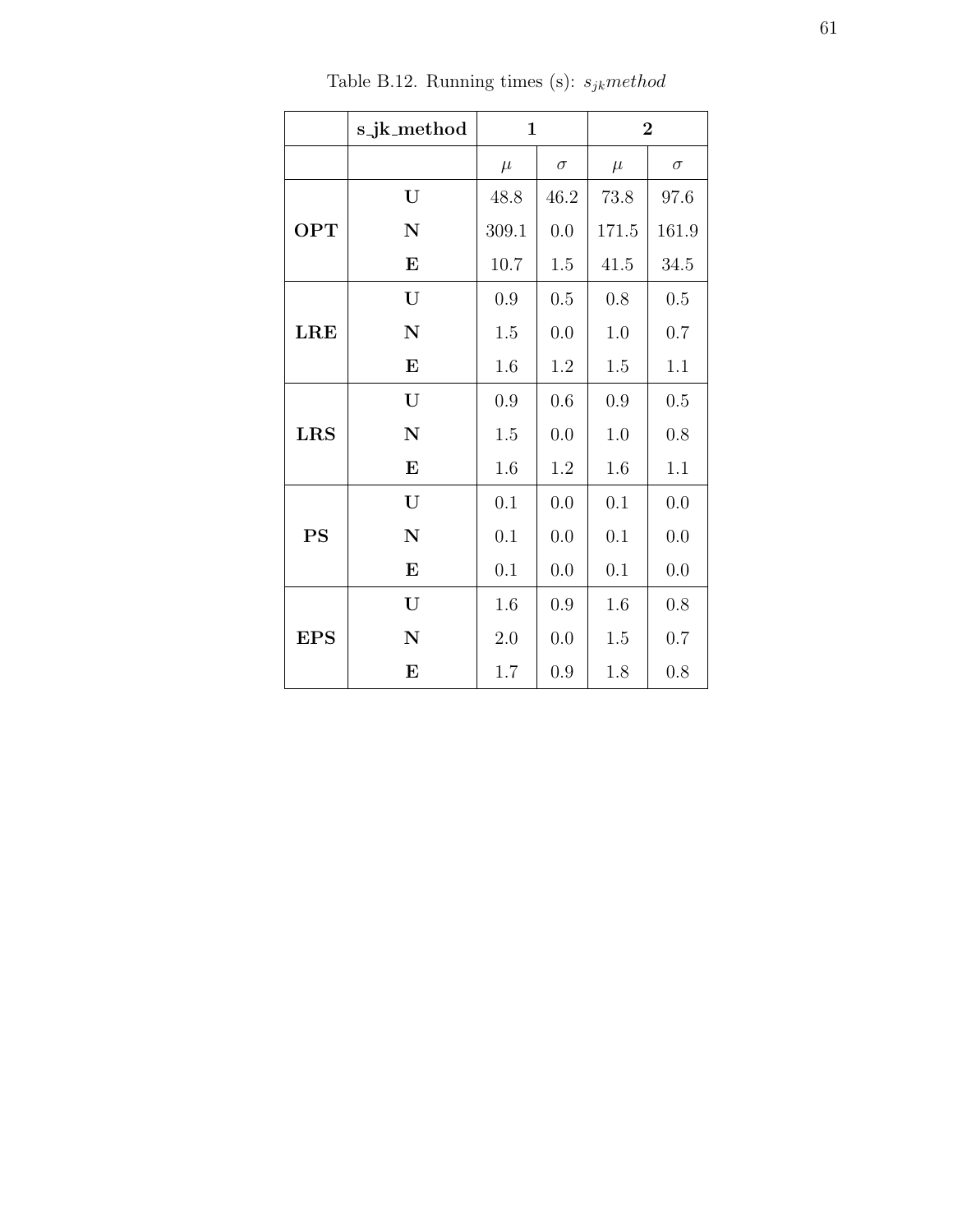|            | $\mathbf{q}$ | 10%   |          | 20%   |          | 30%   |          | 40%   |          | 50%   |          |
|------------|--------------|-------|----------|-------|----------|-------|----------|-------|----------|-------|----------|
|            |              | $\mu$ | $\sigma$ | $\mu$ | $\sigma$ | $\mu$ | $\sigma$ | $\mu$ | $\sigma$ | $\mu$ | $\sigma$ |
|            | U            | 101.1 | 0.8      | 103.2 | 0.8      | 105.8 | 1.4      | 127.2 | 11.9     | 151.0 | 3.1      |
| <b>LRE</b> | N            | 101.0 | 0.2      | 103.3 | 1.0      | 105.2 | 0.0      | 117.4 | 6.6      | 123.0 | 12.3     |
|            | E            | 104.0 | 3.6      | 104.6 | 5.1      | 154.8 | 23.7     | 179.5 | 46.4     | 175.3 | 43.2     |
|            | U            | 90.2  | 0.7      | 94.5  | 3.0      | 84.9  | 17.7     | 74.9  | 23.9     | 73.1  | 2.1      |
| <b>LRS</b> | $\mathbf N$  | 95.6  | 3.9      | 94.2  | 3.5      | 88.8  | 0.0      | 82.6  | 24.6     | 71.6  | 17.1     |
|            | E            | 89.8  | 7.3      | 85.1  | 26.0     | 74.3  | 11.6     | 65.6  | 9.0      | 62.6  | 10.2     |
|            | U            | 98.4  | 0.9      | 96.8  | 1.2      | 95.7  | 6.9      | 97.1  | 5.1      | 94.0  | 2.1      |
| <b>PS</b>  | $\mathbf N$  | 98.6  | 0.7      | 97.8  | 4.4      | 88.8  | 0.0      | 82.6  | 24.6     | 88.7  | 7.4      |
|            | E            | 95.2  | 7.6      | 99.9  | 0.2      | 93.2  | 5.2      | 90.1  | 5.3      | 96.6  | 2.7      |
|            | U            | 98.8  | 1.2      | 99.4  | 0.7      | 99.3  | 1.1      | 99.8  | 0.5      | 97.9  | 1.3      |
| <b>EPS</b> | $\mathbf N$  | 99.7  | 0.2      | 100.0 | 0.0      | 97.5  | 0.0      | 98.6  | 2.0      | 100.0 | 0.0      |
|            | $\bf E$      | 100.0 | 0.1      | 99.9  | 0.2      | 98.2  | 1.5      | 95.4  | 3.7      | 97.7  | 3.0      |

Table B.13. Goodness of solutions (%):  $q$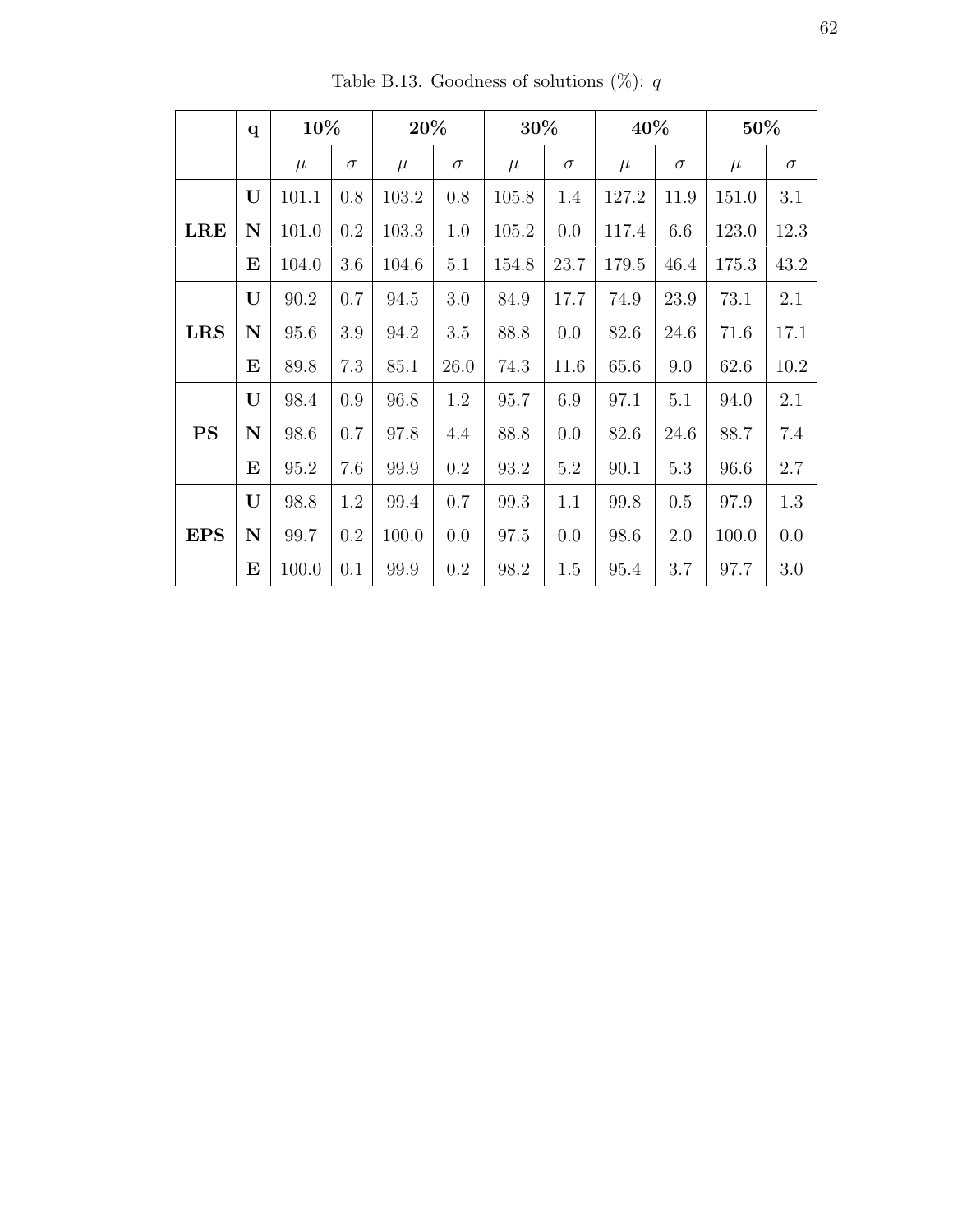|            | $\mathbf{q}$ |         | 10%      |         | 20%      |       | 30%      |         | 40%      |       | 50%      |
|------------|--------------|---------|----------|---------|----------|-------|----------|---------|----------|-------|----------|
|            |              | $\mu$   | $\sigma$ | $\mu$   | $\sigma$ | $\mu$ | $\sigma$ | $\mu$   | $\sigma$ | $\mu$ | $\sigma$ |
|            | U            | 43.7    | 61.7     | 166.3   | 218.7    | 251.8 | 320.0    | 281.8   | 282.7    | 116.0 | $5.3\,$  |
| <b>OPT</b> | $\mathbf N$  | 91.5    | 92.3     | 131.3   | 155.0    | 401.5 | 0.0      | 72.8    | 59.9     | 164.4 | 259.5    |
|            | $\bf{E}$     | 4.8     | 4.7      | 9.1     | 4.3      | 84.5  | 101.4    | 147.4   | 227.9    | 70.5  | 81.6     |
|            | U            | $0.9\,$ | 0.5      | 1.1     | 0.7      | 1.0   | 0.5      | 1.0     | 0.6      | 0.5   | 0.0      |
| LRE        | $\mathbf N$  | 0.8     | 0.5      | $1.0\,$ | 0.7      | 1.8   | 0.0      | 1.0     | $0.8\,$  | 1.0   | 0.7      |
|            | $\bf{E}$     | 1.5     | 0.7      | $1.6\,$ | 0.8      | 1.7   | $0.9\,$  | 1.4     | $0.8\,$  | 1.6   | $0.8\,$  |
|            | U            | $1.0\,$ | 0.6      | 1.1     | 0.7      | 1.1   | 0.6      | 1.1     | $0.6\,$  | 0.6   | $0.0\,$  |
| <b>LRS</b> | $\mathbf N$  | 0.8     | $0.5\,$  | 1.0     | 0.7      | 1.8   | 0.0      | 1.0     | 0.8      | 1.0   | 0.7      |
|            | E            | 1.6     | 0.7      | 1.7     | 0.9      | 1.7   | 0.9      | 1.4     | 0.9      | 1.7   | $0.8\,$  |
|            | U            | 0.1     | 0.0      | 0.1     | 0.0      | 0.1   | 0.0      | 0.1     | 0.0      | 0.0   | 0.0      |
| <b>PS</b>  | $\mathbf N$  | 0.1     | 0.0      | 0.1     | 0.0      | 0.1   | 0.0      | 0.0     | 0.0      | 0.0   | 0.0      |
|            | E            | 0.1     | 0.0      | 0.1     | 0.0      | 0.1   | 0.0      | 0.0     | $0.0\,$  | 0.1   | 0.0      |
|            | U            | 2.0     | $0.8\,$  | 1.6     | 0.6      | 1.4   | 0.6      | $1.3\,$ | 0.5      | 0.9   | $0.0\,$  |
| <b>EPS</b> | ${\bf N}$    | 1.9     | 0.7      | 1.5     | 0.6      | 1.7   | 0.0      | 1.2     | 0.6      | 1.2   | $0.5\,$  |
|            | $\bf E$      | $2.2\,$ | 0.9      | $1.7\,$ | 0.7      | 1.6   | 0.7      | $1.3\,$ | 0.6      | 1.5   | 0.6      |

Table B.14. Running times (s):  $\boldsymbol{q}$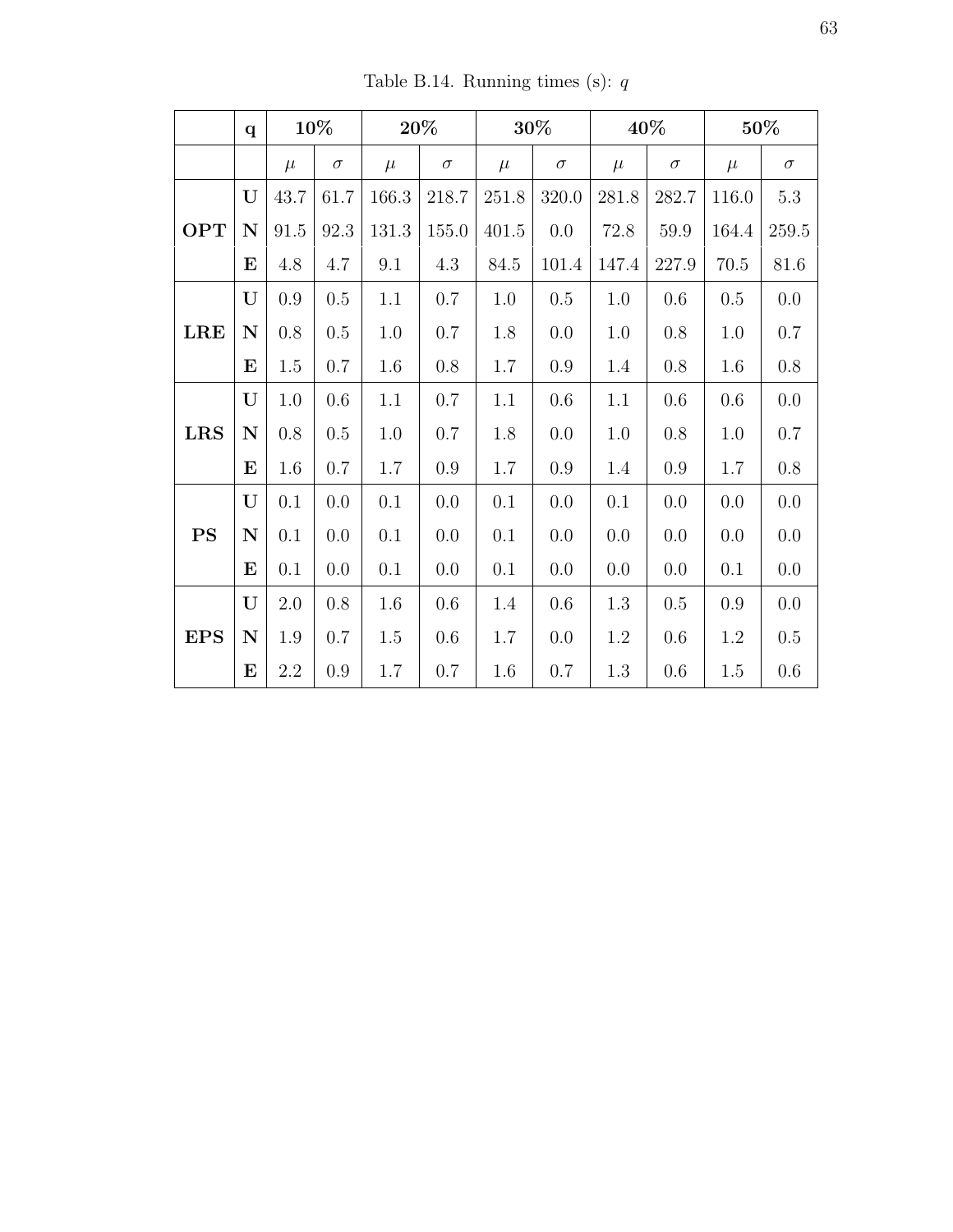|            | <b>or</b>   | 0.92  |          | 0.94  |          | 0.96  |          | 0.98  |          | $\mathbf{1}$ |          |
|------------|-------------|-------|----------|-------|----------|-------|----------|-------|----------|--------------|----------|
|            |             | $\mu$ | $\sigma$ | $\mu$ | $\sigma$ | $\mu$ | $\sigma$ | $\mu$ | $\sigma$ | $\mu$        | $\sigma$ |
|            | U           | 104.6 | 2.1      | 104.7 | 5.1      | 103.6 | 2.1      | 104.4 | 3.2      | 105.9        | 1.0      |
| <b>LRE</b> | $\mathbf N$ | 103.3 | 2.2      | 102.9 | 1.0      | 104.4 | 2.5      | 104.1 | 1.7      | 103.9        | 0.0      |
|            | $\bf E$     | 118.4 | 15.8     | 144.6 | 30.6     | 152.0 | 30.9     | 141.8 | 34.8     | 159.4        | 24.6     |
|            | U           | 87.5  | 3.8      | 94.0  | 6.9      | 93.6  | 3.5      | 91.3  | 7.4      | 89.9         | 6.3      |
| <b>LRS</b> | $\mathbf N$ | 94.7  | 9.1      | 96.2  | 1.7      | 95.7  | 3.7      | 93.4  | 6.1      | 94.8         | 0.0      |
|            | $\bf E$     | 57.3  | 17.3     | 50.8  | 7.2      | 50.4  | 8.8      | 61.4  | 7.7      | 68.0         | 4.4      |
|            | U           | 97.6  | 2.5      | 97.1  | 4.8      | 99.5  | 0.7      | 96.6  | 3.7      | 99.2         | 0.7      |
| <b>PS</b>  | N           | 99.4  | 1.2      | 95.2  | 4.9      | 97.2  | 2.1      | 94.8  | 2.9      | 98.2         | 0.0      |
|            | $\bf E$     | 98.7  | 2.4      | 98.0  | 1.7      | 98.2  | 2.0      | 99.3  | 0.7      | 99.7         | 0.4      |
|            | U           | 99.1  | 1.2      | 99.3  | 0.7      | 99.5  | 0.7      | 98.7  | 1.7      | 99.6         | 0.5      |
| <b>EPS</b> | $\mathbf N$ | 99.8  | 0.4      | 96.9  | 3.4      | 99.1  | 1.6      | 98.4  | 1.5      | 100.0        | 0.0      |
|            | $\bf E$     | 99.9  | 0.1      | 100.0 | 0.1      | 98.7  | 1.7      | 99.9  | 0.2      | 99.7         | 0.4      |

Table B.15. Goodness of solutions (%):  $or\_factor$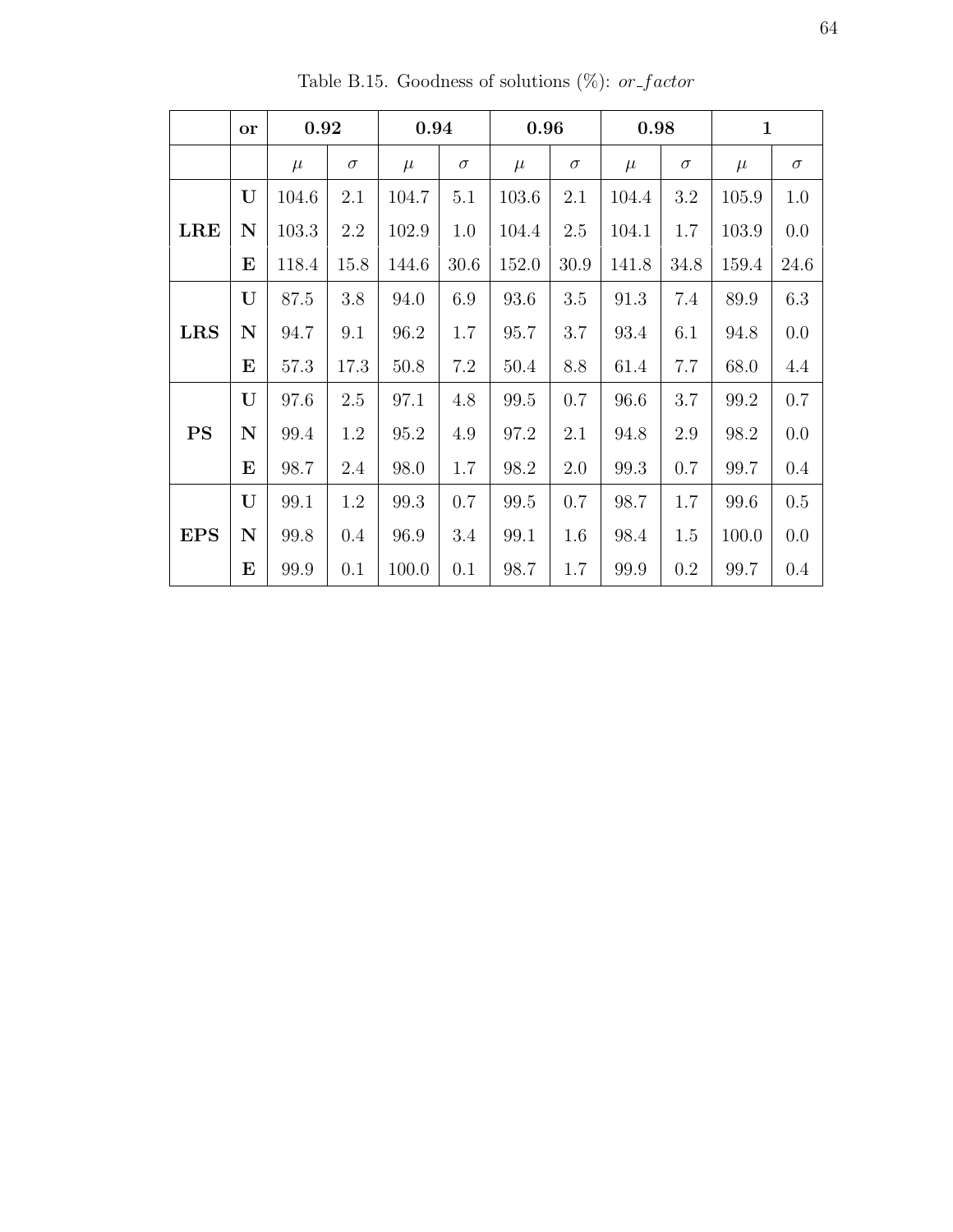|            | <b>or</b>   |       | 0.92     |       | 0.94     |         | 0.96     |         | 0.98     |       | $\mathbf{1}$ |
|------------|-------------|-------|----------|-------|----------|---------|----------|---------|----------|-------|--------------|
|            |             | $\mu$ | $\sigma$ | $\mu$ | $\sigma$ | $\mu$   | $\sigma$ | $\mu$   | $\sigma$ | $\mu$ | $\sigma$     |
|            | U           | 85.7  | 107.9    | 64.1  | 33.7     | 104.1   | 111.6    | 154.2   | 163.2    | 80.3  | 38.8         |
| <b>OPT</b> | $\mathbf N$ | 66.1  | 89.3     | 272.0 | 205.1    | 72.0    | 60.9     | 410.2   | 442.4    | 42.3  | $0.0\,$      |
|            | $\bf{E}$    | 14.5  | 13.8     | 21.9  | 23.3     | 170.6   | 196.1    | 33.7    | 51.5     | 161.5 | 178.6        |
|            | U           | 1.1   | 0.6      | 1.1   | 0.7      | 1.0     | 0.6      | 1.1     | 0.7      | 1.0   | $0.8\,$      |
| <b>LRE</b> | $\mathbf N$ | 0.9   | 0.5      | 1.1   | 0.6      | 0.7     | 0.5      | 1.0     | 0.7      | 0.4   | 0.0          |
|            | $\bf{E}$    | 1.8   | 0.9      | 1.7   | 0.8      | 1.8     | 0.8      | 1.5     | 0.9      | 1.8   | 0.9          |
|            | U           | 1.1   | 0.7      | 1.2   | 0.7      | 1.1     | 0.6      | 1.1     | 0.7      | 1.0   | $0.8\,$      |
| <b>LRS</b> | $\mathbf N$ | 1.0   | 0.5      | 1.2   | 0.6      | 0.8     | 0.5      | 1.1     | 0.7      | 0.4   | 0.0          |
|            | $\bf{E}$    | 1.8   | 0.9      | 1.8   | 0.8      | 1.8     | 0.9      | 1.6     | 0.9      | 1.9   | 1.0          |
|            | U           | 0.1   | 0.0      | 0.1   | 0.0      | 0.1     | 0.0      | 0.1     | 0.0      | 0.0   | 0.0          |
| <b>PS</b>  | $\mathbf N$ | 0.1   | 0.0      | 0.1   | 0.0      | 0.1     | 0.0      | 0.1     | 0.0      | 0.0   | 0.0          |
|            | $\bf E$     | 0.1   | 0.0      | 0.1   | 0.0      | 0.1     | 0.0      | 0.1     | 0.0      | 0.1   | 0.0          |
|            | $\mathbf U$ | 1.6   | 0.6      | 1.6   | 0.6      | 1.6     | 0.6      | 1.6     | 0.6      | 1.4   | 0.6          |
| <b>EPS</b> | $\mathbf N$ | 1.4   | 0.6      | 1.6   | 0.6      | $1.3\,$ | 0.6      | 1.5     | 0.6      | 1.0   | 0.0          |
|            | E           | 1.8   | 0.6      | 1.8   | 0.6      | 1.8     | 0.7      | $1.5\,$ | 0.6      | 1.7   | $0.6\,$      |

Table B.16. Running times (s):  $or\_factor$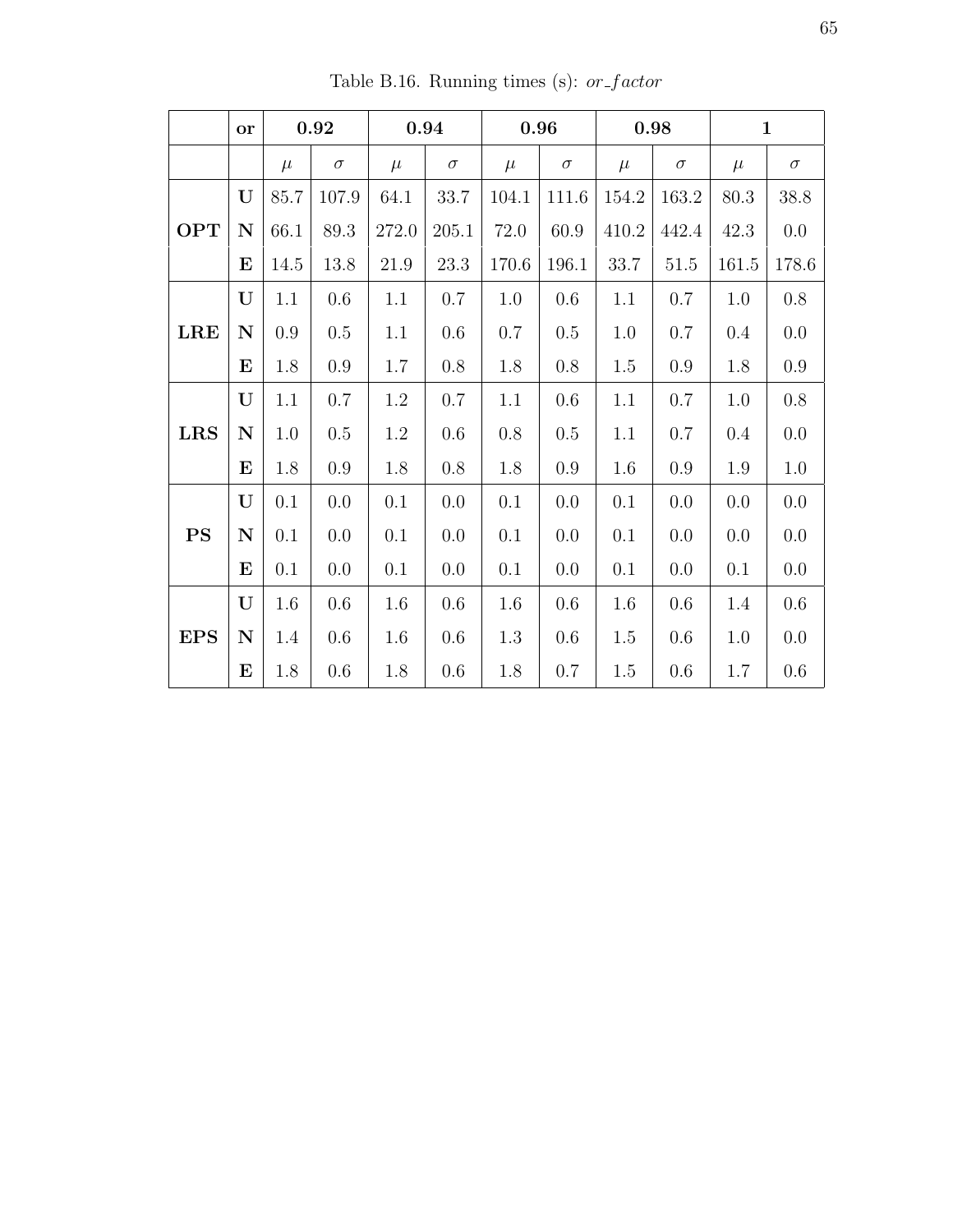|            | and         | $\mathbf{1}$ |          | 1.02  |          | 1.04  |          | 1.06  |          | 1.08  |          |
|------------|-------------|--------------|----------|-------|----------|-------|----------|-------|----------|-------|----------|
|            |             | $\mu$        | $\sigma$ | $\mu$ | $\sigma$ | $\mu$ | $\sigma$ | $\mu$ | $\sigma$ | $\mu$ | $\sigma$ |
|            | U           | 102.1        | 1.2      | 104.2 | 2.2      | 104.7 | 2.3      | 108.4 | 5.2      | 107.9 | 3.2      |
| <b>LRE</b> | $\mathbf N$ | 102.7        | 0.7      | 103.4 | 0.9      | 105.6 | 4.3      | 106.5 | 1.5      | 105.8 | 3.3      |
|            | $\bf E$     | 101.6        | 1.4      | 107.9 | 3.8      | 128.3 | 21.6     | 155.8 | 42.0     | 145.9 | 59.2     |
|            | U           | 95.3         | 1.7      | 93.9  | 5.0      | 92.6  | 5.0      | 89.3  | 7.6      | 84.7  | 4.9      |
| <b>LRS</b> | $\mathbf N$ | 95.5         | $5.5\,$  | 91.9  | $5.7\,$  | 99.3  | 1.2      | 95.6  | 4.2      | 90.9  | 10.8     |
|            | $\bf E$     | 92.4         | 5.0      | 82.3  | 16.2     | 72.5  | 29.4     | 64.2  | 36.9     | 72.8  | 40.4     |
|            | U           | 98.9         | 1.3      | 96.6  | 3.9      | 98.6  | 1.8      | 100.0 | 0.0      | 94.0  | 4.5      |
| <b>PS</b>  | $\mathbf N$ | 96.6         | 2.5      | 94.3  | 5.4      | 97.2  | 4.9      | 98.6  | 1.3      | 96.2  | $5.3\,$  |
|            | $\bf E$     | 97.8         | 1.7      | 96.8  | 2.7      | 98.8  | 1.9      | 98.6  | 1.7      | 99.2  | 0.7      |
|            | U           | 99.1         | 0.9      | 99.9  | 0.2      | 98.6  | 1.8      | 100.0 | 0.0      | 98.5  | 2.7      |
| <b>EPS</b> | ${\bf N}$   | 97.7         | 3.3      | 99.0  | 1.3      | 100.0 | 0.0      | 99.9  | 0.2      | 100.0 | 0.0      |
|            | $\bf E$     | 98.0         | 2.0      | 98.0  | 2.8      | 99.5  | 0.6      | 98.9  | 1.9      | 100.0 | 0.0      |

Table B.17. Goodness of solutions (%):  $and\_factor$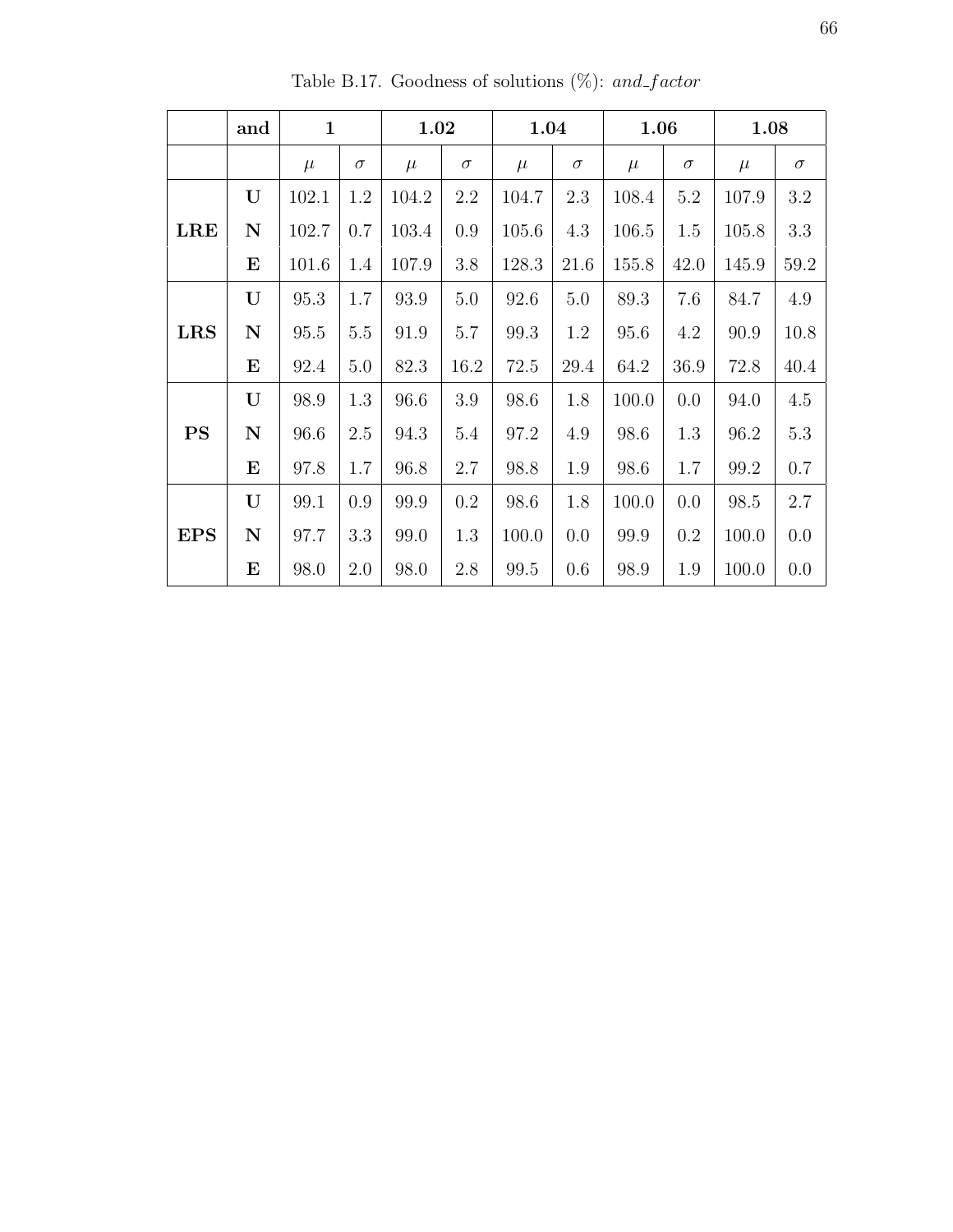|            | and         |         | $\mathbf{1}$ |         | 1.02     |         | 1.04     |           | 1.06     |       | 1.08     |
|------------|-------------|---------|--------------|---------|----------|---------|----------|-----------|----------|-------|----------|
|            |             | $\mu$   | $\sigma$     | $\mu$   | $\sigma$ | $\mu$   | $\sigma$ | $\mu$     | $\sigma$ | $\mu$ | $\sigma$ |
|            | U           | 71.4    | 94.9         | 47.0    | 33.9     | 51.0    | 6.3      | 162.2     | 270.9    | 185.4 | 189.2    |
| <b>OPT</b> | ${\bf N}$   | 144.5   | 224.9        | 106.2   | 125.9    | 115.5   | 84.0     | $375.2\,$ | 258.7    | 239.2 | 331.8    |
|            | $\bf E$     | 32.1    | 53.4         | 13.9    | 10.2     | 217.5   | 412.4    | 493.4     | 446.9    | 67.3  | 105.9    |
|            | U           | 0.9     | 0.5          | 0.9     | 0.5      | 0.8     | 0.6      | 0.9       | 0.5      | 1.0   | 0.6      |
| <b>LRE</b> | ${\bf N}$   | 0.7     | 0.6          | 1.0     | 0.6      | 1.1     | 0.5      | 1.0       | 0.6      | 1.1   | 0.7      |
|            | ${\bf E}$   | 1.5     | 0.9          | 1.2     | $0.9\,$  | 1.5     | 0.9      | 1.7       | $0.9\,$  | 1.2   | $0.9\,$  |
|            | $\mathbf U$ | 1.0     | $0.5\,$      | 1.0     | $0.5\,$  | $0.9\,$ | 0.6      | 1.0       | 0.6      | 1.1   | 0.6      |
| <b>LRS</b> | ${\bf N}$   | $0.8\,$ | $0.6\,$      | 1.0     | $0.6\,$  | $1.2\,$ | 0.5      | 1.0       | 0.6      | 1.1   | 0.7      |
|            | $\bf E$     | 1.6     | 1.0          | 1.3     | 0.9      | 1.5     | 1.0      | 1.8       | 0.9      | 1.3   | 0.9      |
|            | U           | 0.1     | 0.0          | 0.1     | 0.0      | 0.0     | 0.0      | 0.1       | 0.0      | 0.1   | 0.0      |
| <b>PS</b>  | ${\bf N}$   | 0.0     | 0.0          | 0.1     | 0.0      | 0.1     | 0.0      | 0.1       | 0.0      | 0.1   | 0.0      |
|            | ${\bf E}$   | 0.1     | 0.0          | 0.1     | 0.0      | 0.1     | 0.0      | 0.1       | 0.0      | 0.1   | 0.0      |
|            | $\mathbf U$ | 1.6     | 0.6          | 1.6     | $0.6\,$  | 1.4     | 0.7      | 1.6       | 0.6      | 1.6   | $0.6\,$  |
| <b>EPS</b> | ${\bf N}$   | 1.4     | 0.6          | $1.5\,$ | 0.6      | 1.7     | 0.6      | 1.5       | 0.6      | 1.5   | $0.6\,$  |
|            | ${\bf E}$   | 1.8     | 0.7          | $1.5\,$ | 0.7      | 1.8     | 0.8      | 2.0       | 0.7      | 1.6   | $0.8\,$  |

Table B.18. Running times (s):  $and\_factor$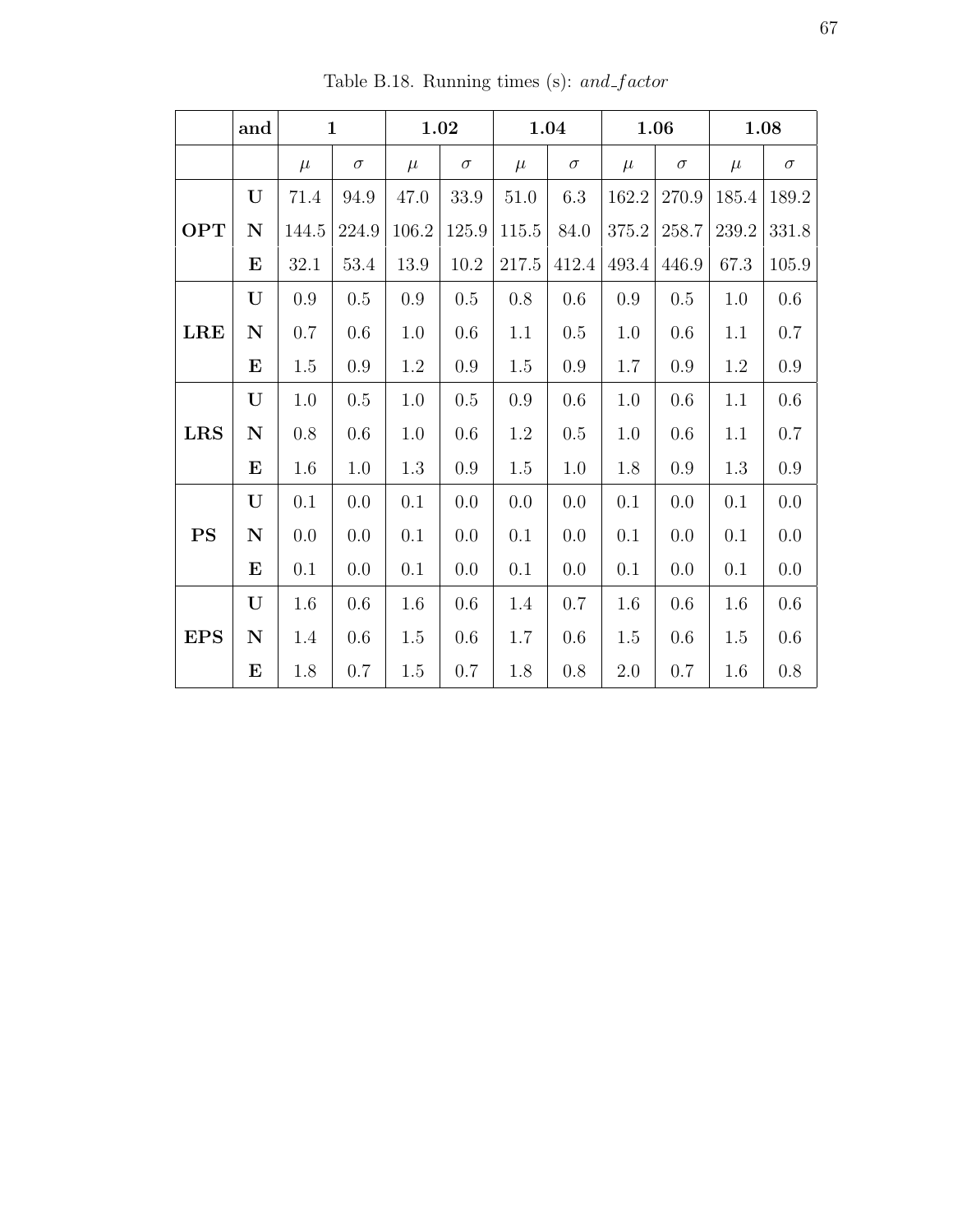|            | pv          | 10%   |          | 20%   |          | 30%   |          | 40%   |          | 50%      |            |
|------------|-------------|-------|----------|-------|----------|-------|----------|-------|----------|----------|------------|
|            |             | $\mu$ | $\sigma$ | $\mu$ | $\sigma$ | $\mu$ | $\sigma$ | $\mu$ | $\sigma$ | $\mu$    | $\sigma$   |
|            | U           | 103.5 | 0.8      | 102.7 | 1.9      | 108.8 | 1.7      | 105.0 | 1.3      | 103.8    | 2.2        |
| <b>LRE</b> | N           | 103.7 | 2.0      | 104.4 | 0.7      | 104.8 | 3.0      | 104.5 | 2.2      | 106.7    | 1.7        |
|            | $\bf E$     | 125.2 | 25.5     | 127.9 | 46.8     | 120.7 | 19.3     | 109.1 | 5.9      | 132.9    | 31.3       |
|            | U           | 87.3  | 7.7      | 93.0  | 8.0      | 82.8  | 9.8      | 94.0  | 5.1      | $87.2\,$ | $\ \, 8.9$ |
| <b>LRS</b> | $\mathbf N$ | 92.8  | $5.2\,$  | 96.2  | 4.6      | 91.0  | 5.1      | 93.6  | 7.3      | 97.6     | $0.4\,$    |
|            | E           | 72.5  | 24.9     | 82.5  | 28.3     | 78.1  | 21.6     | 70.4  | 29.7     | 69.1     | 32.2       |
|            | U           | 97.5  | 1.0      | 98.0  | 4.0      | 97.6  | 2.8      | 98.8  | 0.8      | 97.9     | $3.5\,$    |
| <b>PS</b>  | N           | 94.5  | 7.7      | 97.0  | $3.5\,$  | 97.0  | 1.9      | 98.9  | 2.1      | 98.1     | 1.3        |
|            | E           | 99.3  | 0.2      | 99.9  | 0.2      | 99.7  | 0.5      | 99.6  | 0.4      | 99.2     | 0.8        |
|            | U           | 98.7  | 0.8      | 100.0 | 0.0      | 99.3  | 0.7      | 99.9  | 0.3      | 98.2     | 3.5        |
| <b>EPS</b> | $\mathbf N$ | 100.0 | 0.0      | 100.0 | 0.0      | 98.8  | 1.0      | 99.6  | 0.8      | 100.0    | 0.0        |
|            | $\bf E$     | 99.3  | 0.3      | 99.9  | 0.2      | 99.7  | 0.5      | 99.9  | 0.2      | 99.6     | 0.3        |

Table B.19. Goodness of solutions  $(\%)$ : price\_variance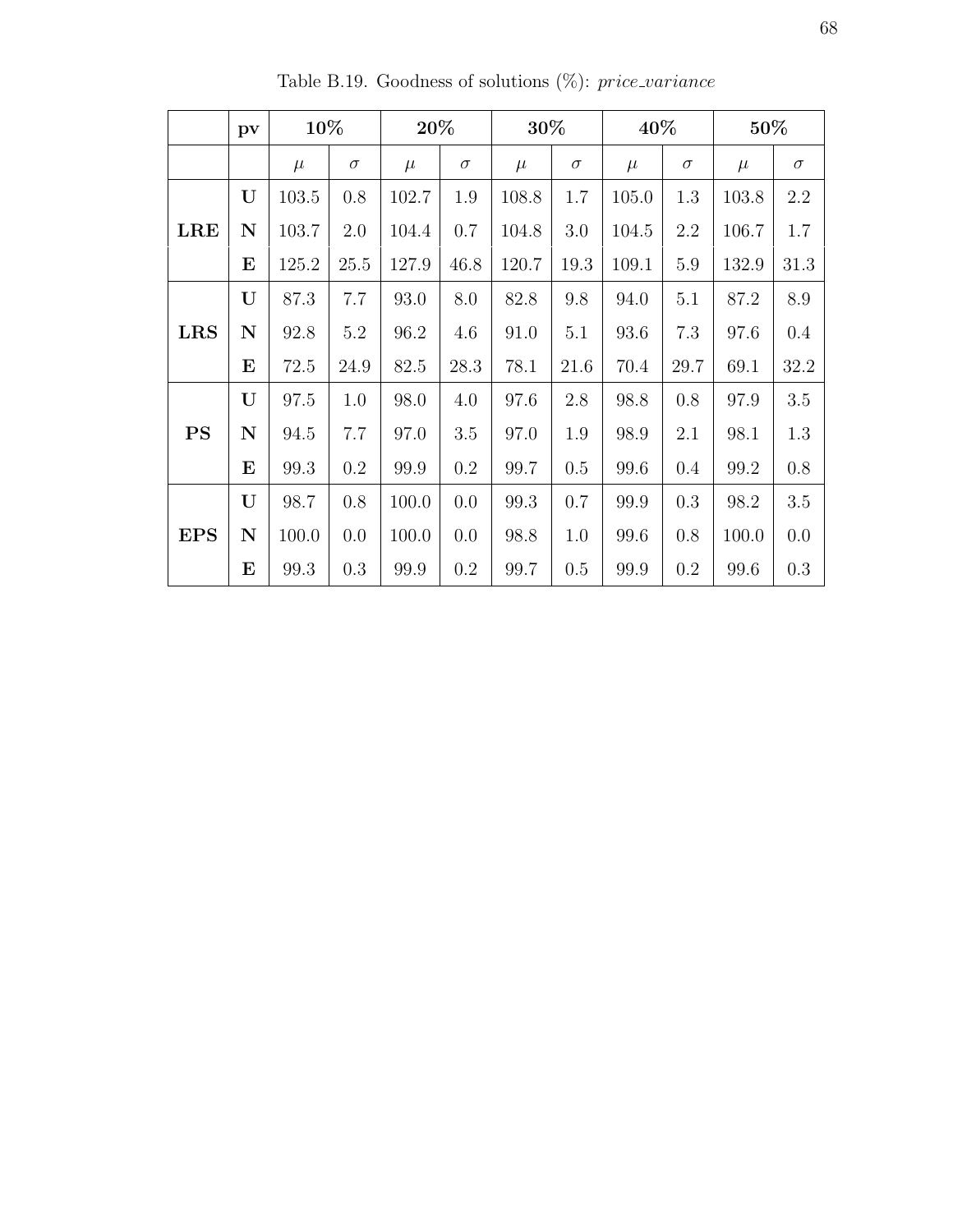|            | $\mathbf{p}\mathbf{v}$ |         | 10%      |         | $20\%$   |         | 30%      |           | 40%      |         | 50%      |
|------------|------------------------|---------|----------|---------|----------|---------|----------|-----------|----------|---------|----------|
|            |                        | $\mu$   | $\sigma$ | $\mu$   | $\sigma$ | $\mu$   | $\sigma$ | $\mu$     | $\sigma$ | $\mu$   | $\sigma$ |
|            | $\mathbf U$            | 89.4    | 88.9     | 45.3    | 71.6     | 171.6   | 143.8    | 126.5     | 197.3    | 46.7    | 71.1     |
| <b>OPT</b> | $\mathbf N$            | 53.9    | 17.9     | 359.7   | 313.9    | 349.1   | 403.4    | 85.1      | 103.4    | 258.8   | 337.8    |
|            | $\bf{E}$               | 83.0    | 102.2    | 22.2    | 34.2     | 25.4    | 17.3     | $195.2\,$ | 353.5    | 28.7    | 35.6     |
|            | U                      | 1.0     | 0.7      | 1.0     | 0.7      | 1.1     | 0.7      | 0.9       | 0.5      | 1.0     | 0.6      |
| <b>LRE</b> | ${\bf N}$              | 0.4     | 0.0      | 0.8     | 0.6      | 0.9     | $0.6\,$  | $0.9\,$   | 0.6      | $0.9\,$ | $0.6\,$  |
|            | $\bf E$                | 1.5     | 1.1      | 1.2     | 1.2      | $1.5\,$ | 1.1      | 1.6       | 1.2      | $1.5\,$ | $1.2\,$  |
|            | U                      | 1.1     | $0.7\,$  | 1.1     | 0.7      | 1.2     | 0.8      | 1.0       | 0.6      | 1.1     | 0.6      |
| <b>LRS</b> | ${\bf N}$              | $0.4\,$ | 0.0      | 0.8     | 0.6      | 1.0     | 0.6      | 1.0       | 0.6      | 1.0     | 0.6      |
|            | $\bf E$                | 1.6     | 1.2      | 1.3     | 1.3      | 1.6     | 1.2      | 1.6       | 1.3      | 1.6     | 1.2      |
|            | U                      | 0.1     | 0.0      | 0.1     | 0.0      | 0.1     | 0.0      | 0.1       | 0.0      | 0.1     | 0.0      |
| PS         | ${\bf N}$              | 0.0     | 0.0      | 0.0     | 0.0      | 0.1     | 0.0      | 0.1       | 0.0      | 0.1     | 0.0      |
|            | $\bf E$                | 0.1     | 0.0      | 0.1     | 0.0      | 0.1     | 0.0      | 0.1       | 0.0      | 0.1     | 0.0      |
|            | $\mathbf U$            | $1.6\,$ | 0.6      | $1.6\,$ | 0.6      | 1.6     | 0.6      | $1.5\,$   | 0.5      | 1.6     | $0.6\,$  |
| <b>EPS</b> | ${\bf N}$              | 1.0     | 0.0      | 1.3     | 0.6      | $1.5\,$ | 0.6      | 1.5       | 0.6      | 1.5     | 0.6      |
|            | $\bf{E}$               | 1.7     | 0.7      | 1.5     | 0.7      | 1.7     | 0.7      | 1.7       | 0.7      | 1.7     | 0.7      |

Table B.20. Running times (s):  $price\_variance$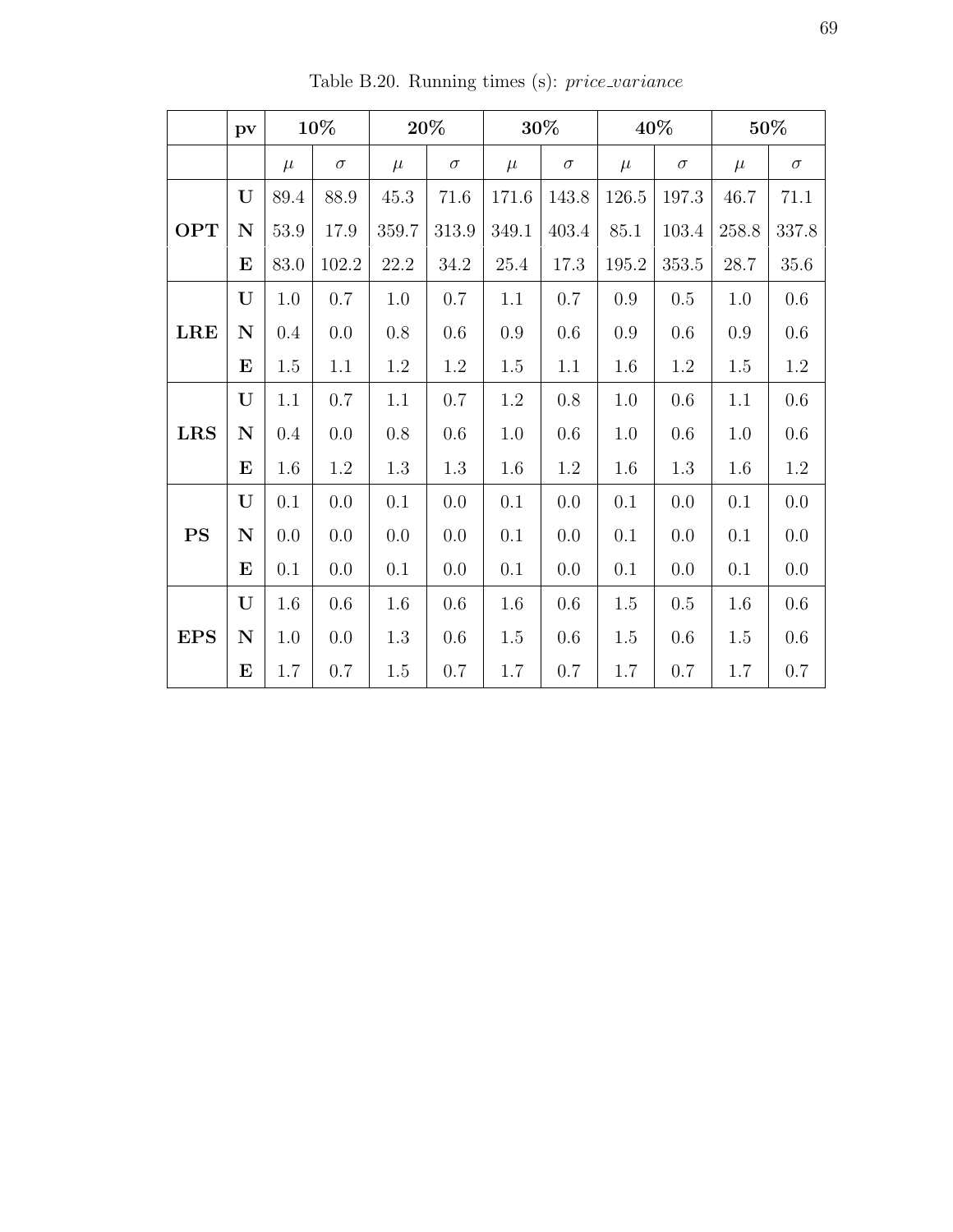|            | $\mathbf n$ | 50    |          | 100   |          | 150   |          | 200   |          | 250   |          |
|------------|-------------|-------|----------|-------|----------|-------|----------|-------|----------|-------|----------|
|            |             | $\mu$ | $\sigma$ | $\mu$ | $\sigma$ | $\mu$ | $\sigma$ | $\mu$ | $\sigma$ | $\mu$ | $\sigma$ |
|            | U           | 100.5 | 0.9      | 100.1 | 0.3      | 100.3 | 0.6      | 100.2 | 0.3      | 100.2 | 0.3      |
| <b>LRE</b> | N           | 102.9 | 2.1      | 102.2 | 1.3      | 102.4 | 1.7      | 102.3 | 1.6      | 102.3 | 1.7      |
|            | $\bf E$     | 101.8 | 2.3      | 102.2 | 2.5      | 103.2 | 5.2      | 101.8 | 2.0      | 101.6 | 2.3      |
|            | U           | 99.3  | 1.2      | 99.0  | 1.8      | 98.6  | 2.5      | 98.6  | 1.5      | 98.4  | 2.7      |
| <b>LRS</b> | ${\bf N}$   | 95.5  | 5.0      | 95.8  | 2.6      | 95.3  | 3.6      | 94.5  | $2.9\,$  | 94.4  | 2.6      |
|            | E           | 98.1  | 3.5      | 94.9  | 4.3      | 94.4  | 7.2      | 96.1  | 3.6      | 96.2  | 3.3      |
|            | U           | 97.7  | 3.8      | 96.7  | 4.3      | 97.2  | 3.4      | 97.7  | 2.8      | 97.9  | 2.4      |
| <b>PS</b>  | ${\bf N}$   | 96.0  | 5.4      | 96.9  | 2.2      | 97.3  | 2.4      | 96.8  | 3.1      | 96.4  | 3.2      |
|            | $\bf E$     | 94.7  | 5.1      | 94.5  | 5.5      | 93.2  | 5.9      | 94.6  | 4.7      | 95.9  | 3.7      |
|            | U           | 98.4  | 3.0      | 98.8  | 1.8      | 98.5  | 2.1      | 98.8  | 1.7      | 99.3  | 0.8      |
| <b>EPS</b> | $\mathbf N$ | 98.2  | 2.1      | 98.0  | 1.8      | 98.5  | 1.3      | 98.3  | 1.6      | 98.5  | 1.4      |
|            | $\bf E$     | 97.7  | 2.8      | 98.5  | 2.0      | 97.8  | 2.7      | 98.4  | $2.2\,$  | 98.9  | 1.1      |

Table B.21. Goodness of solutions  $(\%)$ : general-1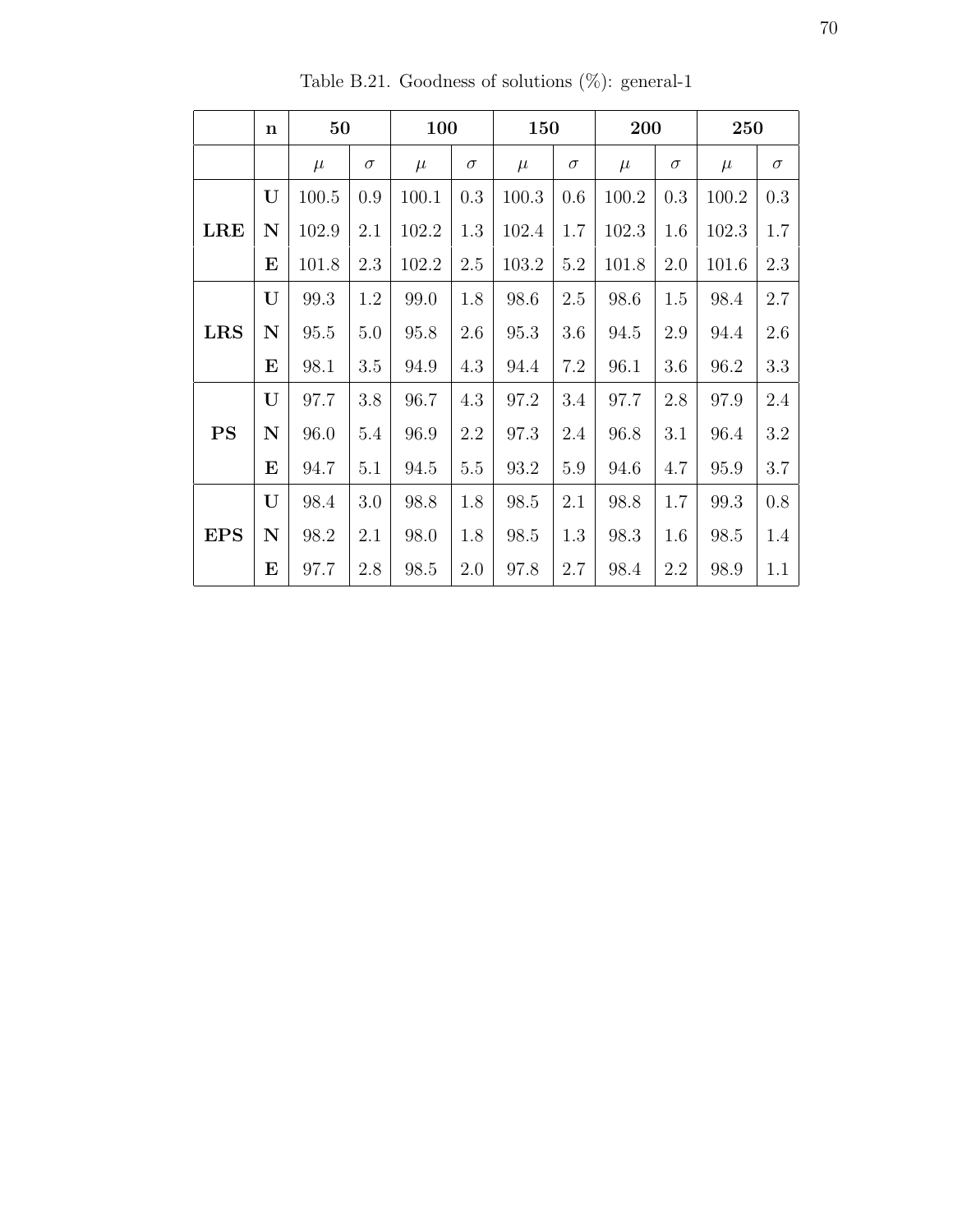|            | $\mathbf n$ |           | 50       |         | 100      | 150     |          |           | 200      | 250     |           |
|------------|-------------|-----------|----------|---------|----------|---------|----------|-----------|----------|---------|-----------|
|            |             | $\mu$     | $\sigma$ | $\mu$   | $\sigma$ | $\mu$   | $\sigma$ | $\mu$     | $\sigma$ | $\mu$   | $\sigma$  |
|            | U           | 0.0       | 0.0      | 0.0     | 0.0      | 0.1     | 0.1      | 0.1       | 0.2      | 0.1     | 0.1       |
| <b>OPT</b> | ${\bf N}$   | 0.1       | 0.1      | $0.2\,$ | $0.2\,$  | 0.5     | 0.5      | $0.8\,$   | 0.9      | 0.8     | $1.1\,$   |
|            | E           | 0.0       | 0.0      | 0.1     | 0.0      | 0.2     | 0.1      | $\rm 0.2$ | 0.1      | 0.2     | $0.2\,$   |
|            | U           | 0.0       | 0.0      | 0.0     | 0.0      | 0.0     | 0.0      | 0.1       | 0.0      | 0.1     | 0.1       |
| LRE        | ${\bf N}$   | 0.0       | 0.0      | 0.0     | 0.0      | 0.0     | 0.0      | 0.1       | 0.0      | 0.1     | 0.1       |
|            | ${\bf E}$   | 0.0       | 0.0      | 0.1     | 0.0      | 0.1     | 0.1      | 0.1       | 0.1      | 0.2     | $\rm 0.2$ |
|            | U           | 0.0       | 0.0      | 0.1     | 0.0      | 0.1     | 0.0      | 0.1       | 0.0      | 0.2     | 0.1       |
| <b>LRS</b> | ${\bf N}$   | 0.0       | 0.0      | 0.1     | 0.0      | 0.1     | 0.0      | 0.1       | 0.0      | $0.2\,$ | 0.0       |
|            | $\bf E$     | 0.0       | 0.0      | 0.1     | 0.0      | $0.2\,$ | 0.1      | $\rm 0.2$ | 0.1      | 0.3     | $\rm 0.2$ |
|            | U           | 0.0       | 0.0      | 0.0     | 0.0      | 0.0     | 0.0      | 0.1       | 0.0      | 0.1     | 0.0       |
| <b>PS</b>  | ${\bf N}$   | 0.0       | 0.0      | 0.0     | 0.0      | 0.0     | 0.0      | 0.1       | 0.0      | 0.1     | 0.0       |
|            | E           | 0.0       | 0.0      | 0.0     | 0.0      | 0.0     | 0.0      | 0.1       | 0.0      | $0.1\,$ | 0.0       |
|            | U           | $\rm 0.2$ | 0.1      | 0.4     | 0.3      | 0.7     | 0.4      | $0.9\,$   | 0.6      | 1.1     | $0.8\,$   |
| <b>EPS</b> | ${\bf N}$   | $0.2\,$   | 0.1      | 0.7     | 0.0      | 1.1     | 0.1      | 1.4       | 0.1      | 1.8     | 0.1       |
|            | E           | 0.3       | 0.0      | 0.7     | 0.0      | 1.1     | 0.1      | 1.4       | 0.1      | 1.8     | 0.1       |

Table B.22. Running times (s): general-1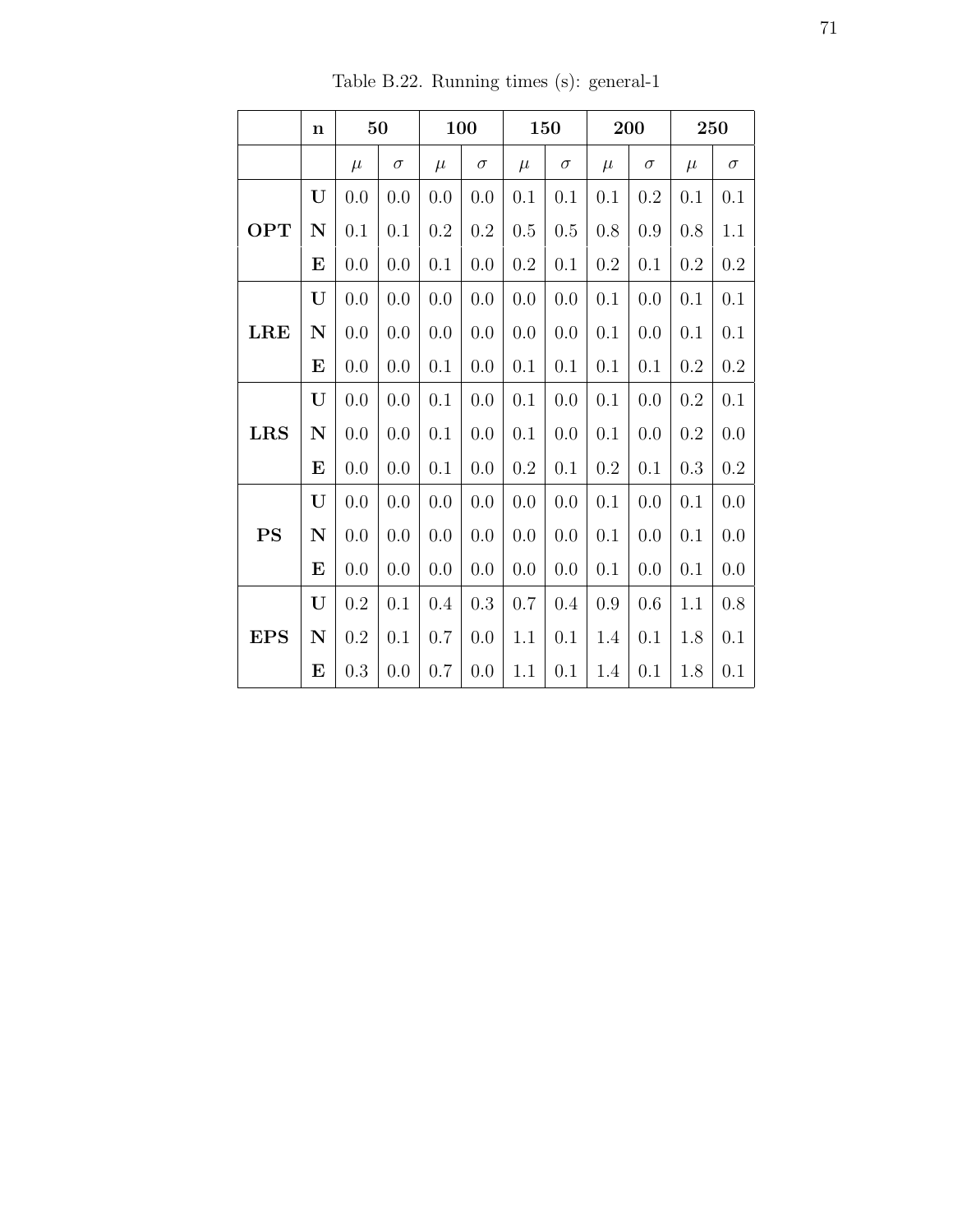|            | $\mathbf n$ | 50       |          | 100   |          | 150   |          | 200       |          | 250   |          |
|------------|-------------|----------|----------|-------|----------|-------|----------|-----------|----------|-------|----------|
|            |             | $\mu$    | $\sigma$ | $\mu$ | $\sigma$ | $\mu$ | $\sigma$ | $\mu$     | $\sigma$ | $\mu$ | $\sigma$ |
|            | U           | 102.2    | 1.7      | 101.8 | $1.3\,$  | 101.9 | 1.7      | $101.2\,$ | 1.3      | 101.3 | 1.0      |
| <b>LRE</b> | N           | 102.0    | 1.5      | 101.9 | 1.4      | 101.7 | 1.3      | 101.8     | 1.0      | 101.6 | 1.0      |
|            | $\bf E$     | 102.4    | 2.6      | 106.7 | 7.5      | 102.9 | 3.0      | 103.0     | 2.5      | 108.1 | 7.9      |
| <b>LRS</b> | U           | 93.8     | 5.4      | 95.7  | 3.3      | 94.4  | 4.7      | 93.6      | 6.4      | 95.5  | 3.3      |
|            | N           | $96.5\,$ | 2.2      | 96.5  | 2.3      | 95.3  | 3.3      | 96.9      | 2.4      | 96.2  | $2.0\,$  |
|            | $\bf E$     | 94.9     | 5.6      | 86.6  | 16.4     | 89.1  | 11.7     | 94.6      | 5.8      | 89.8  | 13.3     |
|            | U           | 98.5     | 2.2      | 98.8  | 1.3      | 98.2  | 2.9      | 98.9      | 1.7      | 98.2  | $2.2\,$  |
| <b>PS</b>  | N           | 97.6     | 1.9      | 96.6  | 1.9      | 97.1  | 2.4      | 97.4      | 2.0      | 97.4  | 1.7      |
|            | $\bf E$     | 98.8     | 1.5      | 97.9  | 3.3      | 98.4  | 2.6      | 99.2      | 0.9      | 99.4  | 1.1      |
| <b>EPS</b> | U           | 99.4     | 1.3      | 99.6  | 1.0      | 99.4  | 0.9      | 99.8      | 0.3      | 99.4  | 0.9      |
|            | N           | 98.9     | 1.2      | 99.0  | 1.1      | 98.8  | 1.5      | 99.2      | 0.9      | 99.0  | $0.8\,$  |
|            | $\bf{E}$    | 99.5     | 0.7      | 99.4  | 0.9      | 99.4  | 1.1      | 99.4      | 0.8      | 99.5  | 0.8      |

Table B.23. Goodness of solutions (%): general-2  $\,$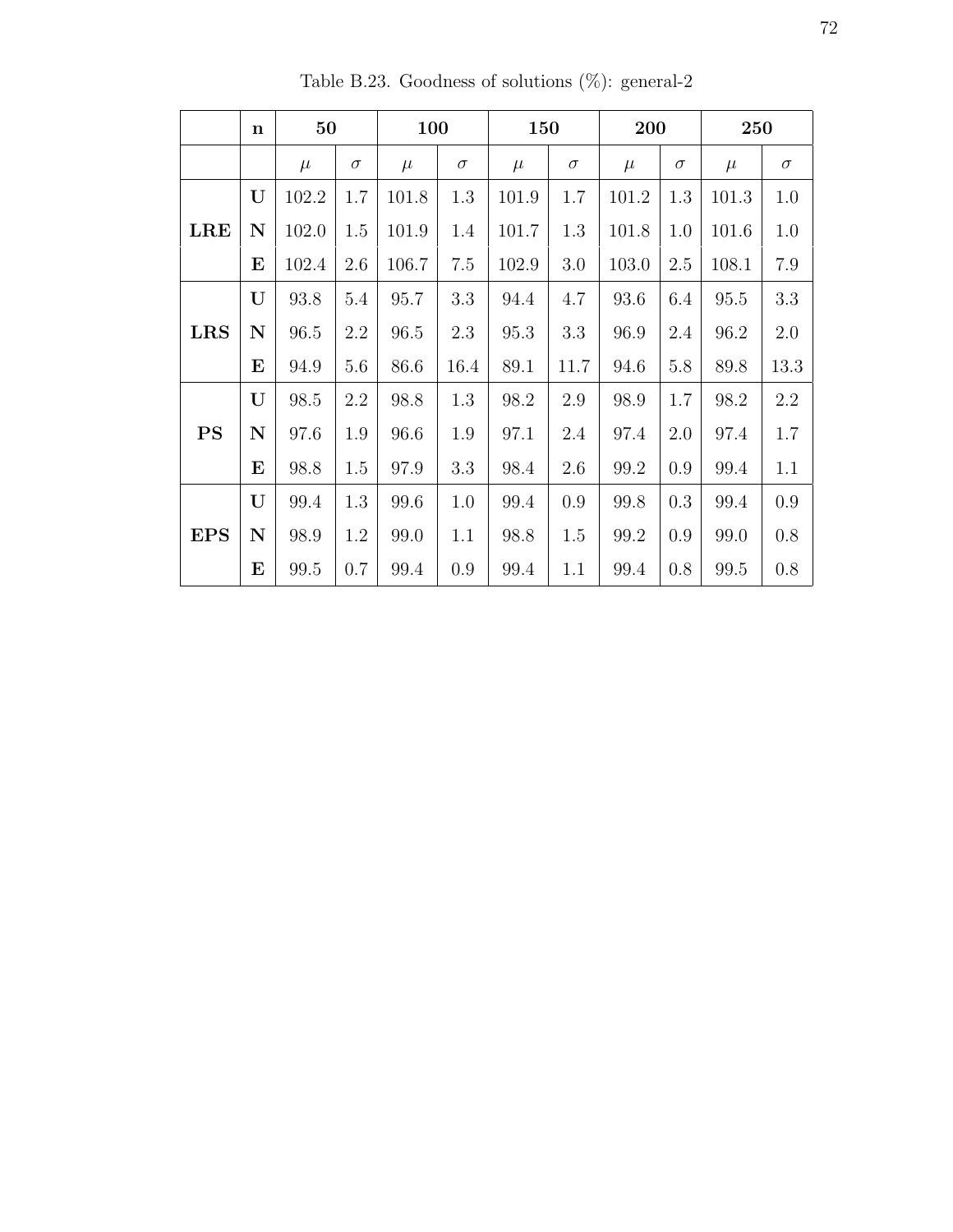|            | $\mathbf n$ | 50      |          | 100     |          | 150   |          | 200     |          | 250     |           |
|------------|-------------|---------|----------|---------|----------|-------|----------|---------|----------|---------|-----------|
|            |             | $\mu$   | $\sigma$ | $\mu$   | $\sigma$ | $\mu$ | $\sigma$ | $\mu$   | $\sigma$ | $\mu$   | $\sigma$  |
|            | U           | $1.7\,$ | 2.1      | $5.5\,$ | $3.9\,$  | 21.8  | 48.1     | 16.2    | 21.4     | 38.3    | 33.3      |
| <b>OPT</b> | $\mathbf N$ | 26.2    | 88.8     | 21.1    | 17.2     | 31.9  | 35.6     | 83.7    | 132.7    | 125.6   | 102.8     |
|            | $\bf E$     | 0.9     | 0.7      | 4.2     | 5.4      | 10.2  | 11.2     | 10.4    | 10.9     | 23.3    | 24.6      |
|            | U           | 0.1     | 0.0      | 0.3     | 0.1      | 0.5   | 0.2      | 0.8     | 0.3      | 1.2     | 0.4       |
| <b>LRE</b> | $\mathbf N$ | 0.1     | 0.0      | 0.3     | 0.1      | 0.5   | $0.2\,$  | 0.7     | 0.3      | $1.1\,$ | 0.4       |
|            | $\bf E$     | 0.2     | 0.1      | 0.6     | 0.1      | 0.9   | 0.1      | 1.4     | 0.1      | $2.2\,$ | $0.3\,$   |
|            | U           | 0.1     | 0.0      | 0.3     | 0.1      | 0.6   | 0.1      | 0.9     | 0.3      | 1.3     | 0.4       |
| <b>LRS</b> | $\mathbf N$ | 0.1     | 0.0      | 0.3     | 0.1      | 0.5   | 0.2      | 0.8     | 0.3      | 1.2     | 0.4       |
|            | ${\bf E}$   | 0.2     | 0.1      | 0.7     | 0.1      | 1.0   | 0.1      | 1.5     | 0.1      | 2.3     | $0.3\,$   |
|            | U           | 0.0     | 0.0      | 0.0     | 0.0      | 0.1   | 0.0      | $0.1\,$ | 0.0      | 0.1     | 0.0       |
| PS         | $\mathbf N$ | 0.0     | 0.0      | 0.0     | 0.0      | 0.1   | 0.0      | 0.1     | 0.0      | 0.1     | 0.0       |
|            | $\bf E$     | 0.0     | 0.0      | 0.0     | 0.0      | 0.1   | 0.0      | 0.1     | 0.0      | 0.1     | 0.0       |
| <b>EPS</b> | U           | 0.5     | 0.0      | 1.0     | 0.1      | 1.6   | 0.1      | 2.1     | 0.1      | $2.7\,$ | 0.1       |
|            | $\mathbf N$ | 0.5     | 0.0      | 1.1     | 0.1      | 1.6   | 0.1      | 2.1     | 0.1      | 2.6     | $\rm 0.2$ |
|            | E           | 0.5     | 0.0      | 1.1     | 0.1      | 1.7   | 0.1      | 2.3     | 0.1      | 3.0     | 0.1       |

Table B.24. Running times (s): general-2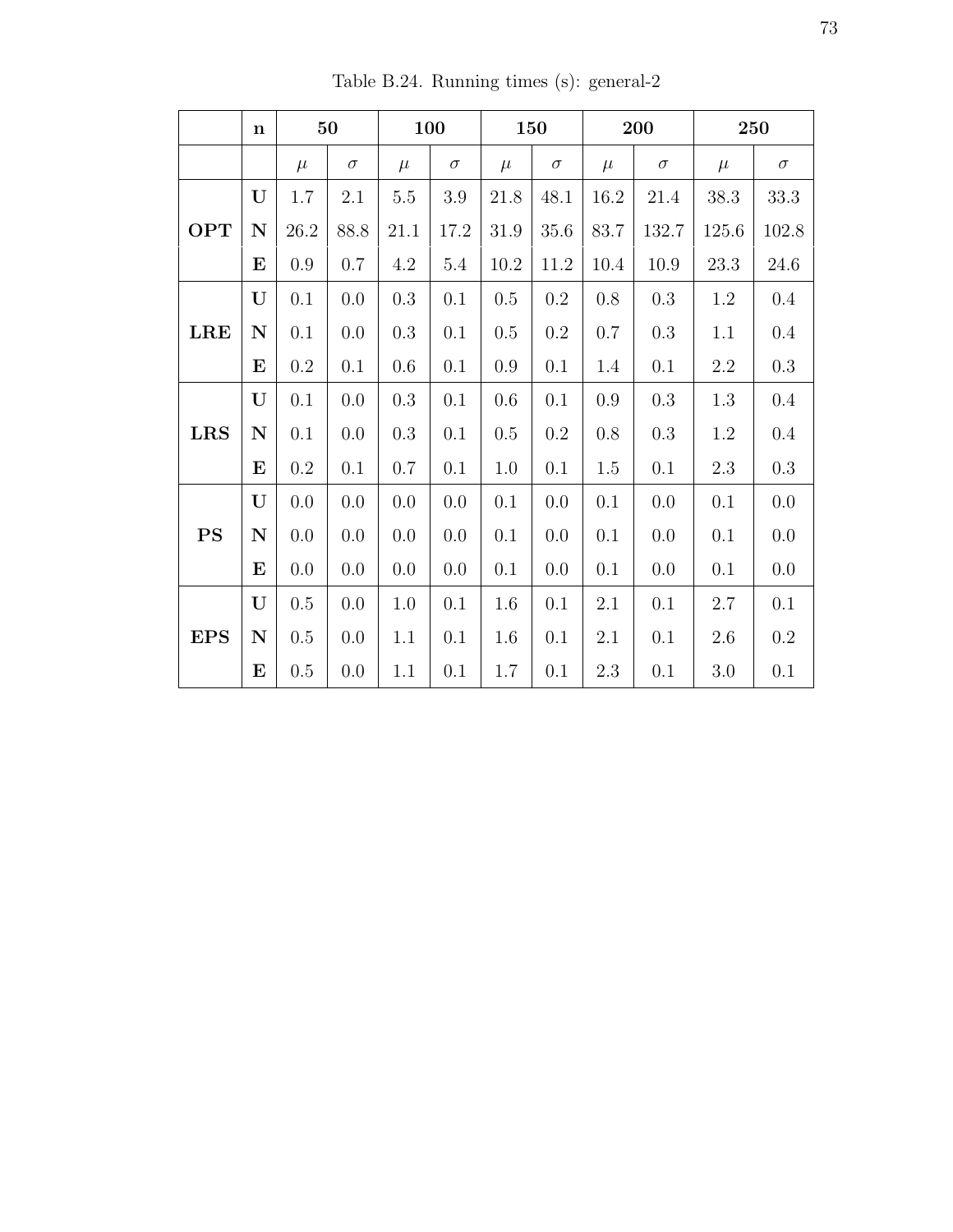|            | n           | 50    |          |       | 100      |       | 150      |       | 200      |       | 250      |  |
|------------|-------------|-------|----------|-------|----------|-------|----------|-------|----------|-------|----------|--|
|            |             | $\mu$ | $\sigma$ | $\mu$ | $\sigma$ | $\mu$ | $\sigma$ | $\mu$ | $\sigma$ | $\mu$ | $\sigma$ |  |
| <b>LRE</b> | U           | 120.8 | 14.0     | 121.9 | 14.4     | 117.8 | 13.2     | 112.1 | 8.5      | 109.0 | 6.4      |  |
|            | $\mathbf N$ | 119.6 | 8.9      | 117.8 | 7.4      | 115.7 | 10.5     | 112.4 | 5.5      | 102.0 | 0.0      |  |
|            | E           | 208.5 | 43.6     | 144.3 | 27.1     | 170.1 | 41.6     | 153.3 | 9.9      | 175.2 | 31.4     |  |
| <b>LRS</b> | U           | 80.9  | 19.8     | 70.7  | 18.7     | 68.8  | 18.9     | 71.3  | 19.0     | 88.1  | 14.0     |  |
|            | $\mathbf N$ | 89.2  | 9.9      | 81.0  | 21.8     | 82.4  | 21.3     | 68.6  | 28.5     | 100.0 | 0.0      |  |
|            | E           | 68.8  | 10.8     | 47.5  | 12.5     | 53.8  | 13.7     | 50.5  | 11.9     | 47.6  | 9.5      |  |
|            | U           | 97.2  | 3.6      | 97.3  | 4.3      | 95.8  | 5.4      | 97.7  | 3.2      | 98.2  | $3.8\,$  |  |
| <b>PS</b>  | $\mathbf N$ | 92.1  | 9.2      | 99.6  | 1.1      | 96.2  | 5.3      | 99.9  | 0.2      | 100.0 | 0.0      |  |
|            | E           | 94.7  | 4.3      | 97.6  | 4.2      | 97.6  | 4.6      | 96.6  | 4.4      | 99.3  | 1.4      |  |
| <b>EPS</b> | U           | 99.3  | 1.6      | 99.1  | 2.1      | 99.8  | 0.4      | 99.5  | 1.1      | 99.9  | 0.1      |  |
|            | $\mathbf N$ | 98.6  | 2.9      | 100.0 | 0.0      | 100.0 | 0.0      | 100.0 | 0.0      | 100.0 | 0.0      |  |
|            | E           | 98.8  | 1.1      | 99.6  | 0.6      | 98.1  | 4.0      | 99.6  | 0.5      | 99.3  | 1.4      |  |

Table B.25. Goodness of solutions  $(\%)$ : general-3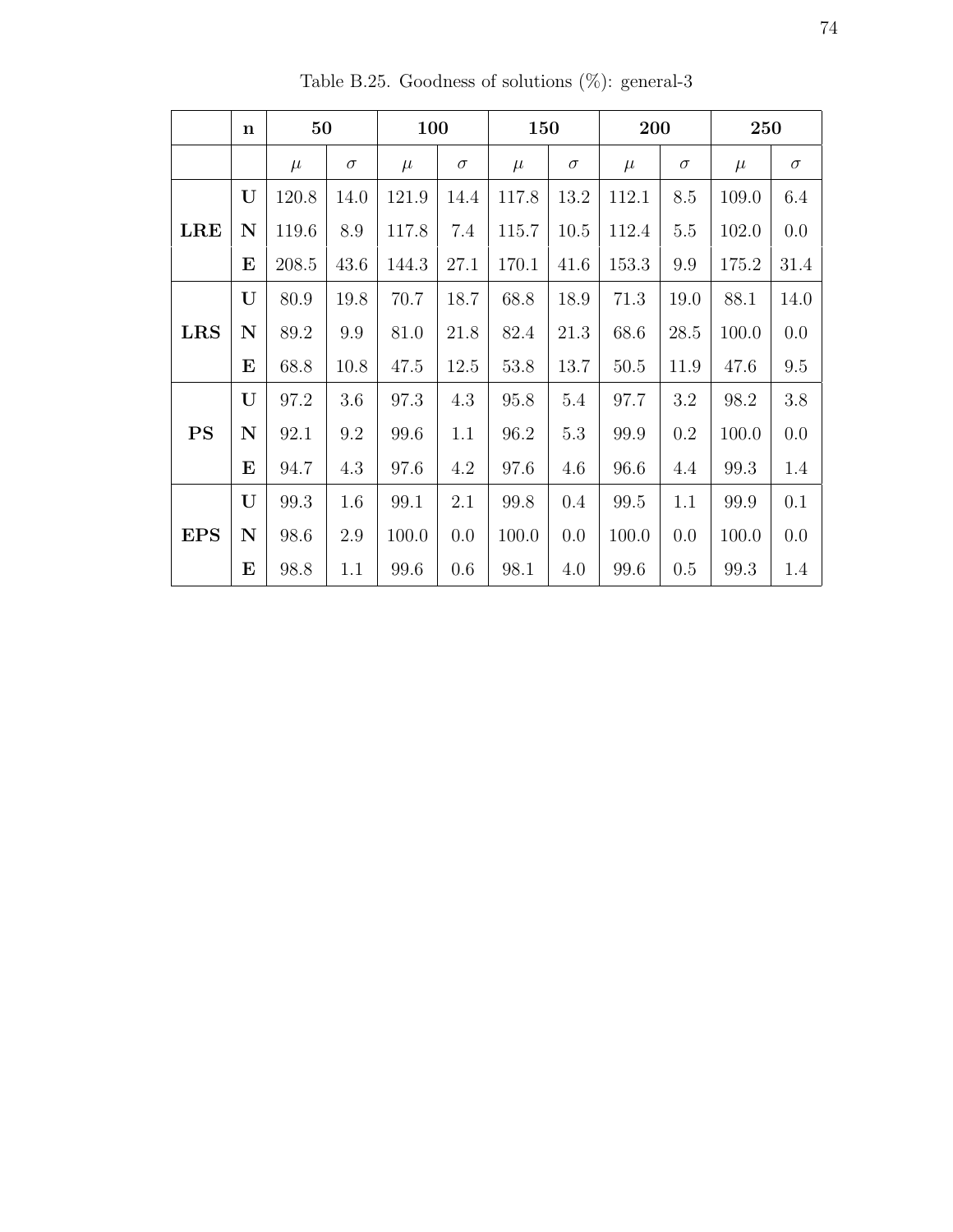|            | $\mathbf n$ | 50      |          |       | <b>100</b><br><b>150</b> |         | 200      |         | 250       |         |           |
|------------|-------------|---------|----------|-------|--------------------------|---------|----------|---------|-----------|---------|-----------|
|            |             | $\mu$   | $\sigma$ | $\mu$ | $\sigma$                 | $\mu$   | $\sigma$ | $\mu$   | $\sigma$  | $\mu$   | $\sigma$  |
|            | U           | 77.2    | 174.5    | 244.5 | $235.4\,$                | 164.5   | 147.4    | 406.6   | 315.2     | 552.8   | $311.2\,$ |
| <b>OPT</b> | $\mathbf N$ | 145.0   | 188.0    | 184.3 | 128.8                    | 384.5   | 258.7    | 381.3   | $303.5\,$ | 405.4   | 0.0       |
|            | E           | 67.0    | 84.2     | 109.4 | $67.1\,$                 | 312.4   | 321.4    | 584.1   | 313.0     | 513.4   | 263.5     |
|            | U           | 0.5     | 0.1      | 1.7   | 0.5                      | 3.0     | 0.8      | 5.6     | 1.4       | 7.1     | 1.3       |
| <b>LRE</b> | ${\bf N}$   | $0.4\,$ | 0.1      | 1.3   | 0.4                      | $3.2\,$ | 0.9      | $5.5\,$ | 1.6       | 9.9     | $0.0\,$   |
|            | $\bf{E}$    | 0.8     | $0.2\,$  | 1.7   | 0.1                      | $3.7\,$ | 0.7      | 6.0     | $0.4\,$   | 8.5     | 0.4       |
| <b>LRS</b> | U           | $0.5\,$ | 0.1      | 1.7   | $0.5\,$                  | $3.1\,$ | $0.8\,$  | $5.7\,$ | 1.4       | $7.2\,$ | $1.3\,$   |
|            | $\mathbf N$ | $0.4\,$ | 0.1      | 1.3   | $0.4\,$                  | 3.3     | 0.9      | 5.6     | 1.6       | 10.0    | 0.0       |
|            | $\bf{E}$    | 0.8     | $0.2\,$  | 1.8   | 0.1                      | $3.8\,$ | 0.7      | 6.1     | $0.4\,$   | 8.6     | 0.4       |
|            | U           | 0.0     | 0.0      | 0.1   | 0.0                      | 0.1     | 0.0      | $0.1\,$ | 0.0       | 0.1     | 0.0       |
| <b>PS</b>  | ${\bf N}$   | 0.0     | 0.0      | 0.0   | 0.0                      | 0.1     | 0.0      | 0.1     | 0.0       | 0.1     | $0.0\,$   |
|            | $\bf E$     | 0.0     | 0.0      | 0.1   | 0.0                      | 0.1     | 0.0      | 0.1     | 0.0       | 0.1     | 0.0       |
| <b>EPS</b> | U           | 0.6     | 0.1      | 1.2   | 0.1                      | 1.8     | 0.1      | 2.6     | $0.2\,$   | 3.2     | 0.2       |
|            | ${\bf N}$   | 0.5     | 0.0      | 1.1   | 0.1                      | 1.6     | 0.1      | 2.3     | 0.1       | 2.7     | 0.0       |
|            | E           | 0.6     | 0.0      | 1.3   | 0.1                      | 2.0     | 0.1      | $2.6\,$ | 0.0       | $3.5\,$ | $0.2\,$   |

Table B.26. Running times (s): general-3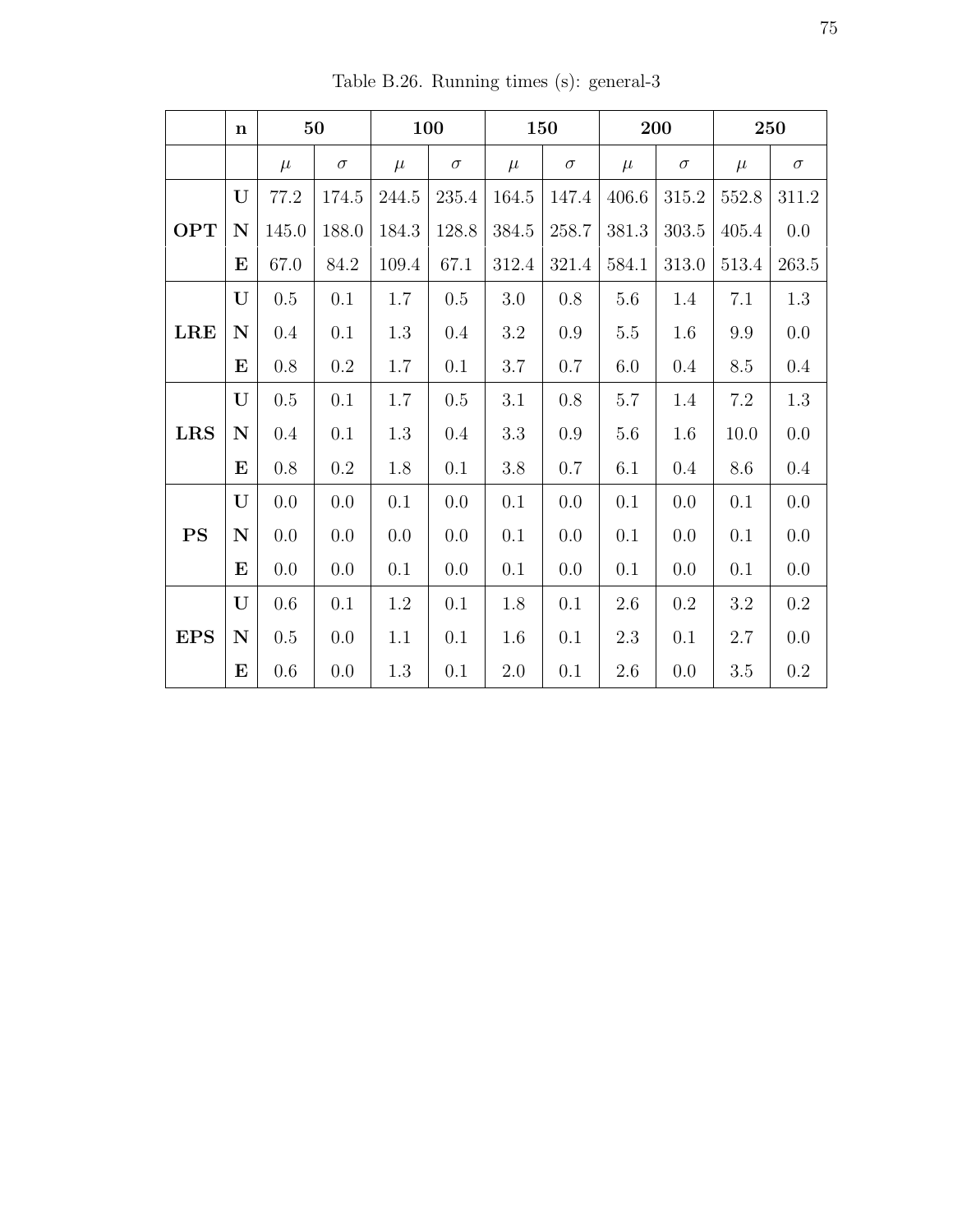## APPENDIX C: CONFIGURATIONS OF TESTS

|                                         | Dist. Type | Prm. $1 \vert Prm. 2$ |     |
|-----------------------------------------|------------|-----------------------|-----|
| Number of resource types                | fixed      | 40                    |     |
| Set of units of resources               | uniform    | (1,15)                |     |
| Number of bids                          | fixed      | 100                   | 200 |
| Number of subbids for bids              | uniform    | (1,15)                |     |
| Size of requested subset of resources   | uniform    | $(1,40\%)$            |     |
| Method for determining elements of s_jk | fixed      | $\theta$              |     |
| Requested amount of resources           | uniform    | $(1,40\%)$            |     |
| OR factor for ORed requests             | fixed      | 0.98                  |     |
| AND factor for ANDed requests           | fixed      | 1.03                  |     |
| Variance for price                      | fixed      | 20\%                  |     |

Table C.1. Base configuration for uniformly distributed test files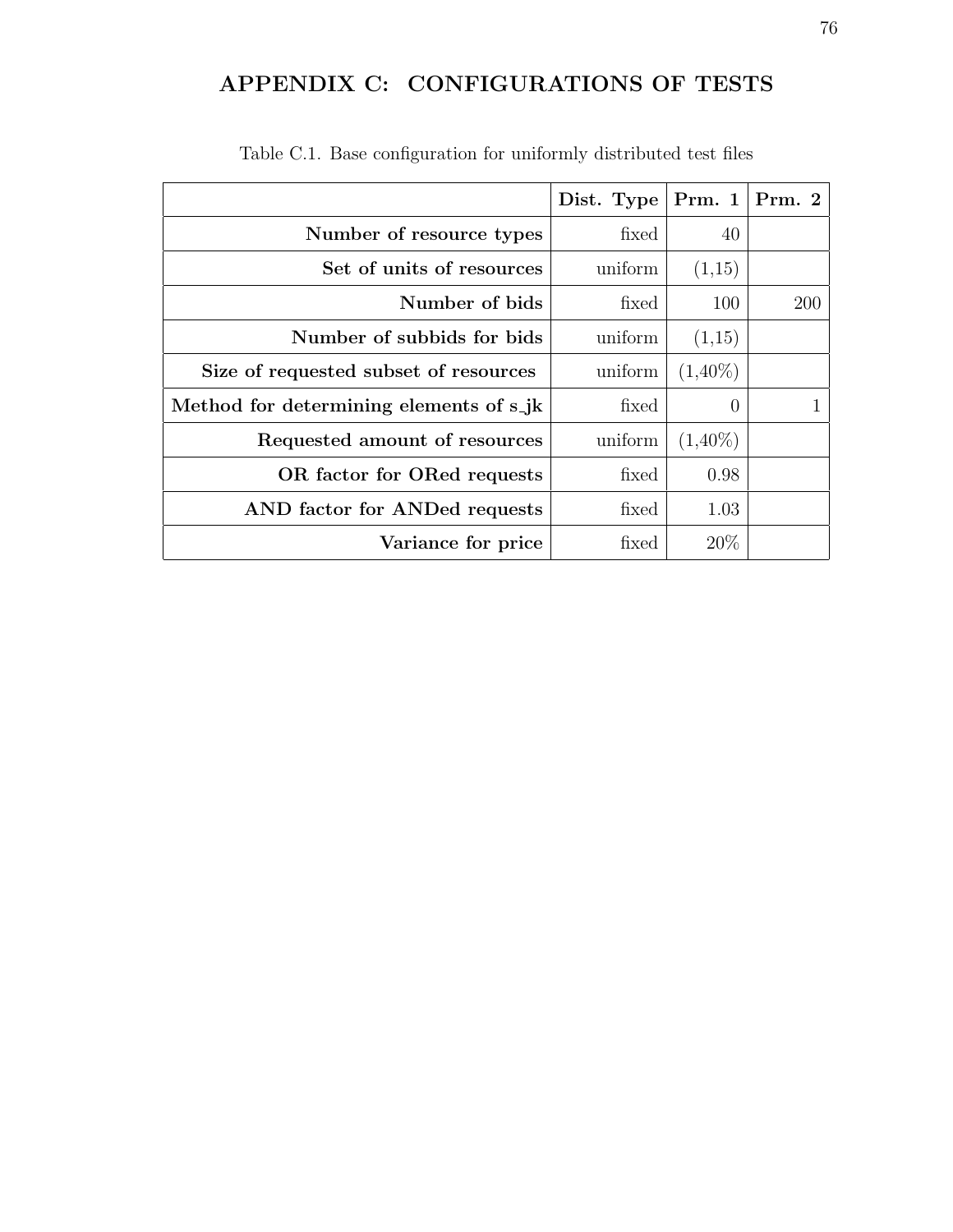|                                         | Dist. Type |                  | Prm. $1 \mid Prm. 2$ |
|-----------------------------------------|------------|------------------|----------------------|
| Number of resource types                | fixed      | 40               |                      |
| Set of units of resources               | normal     | (8,2)            |                      |
| Number of bids                          | fixed      | 100              | 200                  |
| Number of subbids for bids              | normal     | (8,2)            |                      |
| Size of requested subset of resources   | normal     | $(20\%, 5\%)$    |                      |
| Method for determining elements of s_jk | fixed      | $\left( \right)$ |                      |
| Requested amount of resources           | normal     | $(20\%, 5\%)$    |                      |
| OR factor for ORed requests             | fixed      | 0.98             |                      |
| AND factor for ANDed requests           | fixed      | 1.03             |                      |
| Variance for price                      | fixed      | 20%              |                      |

Table C.2. Base configuration for normally distributed test files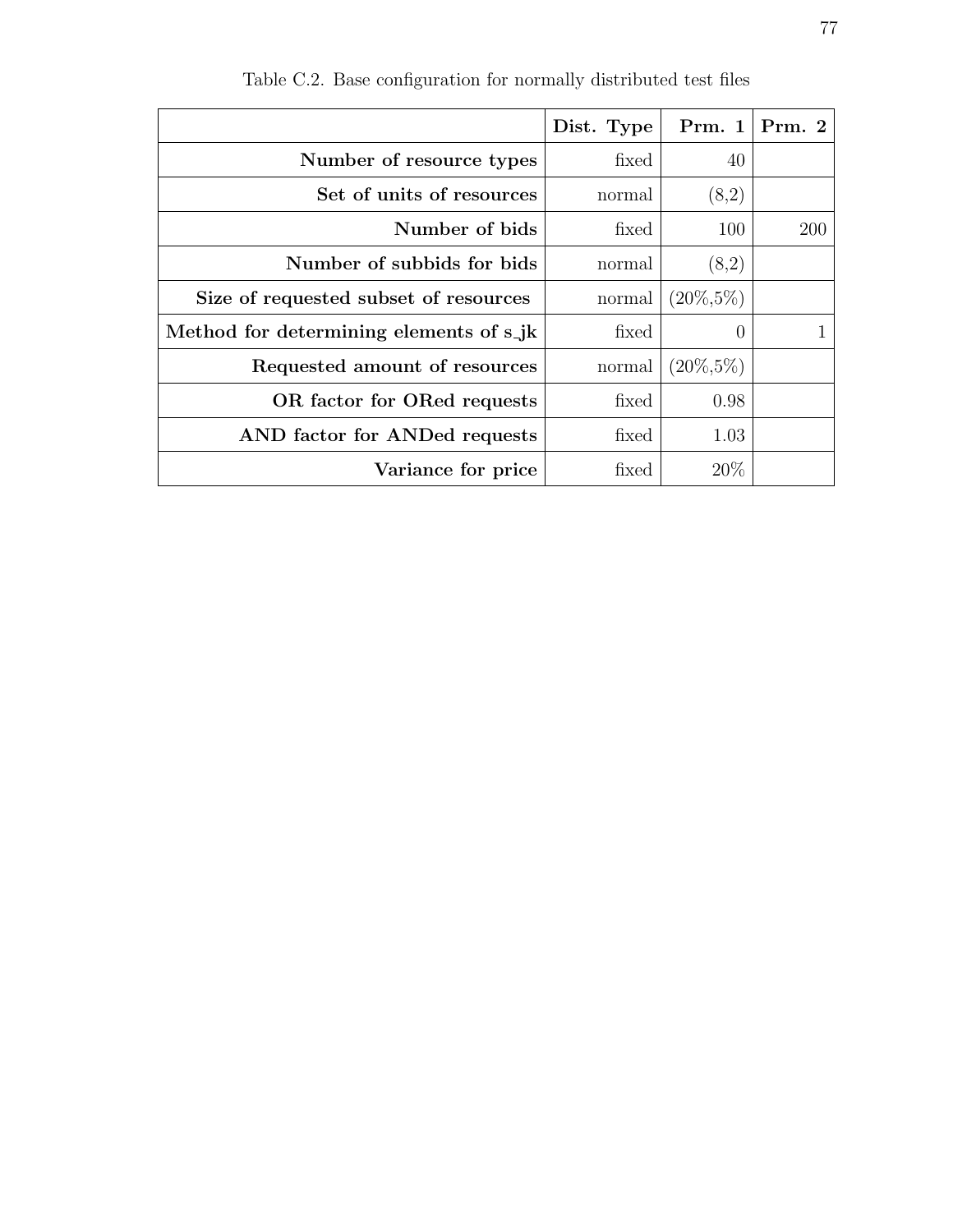|                                         | Dist. Type  | Prm. 1   Prm. 2 |     |
|-----------------------------------------|-------------|-----------------|-----|
| Number of resource types                | fixed       | 40              |     |
| Set of units of resources               | exponential | 8               |     |
| Number of bids                          | fixed       | 100             | 200 |
| Number of subbids for bids              | exponential | 8               |     |
| Size of requested subset of resources   | exponential | 20\%            |     |
| Method for determining elements of s_jk | fixed       | $\theta$        |     |
| Requested amount of resources           | exponential | $20\%$          |     |
| OR factor for ORed requests             | fixed       | 0.98            |     |
| AND factor for ANDed requests           | fixed       | 1.03            |     |
| Variance for price                      | fixed       | 20\%            |     |

Table C.3. Base configuration for exponentially distributed test files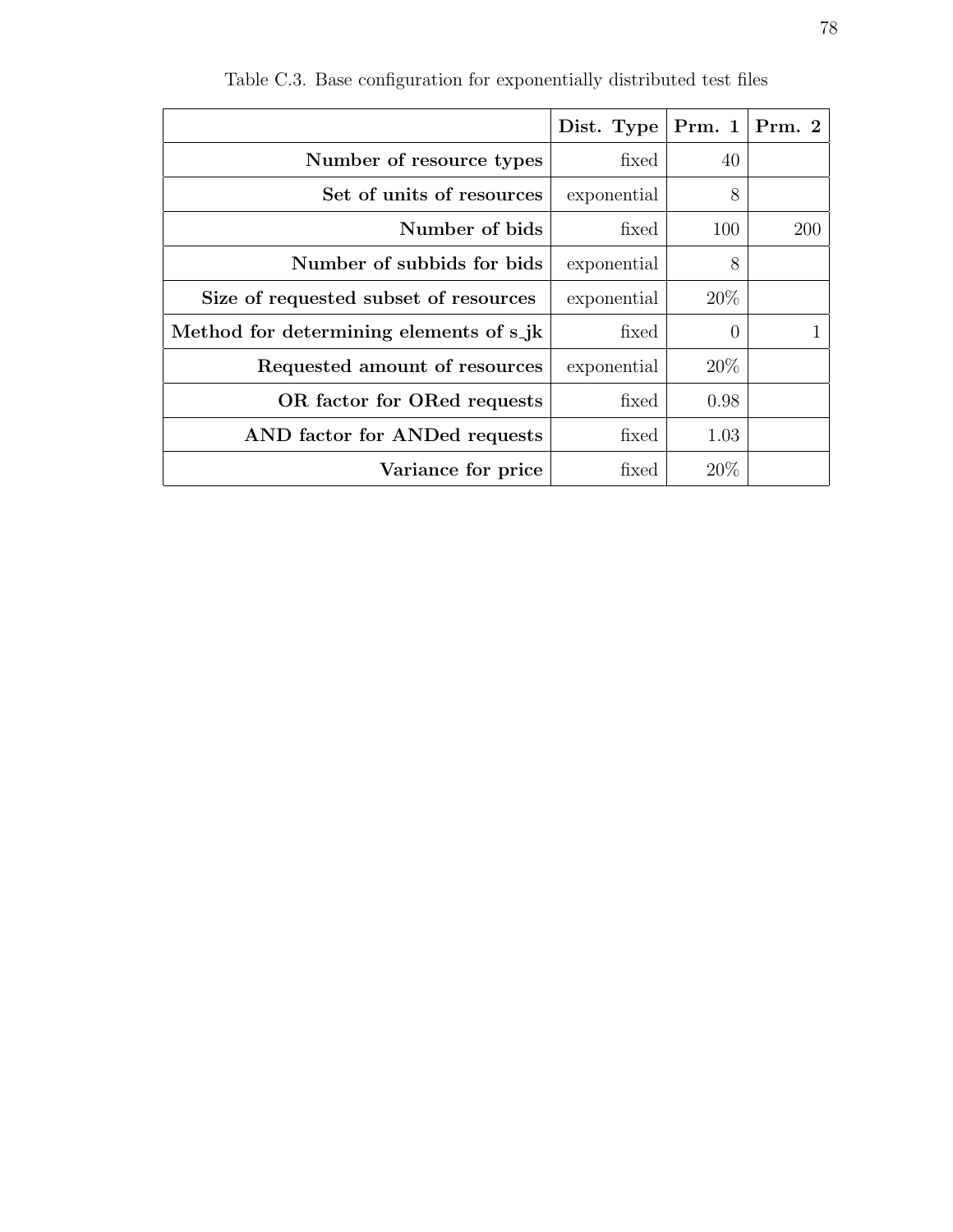## REFERENCES

- 1. Foster, I. and C. Kesselman (editors), The Grid: Blueprint for a Future Computing Infrastructure, Morgan-Kaufmann, 1999.
- 2. Foster, I., C. Kesselman, and S. Tuecke, "The Anatomy of the Grid: Enabling Scalable Virtual Organization", The International Journal of High Performance Computing Applications, Vol. 15, No. 3, pp. 200–222, Fall 2001.
- 3. Krauter, K., R. Buyya, and M. Maheswaran, "A Taxonomy and Survey of Grid Resource Management Systems for Distributed Computing", International Journal of Software: Practice and Experience, Vol. 32, No. 2, pp. 135–164, February 2002.
- 4. "The Globus Alliance", http://www.globus.org, 2004.
- 5. Foster, I., C. Kesselman, J. Nick, and S. Tuecke, "The Physiology of the Grid: An Open Grid Services Architecture for Distributed Systems Integration", http://citeseer.ist.psu.edu/foster02physiology.html, 2002.
- 6. Wolski, R., J. S. Plank, J. Brevik, and T. Bryan, "Analyzing Market-Based Resource Allocation Strategies for the Computational Grid", International Journal of High Performance Computing Applications, Vol. 15, No. 3, pp. 258–281, Fall 2001.
- 7. Czajkowski, K., I. T. Foster, and C. Kesselman, "Resource Co-Allocation in Computational Grids", Proceedings of the The Eighth IEEE International Symposium on High Performance Distributed Computing, 1999.
- 8. Czajkowski, K., I. Foster, N. Karonis, C. Kesselman, S. Martin, W. Smith, and S. Tuecke, "A Resource Management Architecture for Metacomputing Systems", Lecture Notes in Computer Science, Vol. 1459, pp. 62–82, 1998.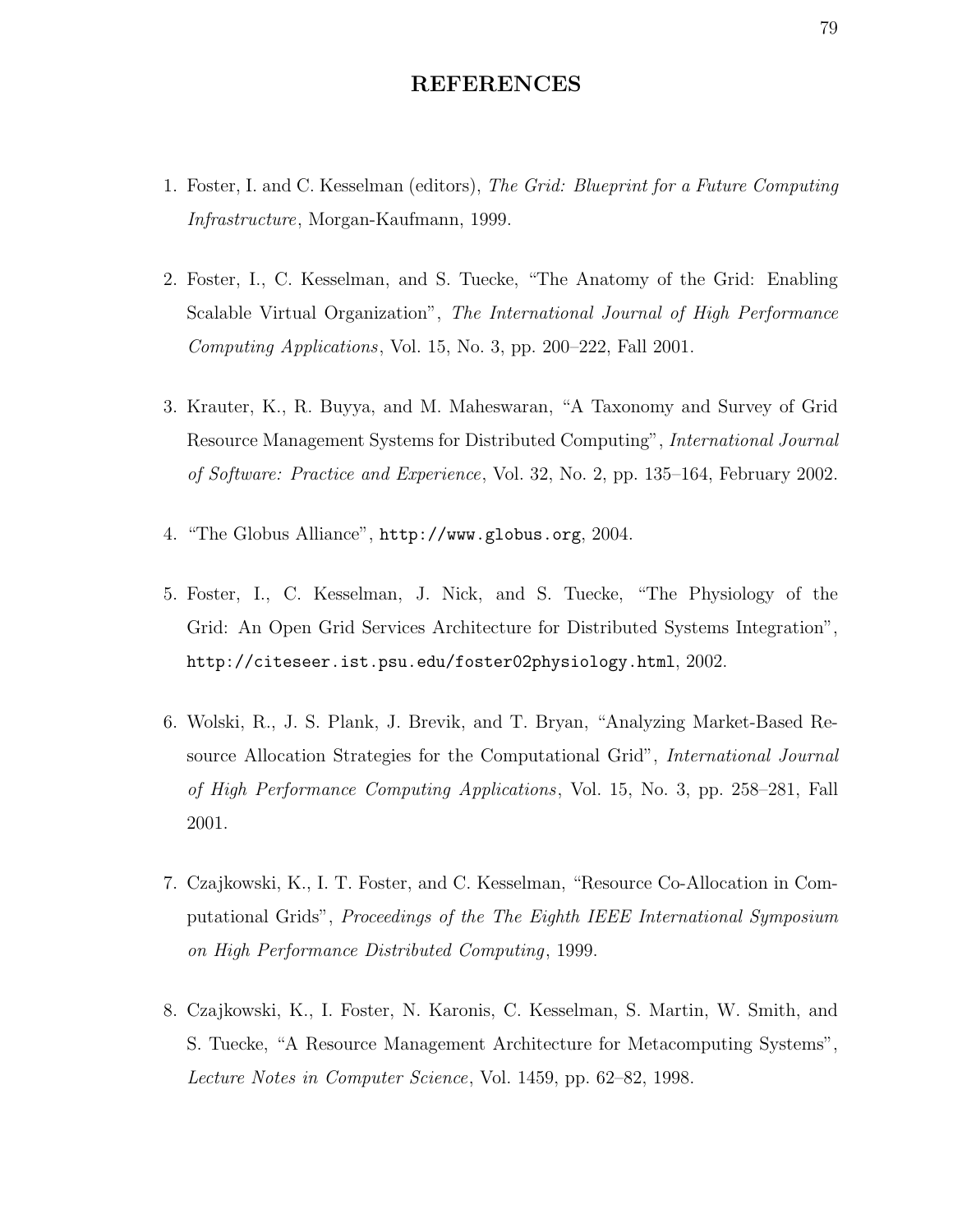- 9. Raman, R., Matchmaking Frameworks For Distributed Resource Management, Ph.D. thesis, University Of Wisconsin Madison, 2001.
- 10. Raman, R., M. Livny, and M. Solomon, "Policy Driven Heterogeneous Resource Co-allocation with Gangmatching", Proceedings of the 12th IEEE International Symposium on High Performance Distributed Computing, IEEE Computer Society, 2003.
- 11. "ILOG CPLEX", http://www.ilog.com/products/cplex, 2004.
- 12. Krishna, V., Auction Theory, Academic Press, 2002.
- 13. Vickrey, W., "Counterspeculation, Auctions and Competitive Sealed Tenders", Journal of Finance, pp. 8–37, 1961.
- 14. Fujishima, Y., K. Leyton-Brown, and Y. Shoham, "Taming the Computational Complexity of Combinatorial Auctions: Optimal and Approximate Approaches", Thomas, D. (editor), Proceedings of the 16th International Joint Conference on Artificial Intelligence (IJCAI-99-Vol1), pp. 548-553, Morgan Kaufmann Publishers, 1999.
- 15. Rothkopf, M. H., A. Pekec, and R. M. Harstad, "Computationally Manageable Combinatorial Auctions", Technical Report 95-09, Center for Discrete Mathematics and Theoretical Computer Science, 1995.
- 16. Sandholm, T., "An Algorithm for Optimal Winner Determination in Combinatorial Auctions", Thomas, D. (editor), Proceedings of the 16th International Joint Conference on Artificial Intelligence (IJCAI-99-Vol1), pp. 542–547, Morgan Kaufmann Publishers, 1999.
- 17. Sandholm, T., S. Suri, A. Gilpin, and D. Levine, "CABOB: A Fast Optimal Algorithm for Combinatorial Auctions", Nebel, B. (editor), Proceedings of the Seventeenth International Conference on Artificial Intelligence (IJCAI-01), pp. 1102–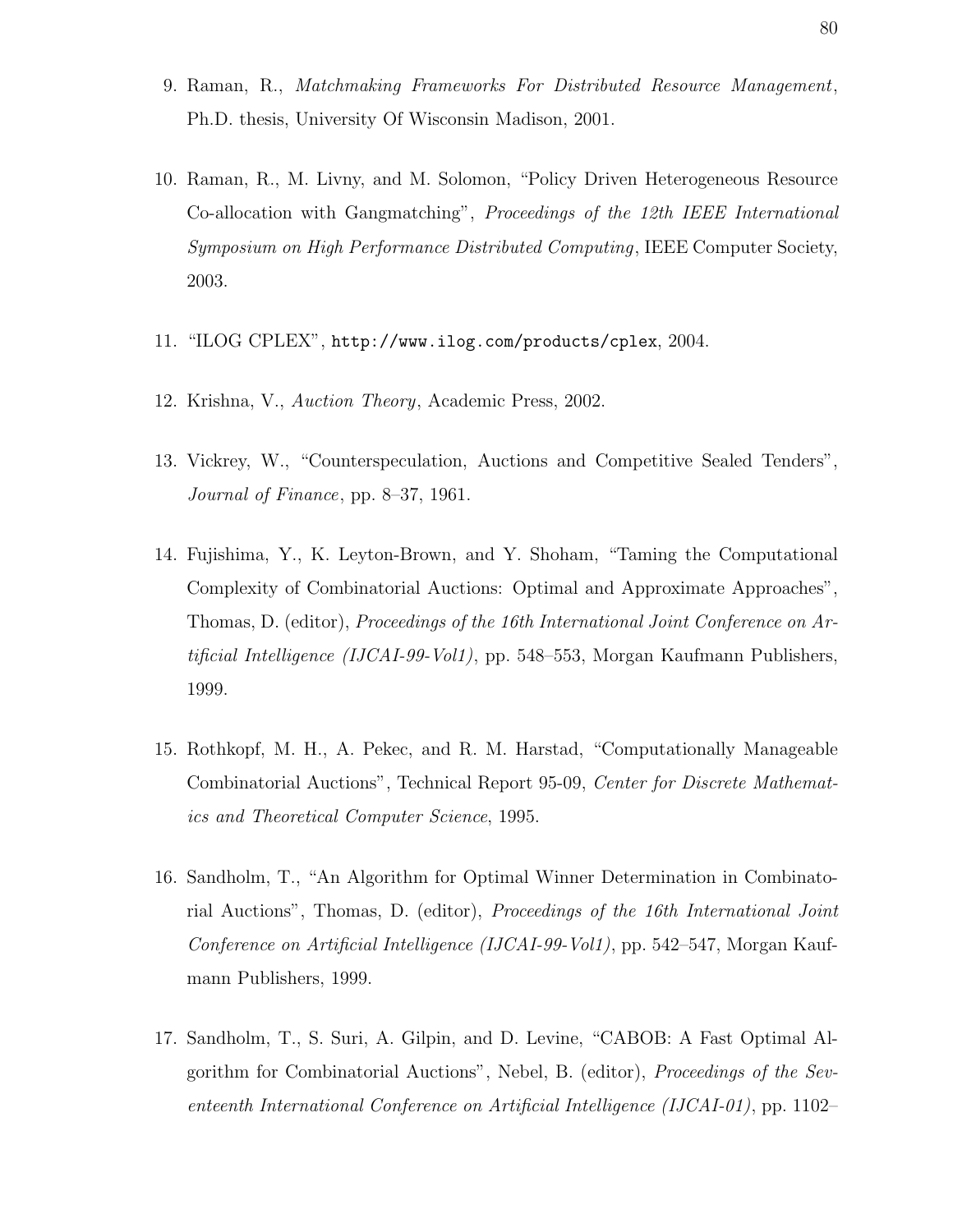1108, Morgan Kaufmann Publishers, 2001.

- 18. de Vries, S. and R. Vohra, "Combinatorial Auctions: A Survey", INFORMS Journal of Computing, Vol. 15, No. 3, pp. 200–222, 2003.
- 19. "Federal Communications Commision", http://www.fcc.gov, 2004.
- 20. Lawrence, A., M. Peter, C. McAfee, and J. McMillan, "Synergies in Wireless Telephony: Evidence from the Broadband PCS Auctions", http://citeseer.ist.psu.edu/ausubel97synergies.html, 1997.
- 21. Özer, A. H., *Multi Unit Combinatorial Auction Problem*, Senior Project, 2002.
- 22. Sandholm, T. and S. Suri, "Improved Algorithms for Optimal Winner Determination in Combinatorial Auctions and Generalizations", Proceedings of the Seventeenth National Conference on Artificial Intelligence and Twelfth Conference on Innovative Applications of Artificial Intelligence, pp. 90–97, 2000.
- 23. Gonen, R. and D. J. Lehmann, "Optimal Solutions for Multi-Unit Combinatorial Auctions: Branch and Bound Heuristics", ACM Conference on Electronic Commerce, pp. 13–20, 2000.
- 24. Gonen, R. and D. Lehmann, "Linear Programming Helps Solving Large Multi-Unit Combinatorial Auctions", http://citeseer.ist.psu.edu/gonen01linear.html, 2001.
- 25. Sandholm, T., S. Suri, A. Gilpin, and D. Levine, "Winner Determination in Combinatorial Auction Generalizations", Gini, M., T. Ishida, C. Castelfranchi, and W. L. Johnson (editors), *Proceedings of the First International Joint Conference* on Autonomous Agents and Multiagent Systems (AAMAS'02), pp. 69–76, ACM Press, 2002.
- 26. Garey, M. R. and D. S. Johnson, *Computers and Intractability A Guide to the* Theory of NP-Completeness, Freeman, San Francisco, 1979.